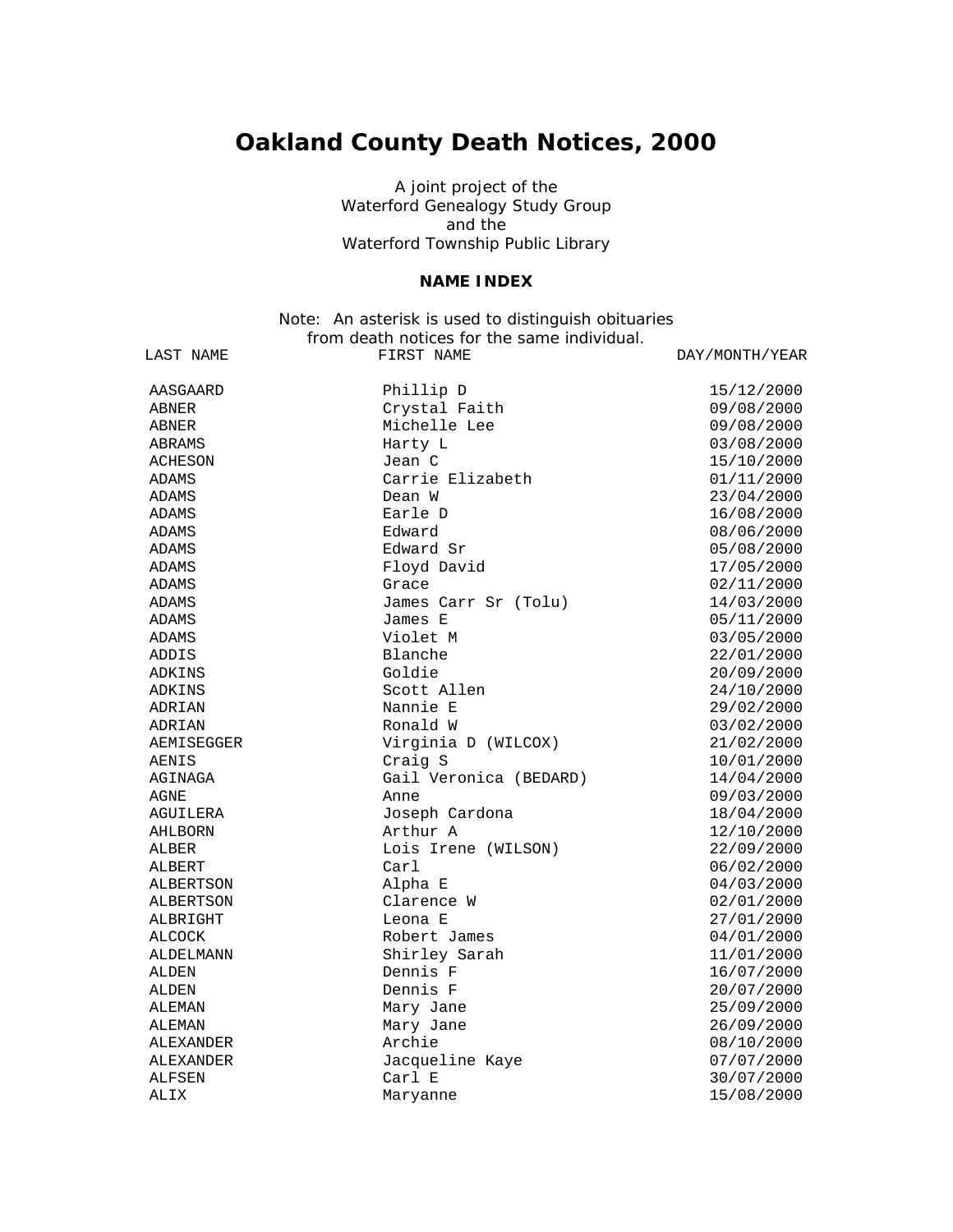ALLABAUGH Mary Beth 03/01/2000<br>ALLAWAY Erna Marie 16/01/2000 Erna Marie ALLEN A Riley 27/01/2000 ALLEN India Ann 27/01/2000 ALLEN Joanne Estaella 24/05/2000 Richard M Sr 23/06/2000 ALLEN Robert L 30/09/2000 ALLEN Robert R 15/03/2000 ALLEN Roy A Sr Rev 03/06/2000 ALLEN Shirley 27/01/2000 ALLEN Winifred 11/10/2000 ALLMOND Don "Daba" 27/12/2000 ALSHEIMER George Peter Sr 01/01/2000 ALSPAUGH Ted O 25/07/2000<br>ALTHOUSE Robert L 2000 21/01/2000 ALVARADO Raymond C "Papa" 10/06/2000 ALVIS Ruth E 30/06/2000 AMBROSE Edward Dallas 12/06/2000 Margaret P 27/10/2000 AMOS Lillian (Polly) 09/03/2000 AMY 16/05/2000 Lena Sue 16/05/2000 ANDERLIE Eleanor Eleanor 18/03/2000 ANDERSON Algot B 11/01/2000 ANDERSON Claude Jr (Tamp) 14/10/2000 ANDERSON Harry 19/08/2000<br>ANDERSON Hugh J 27/08/2000 Hugh J 27/08/2000 ANDERSON Josephine 24/10/2000 Keith Robert 05/02/2000 ANDERSON Leo M 13/04/2000 ANDERSON Loreita M (NADEAU) 29/09/2000 ANDERSON M Ruth M Ruth 01/09/2000<br>ANDERSON Neaomi Agnes 11/09/2000 Neaomi Agnes ANDERSON Rick Rick 02/04/2000 ANDREWS George E 01/05/2000 ANDREWS Helen E 27/11/2000 ANDREWS Mark Bruce 10/08/2000 ANDREWS Ralph "Andy" 29/11/2000 ANDRUS Ann L 18/02/2000 Alexander J 21/04/2000 ANGELL Gladys Louise 10/10/2000 ANGELO **Frank** 25/11/2000 ANGELO **Frank** 26/11/2000 ANGONA Benjamin S Jr 12/09/2000 ANGOTT Greg L 08/06/2000 ANSON George F 06/10/2000 ANSPAUGH **Fred H** 23/05/2000 ANTAYA Dean C 16/09/2000 ANTONIK Michael Sr  $04/02/2000$ <br>ANTWINE Robert Earl  $13/01/2000$ Robert Earl 13/01/2000 ANTWINE Willie G 28/01/2000 APEL Bruce George 26/08/2000 AREBAUGH Leota L Leota L 18/04/2000 ARELLANO James E 09/03/2000 ARETAKIS James James 11/01/2000 ARGYROS LaVerne 14/10/2000 ARMBUSTER Helen M 26/08/2000

 $11/01/2000$ 31/03/2000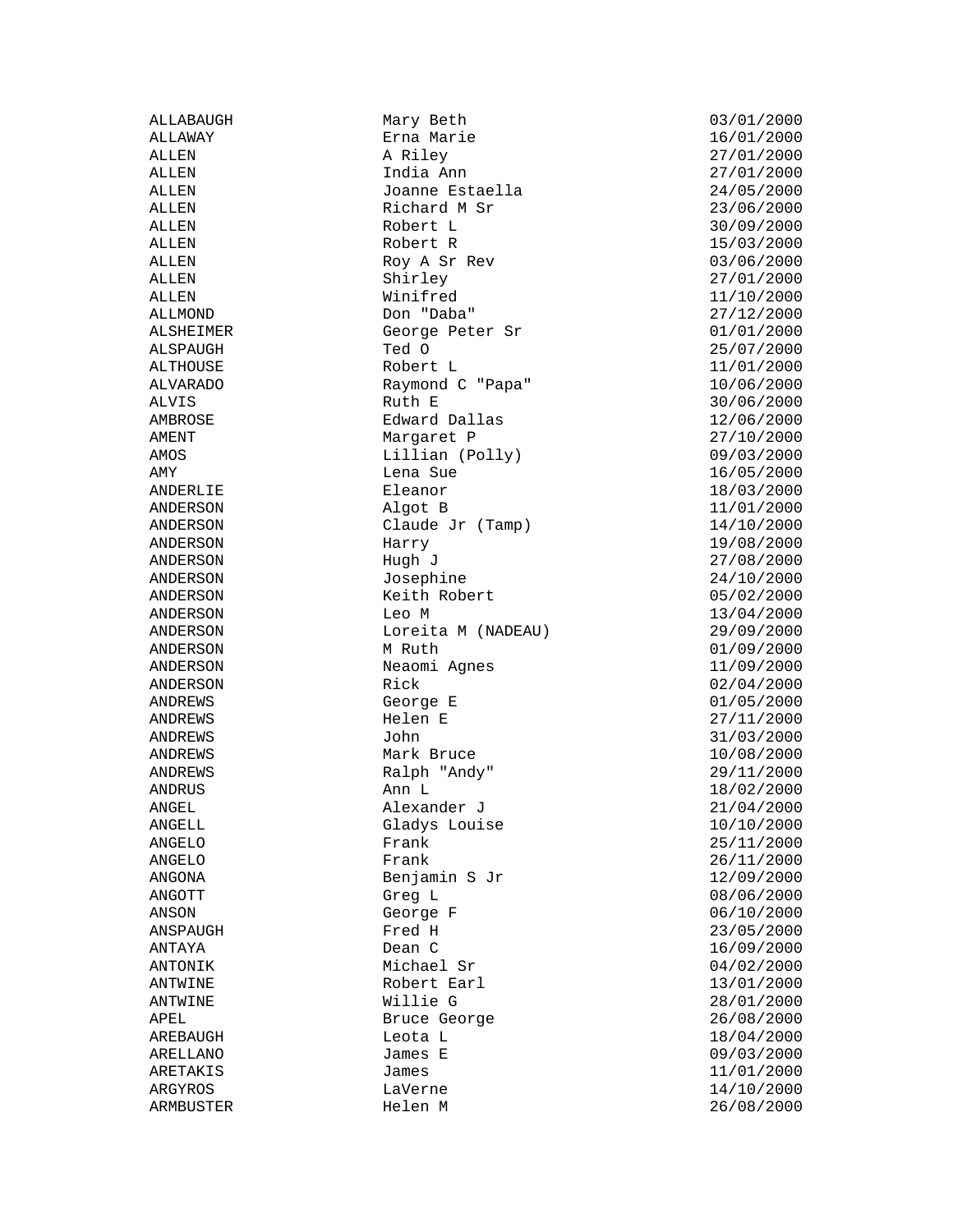ATHEY Alberta D 29/07/2000 ATKINSON Neva<br>AUGUSTUS Gary

ARMES Misty Dawn 1999 Misty Dawn 1999 104/01/2000<br>ARMES Mestor 1999 Mestor 25/11/2000 Vestor 25/11/2000 ARMSTRONG Charles T Dr 15/03/2000 ARMSTRONG Charles T Dr<br>ARMSTRONG Owen John "Jack" 10/10/2000 Owen John "Jack" 10/10/2000 ARNETT Anthony W 02/01/2000 ARNOLD Belva 23/02/2000 ARNOLD H George 11/09/2000 ARRANTS<br>
ARRINGTON Miraim F 17/11/2000<br>
Joyce J 03/04/2000 ARRINGTON Joyce J 03/04/2000 ASH Clyde Virgil 06/03/2000 ASHTON Margaret V 24/07/2000 ATHERTON Ray Ray 10/10/2000<br>ATHEY 29/07/2000 ATHEY Alberta D Arthur S<br>
Neva A 20/08/2000 AUGUSTUS Gary 28/05/2000 AULPH Mary Elizabeth 05/11/2000<br>AUSTIN Jason T 01/09/2000 AUSTIN Jason T 01/09/2000 Christina M "Tina"  $10/09/2000$ AZZAM Louis "Mike" 11/11/2000 BABB Harold Davidson 28/05/2000<br>BABIARZ Rose Sophie 28/08/2000 Rose Sophie 28/08/2000<br>Joseph D 28/06/2000 BABIN Joseph D 15/06/2000 BAER Wilfried G 16/01/2000 BAGGETT Mildred 06/02/2000 BAGOZZI Richard P 02/01/2000 BAILEY **Amist** 2000 **Amist** 2000 **Amist** 2000 BAILEY Cara Marie 31/12/2000 BAILEY Claude H 08/06/2000<br>BAILEY Clyde Richard 27/12/2000<br>BAILEY Cloria J 20/03/2000 Clyde Richard BAILEY Gloria J 20/03/2000 BAILEY Hilda A 26/07/2000 BAILEY James R 29/12/2000 BAILEY Jean E 01/02/2000 BAILEY Rosie Rosie 14/06/2000 BAILEY Thelma M 18/02/2000<br>BAILEY Wayne Wayne 23/10/2000 BAILEY Wayne 23/10/2000 Wayne L (Bongo) 21/10/2000 BAK 20/06/2000 Chester 20/06/2000 BAKER Christine E 12/11/2000 BAKER **Earl C** Jr 09/08/2000 BAKER Fay (MCLAREN) 24/11/2000 BAKER Francis E Sr 21/03/2000 Frank William Jr  $28/11/2000$ BAKER Laura Lee (CANNON) 20/08/2000 BAKER Manley C 06/03/2000 BAKER Manley C 07/03/2000 Maynard H BAKER Robert Howard 26/10/2000 BAKER WATSON Geraldine "Gerry" 17/08/2000<br>BAKER-MILOBAR Melissa Ann 14/02/2000 Melissa Ann 14/02/2000 BALDWIN Dwight L 18/11/2000 BALDWIN Marie F 22/04/2000 BALDWIN Merle "Pat" 27/10/2000

 $06/05/2000$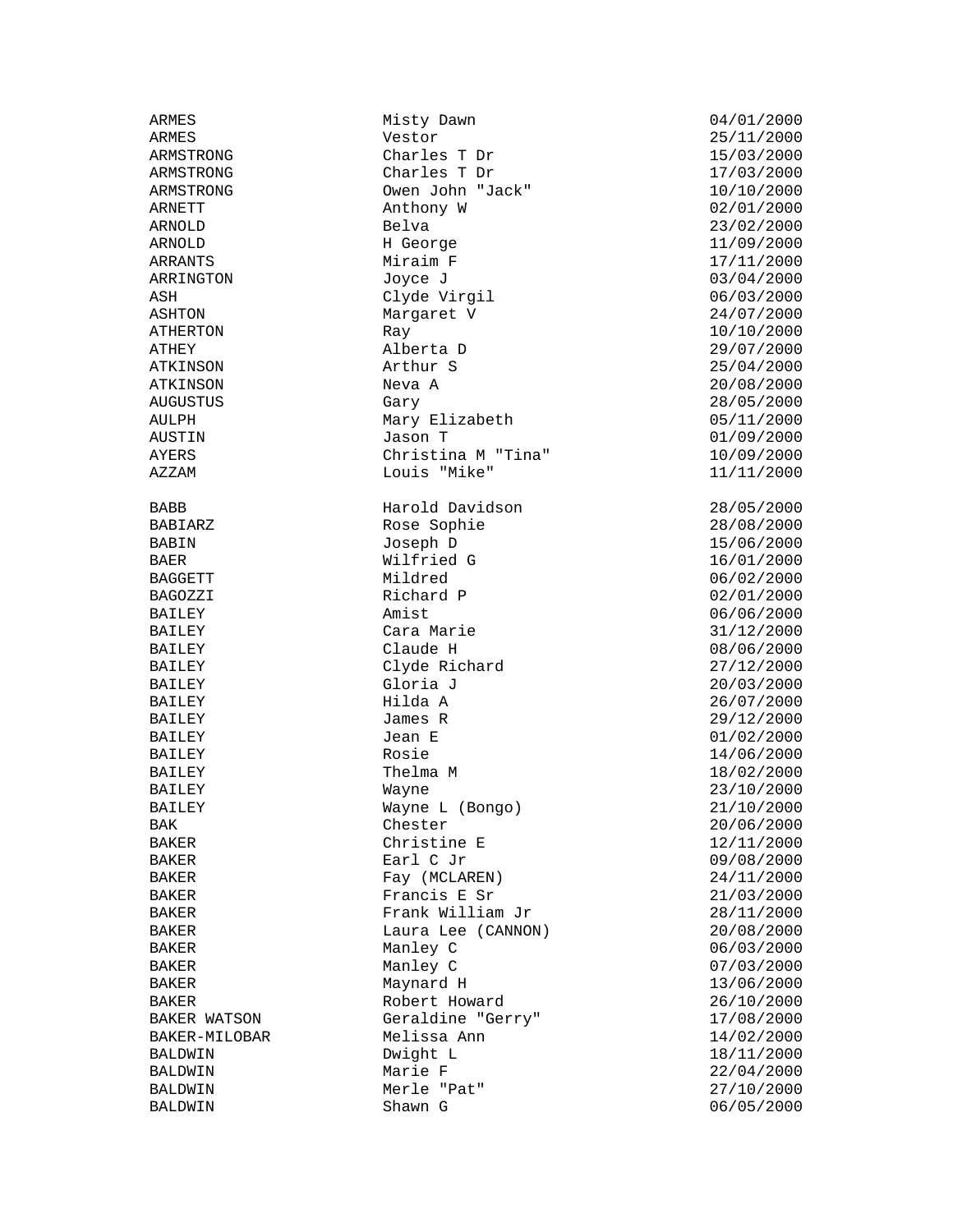BANKS John Earl<br>BANKS John Earl

BALES Winifred G 26/09/2000<br>BALL Leona V 13/04/2000 Leona V 13/04/2000<br>Earl J 28/11/2000 BALLAGH **Earl J** 28/11/2000 BALLANTINE Harry J 20/06/2000 BALLARD Marion C 22/10/2000 BALLERINI Joseph T 17/03/2000 Harold Paul 30/11/2000 BALLOW Ramona M 19/02/2000 BALTON Mary C 22/04/2000 BANDY Gary L 25/11/2000 BANDY Von 27/12/2000 BANE Dennis A 11/04/2000 BANFIELD Lois J<br>BANGHART Derry D 12/08/2000 BANGHART Perry D 15/03/2000 John Earl 20/05/2000<br>Gladys B 28/09/2000 BANNER Gladys B 28/09/2000 BARAGER Helen M 05/08/2000 BARDUCA Gail Gail 04/10/2000 BAREFOOT Dauline I Dauline Dauline Dauline I 01/11/2000 BARGER Pam C 04/01/2000 Phyllis E (BEAGLE) 27/02/2000 BARKER Robert "Bob" 09/11/2000 Robert Lloyd 29/03/2000 BARKS Carl 26/08/2000 BARLEY-JOCKWIG Audrey 02/07/2000 BARNES Frank John 21/01/2000 BARNES Frank John 21/01/2000 BARNES James H 09/05/2000 BARNES Peter H 21/03/2000 BARNES Robert Ogden 19/04/2000 BARNES Shirley Ann 25/09/2000 BARNES William A 04/12/2000 BARNETT Barbara Jean 16/03/2000 BARNETT TRUMAN Creed 28/05/2000<br>BARNETT Willie Jr (DEACON) 30/08/2000 Willie Jr (DEACON) 30/08/2000 BAROSKI Charles David 16/03/2000 BARRATT Laura Lee  $14/12/2000$ <br>BARRETT Lucille 26/11/2000 Lucille 26/11/2000 BARRETT Walker 21/05/2000 BARRIGER Charles Charles 16/03/2000 BARRON Betty 08/10/2000 BARRON Betty 10/10/2000 BARTELL-DOWNING Patricia E 07/08/2000 BARTLETT Franklin M 36/05/2000 BARTON A Eugene 12/04/2000 BASCOM Agnes 15/03/2000 Delores Ann "Dolly" 16/08/2000<br>James R 23/11/2000 BASIGKOW James R 23/11/2000 BASKETTE Ella Jo 04/01/2000 BATCHELOR Theo A 06/11/2000 BATES Lawrence James 31/03/2000 BATTEN **Patricia M** 09/12/2000 BAUER Franz Dr 25/02/2000 BAUER Irma F "Oma" 06/05/2000 Carolyn A  $05/12/2000$ 

BARBER Karen 19/04/2000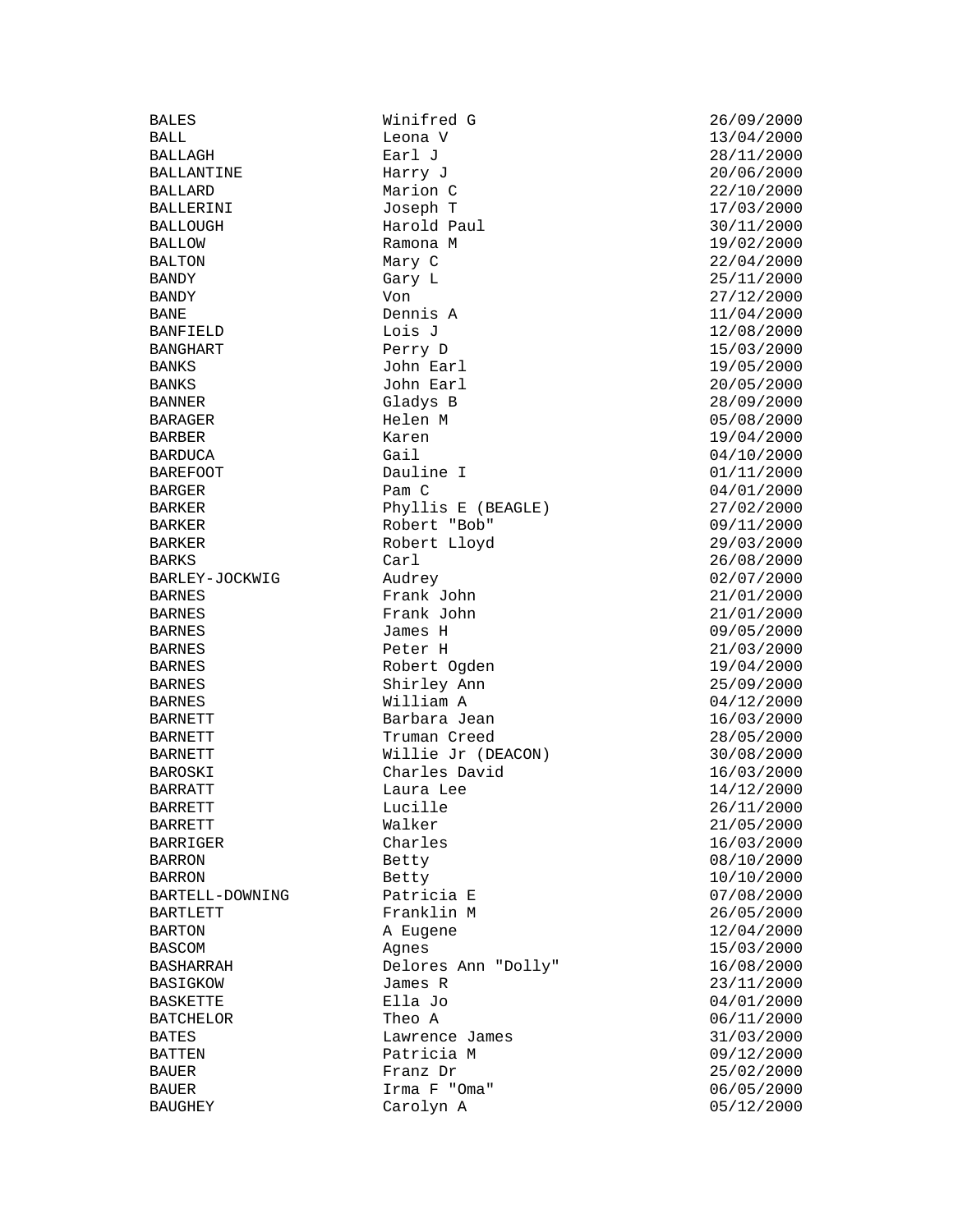BEARDSLEE Clarence C<br>BEARDSLEY Thomas J

BAXTER Roy 09/02/2000 Walter 06/07/2000 BAYDA Josephine 03/10/2000 BAYLEY Everett (Bill) 15/05/2000 Janet D (GORECKI) 07/05/2000 BAZNER Glenice E 08/02/2000 BEACH Elizabeth 19/12/2000 BEACH Eloise F 09/07/2000 BEACH Mary M 07/01/2000 BEACOM Howard C 04/06/2000 BEAM BEAM Eleanor P 25/08/2000 BEARDEN Viola M 18/02/2000 BEARDON Connie Francis (03/07/2000)<br>BEARDSLEE Clarence C (20/07/2000) BEARDSLEY Thomas J<br>BEASLEY Thomas J<br>Irene C (JOHNSON) 1999 21/02/2000 BEASLEY Irene C (JOHNSON) 07/04/2000 BEAUMONT Mary H "Molly" 16/12/2000 BEAUSOLIEL Phyllis K 13/07/2000 Helen Louise 07/01/2000 BEDFORD Catherine Molysa (MORGAN) 02/10/2000 BEDFORD Wilfred E III "Bill" 16/11/2000 BEEMUS Robert L 20/05/2000 BEGOVICH Joseph 22/10/2000 BEHN Lena M 31/05/2000 BEHR Werner 20/05/2000 BEHRICK Karin M 09/12/2000 BELANGER Camilla C (WEBBER-ADAMS) 26/01/2000 BELL 12/03/2000 Raymond L 12/03/2000 BELL 25/01/2000 Sally 25/01/2000 BELL Zonia 03/07/2000 BELLANIR Shirley E 11/02/2000 BELLANT Anna Rynell "Nell"<br>BELLANT George Nelson George Nelson 01/04/2000 BENDER Florence M 23/12/2000 BENDER James G 05/10/2000 BENDLE Barbara 29/08/2000 BENDZINSKI Harry J 27/03/2000 BENEDICT Franual E 27/04/2000 BENEFIELD Donald L Jr 30/08/2000 Gordon "Tex" 31/05/2000 BENNETT Betty J 19/09/2000 BENNETT Donald A 16/05/2000 BENNETT M Hazel 27/02/2000 BENNETT Stephen M 13/07/2000 BENTFIELD Teddy W 09/02/2000 BENTON Lillian E 27/08/2000 BERBYNUK George 15/08/2000 BERDAN Ardis 22/06/2000 Karolyn "Kasey" 08/09/2000<br>Michael 01/08/2000 BEREZOWSKY Michael 01/08/2000 BERGER Beatrice B 18/04/2000 BERGESEN Gladys (Gladys 19/09/2000)<br>BERGESEN Gladys W 18/09/2000 Gladys W 18/09/2000 BERGLIND Sophia 18/01/2000 BERRIDGE Darwin Darwin 199/07/2000 BERRY Delphia R "Thrower" 30/09/2000 BERRY Leona "Marion" 13/04/2000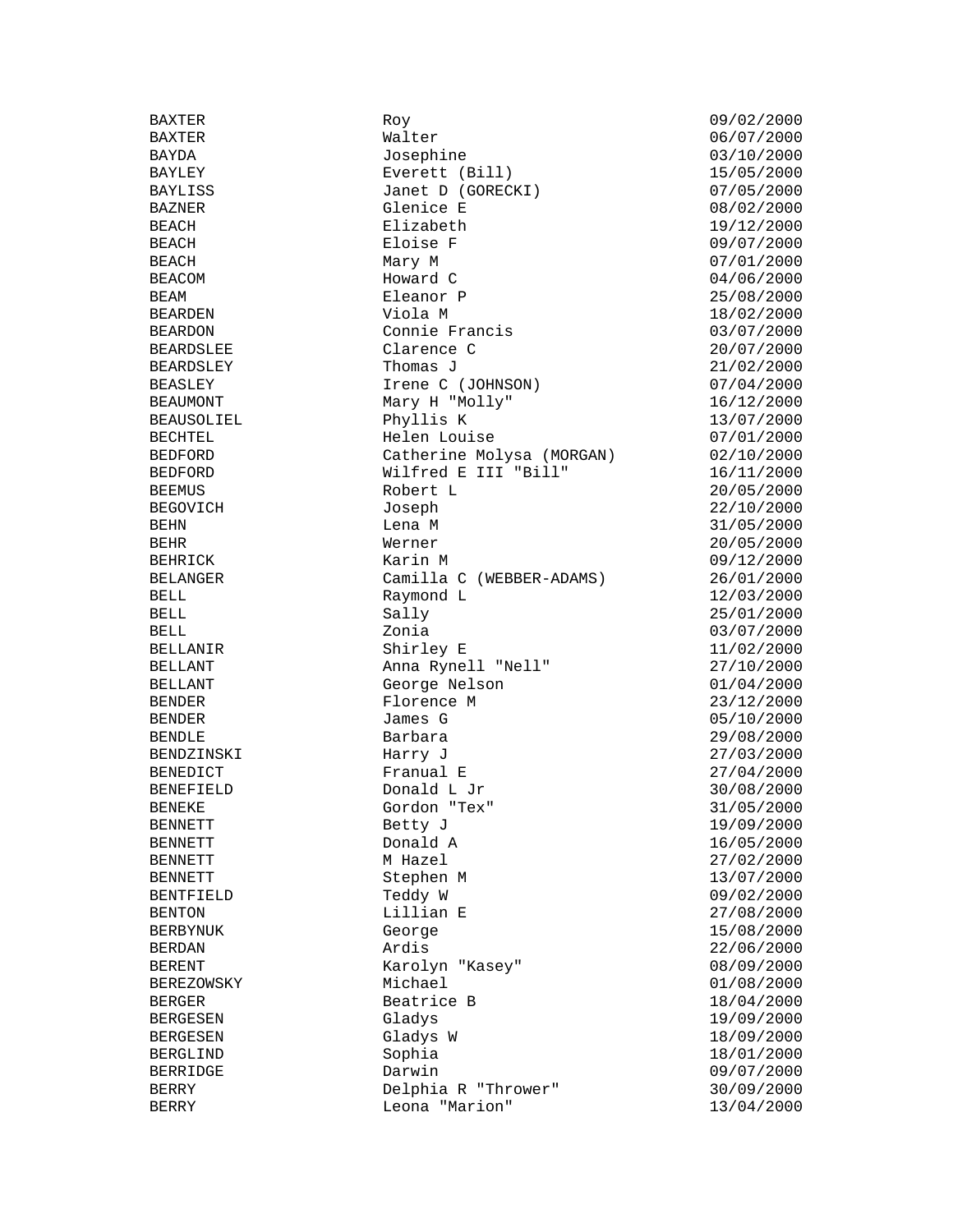BIERLEIN Gwen A<br>BIGLIN Peter M

BERRY Percy 23/03/2000 BERTRAND Michael Gabriel BESSEY Shawn R 11/12/2000 BEST Clifford W 25/01/2000 William E 24/07/2000 BEVERIDGE Russell E 22/05/2000 BEZAIRE Rose L 08/02/2000 BIALIK Leona Siuda 18/03/2000 BIALLAS Leonard J Sr 03/07/2000 BIBB Russell 10/09/2000 BICE Robert Dr 29/05/2000 BICE Robert O DDS 27/05/2000 BICKNELL Joesphus (Joe) 04/09/2000 BIECKER Thomas C Rev SJ 25/01/2000 BIGLIN Peter M 03/03/2000 BIGSBY Eva B 28/06/2000 BILBO Minnie "Penny" 22/04/2000<br>BILLMAN Lorraine M "Cookie" 05/05/2000<br>BILLMAN Lorraine M "Cookie" 05/05/2000 Lorraine M "Cookie" 05/05/2000 BILYEU Jeffrey David 31/08/2000 BIRDIETT 11/04/2000 Irene 11/04/2000 BIRKLE Kenneth L 06/12/2000 Grace Louise 16/03/2000 BISHOP Sharon (GEIGER) 04/07/2000 BITTLE Norman R "Rick" 29/02/2000 BITTLE Norman R "Rick" 02/03/2000<br>BJORKMAN Gertrude Linnea 09/09/2000 BJORKMAN Gertrude Linnea 09/09/2000 BLACK Hilda L 25/11/2000 BLACK Lena 02/11/2000 BLACKMAN Enoch M "Mac" 21/05/2000 BLADDICK Margaret Eva 12/10/2000 Francis P BLAKE John Michael 28/02/2000 BLAQUIERE Nadine B 15/11/2000 BLASIAK Harry A 07/12/2000 Denise C<br>Black denise C 04/01/2000<br>27/09/2000 BLAZ **Helen C** 27/09/2000 BLEISCH Kory William Raymond 16/12/2000 BLEUENSTEIN Carl "Bluey" 16/08/2000<br>BLEVINS ATKINS Della M 26/03/2000 BLEVINS ATKINS Della M 26/03/2000 BLOMBERG Sven Charles Rev 09/09/2000 BLOME David E 23/06/2000 BLOME Doris E 24/03/2000 BLOSS Gerald R 24/08/2000 BLUDWORTH Marjorie L<br>BLUGERMAN Patricia M<br>Patricia M<br>16/10/2000 Patricia M 16/10/2000 BLUM Gertrude A 03/07/2000 BOBACK John A 23/06/2000 BODLT Lena B 25/06/2000 BOGDAN Bernard A 31/01/2000 BOLAND Mary Lucille 22/12/2000<br>BOLAR James O 30000 05/03/2000 BOLAR James O 05/03/2000 BOLTON Traver 23/09/2000 BOND **William**  $13/01/2000$ BONE Ralph Edward 27/03/2000 Murray T 08/08/2000

 $10/01/2000$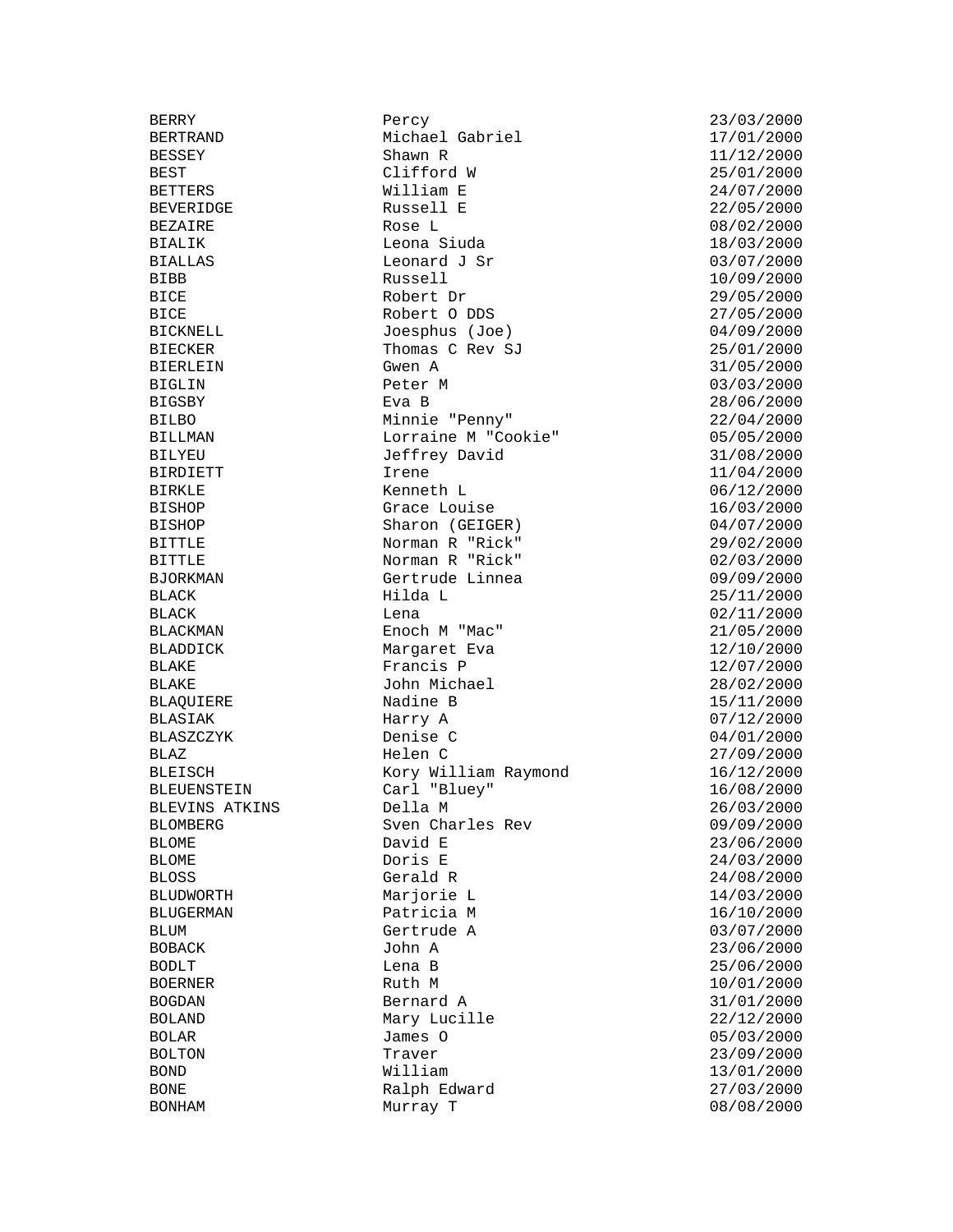BONNER Dorothy I 13/07/2000 BOOTH Virginia H 29/07/2000 BOOTHBY Thomas R 29/03/2000 BORCHAK Helen A 14/03/2000 BORING Laura E 07/07/2000 BORING Wendell H 14/08/2000 BOROWY Thomas Henry 10/08/2000 BORST Clarence 06/12/2000 BORST Loraine 20/08/2000 BOS Dale Roger 03/08/2000 BOSCO Thomas G 18/01/2000 BOSS Fern-Joyce 29/07/2000 BOSSERDET Jeanne M 28/03/2000 Judith Kelly BOUIE Bertha Lee 26/10/2000 BOUSQUETTE **Irma Kaye** Irma Provident and the 31/12/2000 BOUTIN Evelyn V 09/06/2000 BOWERS Christine Christine 16/04/2000 BOWERS Eva L 31/05/2000 BOWES Donald H 15/10/2000 BOWMAN Ralph 13/03/2000 BOYD Dorothy M 01/05/2000 BOYD Lawrence Henderson 02/10/2000 BOYD Mildred M 24/05/2000 BOYD Patricia A "Patty" 10/11/2000 BOYD Sophie Matilda 28/02/2000 BOYEA Oscar B 10/09/2000 BOYES David Frank 28/05/2000 BOZIED Gloria Joy 20/01/2000 BRACEY Rose N 19/10/2000 BRACKEN Nellie Mae 04/04/2000 BRACKETT Norman H 19/10/2000 BRADBURN Callie 16/10/2000<br>BRADBURN Helen F 26/07/2000 BRADBURN Helen F 26/07/2000 BRADBURN Robert J 07/12/2000 BRADFORD Genevieve Rose 07/07/2000 BRADISH Jeffrey L 19/10/2000 BRADLEY Charles Allen 29/11/2000 BRADLEY Donald E 24/02/2000 BRADLEY George Kitching BRADLEY Joe G 26/07/2000 BRADLEY Mary M<sub>ary</sub> Mary M<sub>ary</sub> M<sub>ary</sub> M<sub>ary</sub> M<sub>ary</sub> M<sub>ary</sub> M<sub>ary</sub> M<sub>ary</sub> M<sub>ary</sub> M<sub>ary</sub> M<sub>ary</sub> M<sub>ary</sub> M<sub>ary</sub> M<sub>ary</sub> M<sub>ary</sub> M<sub>ary</sub> M<sub>ary</sub> M<sub>ary</sub> M<sub>ary</sub> M<sub>ary</sub> M<sub>ary</sub> M<sub>ary</sub> M<sub>ary</sub> M<sub>ary</sub> M<sub>ary</sub> M<sub>ary</sub> M<sub>ary</sub> M<sub>ary</sub> M<sub>ary</sub> M BRADLEY Michael Bruce 11/05/2000 BRADLEY Pauline C 29/04/2000 BRADY John 04/05/2000 BRADY Mary H 20/09/2000<br>BRADY Mary Jo 22/12/2000 BRADY Sandra Gay 21/08/2000 BRAID Vaughn 30/11/2000 BRAMAN Helen 29/08/2000 BRANCHEAU Mary Elizabeth 16/06/2000 BRAND Doris A 26/09/2000 BRANDON Harold 20/09/2000

BOONE Helen L 16/07/2000 BOVBJERG Anna B 19/12/2000 18/12/2000  $22/12/2000$  $30/10/2000$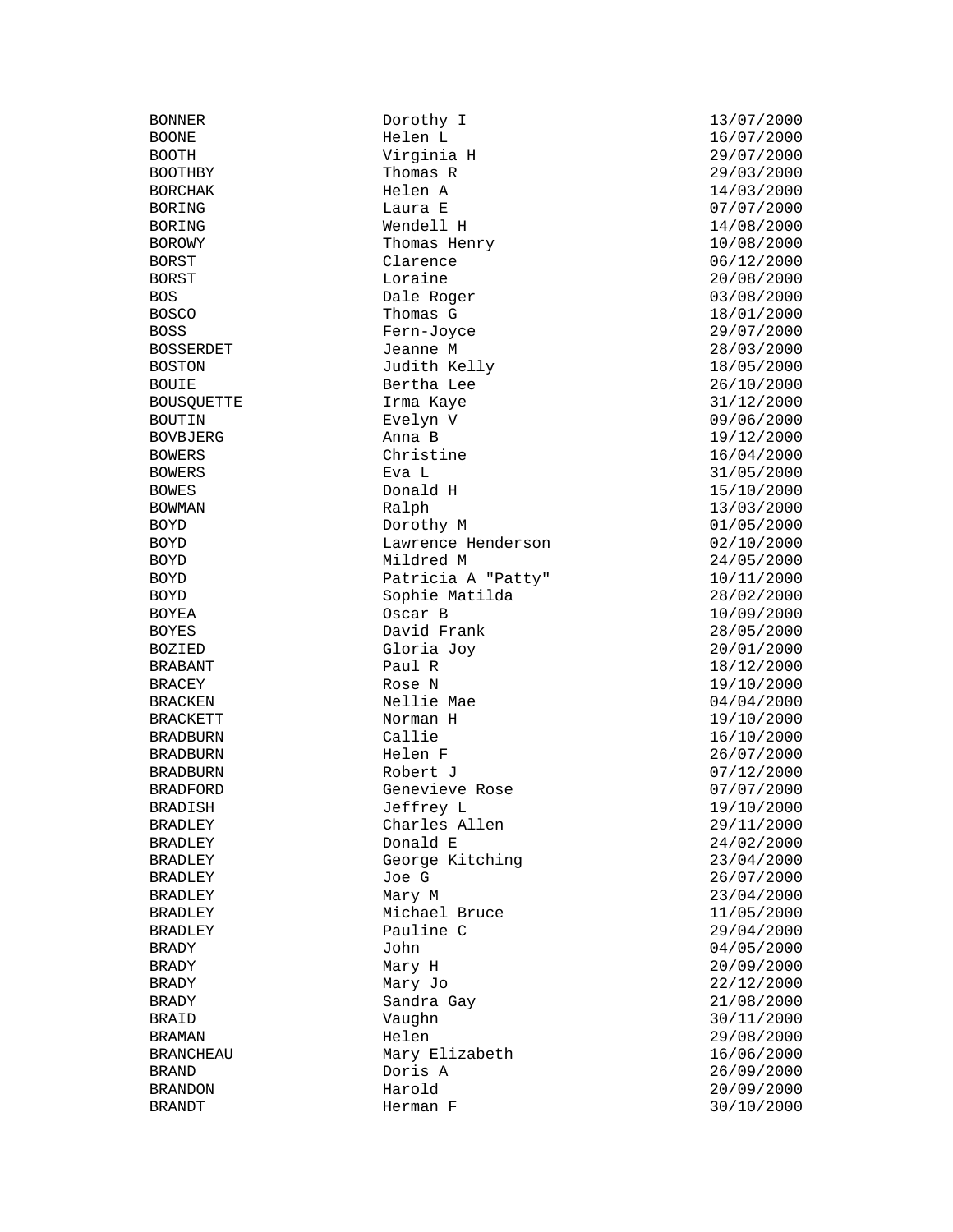BRANNACK Helen Helen 17/01/2000 BRANTLEY Albert D 18/01/2000 BRAST George C 26/04/2000 BRAST Helen Elaine 22/11/2000 BRATTON Doris 09/07/2000 BRAUER Jack E 21/03/2000 BRAUER Margaret E 29/10/2000 BRAUNAGEL Carrie 23/09/2000 BRAWNER Gregory 28/01/2000 BRAZELTON Joan Joan 14/09/2000 BREAR Robert William 24/12/2000<br>BREITHART Lois A Lois A 18/05/2000 BREITHART LOIS A 18/05/2000<br>BRENNAN-HILDEBRAND Ann M BRENNAN-HILDEBRAND Ann M 28/10/2000 BRENNAN-HILDEBRAND Ann M 03/11/2000 BRETHEN Charles A Jr 12/11/2000<br>BRETZLOFF Arthur Sr 26/04/2000 BREWER Kelly Clay 12/09/2000 BREWER Shirley Nadine 21/03/2000 BRIAN William A 27/02/2000 BRIDGES Ruth E 17/06/2000 BRIGEE Ruth V 25/07/2000 BRIGGS Marvin L 28/04/2000 BRILL Vincent C 25/03/2000 BRIM Bill E 01/03/2000 BRINEY Susan E 23/08/2000 BRINGMAN Arnold W  $\alpha$  and W 04/10/2000 BRINGMAN Helen Alberta Rev 26/11/2000 BRINKMAN Marie Nora (1971)<br>BRITTON Menny Joseph (23/12/2000) BRITTON Kenny Joseph 23/12/2000<br>BROCHER 23/12/2000 Anna (MANSER) BROCK Laura Laura 11/09/2000 BROCKWAY Frances Ann (HEYMAN) 21/07/2000 BROMLEY **Harold** 17/02/2000 BROMLEY Thelma 13/07/2000 BROOKS Anna C 14/01/2000 BROOKS Barbara Catherine 14/03/2000 BROOKS Dorothy Mae (Dot) 22/08/2000 BROOKS Herman L 23/03/2000 BROOKS Ozias 12/01/2000 BROOME Minnie 25/09/2000 BROOME Rev Robert C SJ 18/04/2000 BROPHY Eleanor L 21/06/2000 BROWER Leona M 12/01/2000 BROWN Betty Jo (PUTERBAUGH) 23/09/2000 BROWN Calvin 27/12/2000 BROWN Carl Carl 11/04/2000<br>BROWN Carol Ann 20/05/2000 BROWN Carol Ann 20/05/2000 BROWN Clara Bernice 20/04/2000 BROWN Dizzie B 13/12/2000 BROWN Evangeline D (ROBERTSON) 10/10/2000 BROWN Gladys B 02/02/2000 BROWN Grace  $G$  Grace  $07/04/200$ BROWN Grace 65/05/2000 BROWN John Thomas Jr 22/06/2000

BRANDT Herman F 30/10/2000 Penelope Jane Anna (MANSER) 26/03/2000

08/01/2000  $26/04/2000$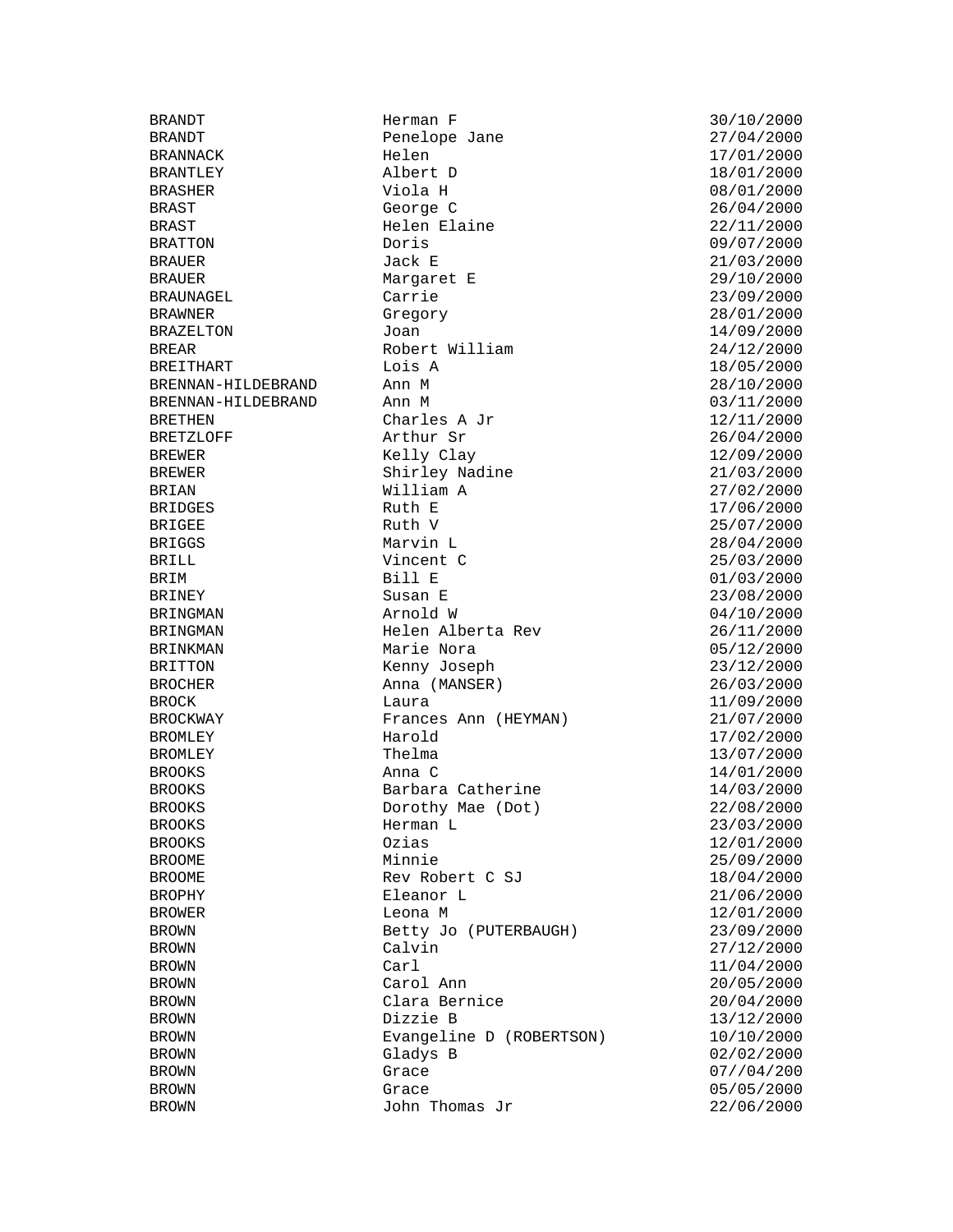BROWN Jonathan Edward 05/11/2000 BROWN Lucy 05/05/2000 BROWN Marjorie J 18/04/2000 BROWN Mina O 15/06/2000 BROWN Muriel E 31/01/2000 BROWN Reba M 24/08/2000 BROWN Robert 25/02/2000 BROWN Ron 30/03/2000 BROWN Sylvia N 09/12/2000 BROWN Thomas G 29/05/2000 BROWN Virginia D 14/06/2000 BROWN William F 30/12/2000 BROWN-AUGER Helen L 16/01/2000 BRUNE William E 05/11/2000 BRUNSON Donald H 20/05/2000 BRYAN George F 06/09/2000 BRYAN Robert D 01/12/2000 Dorothy A 26/02/2000 BRYANT 1rma 1rma 30/03/2000 BUCHANAN Zela Mae 22/06/2000 BUCHOLZ John Lee 23/11/2000 BUDD Corinna Jean 22/10/2000 BUDROW Walter A "Uncle Bud" 20/04/2000 BUENO Hector A 02/04/2000 BUGBEE Gordon P 28/10/2000 BUHR Aloys H 14/10/2000 BUJEL Joseph 22/06/2000 BULLARD Maryetta (FITTS) 07/10/2000 BULLARD Michael E "Dog" 06/07/2000 BUMPOUS Harvey H Sr 26/09/2000<br>BUMPOUS Richard 2001/12/2000 BUNDOFF George C 03/04/2000 BUNKER Clayton S 24/02/2000 BUNKER DOROTHY 22/01/2000 BURBY William R 19/04/2000 BURCH Bernard J 08/12/2000 BURDETTE Audrey Elverna 04/06/2000 BURDO Ronald A 12/08/2000 BURGER Jon B 26/10/2000 BURGER Jon B 27/10/2000 BURK Mae Elliott (FOOTE) 12/01/2000 BURKE ROOM Ratherine Lee 16/12/2000 BURKE **Richard A** 01/08/2000 BURMEISTER Clarence 05/05/2000 BURMEISTER Clarence E 15/07/2000 BURNS Robert J 06/07/2000 BURNS Verna Mae 10/01/2000 BURPEE Ruth P 12/10/2000 BURPO James O 02/12/2000 BURR Luella Mary 13/03/2000 BURR Wahneta Mariam 02/08/2000 BURRIS-BROWN Louise Harriet 21/03/2000 BURROW **Isiah C Sr** 16/05/2000 BURROWS George A 03/05/2000 BURRY Cecil 19/12/2000 Phyllis D Dr 03/02/2000

09/11/2000 03/12/2000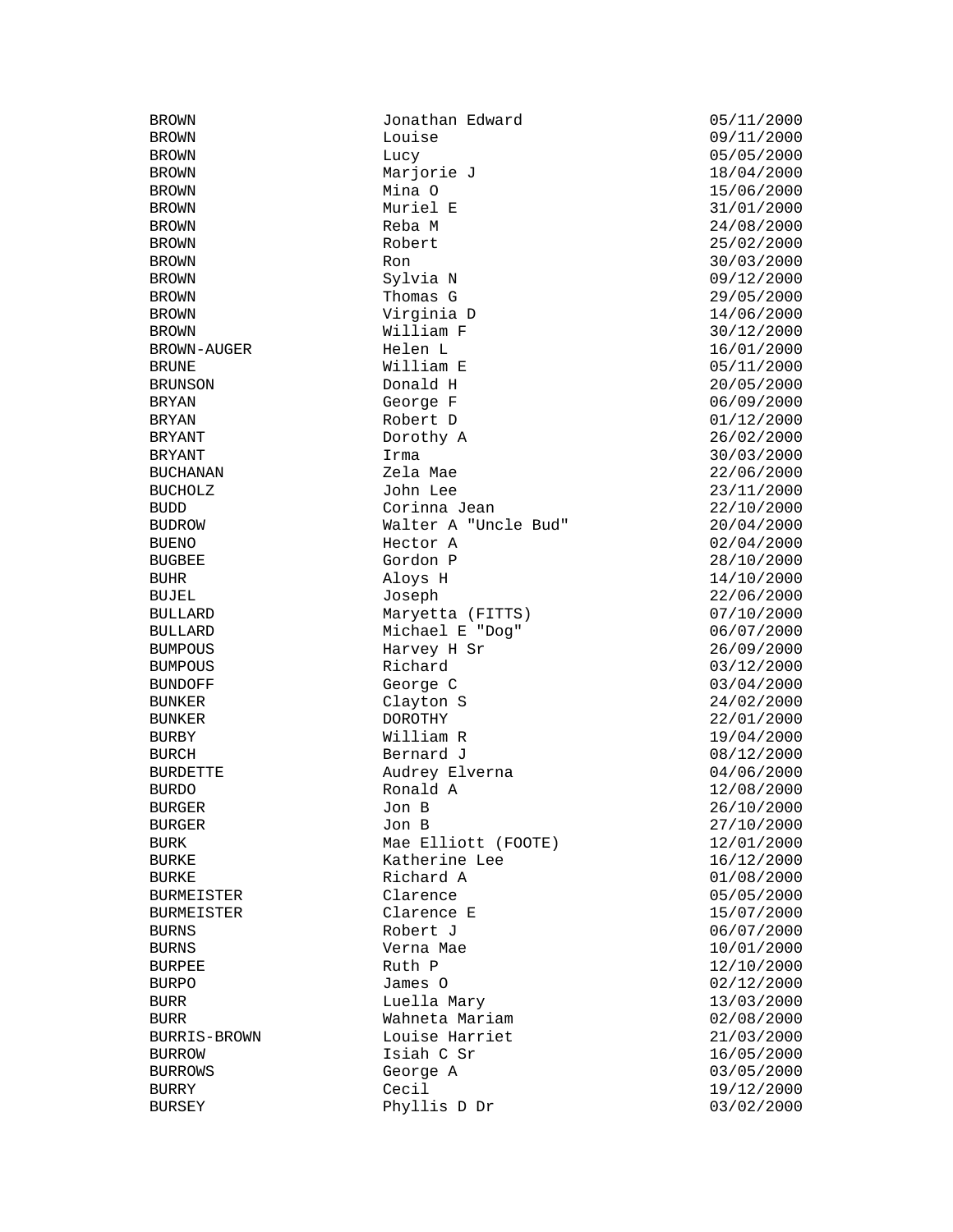CAMPBELL John Harry CAMPION Sandra L

BURT Paul D 30/07/2000 Cynthia L BURTON **Esther Mae** 12/02/2000 BUSBEE Jerry Ulysses 12/09/2000<br>BUSSARD Lynn C Lynn C 21/07/2000 Lynn C 21/07/2000 BUSSIERE **Earl "Buzzy"** 13/06/2000 BUTARA Richard A 26/03/2000 BUTKI Clara T 25/07/2000 BUTKI Clara T 26/07/2000 BUTLER David D 01/02/2000 BUTTERFIELD John Harold 08/12/2000 BYAS Terance Dana 15/04/2000 BYERS Ardath 04/04/2000 BYRNES Ray J 23/04/2000 CALCOTE Samuel L 13/03/2000 CALDWELL Bertha L 30/11/2000 CALHOUN Blanche J 28/07/2000 CALLAHAN Janet 27/11/2000 CALLAHAN TREXTOR Phyllis A 10/10/2000 CALME CALME Chalmer E "Bud" 17/05/2000<br>CALVERT Jack Jack 30/07/2000 CALVERT Jack Jack 30/07/2000 CAMACHO Ellie 04/01/2000 CAMAIANI Bernice F 20/06/2000 Aloysius 28/09/2000 CAMERON Charles J 17/02/2000 CAMERON Nancy 29/03/2000 CAMERON Roberta Mary 04/01/2000<br>CAMPANARO Frank P 16/07/2000 CAMPANARO Frank P 16/07/2000 CAMPBELL Donna Isabelle (RUNDELL) 24/05/2000<br>CAMPBELL Eugene C "Bud" 22/09/2000 CAMPBELL Eugene C "Bud" 22/09/2000 CAMPBELL Harold G II "Hal" 27/12/2000 CAMPBELL Helen M 21/05/2000 Sandra L<br>Bryan L 02/11/2000 CAMPIUN<br>CANFIELD Bryan L 02/11/2000  $CANNING$ <br> $James$   $Jr$ <br> $Hazel$   $M$ <br> $15/10/2000$ <br> $15/10/2000$ CANTWELL Hazel M 15/10/2000  $CARAWAY$  Boyd E  $14/10/2000$ CAREY Paul E 30/11/2000 CARGILL **Earl E** 26/09/2000 CARIE Dorothy A 12/06/2000 CARLETON Nelson C 09/04/2000<br>CARLIN Leo C 10/04/2000 CARLIN Leo C 10/04/2000 CARLINE Barbara M 22/05/2000 CARLISLE Donald J 23/06/2000 CARLOCK Patricia Ann 02/01/2000 Alfred M CARLSON Lee D 16/07/2000 CARLSON Sanford A 14/09/2000<br>CARLUCCI Nicholas T 29/09/2000 Nicholas T<br>Donald G CARMACK Donald G 08/04/2000 CARMICHAEL Daniel L 10/03/2000 CARMICHAEL Daniel L 17/03/2000

BYRNES Robert 16/01/2000 03/11/2000 CAROLIN Alice 18/01/2000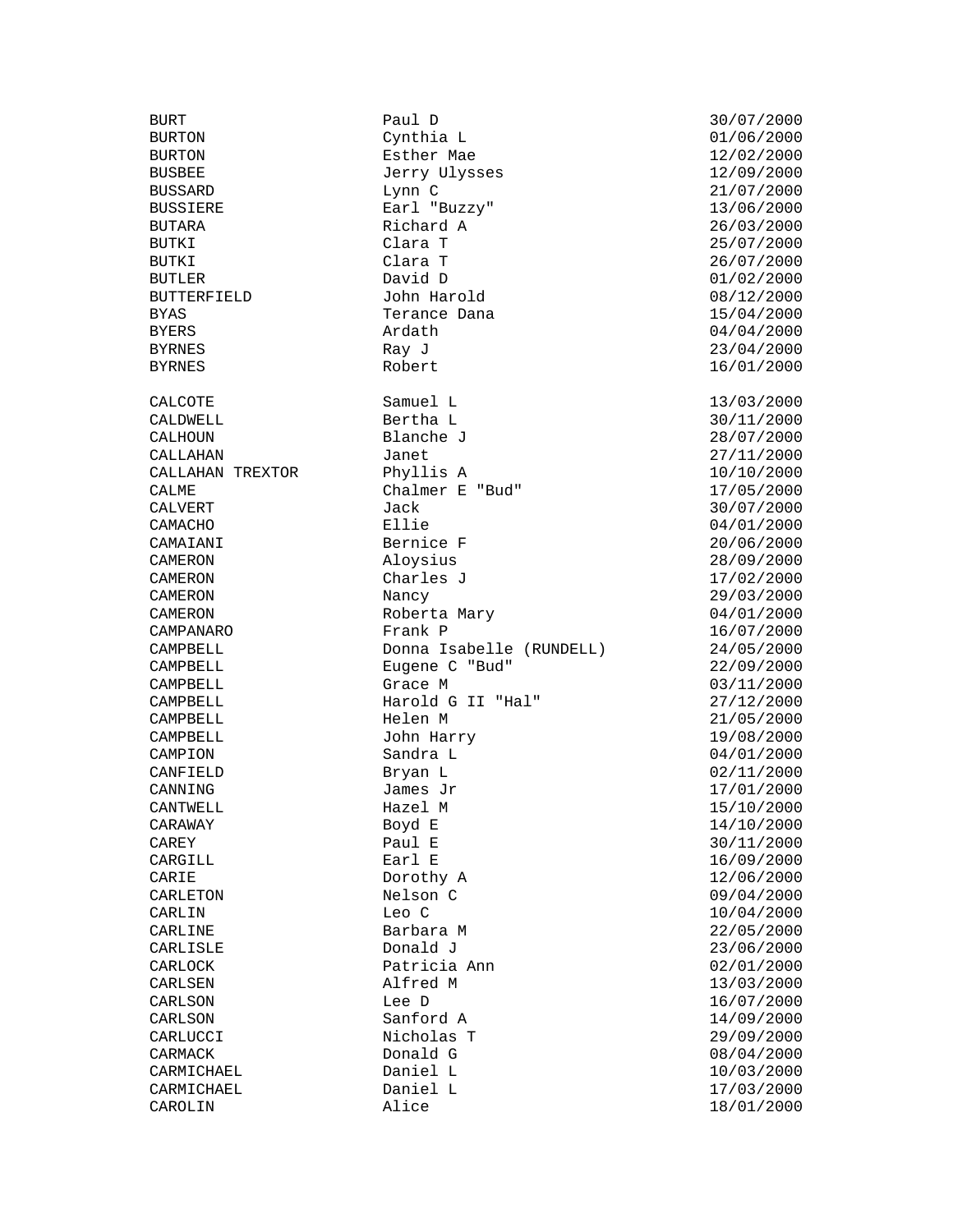CARPENTER Carolyn J 17/03/2000 CARR Kathryn (nee AUGER) 25/10/2000<br>CARRILLO Charles F 24/10/2000 Charles F 24/10/2000<br>
Lewis L 18/01/2000 CARROLL Lewis L 18/01/2000  $\text{CARRON}$  John G  $10/02/2000$ CARTER Edward J Rev 20/12/2000 Robert Alfred 23/12/2000<br>Sidney Sr 27/01/2000 CARTER Sidney Sr 27/01/2000 CARTER Verda M 29/08/2000 CARVER  $Jerry W Jr$   $18/10/2000$  $\texttt{CASAREZ}$  and  $\texttt{Jose Jr}$  and  $\texttt{Jose}\xspace$  are the set of  $\texttt{19/05/2000}$  $\texttt{CASAREZ}$  and  $\texttt{Jose}$  states of  $\texttt{CASAREZ}$  and  $\texttt{17/05/2000}$ CASSWELL Mary Lou 17/05/2000 CASTANEDA John A " OBJuan" 04/06/2000 CASTLEMAN Bryan K 28/03/2000 CASTORA Darren Thomas 15/05/2000 CASWELL Donald G 12/06/2000 CASWELL Floyd L 01/06/2000 CATLIN Violet G 23/02/2000 CATO Susan E 06/11/2000 CAUNT William Llewellyn 08/10/2000<br>CAUSEY Walter Sr 23/12/2000<br>Morbort C 14/05/2000 CAUSEY Walter Sr 23/12/2000 CEBALT Herbert C 14/05/2000 CECE-DELANEY Margaret G 24/07/2000 CENKNER Sr Mary Catherine 29/04/2000 CENTNER Dwight A 16/05/2000 CEREVANTEZ Carmen 28/08/2000 CERVANTES Angelina C 05/04/2000 CESARO Corey Eliseo 29/11/2000 CESARO Frank Guido 14/06/2000 CETLINSKI Viola (ETLINSKI Viola 15/10/2000)<br>CHABOT Raymond A 05/07/2000 (CHAFFEE Alice M 12/07/2000) Raymond A 05/07/2000  $CHAFFEE$  and  $Alice$   $M$  and  $Alice$   $Alice$   $A)$  and  $A)$  and  $A)$  and  $A)$  and  $A)$  and  $A)$  and  $A$  and  $A$  and  $A$  and  $A$  and  $A$  and  $A$  and  $A$  and  $A$  and  $A$  and  $A$  and  $A$  and  $A$  and  $A$  and  $A$  and  $A$  and  $A$  and  $A$  an CHAMBERLAIN Charles B 08/04/2000 CHAMBERLAIN Jason D 23/02/2000 CHAMBERLIN Norma J 19/12/2000 CHAMBERS Cynthia Elaine (THOMAS) 23/08/2000  $CHAMBERS$   $James W Jr$  (June)  $04/10/2000$ CHAMPION Jeffrey Mitchell 19/08/2000 CHAMPION<br>CHAMPION Jeffrey Mitchell (19/08/2000<br>CHANG 19/09/2000 Sao Jung (19/09/2000 CHAPMAN Lyle Edward 01/04/2000  $CHAPMAN$  Rex W  $R \times W$   $17/07/2000$ CHAPPLE Margaret A 02/12/2000 CHARNS Aaron Lee "Al" 21/03/2000 CHARTERIS Gerald C Dr 03/01/2000 CHARTIER Elmer L 07/03/2000 CHARTRAND Joseph V 02/01/2000 CHASE Betty Lou 27/12/2000 CHAVEZ Jesse "Chewy" 28/06/2000 CHEESBORO Justin A 03/05/2000 CHEMOTTI Robert "Bob" 05/08/2000 CHENAULT Ronald R 07/03/2000 CHERONES William J 30/03/2000 CHERRY Floyd L 09/07/2000 Betty M 31/03/2000 CHILDERS Jennifer A 08/01/2000

09/11/2000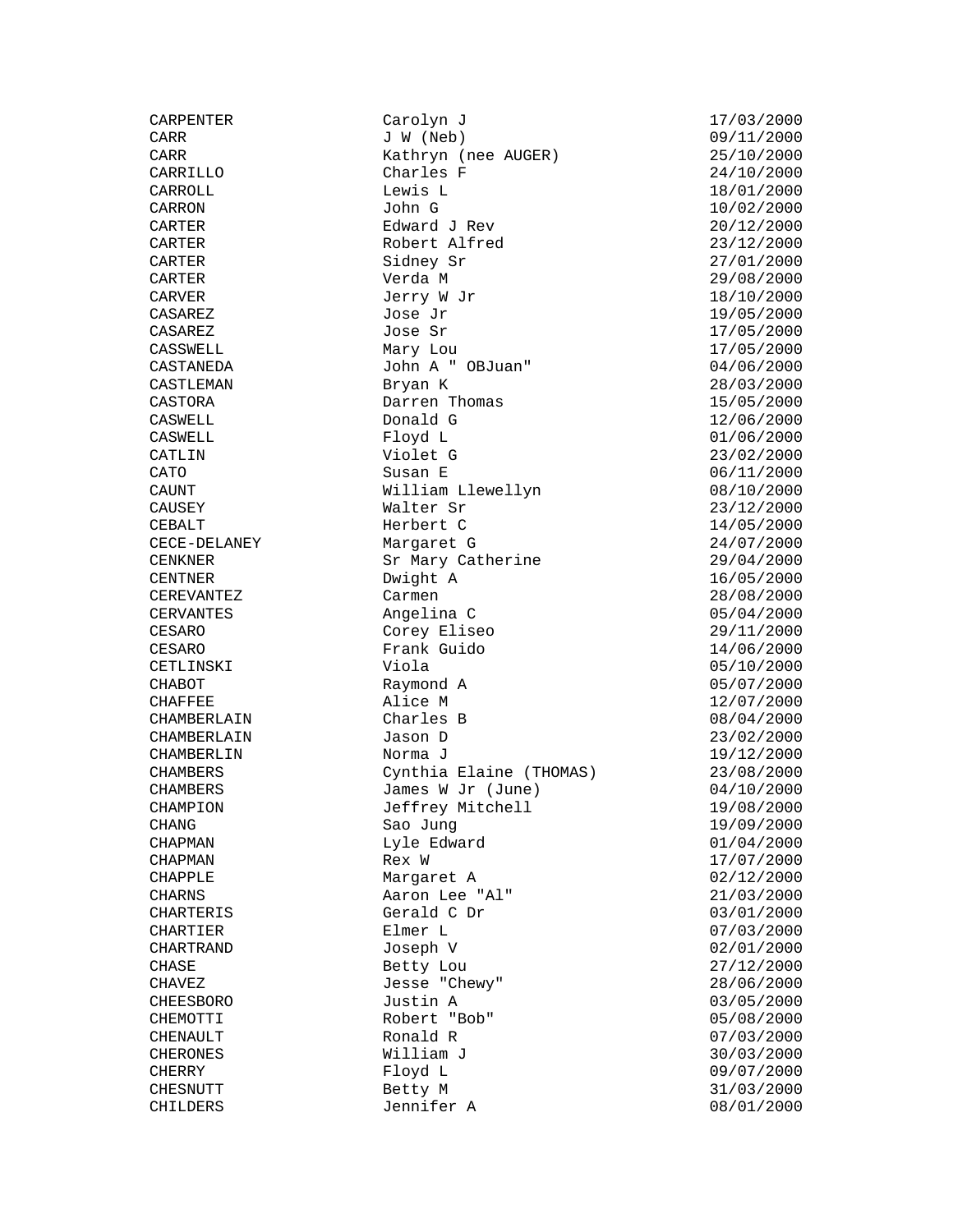CIMINI

CHIPPI <br>CHISHOLM Ludivine "Luddie" 07/02/2000<br>
Tudivine "Luddie" 02/11/2000 CHISHOLM Ludivine "Luddie"<br>CHMIELEWSKI Thaddeus E Thaddeus E 01/11/2000<br>Earl E 24/01/2000 CHRISTENSEN Earl E 24/01/2000<br>CHRISTENSEN Earl E 24/01/2000<br>CHRISTIANSEN Roy (08/10/2000) CHRISTIANSEN Roy 08/10/2000 CHRISTIE Carl William 22/11/2000 CHRISTOPHER Charity Jane (MARWICK) 08/12/2000 CHRISTOSON John Dean 01/03/2000 CHURCH Linda<br>CHUTORASH Mary Anne 11/01/2000 CHUTORASH Mary Anne 11/01/2000 CHUTORASH Mary Anne 13/01/2000 CHYZ Albert P 19/04/2000 CIARAMITARO Joseph 03/09/2000 CIMERMANCIC George J 15/11/2000 CLACK CLACK Lillian Agnes 18/07/2000<br>CLANCEY Mary E 17/11/2000 CLANCEY Mary E 17/11/2000<br>CLARK Emory J "Junior" 20/03/2000 CLARK Emory J "Junior" 20/03/2000<br>CLARK Hazel L 09/07/2000 CLARK Hazel L 09/07/2000 CLARK Helen 03/11/2000 CLARK Helen C 19/10/2000  $CLARK$  and  $John L$  is the contract of  $19/06/2000$ CLARK Kenneth "Happy" 31/07/2000 CLARK Lewis S "Louie" 11/10/2000 CLARK Rosie L<br>
Rosie L<br>
Stanley F 27/08/2000  $CLARK$   $Stanley$   $F$   $27/08/2000$ CLARK Vivian "Jessie" 14/01/2000 CLARK Willlie James 24/06/2000 CLARKE David Albert 02/06/2000 CLARKE John Joseph Jr 23/02/2000 CLARKSON Ione Mi 16/07/2000 CLARKE John Joseph Jr (CLARKSON Lone Mi (CLARKSON Kellogg Jr (CLAYTON 06/05/2000) CLEMENTS Agnes E 03/07/2000 CLEMENTS Rose M 07/08/2000  $CLERIC$  Donald J  $10/12/2000$ CLEVELAND Georgia "Betty" 14/10/2000 CLARKSON<br>
CLAYTON<br>
CLEMENTS<br>
CLEMENTS<br>
CLEMENTS<br>
CLEMENTS<br>
Rose M<br>
CLEMENTS<br>
Rose M<br>
CLEMENTS<br>
Rose M<br>
O7/08/2000<br>
CLEMENTS<br>
Rose M<br>
O7/08/2000<br>
CLEMENTS<br>
Rose M<br>
O7/08/2000<br>
O1/12/2000<br>
CLENELAND<br>
Georgia "Betty"<br>
14/10/2 CLIFFORD A Jerome Rev SJ 30/01/2000 CLINK Josephine M 05/05/2000 CLISHE Grant 21/04/2000  $CLORAN$  Donald E 29/12/2000 COAD Emma Porter 25/07/2000 COBB George 01/12/2000  $\angle$  COBB George P 30/11/2000 COBB Shirley R 03/05/2000 COLL<br>
COBB Shirley R 06/05/2000<br>
COCHRAN Charles C 31/05/2000 Charles C  $31/05/2000$ COCHRAN Virginia (SODERBERG) 04/02/2000<br>COCKHAM Eddie G 13/12/2000 COCKHAM Eddie G 13/12/2000 Gerald M "Sparky" 24/02/2000 COE Richard Carl 14/04/2000 COE Robert L<br>
Robert L<br>
Carol Ann (28/06/2000) COHAGEN Carol Ann 28/06/2000<br>
28/06/2000<br>
2000 COHEN Sidney Sidney 11/01/2000 Sidney 11/01/2000 COLBY **Helen M** 09/10/2000 COLDEN Patricia M 02/11/2000<br>COLE Dorothy Louise 05/08/2000 Dorothy Louise 05/08/2000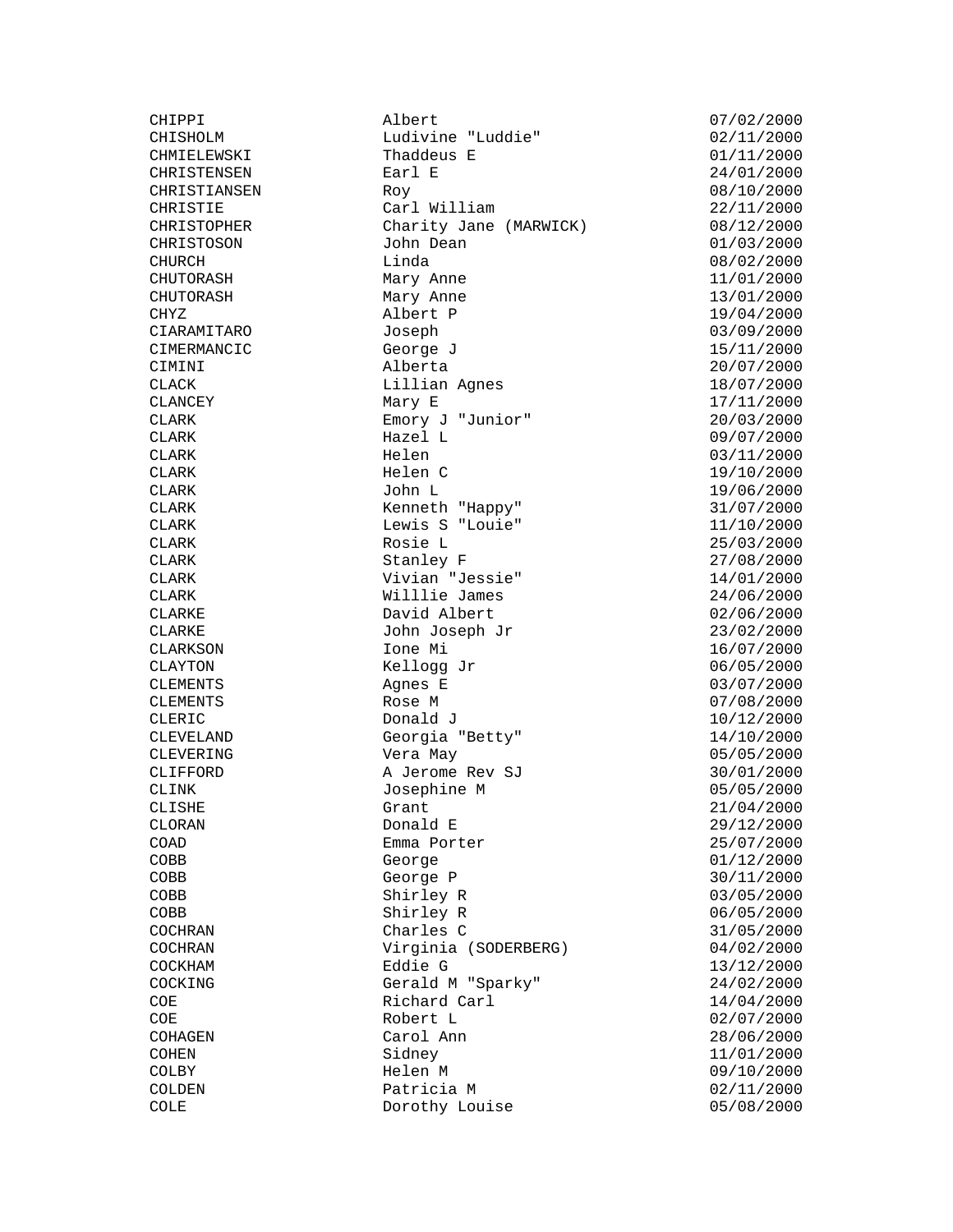| תחמק               |
|--------------------|
| COLE               |
| COLE               |
| COLE               |
| COLEMAN            |
| COLEMAN            |
|                    |
| COLEMAN            |
| COLFORD            |
| COLLARD            |
| COLLARD            |
| COLLIER            |
| COLLINE            |
| COLLINS            |
| COLLINS            |
| COLLINS            |
| COLLINS            |
| COLLINS            |
|                    |
| COLLINS            |
| COLLINS            |
| COLLINS            |
| COLLINS            |
| COLLOM             |
| COLON              |
| COLWANDER          |
| COMMERSON          |
| COMPARONI          |
| COMPTON            |
| CONE               |
| CONE               |
| CONKLIN            |
| CONKLIN            |
|                    |
| CONKLIN            |
| CONLAN             |
| CONN               |
| CONN               |
| CONNER             |
| CONNON             |
| CONWAY             |
| COOK               |
| COOK               |
| COOK               |
| COOK               |
| COOK               |
|                    |
| COOK               |
| COOLEY             |
| COOLEY             |
| COOPER<br>C        |
| COOPER<br>C        |
| COPPERSMITH        |
| <b>COPPERSMITH</b> |
| COPPERSMITH        |
| COPPLESTONE        |
| CORCORAN           |
| COREY              |
|                    |
| COREY              |
| CORI               |
| CORNEAIL           |

COLE Jerry 24/02/2000 Kelly Ann Mercedes S 31/05/2000 Vincent Edward 13/07/2000 Rosie 03/06/2000 Verlyle H "Billy" 22/05/2000  $William$  Frank  $14/11/2000$ Catherine H 27/05/2000 Bobbie 23/12/2000 Bobbie J 24/12/2000 Dean Erickson 24/08/2000 IC (Billy) 11/10/2000 Bertha Helen 14/12/2000<br>Dorothy Elsie 09/03/2000 Dorothy Elsie 09/03/2000<br>
Edward Jr "Ned" 27/12/2000 Edward Jr "Ned"<br>Mary L Mary L 21/01/2000 Phyllis M 18/12/2000<br>RH "Curley" 27/10/2000 RH "Curley"  $Vita$  01/05/2000 Wenonah 09/03/2000  $C$ laude A  $13/01/2000$ Vincente 17/06/2000 Shari Kay (Brock) 20/07/2000 Carl W 15/09/2000  $Lucy$  18/08/2000 Lyle E 25/11/2000 CONE Janal Nicole 01/01/2000 Robert M 09/04/2000  $Christine *L*ynn$   $27/05/2000$ Patrick TF 18/04/2000<br>Ruth M 16/09/2000 Ray 24/08/2000 Larry T 01/01/2000 Ronald Myers 17/06/2000 Chester P "John" 30/08/2000 Stanley N 05/09/2000 Josephine 07/12/2000 Arnold Lee  $12/04/2000$ <br>Dennis A  $12/01/2000$ Frances Lee 04/01/2000 George W 14/06/2000 James A 30/11/2000 Margaret L 15/09/2000 Frank Junior 10/03/2000 Lee J<br>
Glen A 21/03/2000 Jack 19/01/2000<br>H Connie M (2000) 38/02/2000 H and Lyle the Lyle of the UV of the UV of the UV of the UV of the UV of the UV of the UV of the UV of the UV o H Robert Thomas 18/01/2000<br>Example: Elsie V 8/08/2000 Laura "Honey" 28/03/2000 Carmen J 09/11/2000 Richard Ray 27/09/2000 Mary G 18/02/2000<br>Edward D 22/07/2000

 $21/01/2000$  $16/09/2000$ 12/01/2000  $21/03/2000$  $08/02/2000$  $25/08/2000$  $22/07/2000$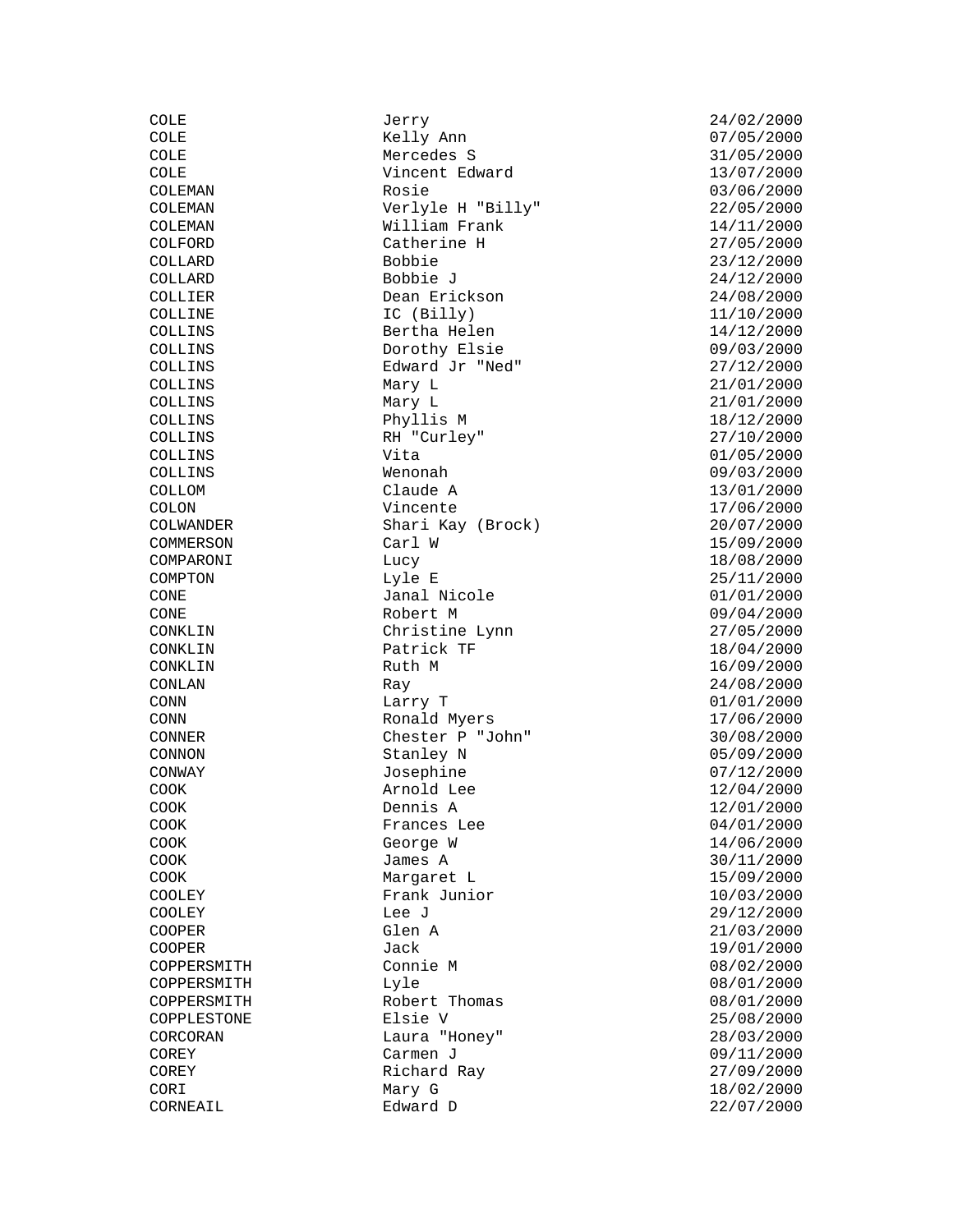CROCKER William E

CORNELL Juanita  $\begin{array}{ccc} \text{Juant} & \text{J} \\ \text{Elen} & \text{L} & \text{I} \end{array}$  19/04/2000 Helen L<br>Helen L 19/04/2000<br>20/04/2000 CORR Helen L 20/04/2000 CORR Vivian L "Vivi" 23/04/2000<br>CORYELL Charles R 16/07/2000 Charles R 16/07/2000 COSTELLO John J 29/04/2000 COTA Ruth Marion 02/01/2000  $\text{COTE}$  and  $\text{COTE}$  and  $\text{Ruth}$   $\text{P}}$  and  $\text{COTE}$  and  $\text{CATE}$  and  $\text{CATE}$  and  $\text{CATE}$  and  $\text{CATE}$  and  $\text{CATE}$  and  $\text{CATE}$  and  $\text{CATE}$  and  $\text{CATE}$  and  $\text{CATE}$  and  $\text{CATE}$  and  $\text{CATE}$  and  $\text{CATE}$  and  $\text{C$ COUCKE Ellen Angeline 16/04/2000<br>COUGHLIN Robert J<br>COUGHLIN Robert J<br>COUT COUT Robert J 25/01/2000 COULON Vicki L 20/05/2000 COULTER John Patrick 29/10/2000<br>COURTNEY Verneice (STRATTON) 20/08/2000 COURTNEY Verneice (STRATTON) 20/08/2000 COUTTS Isabella "Isa" 18/01/2000 COVAULT Corbin E 15/03/2000<br>
COVAULT Jonathan A 27/06/2000 Jonathan A 27/06/2000 COVENTRY Alan D 23/06/2000 William W "Bill" 02/06/2000 COWART Sylena 07/06/2000 COX Barbara 04/04/2000 COX Barbara 06/04/2000 COX Riley I 09/12/2000 COX Roderick 27/09/2000 COX William F 10/04/2000 COY Evan James 02/10/2000 COYLE Merle D 24/05/2000 CRABTREE Charles 16/06/2000 CRABTREE Dempsey C 26/10/2000 CRAFT George 12/07/2000 CRAFT Marion Alta 18/01/2000 CRAFT  $Virginia D$  02/10/2000<br>CRAFT Wilbur P Jr 01/11/2000 Wilbur P Jr CRAGER Donald 27/06/2000 CRAIG Brent Allen 22/05/2000  $CRAIG$  and  $Tom L$  22/10/2000 CRAIG William N 21/12/2000 CRAIG-NAVARRE Nable "Mary" 04/07/2000 CRAKE Vern E 01/01/2000 CRAM George K 01/09/2000 CRAMER Hilda "Betty" 27/04/2000 CRANDELL Robert C 06/06/2000 CRANER Cameron M 05/01/2000 CRAVEN Evelyn Marie 02/11/2000 CREGER Margaret L 26/06/2000<br>CRICHTON Grace W 01/02/2000 CRICHTON Grace W 61/02/2000<br>CRICHTON Joanne H 04/08/2000 CRICHTON Joanne H 04/08/2000 CRIGGER Edith M "Bub" 14/04/2000<br>CRITCHFIELD Helen Marie 19/11/2000 Helen Marie 19/11/2000 CROASDELL Amelia A 01/03/2000 CRONENWETT Randy M 05/02/2000 CRONIN Elaine Nina 21/01/2000 CRONIN Elaine Nina  $\Box$  21/01/2000<br>CRONK Charles T 07/06/2000 Charles T 07/06/2000 CROOKS Robert Merle 01/06/2000 CROSS Harold Jr 27/12/2000 Henrietta "Boots" 30/12/2000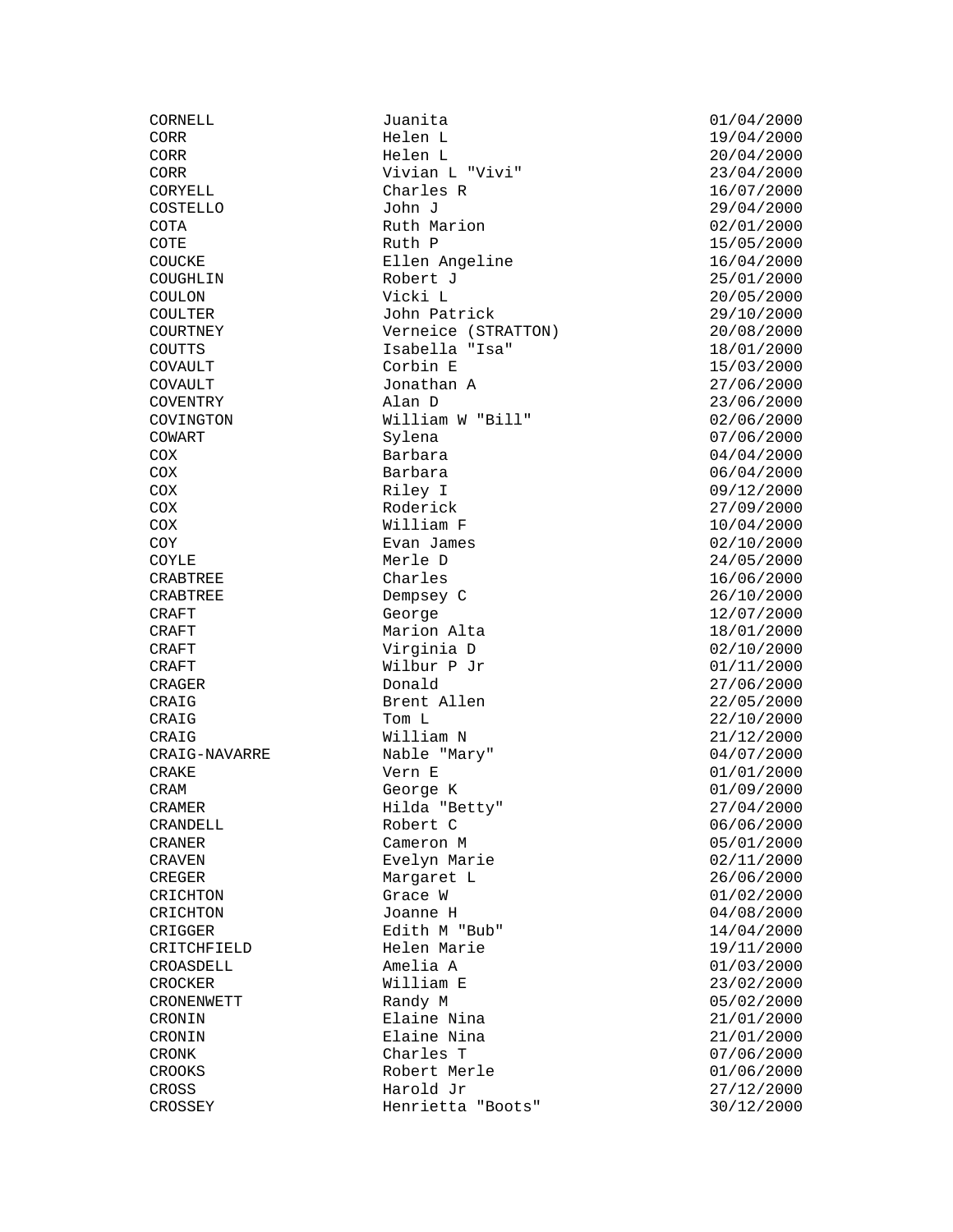CROSSMAN Muriel B 28/09/2000<br>CROWDER Doreen M 20/06/2000 DAILEY Lawrence C

CROWL Daniel Lyman 18/01/2000 CRUDO Ferdinando 29/02/2000 Robert Ashley 04/10/2000 CRUZ Antero G 02/12/2000 CULVER Maxine B (GROOM) 27/08/2000 CULVER Maxine B (GROOM) 03/09/2000 CUMBO Milton 18/02/2000 CUMBO Milton A 24/02/2000 CUMMINGS Mary Blanche 07/10/2000 CUMMINGS Raymond B 21/05/2000 CUMMINGS Thomas Lee 09/03/2000 CUNNIFF Helen 20/09/2000 CUNNINGHAM Elllie F J<br>CUNNINGHAM Georgina CunningHam 05/01/2000 Georgina<br>Bonnie J CUPP Bonnie J 06/07/2000 CURNOW Ronald C 19/09/2000<br>CURRIER Louise Grace 19/11/2000 Louise Grace CURRY Jesse L 07/11/2000 CURRY Jiles 08/07/2000 CURTIS Leona 28/11/2000 CURTIS Ruth Esther 20/08/2000 CURTISS Richard J 13/09/2000  $\text{CUTEAN}$  anna M 26/02/2000 CUTLER James Archibald 05/04/2000 CUTTER Rose P 2/12/2000 CUZZORT Robert Eugene 27/12/2000 CYCHOLL Gerd Paul 22/06/2000 CYPHER Jay W 03/03/2000 CYR CYROWSKI Loretta May 29/02/2000<br>CYROWSKI Joshua John 07/10/2000 Joshua John CZAPP Mary 14/07/2000 CZERWINSKI David Bryan 25/01/2000 DAHLERUP Dorothy 10/02/2000<br>DAILEY Lawrence C 30/05/2000 DALBY Ronald 10/09/2000 DALKA Anna Marie 16/08/2000 Donald L 30/12/2000 DANFORD-ASHLEY Patricia A 19/01/2000 DANIEL Eugene L 23/09/2000 DANIELS Cleo Jerome Jr 11/05/2000 DANIELS Emzy 06/03/2000 DANIELS Kenneth Wayne Sr 05/05/2000 DANNER Marie Helen 29/09/2000<br>DARGATZ Arthur Arthur 107/10/2000 DARGATZ **Arthur 1999** Arthur 1999 **ARGATZ** 07/10/2000 DARIMONT Frank C 30/08/2000 DARLING Jefferson W 21/03/2000<br>DAVEY Mary Mary Mary 03/01/2000 Mary 03/01/2000 DAVIDSON Margie L 02/09/2000 DAVIES Florence E 06/04/2000<br>DAVINICH Michael 26/09/2000 DAVINICH Michael 26/09/2000<br>DAVINICH Michael 10/10/2000 DAVIS E George 17/02/2000 DAVIS Faye D 22/07/2000 DAVIS Flossie E 21/02/2000

 $20/06/2000$  $10/10/2000$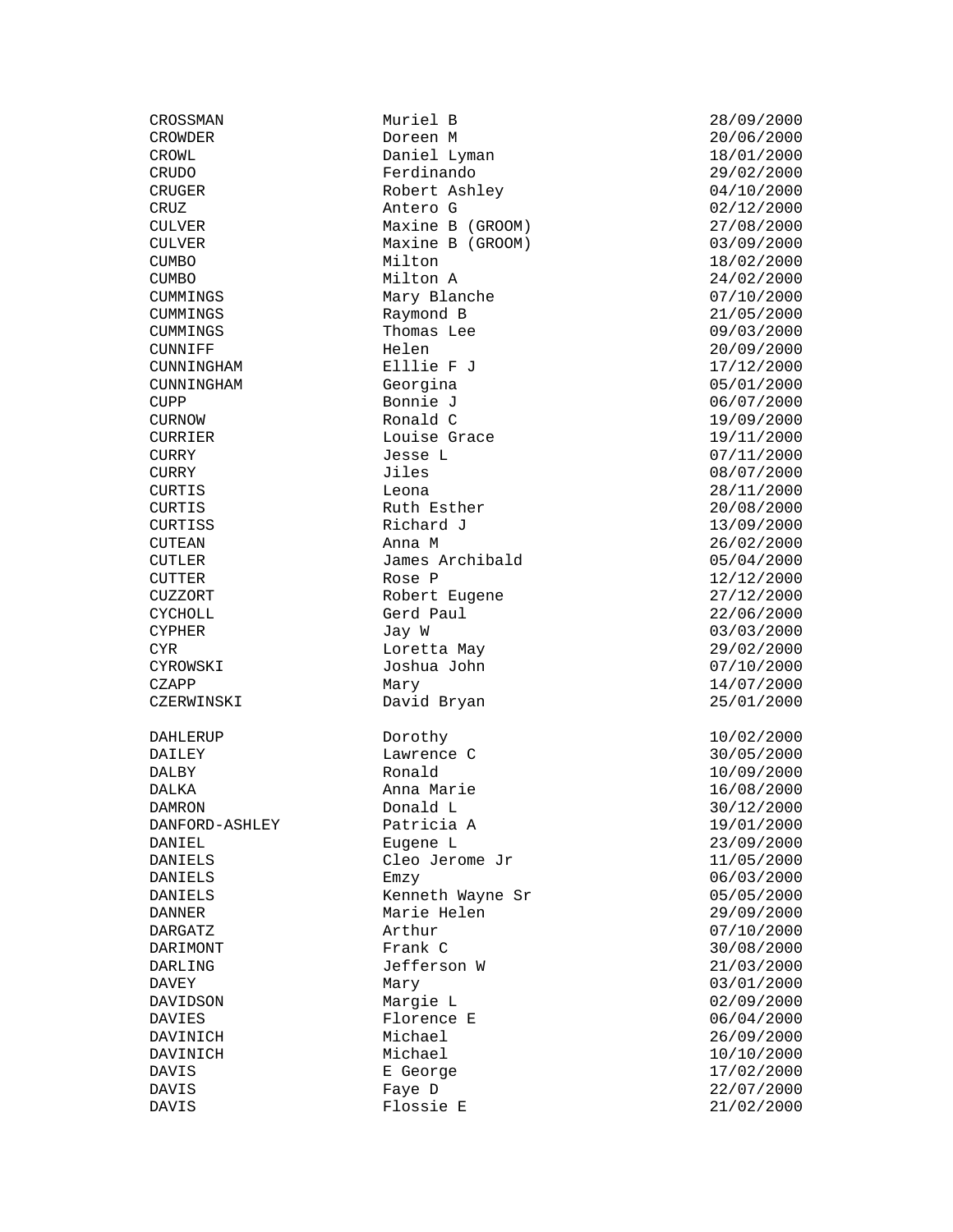| DAVIS          | Gary Lee                              | 12/06/2000 |
|----------------|---------------------------------------|------------|
| DAVIS          | George E                              | 21/01/2000 |
| DAVIS          | George E                              | 21/01/2000 |
| DAVIS          | George G                              | 04/10/2000 |
| DAVIS          | Ira Joseph Jr                         | 10/05/2000 |
| DAVIS          | Judith Ann                            | 08/08/2000 |
| DAVIS          | Juliana Fraser                        | 18/03/2000 |
| DAVIS          | Juliana Fraser                        | 21/03/2000 |
| DAVIS          | Juliana Holzer                        | 19/08/2000 |
| DAVIS          | Lena                                  | 21/12/2000 |
| DAVIS          | Margaret E                            | 03/05/2000 |
| DAVIS          | Myrtle L                              | 19/01/2000 |
| DAVIS          | Sarah Marie                           | 12/12/2000 |
| DAVIS          | Thomas C                              | 16/04/2000 |
| DAVIS          | William Scott                         | 14/07/2000 |
| DAWE           | Bessie                                | 29/04/2000 |
| DAWE           | H William "Bud"                       | 13/11/2000 |
| DAWKINS        | Orrie                                 | 04/04/2000 |
| <b>DAWSON</b>  | Chester                               | 03/02/2000 |
| DAWSON         | Constance                             | 05/02/2000 |
| DAWSON         | Verlyn W                              | 10/12/2000 |
| DAYNER         | Harold Thomas                         | 08/07/2000 |
| <b>DEACON</b>  | Gary William                          | 08/10/2000 |
| DEAN           | Elizabeth                             | 04/05/2000 |
| DEAN           | Gertrude H                            | 04/04/2000 |
| <b>DEATON</b>  | John E                                | 26/10/2000 |
| <b>DEATON</b>  | Mary                                  | 25/10/2000 |
| DECLAIRE       | James M "Jim"                         | 13/09/2000 |
| <b>DECOST</b>  | Hughie Richard                        | 06/10/2000 |
|                |                                       |            |
| DEIGHTON       | Belva Julia (BRADY)<br>William Jerome | 02/12/2000 |
| DEKETT         |                                       | 11/04/2000 |
| DELDUCO        | Margaret T<br>Robert Daneil           | 11/12/2000 |
| DELEARY        | Patricia M                            | 15/06/2000 |
| <b>DELEON</b>  |                                       | 12/02/2000 |
| <b>DELGADO</b> | Marvin F "Bud"                        | 04/10/2000 |
| DELL           | Stewart C                             | 16/08/2000 |
| <b>DEMERS</b>  | George John                           | 21/09/2000 |
| DEMETRAK       | Edward Arthur                         | 19/01/2000 |
| DEMO           | Angelo                                | 13/03/2000 |
| DEMPSEY        | Rev J Richard SJ                      | 16/05/2000 |
| DEMZIK         | David E Sr                            | 29/03/2000 |
| DENI           | Elvira                                | 20/12/2000 |
| DERRAGON       | Helen Marie (TANG)                    | 30/04/2000 |
| DERY           | Elizabeth A                           | 17/08/2000 |
| DESROSIERS     | Arthur                                | 10/11/2000 |
| DETTORE        | Catherine J                           | 31/12/2000 |
| DEUPREE        | H Edward                              | 17/08/2000 |
| DEVINE         | Elizabeth Palmer Ward                 | 03/08/2000 |
| DEWAR          | Robert E                              | 09/09/2000 |
| DEWEY          | Ronald Patrick                        | 28/09/2000 |
| DEXTER         | Alva G                                | 27/04/2000 |
| DIAMOND        | Kathryn R                             | 06/11/2000 |
| DIAMOND-CORWIN | Jeannie Marie                         | 02/03/2000 |
| DIAMOND-CORWIN | Jeannie Marie                         | 03/03/2000 |
| DIAZ           | Florentina                            | 18/12/2000 |
| DICHTEL        | Leonard Jr                            | 26/11/2000 |
| DICK           | Jean I                                | 07/05/2000 |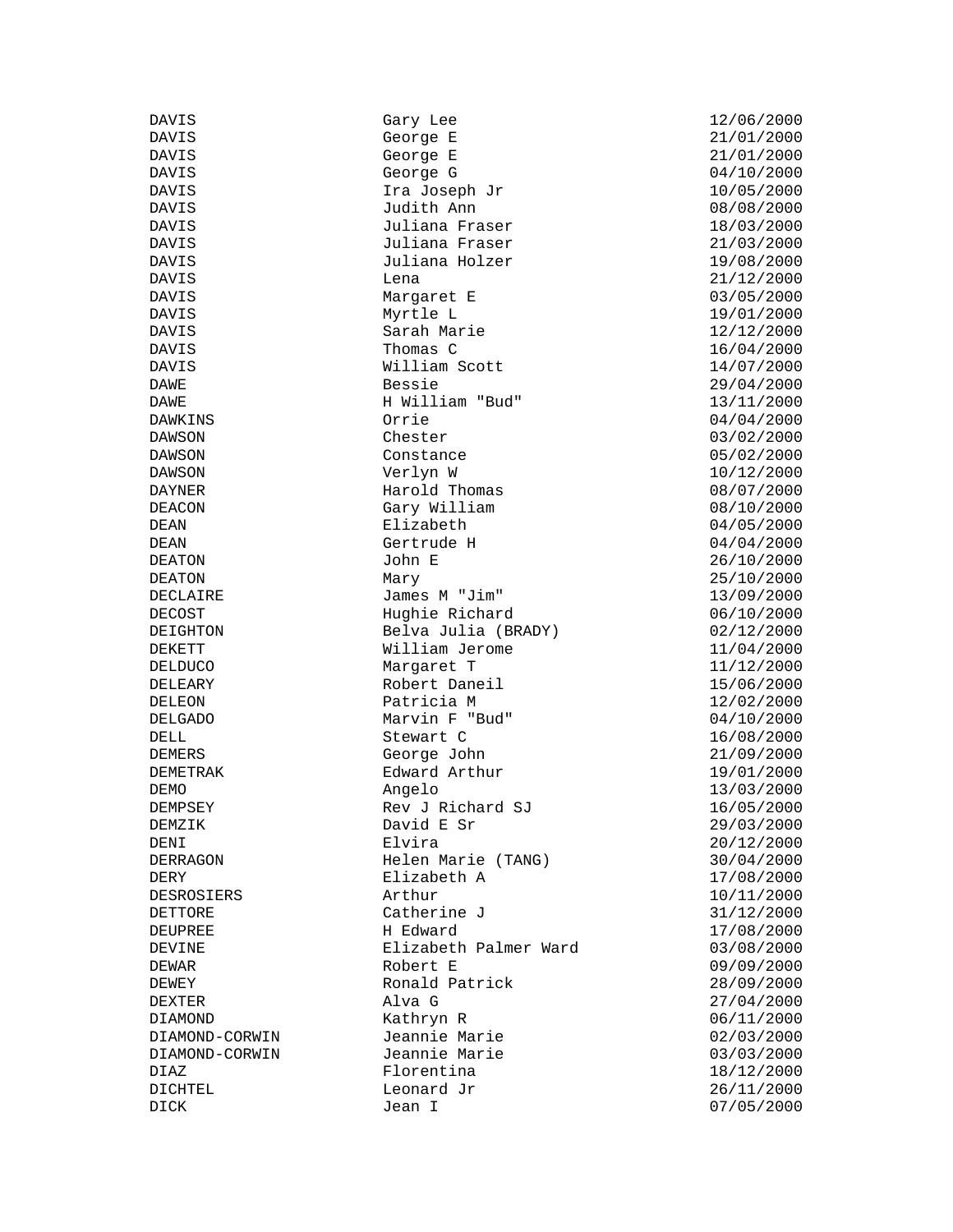DOELLE DONNELLY Georganna B<br>DONOVAN Joseph A

DICK Julie L 03/08/2000 Elizabeth DICKERSON Albert D "Shorty" 05/12/2000<br>DICKINSON Gary W 28/03/2000 DICKINSON Gary W 28/03/2000 DICKINSON Gary W 29/03/2000 DICKSON Marilyn 09/08/2000 DIEMER John A "Jack" 14/10/2000<br>DIETZMAN Rev Ralph E 16/04/2000 Rev Ralph E 16/04/2000<br>Mary C 16/09/2000 DIGON Mary C 01/09/2000 DIKA Robert J 11/01/2000 DILL Dennis W 20/05/2000 DILLON Eula Jane 07/04/2000 DILLON Katherine "Kate" 22/03/2000 DINKINS Effort Rev 19/09/2000<br>DINKINS Frances Marion 17/02/2000 DINKINS Frances Marion<br>DINKINS Hattie Hattie 30/08/2000<br>Theresa H 10/05/2000  $DIONNE$  Theresa H  $10/05/2000$ DIPONIO David John 02/12/2000 DIRKSEN Margot G 21/01/2000 DIRKSEN Margot G 21/01/2000 DOBAT Richard D 03/04/2000  $DOBSON$  Joseph R Sr  $30/07/2000$ POLICIN<br>DOCKERY Agnes Elizabeth 18/01/2000<br>Martha (COUPUPA) 14/02/2000 DODD Martha (SCHRUBA) 14/02/2000 DODDS <br>
DOELLE <br>
DOELLE Paul J DDS 13/05/2000 DOERR Cletus Lee 15/08/2000<br>DOLSEN Rose Marie 25/07/2000 Rose Marie 25/07/2000 DOMALEWSKI Zygmunt 14/06/2000 DOMALEWSKI Zygmunt "Ziggy" 13/06/2000 DOMERASKI Lillian T 01/04/2000 DONOVAN Joseph A 06/01/2000 DOOLEY Margaret "Maggie" 13/04/2000 DORMAN Sarah 27/02/2000<br>DORRIES Reba G 27/02/2000 Reba G 31/08/2000<br>Roy A 31/08/2000 DORRIS DORRIS Roy A 01/12/2000<br>DOWDY Alice M 26/05/2000 DOWDY Alice M 26/05/2000 DOWELL Lucretia Lucretia 101/06/2000<br>DOWNER Gladys Louise 27/07/2000 Gladys Louise  $27/07/2000$ DOWNES F Patrick 24/10/2000 DRAKE Martin R Pastor 11/10/2000 DRAPER 1015 M 1015 M 08/11/2000 DRAPER Sadie Ann 14/06/2000<br>DROUILLARD Betty Jane 11/01/2000 Betty Jane 11/01/2000 DRUM 11000 Lionel K 27/09/2000 DUBY Peggy Elaine (BEMIS) 30/06/2000 DUCKSWORTH Herbert E Sr 28/03/2000 DUCKSWORTH Herbert Eugene Jr 13/01/2000 DUCLOS Gary Francis 21/12/2000 DUFF Pearl 24/04/2000 DUFFY Katherine 23/09/2000 Margaret E 18/10/2000 DUGGAN Helen E 22/01/2000 DUKE 02 02 02 02 02 02 02 03 04 03 04 04 05 06/02/2000 DULAC Daniel R 16/01/2000 Roy L 29/09/2000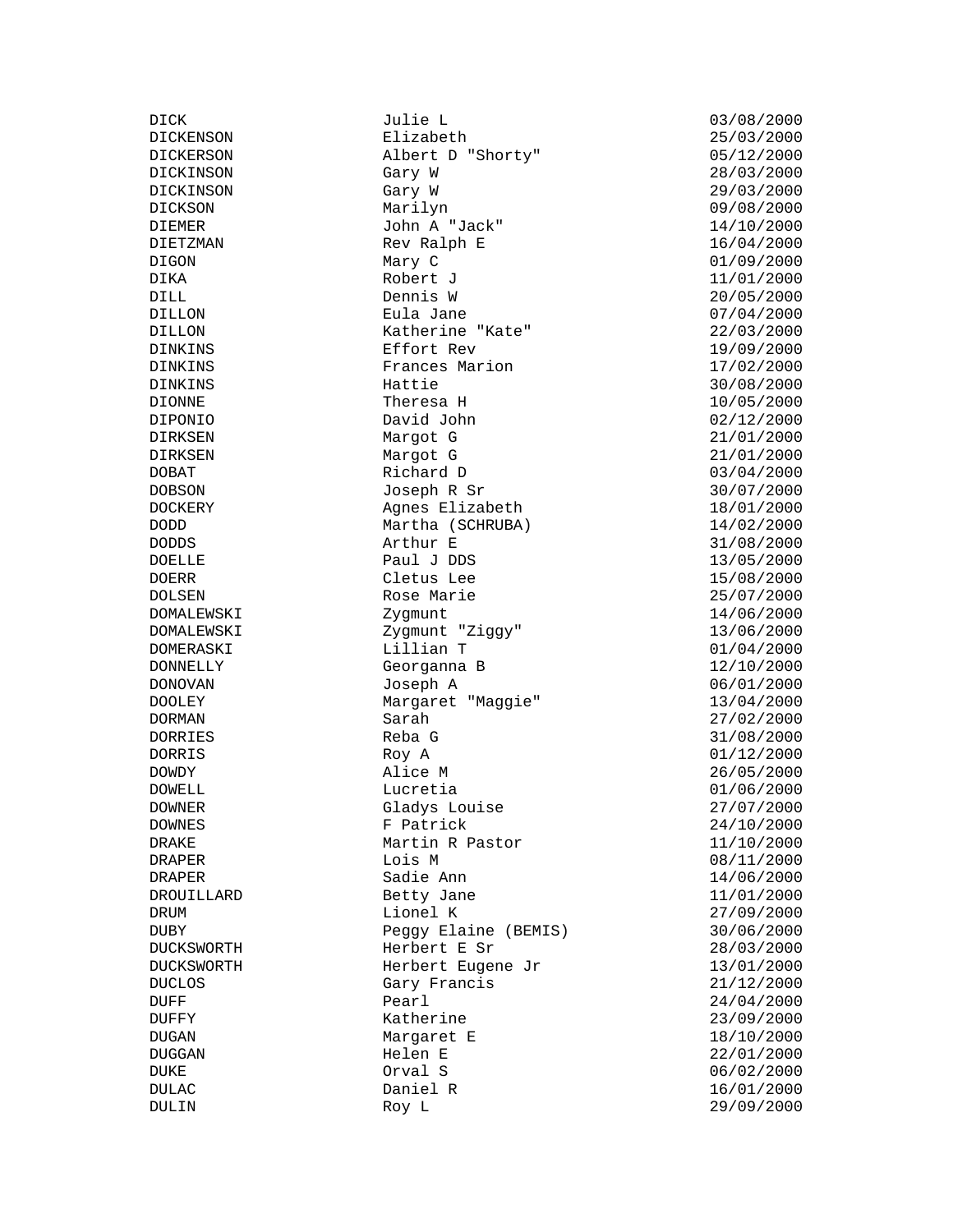DUMAIS Antoinette Linda 09/02/2000 Edith Pauline DUNCAN Elma R 24/06/2000 DUNGEY Walter W Sr 27/08/2000 Herbert William 01/12/2000 DUNIGAN Leona M 07/06/2000 DUNKEL Jean Elizabeth 21/01/2000  $DUNLAP$   $Inez M$   $29/10/2000$ DUNLAP Jacqueline E 28/03/2000 DUNN Lyle 24/06/2000 DUNNING Margaret 11/02/2000 DUPERRON David A 06/11/2000 DUPREY Robert L 07/06/2000 DURBIN Peggy Peggy 05/04/2000<br>DUVALL Marjorie 20/01/2000 DYRDA Adeline 31/08/2000 DZAHRISTOS Nikolaos G 11/06/2000 EAGLE Ford Jr compared Ford Section 1.000 Ford 2.000 Ford Jr compared to the USA of the USA of the USA of the U EARNEST Dorothy L 23/08/2000 EASLICK William  $\text{William}$  29/06/2000 EASTMAN Fred L 67/01/2000<br>EATON Dorothy Dorothy 18/04/2000 EATON Dorothy 18/04/2000 EBERLE Mary Ann V 04/10/2000 EBERLEIN Cheryl 25/08/2000 EBERLINE Mary Conwell Sibley 24/05/2000 EBRIGHT Noreen 14/02/2000 ECCLES Mildred K 08/07/2000 EDDY Nina 21/06/2000 EDDY Nina 22/06/2000 EDGAR Olive 20/02/2000 EDWARDS Blanche Mary 15/12/2000 EDWARDS Ellen Ellen 19/02/2000 EDWARDS Lucille (SEAY) 10/03/2000<br>EDWARDS Roger Roger 23/09/2000 EDWARDS Roger 23/09/2000 EDWARDS Steven J Sr 02/08/2000 EFFORT Dinkins Rev 16/09/2000 EGGLESTON Verne  $V$ erne 18/03/2000 EGGLESTON Verne Vrooman 20/08/2000 EHRENREICH Veronika 23/09/2000 EICHNER Marian M 28/01/2000 EIS **EIS** Esther T 24/09/2000 EISBRENNER Eleanora Mary 19/05/2000 ELDON William S 17/06/2000 ELLIOTT Marion Morgan 11/03/2000 ELLIOTT Mary C 26/02/2000 ELLIOTT Verna E 16/06/2000 ELLIS Eugene Eugene 14/03/2000<br>ELLIS Gertrude 26/05/2000 Gertrude 26/05/2000 ELLISON Donald E 13/01/2000 ELLMAN Eugene E 25/09/2000 ELSILA Esther M 20/06/2000 EMBLEN Tammy 25/02/2000 EMEIGH Bernice I 27/08/2000

 $20/01/2000$ EDMONDS Sarah 16/11/2000  $07/04/2000$ EMENY Daniel A 30/09/2000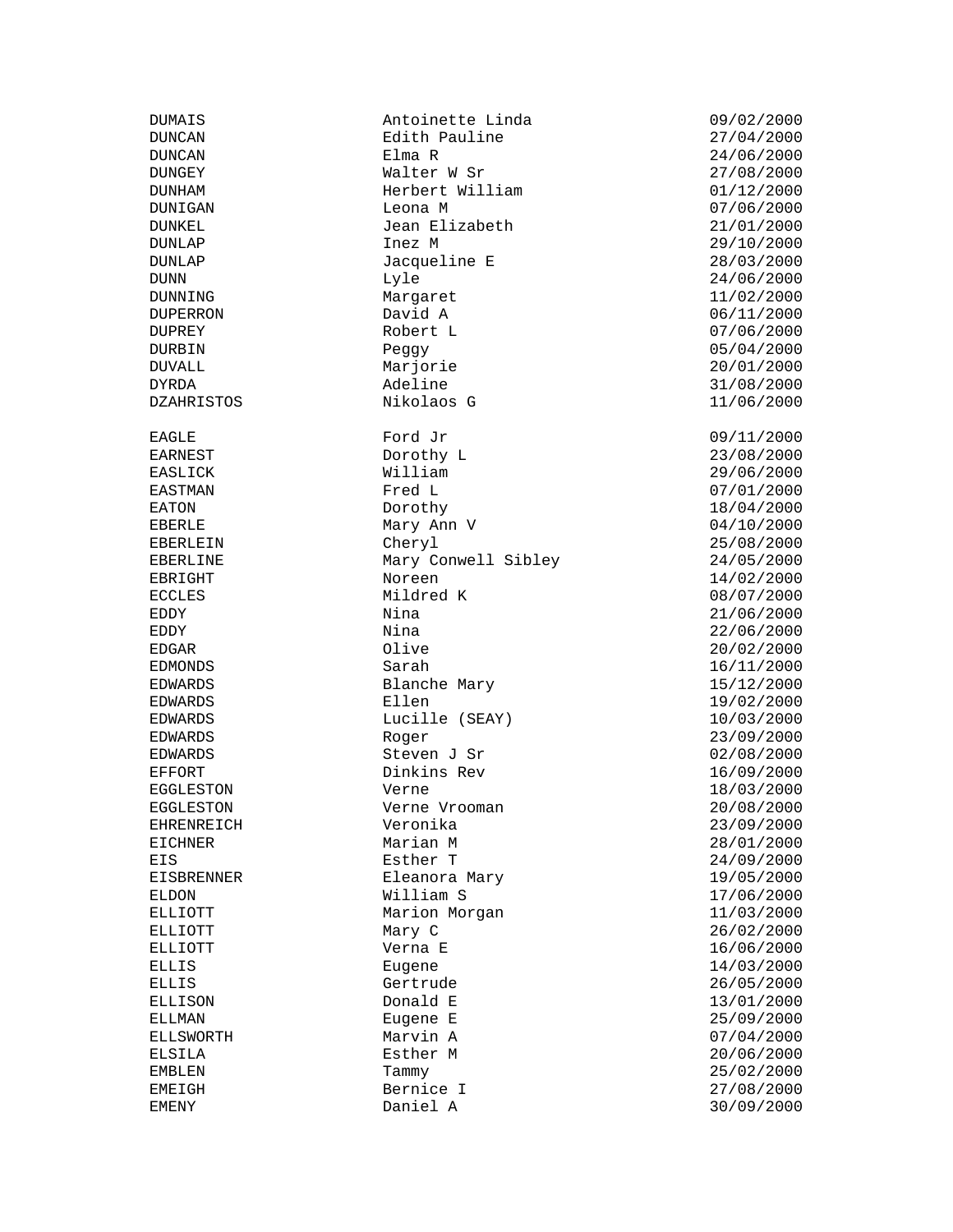ENGLAND Bobby<br>
ENGRAM Alice FARNSWORTH

EMOND Edith R 18/04/2000 Anthony J "Tony" ENGELHARD Ludwig F 07/01/2000 ENGRAM  $\begin{array}{cccc}\n\text{ENGRAM} & \text{Alice} & \text{24/08/2000} \\
\text{ENNEKING} & \text{Lucille S} & \text{07/04/2000}\n\end{array}$ Ending to the S and the S of the S and the S of the S and the S of the S of the S and the S of the S and the S o ENNIS Lucille Amy 15/07/2000 EPHLIN Donald 03/06/2000 ERICKSON Viola E 13/09/2000 ERNST Verne J 31/12/2000 Rogers W 30/01/2000 ERZNOZNIK Betty Betty 28/02/2000 ESCHELS Meghan Leigh 29/02/2000 ESLER John 27/07/2000 ESLICK Donald L Donald L 07/11/2000<br>ESLINGER Ruth S (BURNS) 03/04/2000 Ruth S (BURNS) ESPER Blanche 19/10/2000<br>ESTES Roy Roy 2000 ESTES Roy 12/05/2000 Gladys Ann EVANS **William S** 28/12/2000 EVERIDGE  $\begin{array}{ccc} \texttt{A1} & \texttt{R} & \texttt{O8} & \texttt{O3} & \texttt{O3} & \texttt{O3} \end{array}$ FACIONE Peter Peter 11/12/2000 FAGERLIE Mary Ann 16/07/2000  $F\text{AILLA}$  anna B  $22/01/2000$ FAIR Elnora 10/01/2000 FAIR Xavier (Duke) 02/07/2000 FALES Lonnie K 19/09/2000 FALKNER Mildred Louise 18/01/2000 FALKNER Mildred Louise 18/01/2000<br>
FARLEY Ruby L (PEEK) 26/03/2000<br>
FARMS Robert E 01/07/2000 FARMS Robert E 01/07/2000 FARNSWORTH Pernel L 14/09/2000  $Godfrey$  Alen  $14/03/2000$ FARRELL Mabel (Mae) 18/01/2000<br>FARRON Betty Mae 09/02/2000 FARRON Betty Mae 09/02/2000 FARSTVEDT John O 09/06/2000 FARY-MAKKONEN Shirley 20/08/2000 FAY FAY Manley L<br>FEATHERSTONE Gary Lee 24/02/2000 FEATHERSTONE Gary Lee 24/02/2000 FEDERSPIEL Fay Elizabeth 09/05/2000 FEDERSPIEL Fay Elizabeth 18/05/2000 FEHLBERG James E 04/01/2000 FEISTAMMEL Bertha (WIDEMAN or MAYER) 30/11/2000 **FELICE** Paul Paul 07/11/2000 FELL Benita Jeanne 17/12/2000 FENSKE James R 20/08/2000 FENTON Cora E 02/05/2000<br>FENTON Pauline S 30/07/2000 FENTON Pauline S<br>FEOLE Carol E Carol E 17/12/2000 FERGUS Edward L Rev SJ 16/02/2000<br>FERGUSON Esther Ester 30/05/2000 FERGUSON Esther Esther 30/05/2000<br>FERGUSON Helen K 14/11/2000 FERGUSON John Earl Jr 18/12/2000 FERHADSON Woodrow H Sr 03/10/2000 FERMAN Gayle L 25/04/2000<br>FERRELL Dorothy Dorothy Dorothy 25/04/2000 Dorothy 09/11/2000

 $17/12/2000$ FERGUSON Helen K 14/11/2000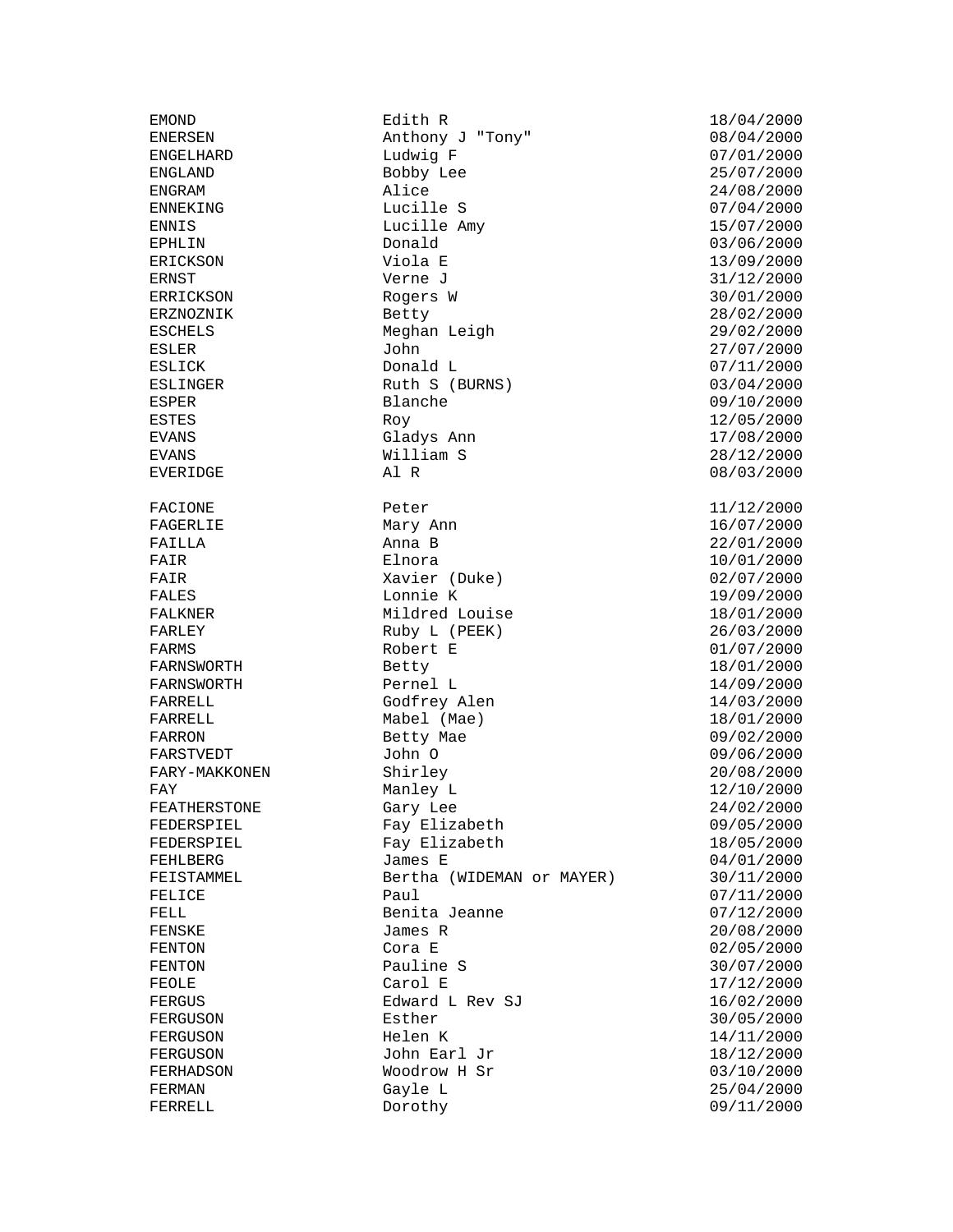FISHER Elaine E FRANKLIN Helen M 13/04/2000

FERRIER Dale A 25/11/2000 FERRIS Carroll 27/02/2000 FERRY **Jeanette M** 09/03/2000 FIELD James Lee 12/08/2000<br>FIELDS Mable B 11/02/2000 FIELDS Mable B 11/02/2000 FIGA Ferdindan "Fred" 14/03/2000 FINDLAY David Gerald "Dink" 02/08/2000 FIGA Ferdindan "Fred" 14/03/2000<br>
FINDLAY David Gerald "Dink" 02/08/2000<br>
FINK Irene A 29/09/2000<br>
FINK Robert A 21/05/2000 FINK Robert A 21/05/2000 FINK-CAMMAN Karen A 19/02/2000 FINLAY Daniel F 19/03/2000 FINN Mae Ruth 28/04/2000 FINZEL James L 25/02/2000 Russel Francis 1992 1993/2000<br>Elaine E 1994/07/2000 FISHER Elaine E 04/07/2000  $F$ ISHER Eva Eva  $F$  and  $F$  and  $F$  and  $F$  and  $F$  and  $F$  are  $F$  and  $F$  and  $F$  are  $F$  and  $F$  and  $F$  are  $F$  and  $F$  are  $F$  and  $F$  are  $F$  and  $F$  are  $F$  and  $F$  are  $F$  and  $F$  are  $F$  and  $F$  are  $F$  and  $F$   $FISHER$  and  $James$  and  $29/11/2000$ FISHER Paul Thompson 25/07/2000 FITZGERALD-BARRETT Ruth E 11/11/2000 FITZTHOMAS Charles A "Chuck" 13/09/2000 FLACK Herchel Sr 09/12/2000 FLAGLER Romilta L Garner (Ro) 12/10/2000 FLANERY Bobbie Jean 11/11/2000 FLANIGAN Pastor Mary Jo 31/05/2000 FLETCHER Leann Dawn (MISENER) 12/05/2000 FLETCHER Leann Dawn (MISENER) 16/08/2000 FLOOD William G 30/08/2000 FLORES Rodriquez Raul 15/07/2000 FLORES Treasa Marie (Senior) 21/09/2000<br>FLORES Treasa Marie (Senior) 21/09/2000<br>FLUMERFELT Marie Jane (AUGUSTINE) 23/09/2000 Thaddeus J "Ted" 16/08/2000<br>Marie Jane (AUGUSTINE) 23/09/2000 Marie Jane (AUGUSTINE) FOGLER **Dorothy M** 27/12/2000 FOLEY Cynthia A 23/10/2000 FOLEY Felix J 01/01/2000 FOLEY Thomas A 22/09/2000 FOLK Eugene C "Chuck" 20/07/2000<br>FOLTZ Janet Janet 03/01/2000 FOLTZ Janet 03/01/2000 Mary Margaret<br>Vernon Clare FOOR Vernon Clare 04/01/2000 FORD Harold G DDS "Hal" 26/04/2000 FORD Javontae D 08/08/2000 FORDYCE Maurice E 11/04/2000<br>FORTNEY Charles Charles 29/07/2000 FORTNEY Charles 29/07/2000 FORTUNE Margaret M 09/02/2000 FORIUNE MATGATEL M<br>FOSTER Elinor Marguerite 10/01/2000 FOSTER Maultie Mae 27/06/2000 FOWLER Linda Andrea (Annie) 16/03/2000 FOX Ratherine McCombe 25/06/2000<br>
Peter D Rev SJ 2000 13/02/2000 FOX Peter D Rev SJ 13/02/2000 Maxine E 02/08/2000 FRANCE Beatrice M 09/11/2000<br>FRANCIS Douglas Danny 08/01/2000<br>27/02/2000 FRANCIS Douglas Danny 08/01/2000 Louise M 27/03/2000 FRANK Willie 28/05/2000 FRANKENSTEIN Sylvia 20/10/2000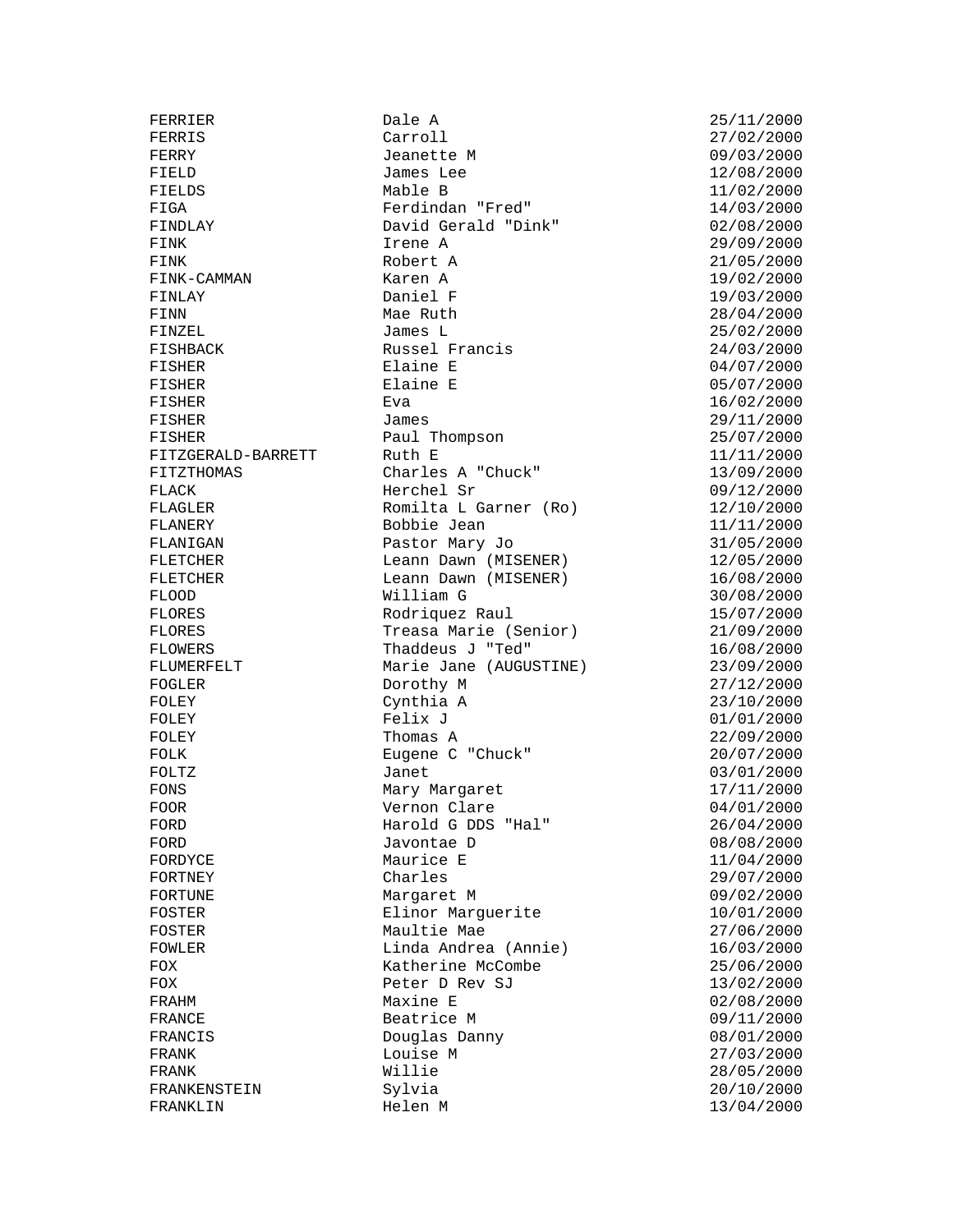FROEHLICH FULGHAM Eula May GALL Christian B 10/10/2000

FRANKS Ronald Edward 16/05/2000 Ronald Edward<br>Hazel I FRASA Hazel I 31/03/2000 FRAVALA David Neil 04/09/2000 FREDERICK Thomas R<br>FREELS J Will "Jay" 1997/04/2000 J Will "Jay" 05/04/2000 FREER Imogene 1999 The Importance of the USA of the USA of the USA of the USA of the USA of the USA of the USA of the USA of the USA of the USA of the USA of the USA of the USA of the USA of the USA of the USA of the USA o FREER William Lee  $01/04/2000$ <br>FRENCH Alan Alan (0.1/06/2000) Alan 01/06/2000<br>James P 20/01/2000 FRENCH James P 20/01/2000 FRENCH Michael A 16/12/2000 FRERICKS Doris Doris 24/05/2000 FRITCHER Lily "Pearl" 02/02/2000 FRIZZLE Ronald J 08/03/2000 FROGGATT Dorothy E 29/08/2000 FROHOCK Helen T 04/12/2000 FROST Catherine L 13/03/2000 FROST Millie C 18/06/2000 FRUSHER Zella Mae 22/01/2000 FRUSHOUR OGDEN Pamela Sue 02/05/2000 FRY 69/03/2000 Helen E 69/03/2000 FRYE Gwin "Boonie" 03/10/2000 FRYER Stanley H 15/11/2000 FUGITT Sharon R 61/01/2000<br>FULGHAM Eula May FULGHAM 17/03/2000 FULLENGER-TURNER Evelyn 10/08/2000 FULLER Maren Jean 21/10/2000 FURLONG Lillian E 16/09/2000 FURTON Edna T 21/10/2000 Edna M 24/06/2000 GADDIS Richard 05/01/2000 GAGNON June Rose (HUMPHREY) 29/07/2000<br>GALBRAITH Morrell M (Galby) 25/03/2000<br>GALL Christian B 10/10/2000 Morrell M (Galby) 25/03/2000<br>Christian B 25/03/2000 GALLAGHER Robert J "Bob" 30/03/2000 Sean Peter 05/03/2000 GALLUS John E 14/01/2000 Betty 30/11/2000 GAMBLE Betty Betty 02/12/2000 GAMBLE Elaine G 19/05/2000 GANLEY Joanne L 12/11/2000 GANN 20/11/2000 Roy 20/11/2000 GANNON Michelle Marie 04/06/2000 GARCIA  $\overline{P}$  Sr 11/01/2000 GARCIA Carlotta A 30/11/2000 GARCIA Fe  $F =$  26/06/2000 GARCIA Guadalupe 24/07/2000 Jose M 27/10/2000 GARCIA 1999 Maria 1999 Maria 1999 Maria 1999 Maria 1999 Maria 1999 Maria 1999 Maria 1999 Maria 1999 Maria 1999 M GARDELS Keith 08/03/2000 Jack Sherman  $30/12/2000$ GARDNER Ronald James 21/08/2000 GARLAND Larry 21/03/2000 GARLITZ Susan 11/11/2000 Faye A 12/06/2000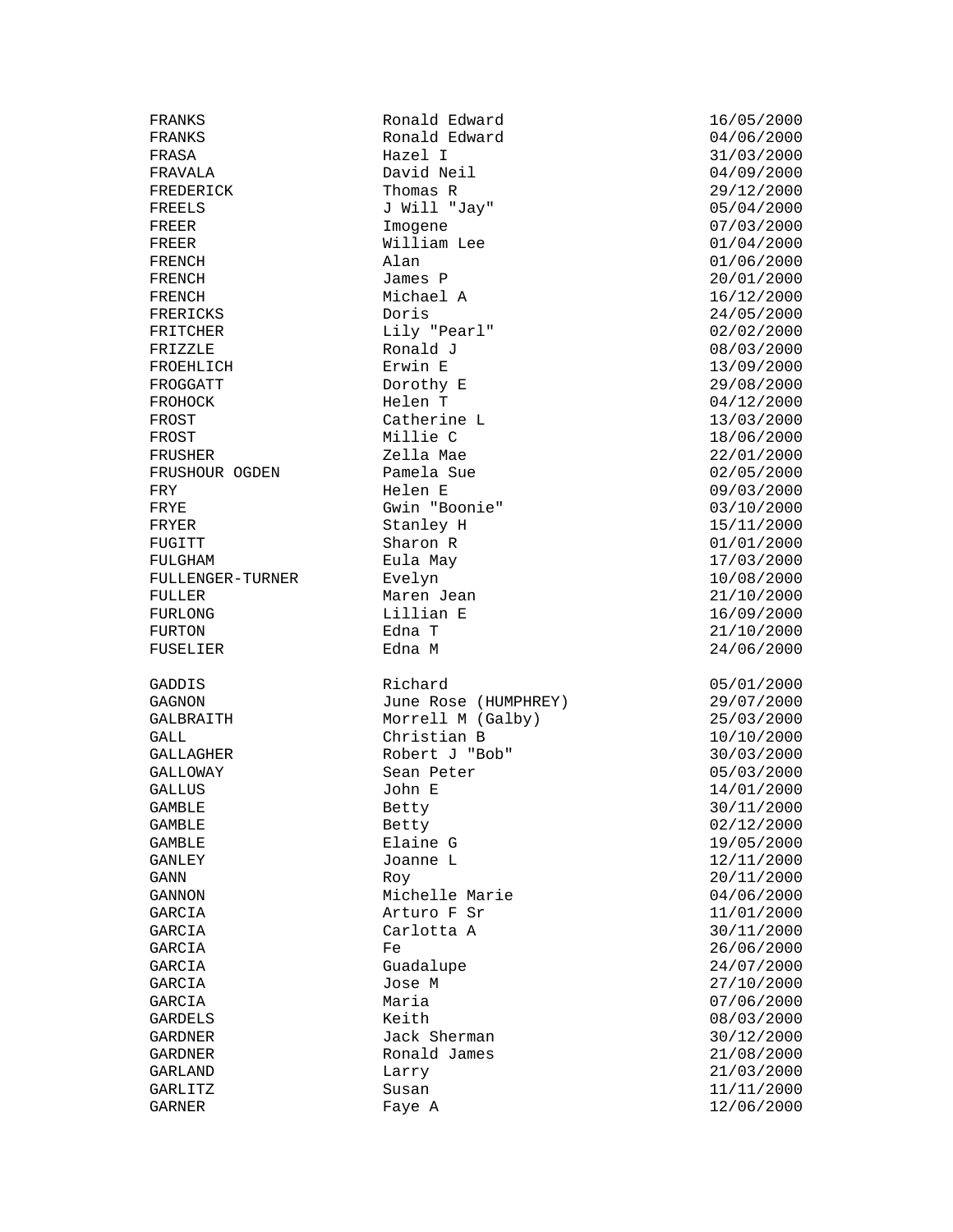GAY Margaret L<br>GAY 19/07/2000 Stephen D

GARNETT Larene Munger 30/05/2000<br>GARNSEY Betty Betty 30/12/2000 GAROFALO James Gregory 04/01/2000 GARRISON Daniel A 11/10/2000 Robert Lee 01/03/2000 GARRISON Thomas H 14/05/2000 GARSKE Lois B 22/12/2000 GARVEY Robert G 23/11/2000 GASAWAY Harold "Bruce" 18/10/2000 GATES Clark 28/03/2000 GATSON Rochester 26/04/2000 GAULT John L 20/07/2000 GAUTHIER Helen F 20/10/2000 GAWNE Marie E 08/12/2000 Stephen D 23/08/2000<br>Mary E 25/12/2000 GEANS Mary E 25/12/2000 GEBHART Ories W "Geb" 01/05/2000 GEDDES Mary Ann 07/06/2000 GEDDES Ralph Jr 20/09/2000 GENDRON Kathleen M 15/08/2000 GENSLEY Eileen Helen 18/02/2000 GENYK Alice B 15/08/2000 GERGELY Steve Steve 20/07/2000 GERMAN  $John$   $Sr$   $John$   $Sr$   $25/10/2000$ GEROMETTA Elizabeth M 20/06/2000<br>GEROMETTA Elizabeth M 20/06/2000 GEROR Florence V 31/12/2000 GEROUX **Wilfred Joseph** 11/01/2000 GERZANICS John S 25/10/2000 GETER Stanley Stanley 3. Stanley 3. OB 211/2000 GETZ Adele Mary 17/05/2000  $Sarah E (Dennis)$ GHETIA Wanda 17/04/2000 GIANNANGELI Yolande Anitta 24/07/2000 GIBBONS Eileen D 17/02/2000 GIBSON Claude V 01/05/2000 GIBSON Frederick 07/09/2000 GIBSON Lawrence G 02/09/2000 GIBSON Magdalin V 24/06/2000 GIDDINGS Linda K 12/06/2000 GIDDINGS Rachel J 2000 Rachel Structure (17/04/2000 Rachel J GIDLEY **J** Geraldine 16/06/2000 GIESE David E "Bear" 14/05/2000 Viola (Mrs Vi) 11/05/2000 GILCHRIST Frances E 14/12/2000<br>GILCHRIST Lamar Lamar 30/11/2000 GILCHRIST Lamar Lamar 30/11/2000 GILL **Richard L** 2000 Richard L GILLARY Kimberly 05/04/2000 GILMORE Anna Jane 28/06/2000 GILRAY John A Jr 24/03/2000 Antonina M 30/06/2000 GISSE Flora May (CASHION) 14/05/2000 Claude D 06/08/2000 GIVIDEN Bernard D "Bernie" 04/03/2000 GLAZIER Harold R "Hal" 03/05/2000 GLENN Helen V (BRYAN-PATRICK) 13/06/2000

GARNSEY Betty 30/12/2000  $22/03/2000$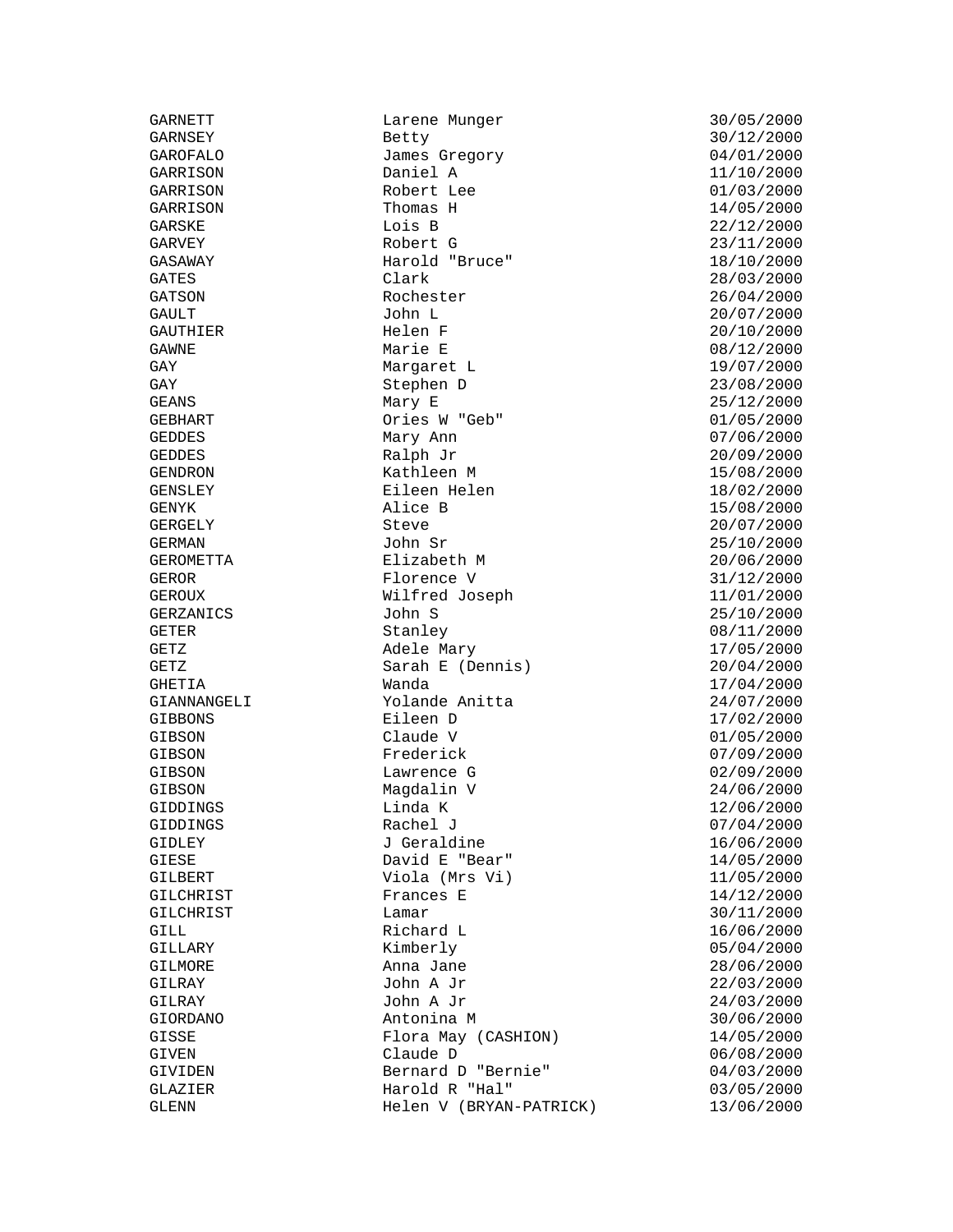GLENN Tyrone (Sweet Lenny) 23/03/2000<br>GLEYRE James R 28/09/2000 GLIDDEN Virginia (FLEWELLING) 28/11/2000 GLOSS Henry L Sr 09/10/2000 Alexander Pano 23/12/2000 GOAN Catherine R 25/11/2000 GOBLE Frances Isabella 10/05/2000 GOCELJAK Marie 10/06/2000 GOCHA Millie 06/07/2000 GODFRANK Charlotte M 25/04/2000 GOIKE Paul E 06/02/2000 GOING Robert L 15/11/2000 GOLDEN Norma Mary 04/11/2000 GOLEMBIESKI John 29/02/2000 Thalia Rosita GONZALES Thalia Rosita 14/09/2000 GOOD Jennifer Lynn 28/10/2000 GOOD Kevin T 13/11/2000 GOOD Lisa L 28/07/2000 GOODCHILD Cleo E 19/06/2000 GOODFELLOW William A 04/01/2000 GOODMAN Irene 199/06/2000<br>GOODWIN Mildred M 199/06/2000 21/11/2000 Mildred M 21/11/2000 GOODWIN Mildred M 22/11/2000<br>GOPIGIAN Nushur (GODOSHIAN) 08/08/2000 GOPIGIAN Nushur (GODOSHIAN) 08/08/2000 GORECKI Charles John 06/05/2000 GORMAN Dorothy J 29/03/2000 GORSLINE Robert R  $08/03/2000$ GOSS Dale L 31/08/2000 GOTCH Joseph 06/07/2000  $GOTCH$  Metro M "Mim"  $24/12/2000$ GOTHAM **Henry E** 25/08/2000 GOULD Dorothy M Oliver 09/02/2000 GOW Barbara Wood 12/05/2000 Helen Kendall GOWDY Vera 24/04/2000 GOWDY Vera 29/04/2000 GOYETTE Leona Mosack 21/06/2000 GRACE Joan 20/01/2000 GRACE 3.1 27/09/2000 Thomas J GRACEY Coley III 07/01/2000 GRACEY Constance "Elaine" 26/08/2000 GRADY Martha G 29/01/2000 GRAHAM Ada 19/09/2000 GRAHAM Barbara J (LEITCH) 19/01/2000 GRAHAM Catherine Ilene 09/02/2000 GRAHAM Elizabeth E 11/04/2000 GRAHAM Lillie Augusta 08/04/2000 GRAHAM Maurice R 11/01/2000 GRANDISON Sylvia Marie 05/10/2000 GRANT Edith M 09/08/2000 GRANT John Robert 01/10/2000 GRANT Thomas L "Pappy" 28/04/2000 GRAPPIN Marvin L 04/05/2000

 $28/09/2000$ 05/04/2000 09/09/2000 GRATE Mildred 14/10/2000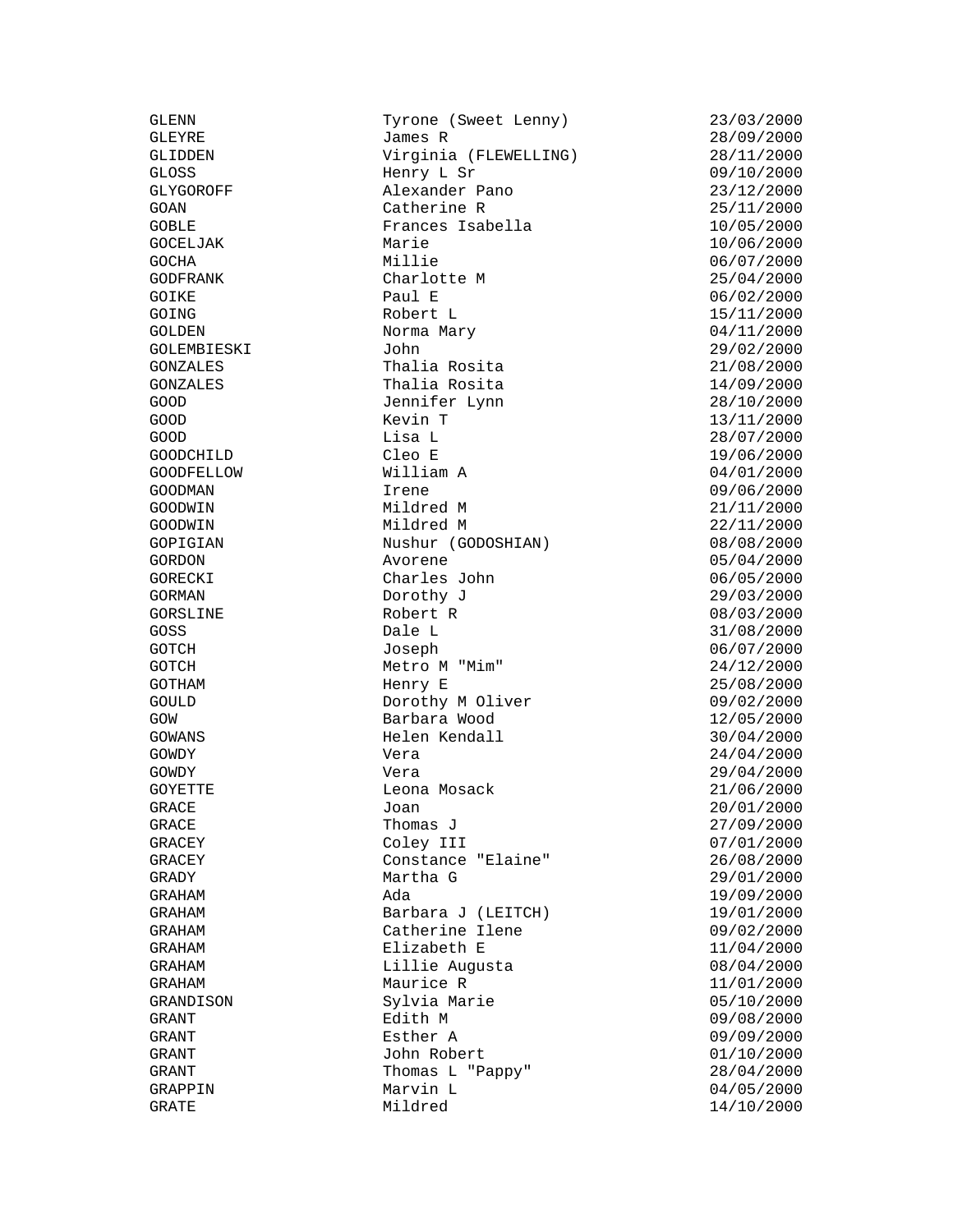GRAVES Bobbie E Sr 16/08/2000 GRAVES Kenneth E 24/05/2000 GRAVES Naomi 21/09/2000 GRAVES Naomi J 23/09/2000 GRAVLIN Doris Louise 03/02/2000 GRAY Elaine Viola 24/02/2000 GRAY Judith Ann 18/02/2000 GRAY Judith Ann 19/02/2000 GRAY Lela Alta 07/01/2000 GRECH Roger D<br>GREEN JOANN JOANN 22/09/2000 GREEN JOANN 21/09/2000 GREEN Milton E 18/12/2000 GREEN 100000 Norman L 24/11/2000 GREEN Sharon J 27/06/2000 GREEN Terry Lee 26/01/2000 GREEN William L 11/01/2000 GREENLEE Charles H 04/07/2000 GREGG Delbert Lloyd 05/02/2000 GREIG Evelyn M "Gigi" 22/09/2000 GREIMEL **Karl** 27/04/2000 GREMEL GEORGE COORS<br>George 12/12/2000<br>Coorse 12/12/2000 GRIDER (GRIDER Harold Glenn Sr  $02/05/2000$ <br>GRIFFITH Bernice Grace (GRIFFITH  $07/01/2000$ GRIFFITH Bernice Grace 69 07/01/2000<br>GRIFFITH Bernice Grace 69 08/01/2000 GRIMALDI Isobel Florence 05/08/2000 GRIMES Catherine K 04/06/2000 GRITZINGER Nola E 15/01/2000 GROGG Leon Russell 01/09/2000 GROH Harold E 17/12/2000 GROOVER Gerald J 28/11/2000 GROSBERG Herbert L "Herb" 11/08/2000 GROSS Reed 30/07/2000 GROTH Lily 09/05/2000 GROUP Mable M 21/06/2000 GROVE James "Boyd" 14/05/2000 GROVER Miriam Matchan 16/05/2000<br>GROVES Donna M GROVES Donna M 06/06/2000 GROVES George N 05/11/2000 GROVES **Honor M** 31/05/2000 GROVES Ina E (WOOD) 26/12/2000 GRUBB Boyce T and David Boyce T and David Boyce T and David Boyce David Boyce David Boyce David Boyce Of David Boyce David Boyce David Boyce David Boyce David Boyce David Boyce David Boyce David Boyce David Boyce David Boy GRUBE William L 03/09/2000 GRUBE William L 06/09/2000 GUALTIERI Nino J 18/12/2000 GUERRA Ruben Dario Sr 01/02/2000 GUEST Edgar III 15/02/2000 GUILLIAT Mary Joan 19/03/2000 GUIZAR Ralph Jr 29/07/2000 GULLETT **Farrell W** Farrell 22/08/2000 GUNNELLS Barbara 24/09/2000

GRAVELLE-CHANDANAIS Leona B 13/06/2000 Beatrice Elvira 21/06/2000 Bernice Grace Dolores M Eleanor T 13/10/2000 Larue Edmund 06/06/2000

HAACK 25/04/2000 Arnold M 25/04/2000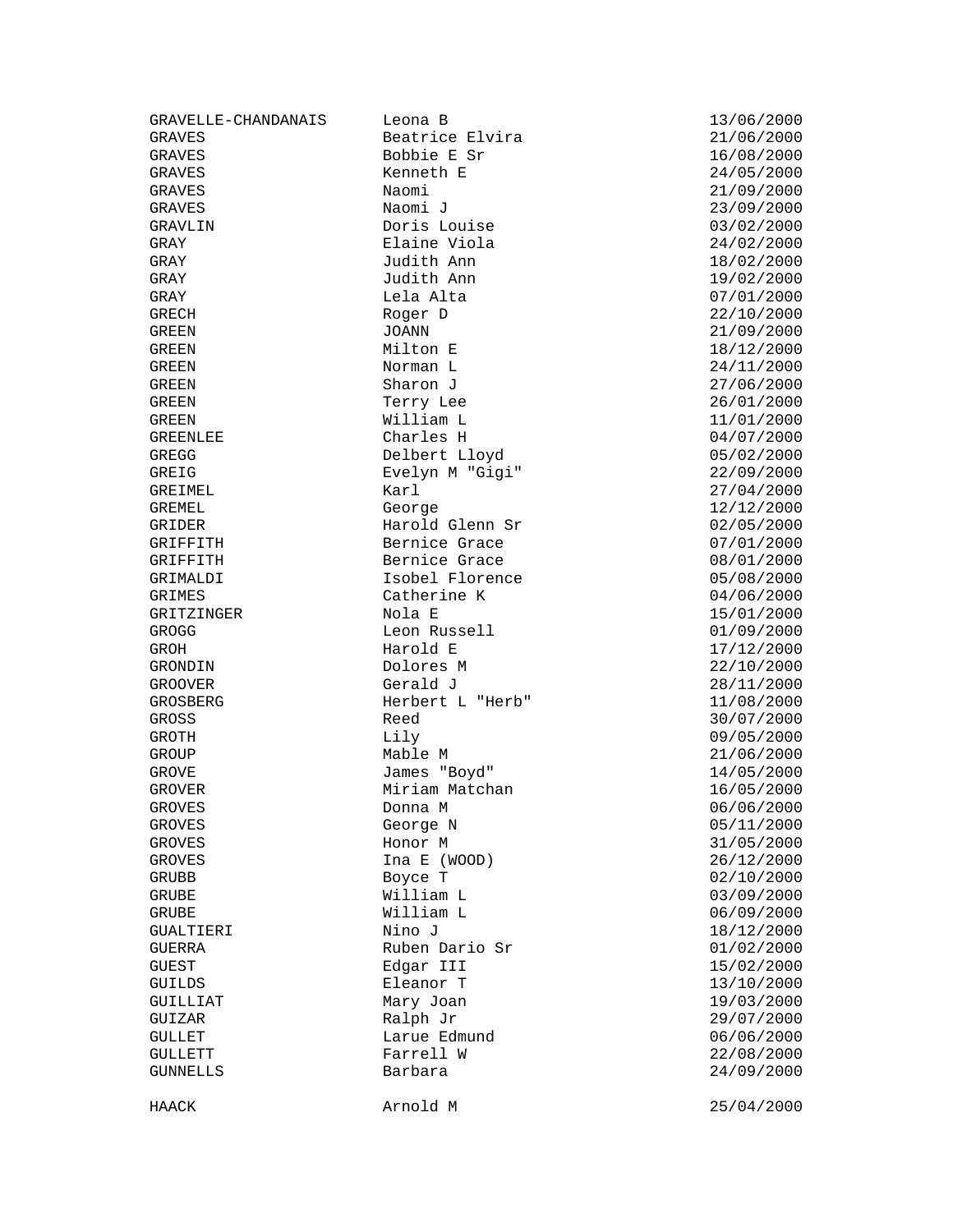HALL Celeste L 13/12/2000 HANCOCK Thomas G Jr 23/11/2000

HAAS Helen L (CORWIN) 24/09/2000 HADDEN Ruth A 12/08/2000<br>HADDON Mary C 16/11/2000 HADDON Mary C 16/11/2000<br>HADLEY Alta 193/04/2000 HADLEY Theresa (BARRON) 18/08/2000 HAGLUND Frances I 28/08/2000 HAGUE Gilbert William Dr 04/01/2000 HAHN Mary (OMI) 26/03/2000 HAHN Raymond A 23/10/2000 HAINES Donna Lee (SMITH) 25/04/2000 HAIRE Anna G 15/08/2000 HALBERSTADT Alice 28/02/2000 HALE D L 07/03/2000 Constance L  $11/01/2000$ HALL Ilene R 11/11/2000 HALL Marian S 17/03/2000  $HALL$  Melissa N  $11/10/2000$ HALL Phyllis J 27/03/2000 HALL 17/10/2000 Ralph J 17/10/2000 HALL Ruth M 19/09/2000 HALL Sydney 27/06/2000 HALLMAN Elizabeth Jane 24/03/2000 HALLMAN Hall D 26/06/2000 HALLOCK Earl V Jr 03/02/2000 HALLOCK Robert T 20/06/2000 HALTER Elsie Mae 26/02/2000 HAMBLIN Stephen M 04/12/2000 HAMILTON Joan J 23/10/2000 HAMILTON Sarah Lee 09/02/2000 Melissa A HAMMOND Dorothy Jean 25/04/2000 HAMMOND Lessiter 10/09/2000 HAMMOND Mary 29/02/2000 HAMMOND Mary 01/03/2000 HAMPTON David Arthur 25/04/2000 HANCOCK Patricia A 25/08/2000 HANCOCK Rowena M 02/11/2000 HANDING Luenna J 27/08/2000 HANGSTEFER James David "JD" 09/08/2000<br>HANKS Basil L HANKS Basil L 23/12/2000 HANKS Irene M 30/03/2000 HANLEY Dolores B 30/09/2000 HANNICK Mary Eleanor 16/08/2000 HANSARD Marion C 30/11/2000 HANSON Kerrie L 06/07/2000 HANSON Paula 08/11/2000 HARBIN 1rene 1. 1999 Islam 1. 1999 Islam 1. 1999 ISBN 05/10/2000 HARD **William E** 25/11/2000 HARD Milliam E 01/12/2000<br>HARDENBURG Diane Lee 10/02/2000 Diane Lee 10/02/2000 HARDENBURGH Cathy Sue 17/12/2000 HARDER Katherine Elizabeth 24/09/2000 HARDESTY Audra A 11/03/2000 HARDIMAN Darren L 05/09/2000

 $24/09/2000$  $03/04/2000$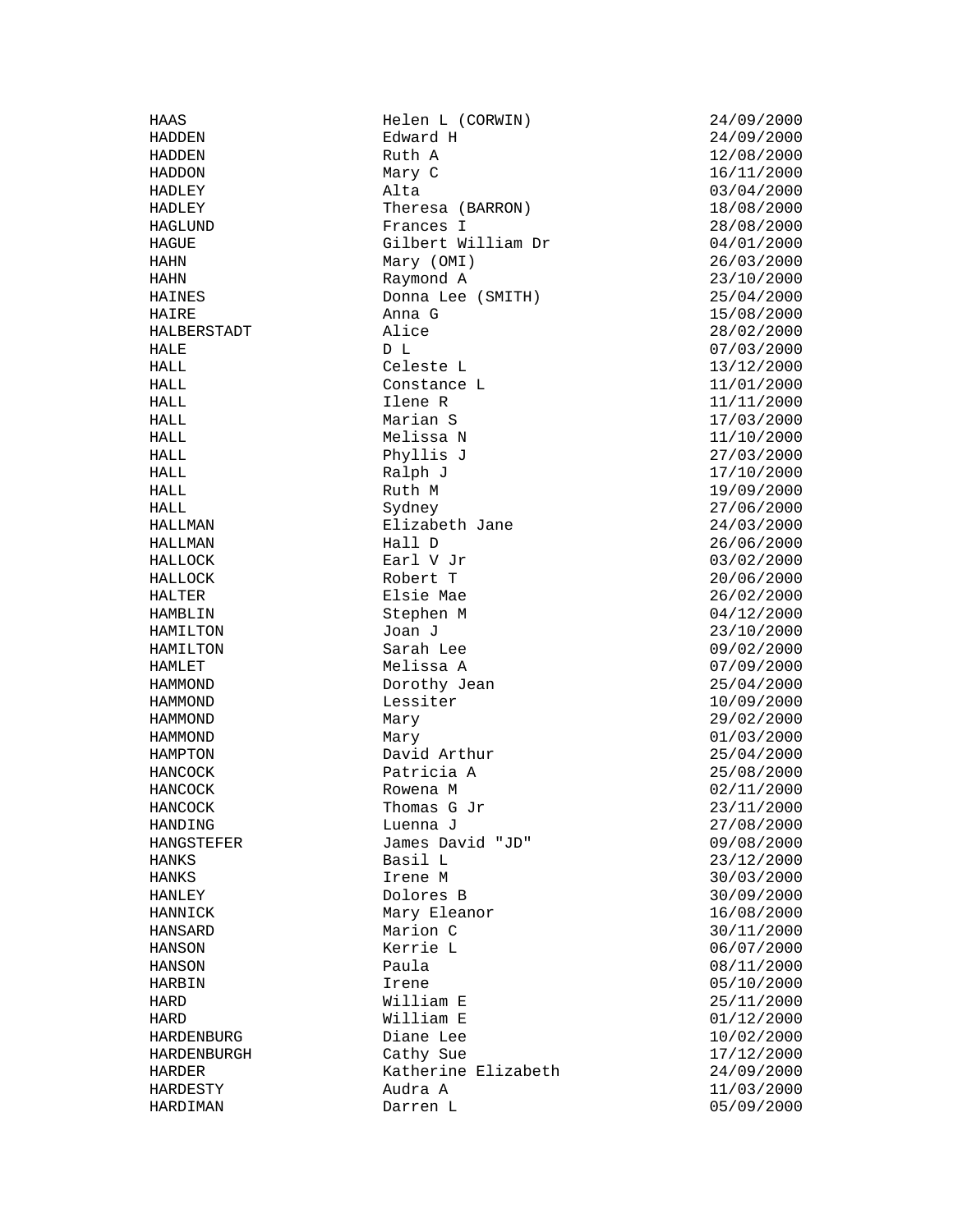HARRIS Margaret<br>
HARRIS Marie HASELHUHN

HARDIN Rita Mae 20/02/2000 HARKLESS Jeann C 01/09/2000 HARNER Harley E 020/01/200 HAROUTUNIAN Victoria 13/10/2000 HAROUTUNIAN Victoria 14/10/2000 HARPER Sallie Mae 06/09/2000 HARRELL Mitchell Lee 01/01/2000 HARRELSON Leaun Jr 30/01/2000 HARRIS Barbara Ann 19/07/2000 HARRIS Gregory L Sr 01/05/2000 HARRIS Jamillion D 29/06/2000 HARRIS Jean M (DUNLAP) 06/10/2000 HARRIS Jimmie James 20/10/2000 Marie 16/08/2000<br>Maurice W 16/01/2000 HARRIS Maurice W 16/01/2000 HARRIS Richard 23/05/2000 Richard B  $21/11/2000$ HARRIS Tommy E R "Bob" 08/12/2000 HARRIS Winifred 03/04/2000 HARRIS-DOMKE Martha 25/09/2000 HARRISON Jennie Alice (MERRIMAN) 25/07/2000<br>HARRISON Virginia E (1999-1999) Virginia E 04/01/2000 HARROUN Linda Sue 19/09/2000 HARROUN Mildred L "Midge" 06/05/2000 HARSHAW Morton 29/10/2000 HART-TILTON Jari L 11/01/2000 HART-TOLBERT Wilma E 15/01/2000 HARTMAN Margaret E 26/08/2000 HARTMAN Ralph E 10/02/2000<br>HARTZ Edith H 26/11/2000 HARVEY Johhny Cash 16/05/2000 HARVEY Wendell S "Wimp" 27/09/2000 HASCALL John L 33/05/2000<br>HASELHUHN Adolph R 26/10/2000 HASKINS Dorothy M 20/08/2000 HASSELL Venus Mae Lobdell 20/11/2000 HASSETT Jane E 04/03/2000<br>HATHAWAY Michael 1999 Michael 20/05/2000 HATHAWAY Michael 20/05/2000 HATHAWAY Terry V Jr 22/06/2000 HATLEY Fred Paul 16/10/2000 HAUGHTON Helen P 09/11/2000 HAUKE Ann M 25/07/2000 HAUN Charles T 03/12/2000<br>HAVEL Karen L 24/08/2000 HAVEL Karen L 24/08/2000 HAVEN Sonja M 31/01/2000 HAVEN Sonja M 01/02/2000 HAWK I J 05/08/2000 HAWKINS Emma H 29/03/2000 HAWKINS Willie Sr 30/03/2000 HAY Alexander B 16/08/2000 HAY Homer W 08/01/2000 HAY Ruth C 18/12/2000 HAYES Michael G 01/11/2000

 $22/10/2000$  $26/11/2000$  $11/10/2000$ 19/10/2000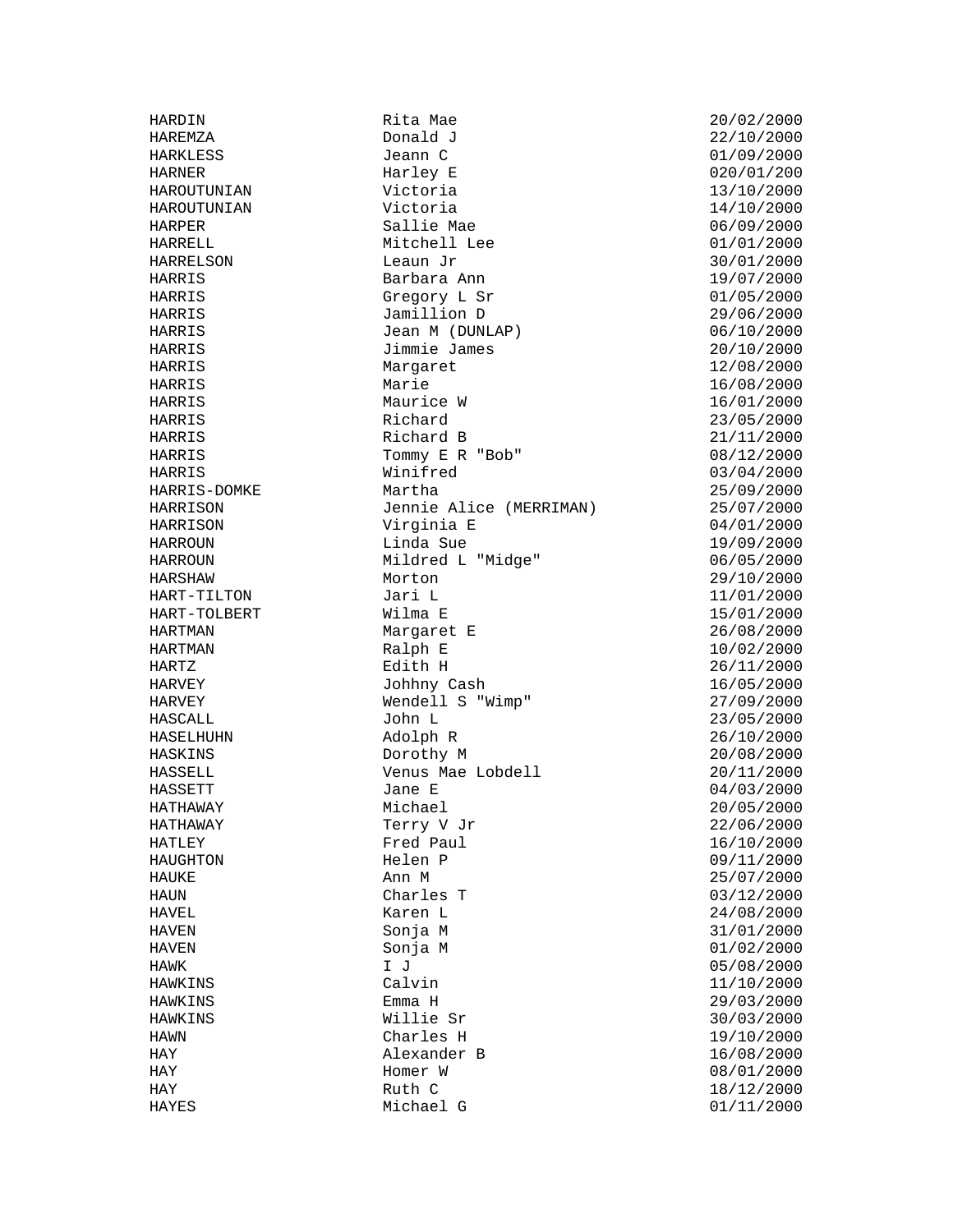HEFFERNAN

HAYES Richard L 02/04/2000<br>
HAYES Milliam R 04/08/2000 HAYFORD Ashley Ann 01/02/2000 HAYNES Phillip L 24/12/2000 HAZLE Edwin C 27/05/2000 HEAD Barbara M 10/01/2000 HEAD Betty Jo 13/08/2000 HEARD Stewart Earl Jr 22/09/2000 HEATH Anabel Julia 14/12/2000<br>HEBERT Brian Philip Brian 2000 HEBERT Brian P 16/06/2000 Henry C "Buss" 18/04/2000 HECK Alfred "Ollie" 11/09/2000 HECK Amelia M 22/12/2000<br>HEDGECOCK Gwendolyn (Gwendolyn 12/10/2000 Gwendolyn 12/10/2000<br>Larry J 11/04/2000 HEFNER Glen H 23/06/2000 HEICHEL Abbie S 13/09/2000 HEIDER William August 10/12/2000<br>HEINKE Dorothy E 17/09/2000 Dorothy E 17/09/2000 HEINS Edward J 01/07/2000 HEISEL-CLOS Andrew James 22/09/2000 HEISEL-CLOS Brice Allen 22/09/2000 HEISERMAN Marian E 06/04/2000 HELFER Eugene D 02/01/2000 HELGEMO Marvin 09/11/2000 Captain Charles  $14/05/2000$ HELLER Violet Louise 08/04/2000 HEMMINGER Dorothy V 20/08/2000 HENDERSON Cleon "Hank" 09/06/2000 HENDERSON Marian L 06/03/2000 HENDERSTEIN Lois J<br>HENNES George Samuel (1997)<br>16/02/2000 George Samuel<br>Wanda J HENNESSEY Wanda J 14/04/2000 HENRY Arthur Jr 09/07/2000 HENRY Paul T 14/12/2000 HENRY Robert P 15/08/2000<br>HENSON Thomas C 14/04/2000 Thomas C 14/04/2000<br>Ralph 01/10/2000 HEPINSTALL Ralph 01/10/2000 HEPINSTALL Ralph Roland 10/10/2000 Therese A 13/09/2000 HERBERT Wayne "Dutch" 14/09/2000 HERMANN Muriel E 25/12/2000 HERMANS Stevan R (1/08/2000)<br>HERNANDEZ Mercedes C (1/08/2000) HERNANDEZ Mercedes C 04/10/2000 HERNANDEZ Raul H 21/08/2000 HERR-SIMPSON Loola B 20/01/2000 HERR-SIMPSON Loola B 22/01/2000 HERRINGTON Buster L 05/02/2000 HERRON Dorothy Marie 02/11/2000<br>HERRON Evelyn Evelyn (08/02/2000 Evelyn 08/02/2000 HERSHBERGER Theresa L 24/10/2000 HESANO Robert 27/10/2000 Mary Agnes  $27/11/2000$ HESSEL Hannah B (MASON FULLER) 13/07/2000 HESSELGRAVE Phyllis 24/07/2000 HESSELGRAVE Phyllis Phyllis (02/08/2000<br>HEVERLY Teresa F (06/01/2000 HEVERLY Teresa F 06/01/2000

 $04/08/2000$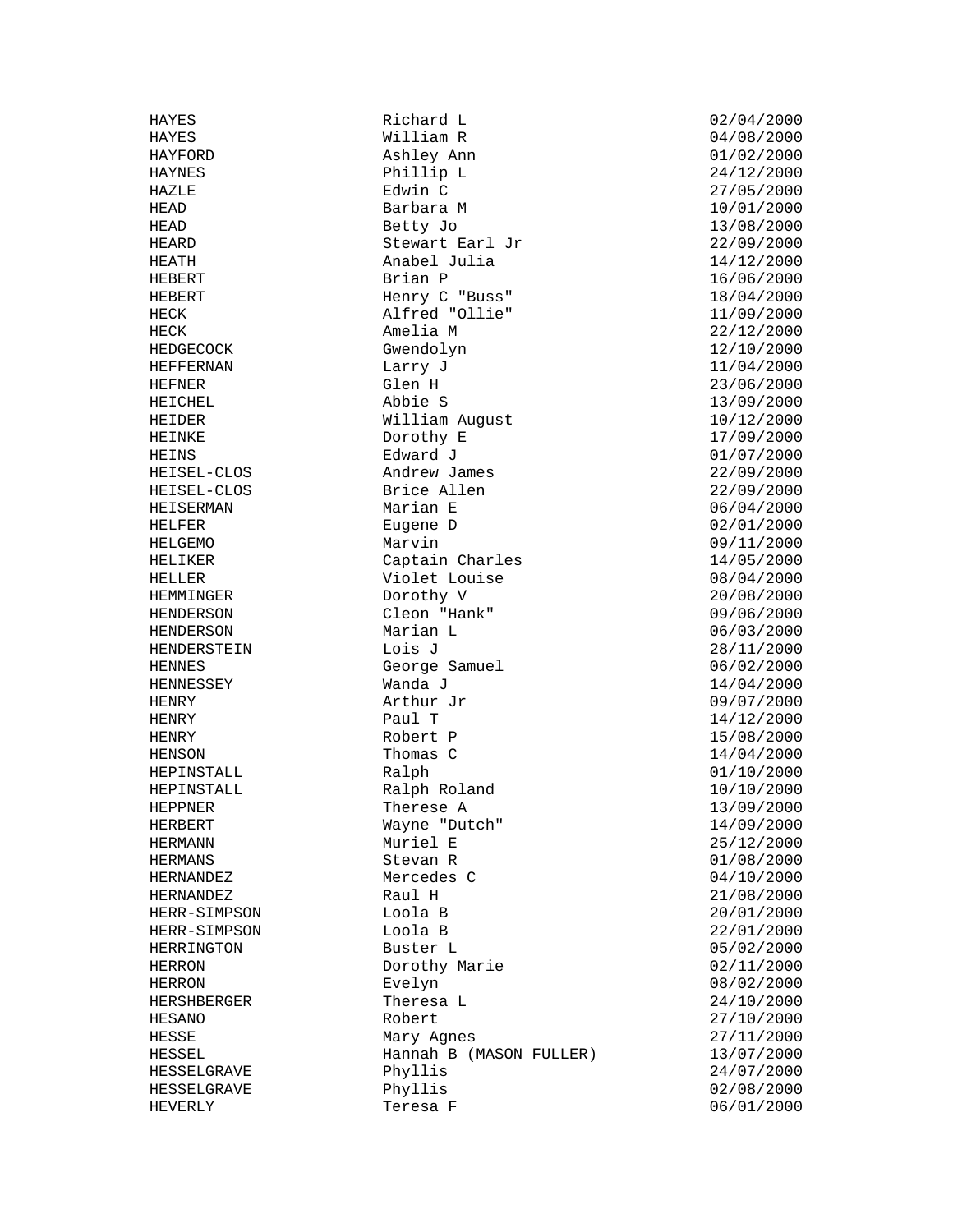HEWITT Bernard D 13/07/2000 HEWITT Kilmer R "Cal" 15/10/2000 HIBNER Harriet A (GOLDING) 27/09/2000 HICKEY Ima A 13/09/2000 HICKMOTT Alfred E 26/03/2000 Donald Eugene 29/06/2000 HICKS Frankie Lee 24/06/2000 HICKS Terry L 26/01/2000  $HILNS$ <br>  $HIEBER$  Mary E 15/11/2000 HIGH Melvin M 16/03/2000 HIGHT Robert L 14/06/2000 HILBORN Margaret Ann Smith (Margie) 05/08/2000 HILDENBRAND Beulah B 24/03/2000 HILL Bill L 22/03/2000 HILL Eunice Lee 12/06/2000 HILL John Norman 27/07/2000 HILL Mary K 22/01/2000 HILL Mildred O 22/09/2000 HILLEBRAND Catherine L 12/10/2000 HILLIKER Arthur B 06/05/2000 HILLMAN Thomas George 03/03/2000 HILLMAN<br>HINCHCLIFFE Charles W 30/09/2000 HINTON Annette Elizabeth 09/11/2000 HIPPLE Jeffrey Daniel 12/04/2000 HIPSHER Joseph B 09/12/2000<br>HITCHCOCK Alice G (PERRY) 14/02/2000 Alice G (PERRY) 14/02/2000 HOBSON Jo Marie 30/01/2000 HOCKEY Parry 05/06/2000 HODGE Christopher M 01/08/2000 HODGE John Crittendon Jr 08/04/2000 HODGES Kenward L "Killer" 27/09/2000 HODGES Rita A 08/11/2000 HODLER John F 30/09/2000 HOENSTINE Marlene G 11/04/2000<br>HOFFMAN Marlene G 11/04/2000 Marrene C<br>Anthony Paul 06/08/2000 HOGAN Robert T 06/01/2000 HOGAN Wilma A 17/03/2000 HOLCOMB Margaret E 09/04/2000 James M II 22/06/2000 HOLEK Charles F 22/07/2000 HOLIDAY Swearingen June 05/11/2000 Wayne L 05/01/2000 HOLINSKI David M 28/06/2000 HOLLADAY Charles C 23/09/2000 HOLLAND Brad W 08/09/2000 HOLLINS Terrance M 07/05/2000 HOLLIS Oliver Nigel 07/09/2000 Virginia Mae 28/03/2000 HOLMES Barbara E 25/06/2000 HOLMES Harold L Sr 19/09/2000 HOLMQUIST Katherine 22/10/2000 HOOD Marie M 10/10/2000 HOOPER Thomas G 05/09/2000 HOOVER Robert J 18/11/2000 HOPE Tyrrell 03/03/2000<br>
HOPKINS Donald W 21/10/2000

 $04/09/2000$  $21/10/2000$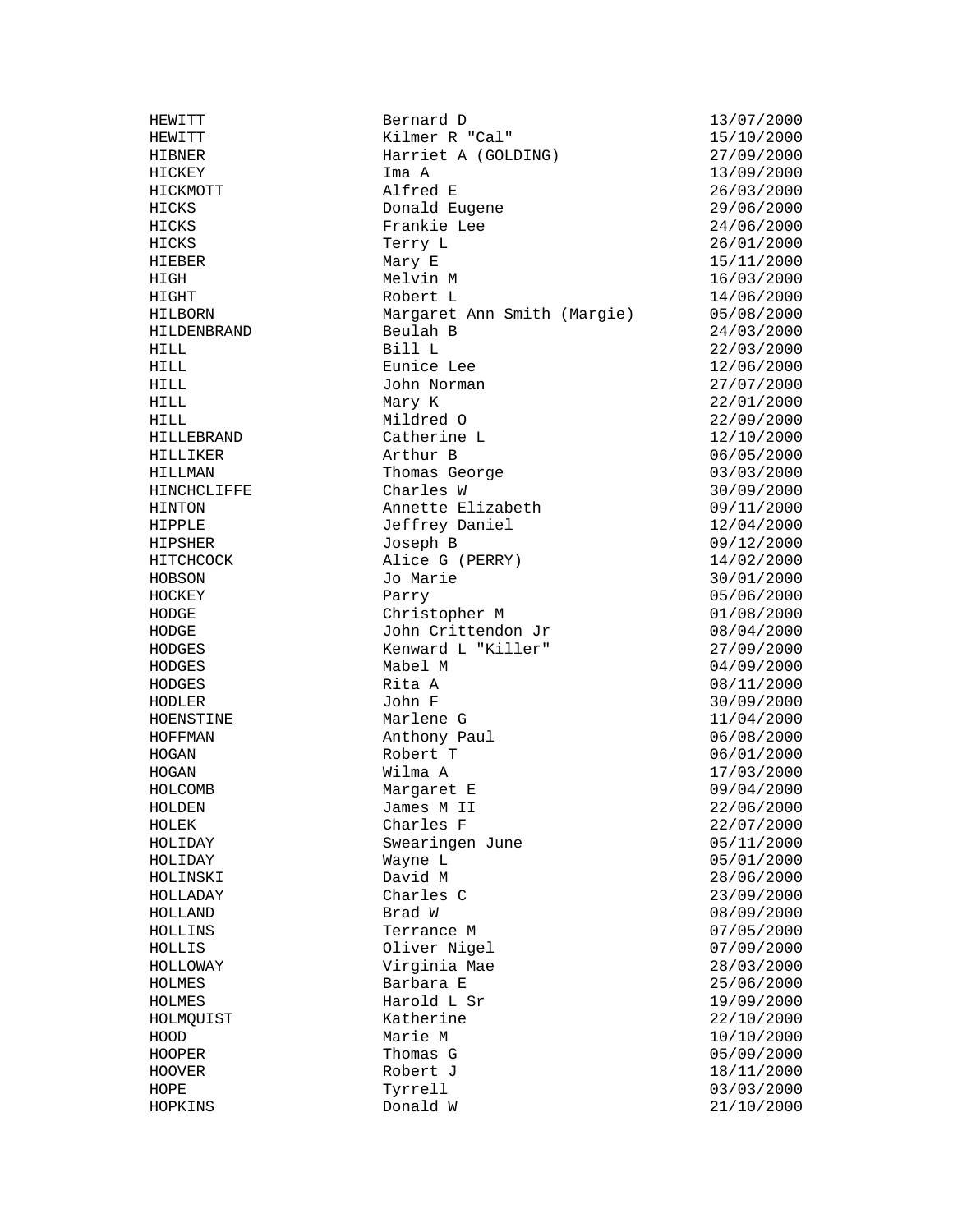HOPKINS Robert L (Hoppy) 27/09/2000<br>HOPKINS William F (Leo) 27/04/2000  $William F (Leo)$  27/04/2000 HORAK Marie Elizabeth (SHOEBRIDGE) 12/03/2000 HORAK Marie Elizabeth (SHOEBRIDGE) 15/03/2000 HORN Betty J 20/12/2000 HORN Karen J 03/10/2000 HORNBECK Eleanor L 22/08/2000 HORNBROOK Robert Henry "Bobby" 23/08/2000 HOSKINSON Eva A 14/01/2000 HOSMER Minnie M 05/01/2000 HOSVEPIAN Elizabeth 11/07/2000 HOULLION Grant A 23/11/2000 HOUSE Oscar D "Smokey" 03/09/2000 HOUSTON Eulas H 23/04/2000 George W Rev HOWARD Agnes Marie 04/01/2000 HOWARD Sherman David Sr 26/01/2000 HOWARD William "Bill" 07/06/2000 HOWARD William C 03/12/2000 HOWE Marion M 04/11/2000 HOWELLS John T Sr (Jack) 23/04/2000 HOWERTH Mildred Elanor Brown 29/03/2000<br>
HOWERTON E Beryle 24/10/2000<br>
HOWLETT Louise M Jones 11/04/2000 E Beryle 24/10/2000 HOWLETT Louise M Jones 11/04/2000 HOYT Gladys Olga HUBBARD Everett S 06/01/2000 HUBBARD Joanne Marze 05/05/2000 HUBBLE Donald Howard 15/08/2000 HUDSON Payton E (Baby) 08/12/2000 HUEMILLER Avilda M 27/06/2000 HUFF Gloria C 09/07/2000 HUGGARD Sarah 14/11/2000<br>HUGGINS Beverly J (16/03/2000) Beverly J 05/03/2000 HUGHES Daniel H 06/01/2000 HUGHES David M 13/12/2000 HUGHES Jackie L 10/07/2000 HUGHES Kalab James Lee 16/11/2000 HUGHES Martha Faye 25/01/2000 HUMMEL Edward H 25/11/2000 HUMPHREYS Carrie 23/12/2000 HUMPHRIES Donald M 22/06/2000 HUNDLEY Ronald A 13/12/2000 HUNGERMAN Carol Ann 16/09/2000 HUNGERMAN Ronald Arthur 23/03/2000 HUNTER Michelle Louise 11/07/2000 HUNTER Neil Roy 27/01/2000 HUNTER Thelma A 29/11/2000 HUNTOON Phyllis 21/12/2000 HURLEY Betty Marie 25/04/2000 Frances E  $17/10/2000$ HURTADO Daniel (1990)<br>HURTADO Daniel (1990) HUSTED<br>HUSTED Virginia A 07/01/2000<br>HUTCHENS Ulee I 03/02/2000 03/02/2000 HUTCHINSON Florence Belle 12/05/2000 HUTCHINSON Margaret P "Pam" 10/04/2000 HUTSON Robert E 02/01/2000 HYSLOP Lawrence R 21/06/2000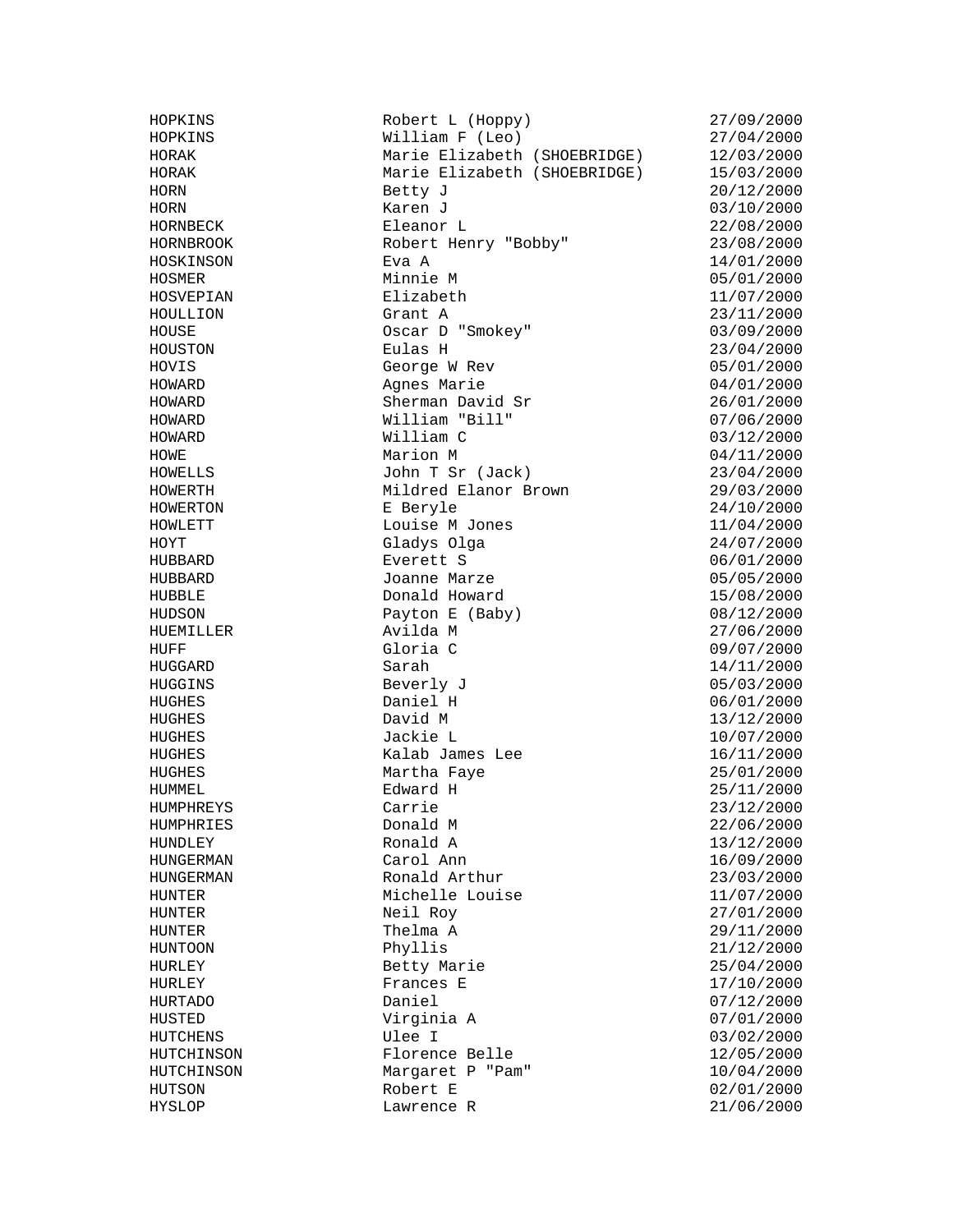JACOBS Lawarence<br>JACOBSON Ernest O

IELLO Michael Patrick 12/06/2000 IKE Michael C 08/12/2000 INGALL Jeffrey Alan 23/04/2000 INGLESTON Betty Betty 05/02/2000 INGMAN Shirley A 26/01/2000 INGRAM Donna M 23/01/2000 INGRAM  $V$ vette (Vet) 06/08/2000<br>INMAN Guy B 07/06/2000 INMAN Guy B 07/06/2000 INMAN Martin L 15/03/2000 IRISH Forrest G "Bud" 08/06/2000 IRISH William G Jr 06/04/2000 IRONS Janet 29/02/2000 IRVIN Catherine Marie 22/08/2000<br>IRWIN Johnny J IRWIN Johnny J IRWIN Sylvia 01/01/2000 ISLAM Monowara 14/02/2000 ISOM JoAnn (BAILEY) 10/08/2000 JACKSON Edmond Roy 25/03/2000 JACKSON George 13/02/2000 JACKSON Geraldine M JACKSON James 06/01/2000 JACKSON Joel L 24/12/2000 JACKSON Lela 20/01/2000 JACKSON Marie 20/09/2000 JACKSON Martin L 23/06/2000 JACKSON Mary 14/05/2000 JACKSON Patricia (BOYLE) 30/12/2000 JACKSON William E "Bill" 30/09/2000 JACOBITES Frederick C<br>JACOBS Calvin Charles 05/07/2000 Calvin Charles JACOBS Eleanor Mae 05/10/2000 JACOBS John 20/07/2000 JACOBS John L 19/07/2000 JACOBSON Ernest O 13/07/2000 JAEHNS Richard W 30/10/2000 JAEHNS Richard W 30/10/2000 JAMES Edward Peter 23/05/2000 JAMES Howard (ROWINSKI) 10/01/2000 Imogene Mae JAMES John 31/05/2000 JAMES Marjorie L 27/12/2000 JAMES Rose Ella 27/06/2000 JAMES Susie M 27/12/2000 JAMIESON Christine 10/10/2000 JANISEWSKI June C 02/05/2000 JANKOWSKI Robert A 01/05/2000 JANTZ Alfred H 05/12/2000 JANTZ Daisy M (MITCHELL) 24/02/2000 JARDINE Andrew T 30/03/2000 JARVIS Charles Christian 20/07/2000 JARZYNSKI Donald John MD 21/03/2000 JAWORSKI Birdena Frances 28/07/2000 JEFFRIES Charles G "Jeff" 12/07/2000

28/01/2000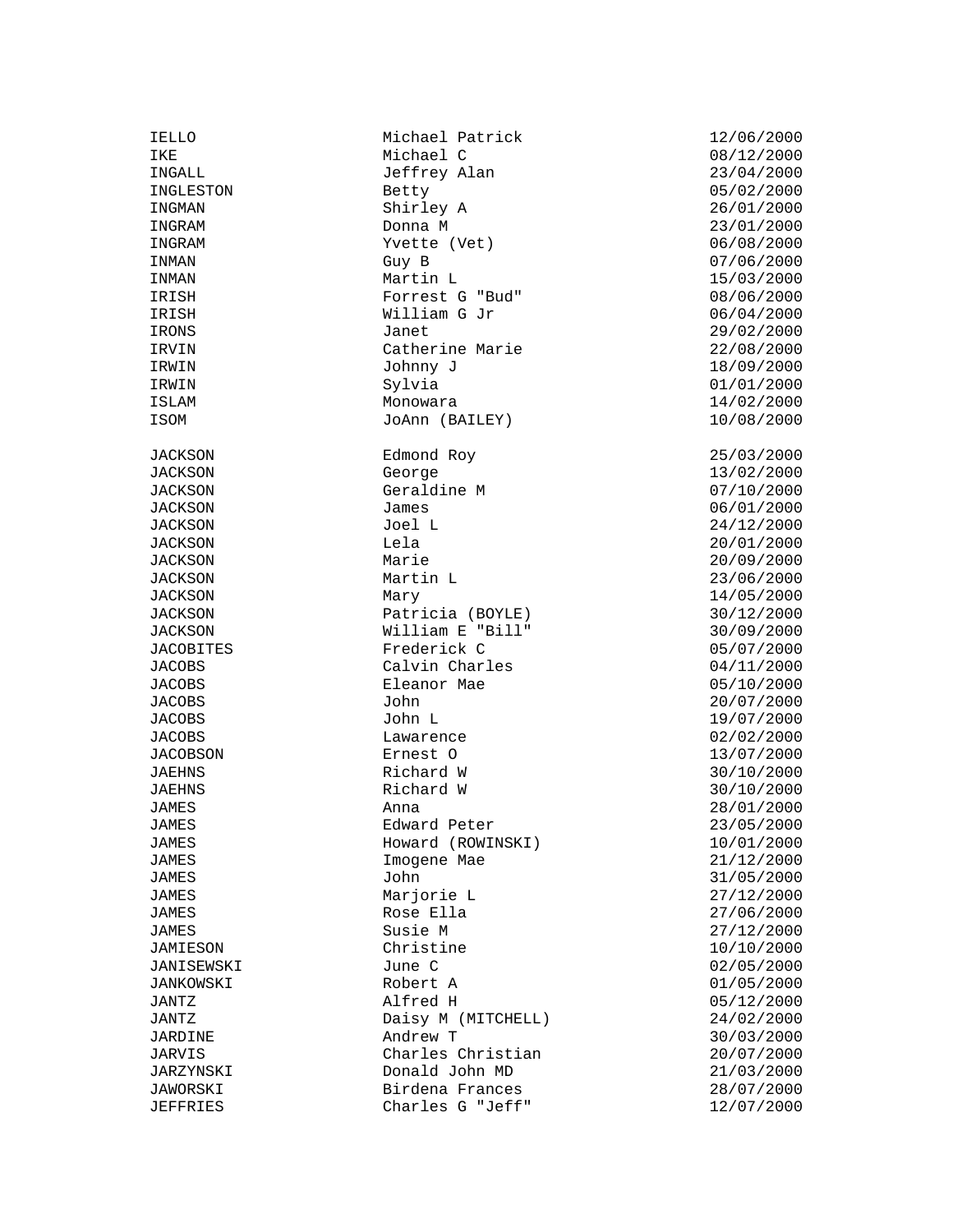JEHL Eugene Ronald 12/01/2000 Draxie 28/08/2000 JENKINS Draxie 30/08/2000 JENKINS Leonard 09/05/2000 JENKO Laura 07/02/2000  $\text{Mary L}$  26/11/2000 JENSEN Carol Jo 12/01/2000 JEWELL Gordon E and Carlos Carlos (12/01/2000)<br>JEWELL Gordon E 03/12/2000<br>JIDOV Elizabeth 26/01/2000 JIDOV Elizabeth 26/01/2000 JIMENEZ David G 24/02/2000 JOHNSON Alyssa L 09/10/2000 JOHNSON Antoine A "Boo" 26/10/2000 JOHNSON Beatrice M 01/02/2000 JOHNSON Eleanor E 26/03/2000 JOHNSON Gerald L DVM 19/11/2000 JOHNSON Howard Wendell 16/02/2000 JOHNSON Jeanette (KRAJENKA) 03/07/2000 JOHNSON Laverne 13/03/2000<br>JOHNSON Ollistene V "Billie" 11/04/2000 Ollistene V "Billie" 11/04/2000 JOHNSON Rachel L 07/08/2000 JOHNSON Richard A 24/08/2000 JOHNSON Robert Henry MD 24/02/2000<br>JOHNSON Ruth S McNaughton 19/05/2000<br>JOHNSON Ruth S McNaughton 28/05/2000 JOHNSON Ruth S McNaughton 19/05/2000 JOHNSON Ruth S McNaughton 28/05/2000 JOHNSON S Kenneth 09/03/2000<br>JOHNSON Sheryl Preston 21/01/2000 JOHNSON Sheryl Preston 21/01/2000 JOHNSON Sheryl Preston 21/01/2000 JOHNSON Vida May B 21/05/2000 JOHNSON Willie H 25/06/2000<br>JOHNSON Zelda (MORSE) 07/08/2000<br>JOHNSTON Charles Homer 10/10/2000 JOHNSON Zelda (MORSE) 07/08/2000 JOHNSTON Charles Homer 10/10/2000 JOHNSTON Irvin E 29/11/2000 JOHNSTON Marian J 23/09/2000 JOHNSTON Mark Trace 03/08/2000 JONES Alton Floyd 06/05/2000 JONES Darlene J (SABO) 07/02/2000 JONES Dorothy Jean 20/12/2000 JONES Francis J "Frank" 28/10/2000 JONES Gladys P (Babysitter) 16/05/2000<br>JONES Hortense O 24/02/2000 JONES Hortense O 24/02/2000 JONES Irene R 27/04/2000 JONES James L 29/06/2000 JONES Johnny 23/04/2000 JONES Leah Kaye 20/07/2000 JONES Othelia "Tillie" 27/06/2000 JONES Richard "RC" 10/08/2000 JONES Robert D 28/04/2000 JONES Robert L (Doc) 15/05/2000 JONES Rosalie Francine (SAPUTO) 13/01/2000 JONES Thelmon Sr 04/02/2000 JONES William Edwin 11/06/2000 JONES William Edwin 14/06/2000 JONES Yvonne E 23/01/2000 JONSON Beatrice M 31/01/2000 JORDAN Frances B 30/10/2000 JORDAN Frances B 30/10/2000 JORDAN James "Melvin" 23/09/2000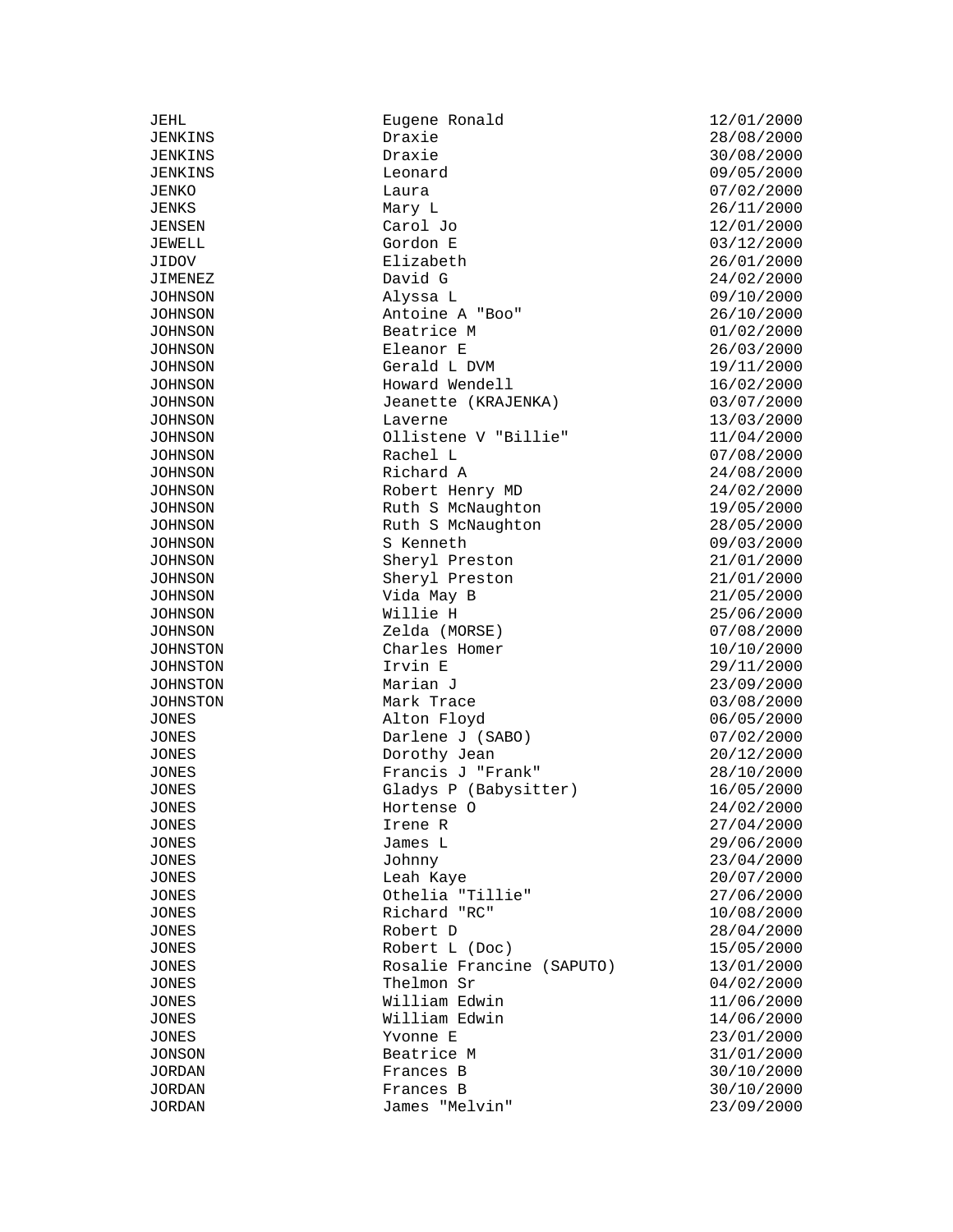KALICH Raymond G 22/06/2000

JOSEPH Margaret 14/01/2000 JOZEFIAK Dolores 20/11/2000 JUNAUD Sandra 24/02/2000 JUOCYS Pranas 23/03/2000 JURATOVAC Peter Paul 11/02/2000 JURMU George E 16/04/2000 JUSTICE April Lynn 01/09/2000 JUSTICE April Lynn 15/009/200 KAGE Lester John 25/01/2000 KAHLER Donald W 05/04/2000 KAHLERT Thomas D 18/05/2000 William C 11/11/2000<br>Johanna 03/12/2000 KARAGULEFF Johanna Johanna 03/12/2000 KARDELL Genevieve J 09/10/2000 KARL Eric H 30/12/2000 KASAVAGE Geraldine R 12/11/2000 KASCHA Aaron Theodore 17/07/2000 KASPER Marilyn R 20/02/2000 KASSAB Virginai 23/04/2000 KASSUBA Edward J 05/08/2000 KAST Edwin F 15/03/2000 KAUFMAN Ira 03/10/2000 KAY 61.1 Stephen F 30/04/2000 KEATING Kevin C 29/07/2000 KEE Vernon R 11/03/2000 KEEHN Jomac 23/03/2000 KEEL Jimmie H 15/11/2000 KEELEY Arthur A 20/01/2000 Constance G 03/10/2000 KEGG Corrine "Lomerson" 17/09/2000 KEIDAN  $2000$  Fred H  $07/07/2000$  KEITZ  $17/03/2000$ Thomas P Jr<br>Ivan J KELCH Ivan J 22/01/2000 KELLER Aubrey Leon 01/10/2000 KELLER Ruby A 12/03/2000  $E$ mma M Bowser Hartman  $01/08/2000$ KELLY Donald L 25/03/2000 KELLY William E 20/01/2000 KEMPF Stuart Stuart 08/03/2000 KENDRICK Gilbert B Rev 25/03/2000 KENNEDY Charles Francis 11/01/2000 KENNEDY Dewey Dewey 28/03/2000 KENNEDY Robert Dennis 04/03/2000 KENNEDY Sharon An 06/10/2000 KENNEDY William Patrick 07/09/2000 KENNEL 27/11/2000 Anna C KENT Mary 11/08/2000 KERANEN John M 25/11/2000 KERN KATHLEEN LAKERN KATHLEEN LAKERN KERN 11/07/2000 KETTLER Joseph A 08/05/2000 KETZLER Edmond B 20/06/2000 KEYES Cornelius Ann 21/02/2000

JORITZ Mel 13/07/2000 KARNER Blanche 13/01/2000 29/11/2000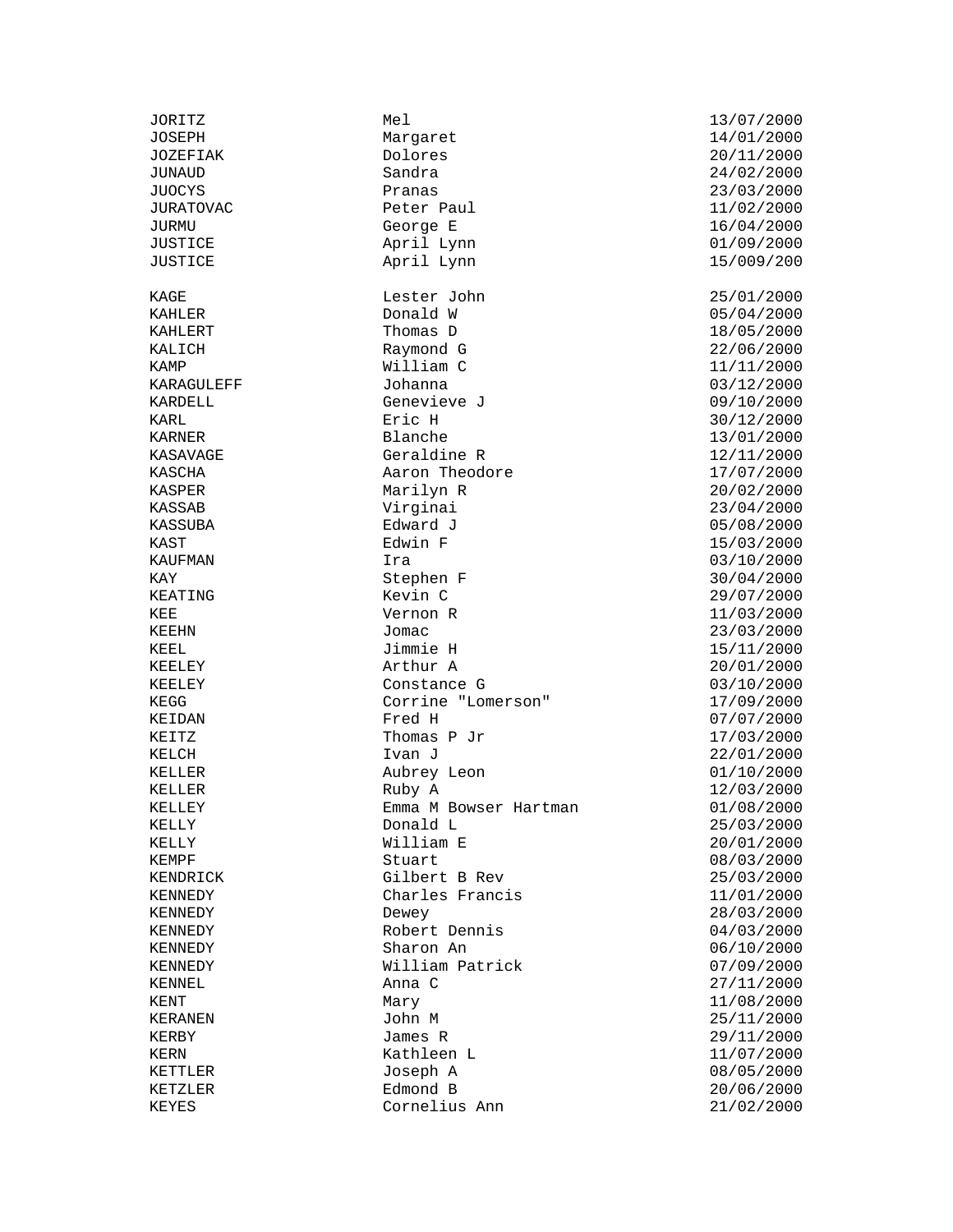KING Carl L Sr<br>
KING Lyla A

KEYS Norah M 29/03/2000 Stella 30/04/2000<br>Arthur D 22/10/2000 KIDDLE Arthur D 22/10/2000 KILGORE Arthur E Jr 17/02/2000 KILGORE Elsie B 08/02/2000 KILGORE Lola M 15/07/2000 William C 21/03/2000<br>William C 21/03/2000<br>22/03/2000 KILLEN William C 22/03/2000 KILLING Reginald Payne "Reg" 27/08/2000 KIMLER C Neil 23/03/2000 KIMLER C Neil 25/03/2000 KINDER Opal Orene (JORDAN) 15/02/2000 KING 18/10/2000 Bertha 18/10/2000 KING Burnell A 19/11/2000 Lyla A 24/04/2000<br>Rena Jo 2010 10/12/2000 KING 10/12/2000 Rena Jo 10/12/2000 Rena Jo 2012 KING Richard Edward Sr 30/03/2000 Ruth English 22/11/2000<br>Arlieen 26/04/2000 KINGSBURY Ruth English 22/11/2000<br>KINNAMON Arlieen 26/04/2000 KINNEY Arthur 21/02/2000 XINNUNEN John A 13/09/2000<br>
XINSER Dennis K 18/11/2000<br>
XINTZ Winifred M 02/11/2000<br>
XINZIE John M Jr 25/05/2000<br>
XIRCENNED TO THE TREASURE KINSER Dennis K 18/11/2000 KINTZ Winifred M 02/11/2000 KINZIE John M Jr 25/05/2000 KIRCHNER Elizabeth 09/10/2000<br>
Elizabeth 09/10/2000<br>
Poughs (Mar) 10/10/2000 KIRK Douglas (Mac) 19/10/2000<br>KIRSCH Glenn Edwin "Whitey" 13/09/2000<br>KIRSCH Stein Edwin "Whitey" 13/09/2000 KIRSCH Glenn Edwin "Whitey" 13/09/2000 KISH Michael A 19/09/2000<br>KISTNER Lois J Lois J 18/07/2000  $\begin{array}{cccc}\n\texttt{KISTNER} & \texttt{Lois J} & \texttt{18/07/2000} \\
\texttt{KITCHEN} & \texttt{Henry R} & \texttt{19/10/2000}\n\end{array}$ KITCHEN Henry R 19/10/2000 KITTRIDGE Lyle J 11/05/2000 Vivian C (DAVIS)  $19/05/2000$ KLATY Iva E 19/12/2000 KLAUSMEYER Caroll W 06/10/2000 KLEIN Elizabeth A 10/07/2000<br>KLEIN Irma C 17/10/2000 KLEIN Irma C 17/10/2000 KLENDER Lylah Josephine 12/08/2000 KLINGENSMITH Allan Lester 12/09/2000 KLINKHAMER Marie C 21/09/2000 KLINKHAMER SH Sam SH Show SH Sam 25/12/2000 KLOBNOCK Gerald A  $07/01/2000$ <br>KLOMP Kathleen 16/03/2000 KLOMP Kathleen 16/03/2000 KLOPPMAN Carl 26/06/2000 KLUEH Ralph A 17/11/2000<br>KLUN John 14/05/2000 KLUN John 14/05/2000 EXAMPP William I 05/06/2000<br>
KNAS Richard B 11/11/2000 KNAS Richard B  $11/11/2000$ KNAUSS Carroll DO 11/07/2000 KNIERBEIN Mary Anne 03/03/2000 KNIESLEY Willis 02/06/2000 KNIGHT Clara M 30/09/2000 KNURICK Robert "Bob" 09/11/2000 KNUST M Roberta 18/05/2000 KOCIEMBA Janet K 08/03/2000 Henrietta A "Etta" 26/05/2000

30/03/2000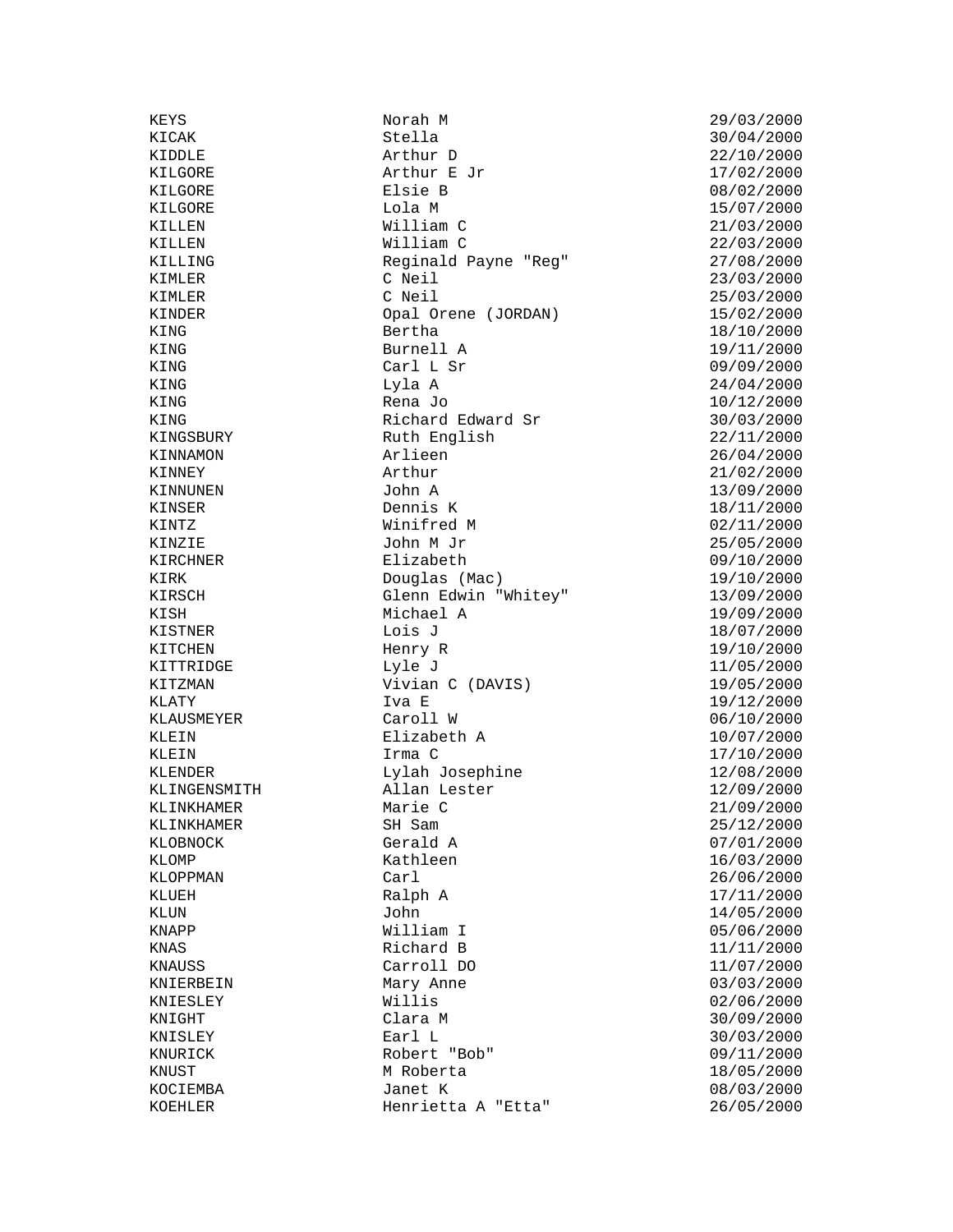KRUEGER Richard J

KOEN Ruth P 09/02/2000 Aaron J DO 11/10/2000 KOHL Dorothy Leona 10/10/2000 Thomas R Jr  $28/10/2000$ KOLP Susan J 01/05/2000 KOLP Susan J 13/05/2000 KOMONDY David John 28/06/2000 KONKLE Jonathan M 27/06/2000 KOOP Elfriede 24/06/2000 KOPP Gary Warren 19/04/2000 KORDUS Steve 25/01/2000 KOROMPAY **Virginia E** (Ginny) KORSTJENS Leon J 25/09/2000 KORTE Shirley Ann 14/11/2000 KOSAL Raymond J 07/10/2000 KOSANKE Robert S 05/10/2000 KOSINSKI William J 12/03/2000 KOSINSKI William J 17/03/2000 KOSKI Katherine 30/04/2000 KOSTARELL Lemone Lemone 22/01/2000 KOSTICH Josephine "Jo" 27/04/2000 KOVACH Vicki J 11/06/2000 KOVALESKI John Joseph 05/04/2000 KOWAL Effie A 02/03/2000 KOWALKSI Marjorie Doris KOWALSKY Dexter Knight 10/11/2000 KOYLE Maryann (DANIELS) 29/10/2000 KRAMER Grace H 07/01/2000 KRANITES August "Gus" 11/06/2000 EXATT Joan M 3000 Joan M 24/12/2000 XRAUS 28/11/2000 2001 Brenda L KRAUSE Herman Fred Jr 16/03/2000 KRETSCHMAR Mary Ann 1999 Mary 2000 Mary 2000 Mary 2000 Mary 2000 Mary 2000 Mary 2000 Mary 2000 Mary 2000 Mary 2000 Mary 2000 Mary 2000 Mary 2001 Mary 2001 Mary 2001 Mary 2001 Mary 2001 Mary 2001 Mary 2001 Mary 2001 Mary 20 KREUTZFELD Edward Frank 04/08/2000 KRUEGER Stanley (Ray) 19/11/2000 KRUG Lauren Lee 09/05/2000 KRULOCK Mary M 12/12/2000 KRUM Virginia B 03/11/2000 KRUPER John G 21/01/2000 KRUPER John G 21/01/2000 KRUSKIE 12/12/2000 Leonard W 12/12/2000 KUBASINSKI Chester S 24/05/2000 KUBILUS Edward Charles 02/03/2000 KUBINSKI Mary Mary 05/06/2000 KUDRICK Edythe Edythe 01/11/2000 KUETHER Roger F 19/05/2000 KUKUK Janet 20/11/2000 Sarah "Sally" KUMMEROW Ormi D 15/07/2000 KUNDER Lois M 28/05/2000 KURAS  $\qquad \qquad \qquad \text{ Todd A}$  04/10/2000 KUSHINER Donald P Jr 30/05/2000 KUSTERER Kreszentia 02/11/2000 KUTTKUHN Clarence 05/02/2000 KUYKENDALL Clara N 27/12/2000

 $26/09/2000$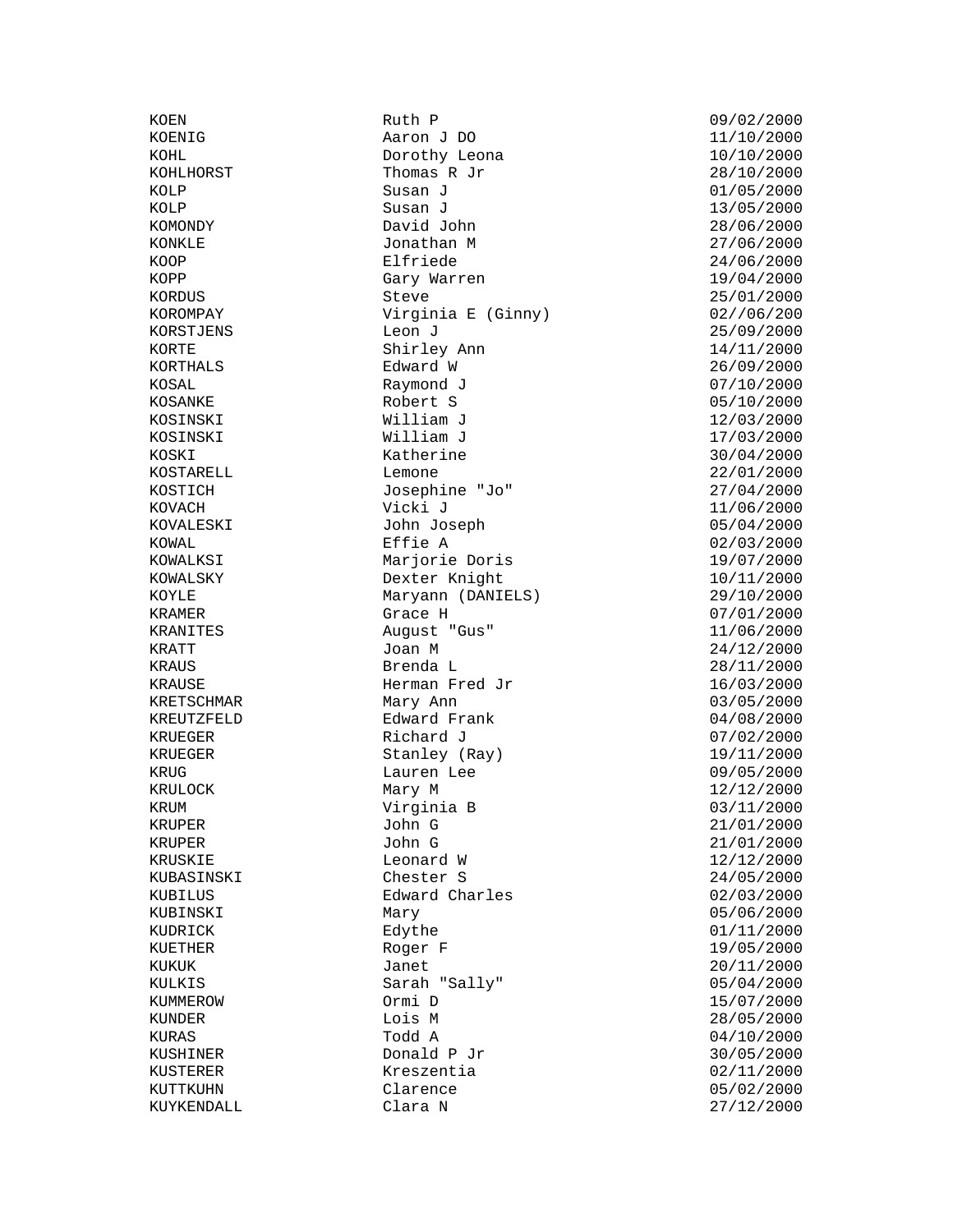| KMTTOR     |
|------------|
| KYLE       |
|            |
| LABARGE    |
| LABONTE    |
| LABUTA     |
|            |
| LACY       |
| LACY       |
| LAFAVE     |
| LAFAVE     |
| LAFEHR     |
| LAFRENIERE |
| LAMAR      |
| LAMB       |
| LAMB       |
|            |
| LAMPMAN    |
| LAMPMAN    |
| LANCASTER  |
| LANCINA    |
| LANDRY     |
| LANDRY     |
| LANE       |
| LANE       |
| LANE       |
| LANE       |
|            |
| LANG       |
| LANG       |
| LANG       |
| LANGDON    |
| LANGDON    |
| LANGE      |
| LANGE      |
| LANGLEY    |
| LAO        |
| LAPANSEE   |
|            |
| LAPIENA    |
| LAPOINT    |
| LAPOINTE   |
| LARKIN     |
| LAROQUE    |
| LARR       |
| LARSON     |
| LARSON     |
| LASKOWSKI  |
| LASLEY     |
|            |
| LATIMER    |
| LATIMER    |
| LAUINGER   |
| LAWRENCE   |
| LAWRENCE   |
| LAWSON     |
| LAWSON     |
| LAWSON     |
| LAWSON     |
|            |
| LAZAR      |
| LEA        |
| LEACH      |

KWILOS Bill J<br>
Bill J<br>
Dorothy (BICKFORD) 20/10/2000 13/07/2000 Dorothy (BICKFORD) Louis F 29/04/2000 Gerald R 09/05/2000 Beverly J 23/06/2000 Margaret 04/08/2000 Reece 23/06/2000 Matthew A 02/09/2000 Tyler Jacob 08/10/2000 Jewell "Frances" Driver 21/04/2000 Larry S 19/09/2000 Elsie 25/09/2000<br>Anderson 2000 2000 2000 2000 Charles E II George W 16/01/2000 LAMPMAN William J 08/10/2000 LANCASTER Kathryn E (RICHARDSON) 27/07/2000 Mary Leona 14/03/2000 Donald F 13/05/2000 Margaret Ann 15/02/2000 Florence L 01/02/2000 Hampton 01/04/2000 LANE Joan K 12/04/2000 LANE Shirley J 31/07/2000 LANG Helene M 04/01/2000 Helene M 06/01/2000 Marlaine Gayle 12/05/2000 Harry "Corky" 14/05/2000 Margaret 08/01/2000 Albert L<br>
Herman F<br>
14/01/2000<br>
14/01/2000 Nora Nellie Marie  $04/08/2000$ Pa Chou 15/07/2000 Leora Jane 17/04/2000  $Jacob$  09/11/2000 Emma Mary 31/07/2000 Robert 21/06/2000 Margie M 25/11/2000 George E 19/11/2000 Lester 23/09/2000 Sandra L<br>
William N 13/04/2000<br>
13/04/2000 Dolores V 21/12/2000 Nell Rose 31/03/2000 Bernice I 22/08/2000 Steven Michael 27/07/2000 Donna M 09/01/2000<br>Otis 23/08/2000 Otis 23/08/2000<br>Otis 26/08/2000 Clarence J A "Oscar" 27/06/2000 Gerald 18/11/2000<br>Gerald Jerry 17/11/2000 Gerald Jerry James P 10/08/2000 Emil 27/05/2000 Adella F 13/05/2000 Elizabeth C 26/01/2000

07/05/2000<br>28/04/2000 14/01/2000 13/04/2000 LAWRENCE Otis 26/08/2000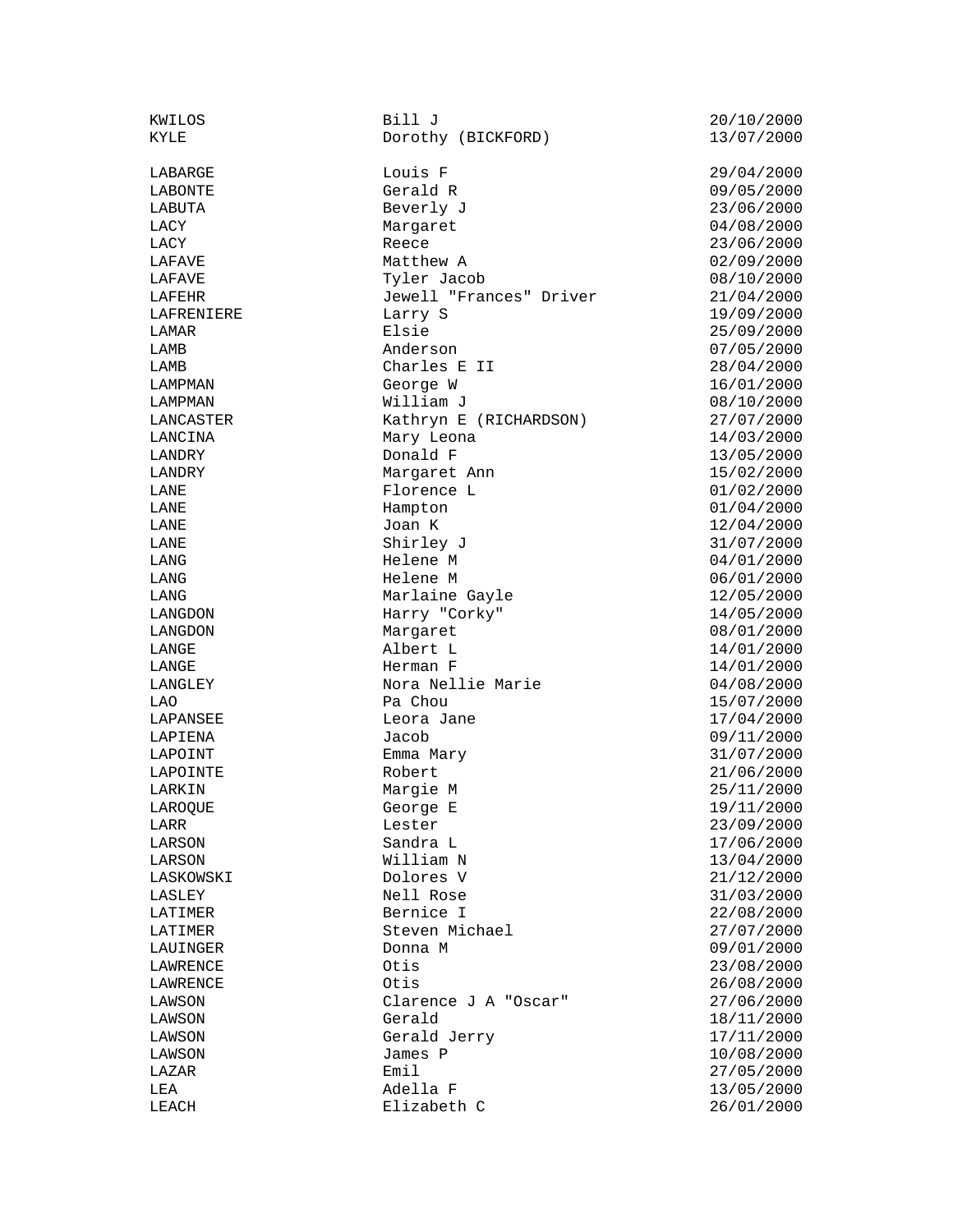LEIPPRANDT LIPKA Angeline<br>
LIPTAK William J

LEACH Robert A 30/04/2000 .........<br>Virginia M "Gina" LEAVENWORTH James Jay 14/04/2000 LEAVENWORTH Jim Jim Jim 26/04/2000<br>LEBEDEFF Venecia C 28/03/2000 LEBEDEFF Venecia C 28/03/2000 LEBLANC Elsie 07/09/2000 LEBO James H "Pops" 18/10/2000 LEDWELL Margaret "Granny" 28/10/2000 LEDWIN Charlotte Agnes 18/04/2000 LEE 1992 Marguerite W 30/11/2000 LEE Marjorie J 08/10/2000 LEE Sandra 09/10/2000 LEE Thurman Ozios 12/10/2000 LEE Una Grace 01/01/2000<br>
LEE Ying 09/05/2000<br>
LEFOREST Frederick R<br>
The Present Arthur<br>
Chart Arthur<br>
Constant Arthur<br>
Constant Of Canada (198/06/2000) LEE Ying 09/05/2000 LEFOREST Frederick R 27/06/2000 LEICHTNAM Robert Arthur 08/06/2000 LEIGH Milliam L<br>
LEIPPRANDT Robert E 17/11/2000 LEMON Mary Ann 31/08/2000 LENART Sally Ann 07/01/2000 LENDZION Norman W 16/07/2000 LENFESTEY Thomas R 12/01/2000 LENNOX  $E$  Lucy  $E$   $\frac{1}{2}$  E  $\frac{1}{2}$   $\frac{1}{2}$   $\frac{1}{2}$   $\frac{1}{2}$   $\frac{1}{2}$   $\frac{1}{2}$   $\frac{1}{2}$   $\frac{1}{2}$   $\frac{1}{2}$   $\frac{1}{2}$   $\frac{1}{2}$   $\frac{1}{2}$   $\frac{1}{2}$   $\frac{1}{2}$   $\frac{1}{2}$   $\frac{1}{2}$   $\frac{1}{2}$   $\frac{1}{2}$   $\frac{1}{2}$ LENOIR John C 23/08/2000 LENT Grace B 23/08/2000 LENTZ Bernice R 01/06/2000 LEONARD Edward T 29/05/2000 LEONARD Ronald L 07/02/2000 LEONARD Ronald L 09/02/2000 LEPAGE Jean Louis 26/10/2000 LETTS Nancy K 29/09/2000 LEVASSEUR Kathleen Marie "Kay" 22/03/2000 LEVELY Floyd A 09/01/2000 LEWANDOWSKI George J 11/06/2000 LEWELLEN Gerald O 25/11/2000 LEWIS Julie K (DONALDSON) LEWIS Mary Sulecki 31/03/2000 LEWIS Tracey Lynn 08/01/2000 LEWIS Venus 21/03/2000 LEWIS Viron 21/02/2000 LICHTY Linda M 04/11/2000 LIGHTHALL Lyman S 03/10/2000 LILEY Stella B 28/11/2000 LIMON Refugio 14/05/2000 LINDBOM Glenn 26/01/2000 LINDHOLM Marjorie (VALUET) 21/04/2000 LINDSEY Billy P 03/03/2000 LINFORD Delores M 13/10/2000<br>
LING 19/03/2000 1.1NG Alberta Spinde 19/03/2000 LINTZ Daniel J 30/01/2000 LIPFORD Pauline 03/01/2000 LIPTAK William J 21/05/2000 LIPTAK William J 02/06/2000 LITTLE Bertha 17/07/2000 Bobbie J (BJ) 06/07/2000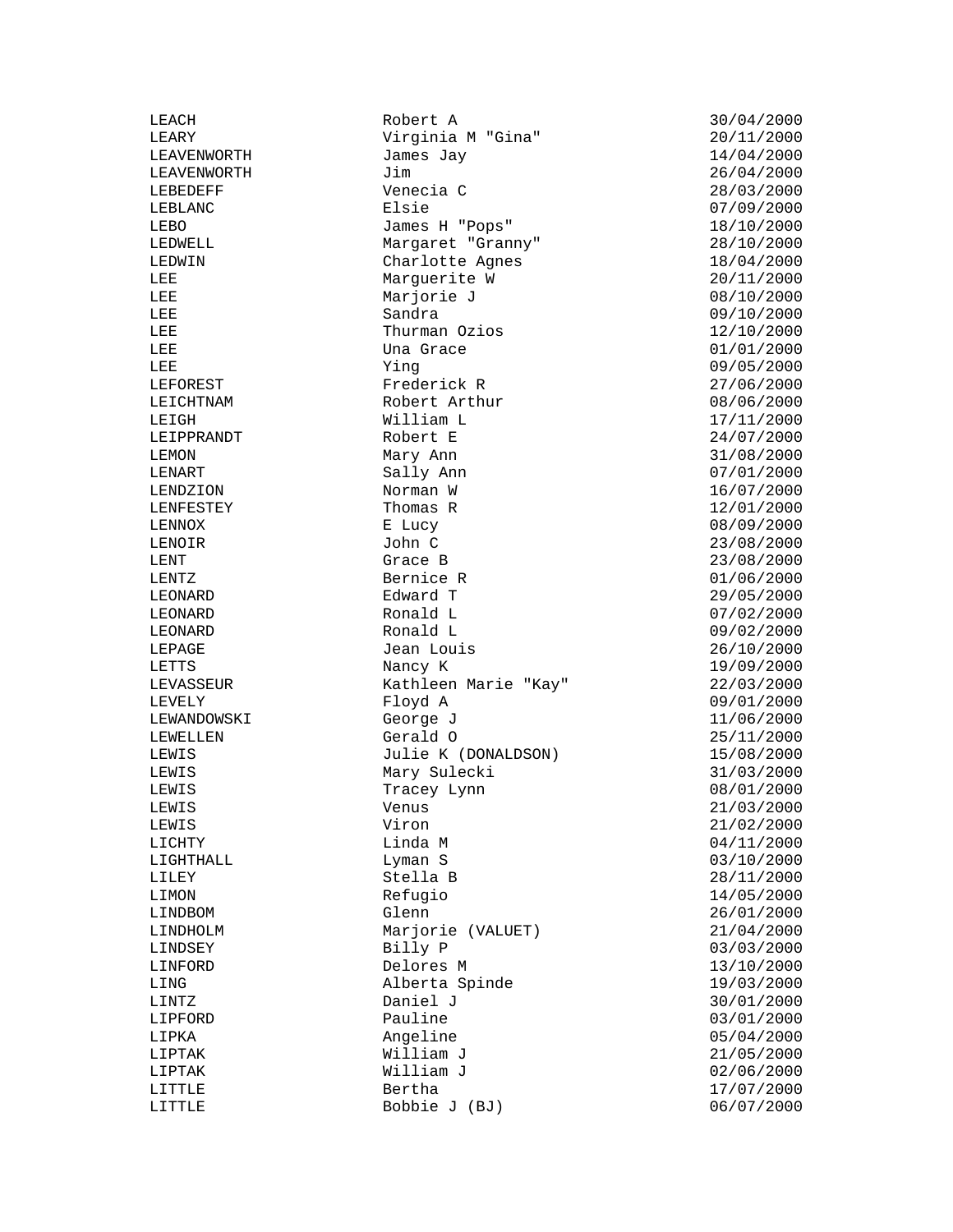LITTLE L Annabel 19/01/2000 Robert Ward (ROWLAND)<br>Virginia L LITZAU-SZCZEPANSKI Virginia L 04/02/2000 LLOYD Jerald Michael 04/07/2000 LOBA Raymond F 19/04/2000 LOCKHART Myron H "Barney" 28/03/2000 Edwin C 10/08/2000 LONCAR Joseph 01/07/2000 LONDON-MARSHALL Bernice M 19/07/2000 LONG Freeman G 16/08/2000 LONG Luther Edward Jr 05/01/2000 LONGMUIR Edith G 02/02/2000 LONGMUIR Edith G (PHILLIPS) 31/01/2000 LONSKI Frank J 15/03/2000 LOOCK Conrad P 29/02/2000<br>
LOOMIS Angelica A "Angie" 20/04/2000 Angelica A "Angie" 20/04/2000 LORD Joice Mae 27/06/2000 LORIN Wilda Margaret 18/09/2000<br>
LORING Thomas Millard 11/06/2000<br>
LORING Thomas Millard 13/06/2000 Thomas Millard 11/06/2000 LORING Thomas Millard 13/06/2000 LORION Wilda Margaret 19/09/2000 LOTHROP Grace Madeline (BURNS) 23/12/2000 Helen Lucille 01/02/2000 LOUCKS Clarabelle 01/08/2000<br>
LOUGHEED LOUGHEED LOUGHEED 20/11/2000 LOUGHEED Luella M 20/11/2000 LOVE Frank C Jr 26/05/2000 LOVEJOY Timothy 08/08/2000 LOVEJOY Timothy 09/08/2000 LOVELEY Edward M SJ Rev 10/10/2000 LOVSE Pauline 22/04/2000 LOWE Emma May 20/09/2000 LOWE Jennie 22/04/2000 William B 26/03/2000 LOWELL Ben Thomas 22/08/2000 LOWES Norma J (WALLS) 25/08/2000 LOWES TW Kenneth "Hank" 15/09/2000<br>
LOWRIE Richard E 07/12/2000 Richard E 07/12/2000 LUBOW Mabel L 04/05/2000 LUCAS Everett J 30/04/2000 LUCAS Sherman L 27/01/2000 LUCAS Wilmer R 16/04/2000 LUDINGTON Gregory L 17/11/2000 LUKAS Josephine 24/05/2000 LUKES Grace Alberta 19/12/2000 LUKIANOFF Curtis A 28/12/2000<br>
LUND Hazel M 14/11/2000  $LUND$   $Hazel$  M  $14/11/2000$ LUNDY Andrew (MULE) 31/08/2000 LUNSFORD Doris "Shirley" 07/06/2000 LUSCOMBE Annette Joan 18/03/2000 LUSH Marjorie E 29/05/2000 LUSK Ena 28/05/2000 LUTES Betty J 02/09/2000 Jennifer M (YEDNOCK) 07/07/2000 LUZOD Mercedes Victoria (Dr Victoria) 20/04/2000 LYKINS David L 26/11/2000 LYNCH Cecilia H 18/07/2000 Frank Webster 25/08/2000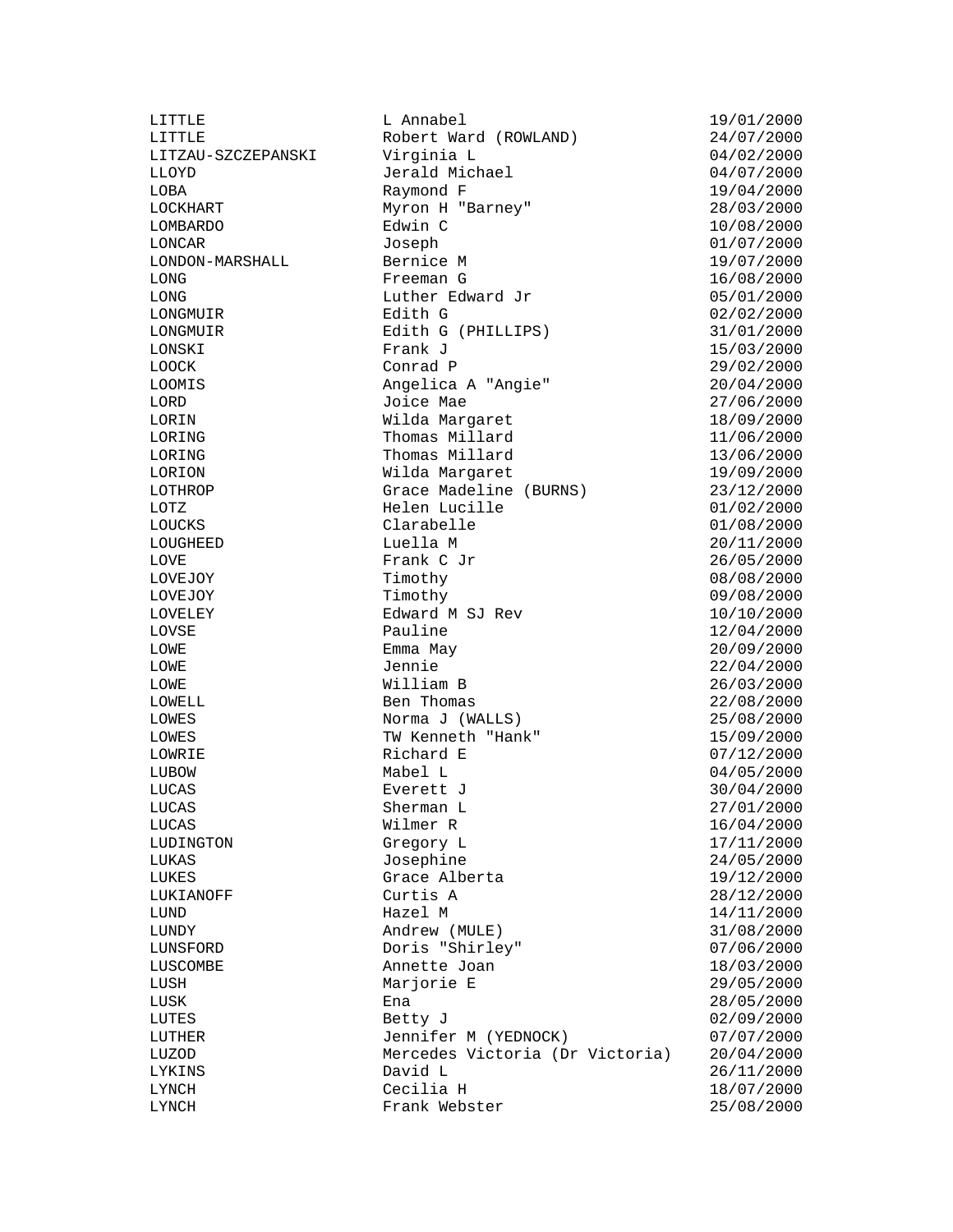MACY Jeffrey L 31/12/2000

LYONS Barbara J 07/01/2000 LYONS Grace B 01/02/2000 LYONS Rose M 11/09/2000 MABRY Bobby G 04/12/2000 MACCAUGHAN Lelia I 29/04/2000 MACGREGOR Mozell 31/12/2000 MACHOWSKI Marsha Michelle 30/08/2000 MACIKA Susan Susan 12/01/2000 MACK Henry 05/01/2000 MACK Wilma 12/03/2000 MACLEAN Margaret (RICHARDSON) 16/09/2000 MACLEOD James 29/11/2000 Donald L "Bud" 12/09/2000 MAGNUSON Hugo "Hank" 17/03/2000 Hugo "Hank" MAGUIRE James F Rev SJ 11/01/2000 Virginia Rose 05/02/2000 MAJOR Joyce Mildred 28/12/2000 MALINE Betty (Loraine) 31/07/2000 MALLAST Albert Rudolph Sr 20/11/2000 MALLETT Charles William 21/01/2000 MALLETT Charles William 21/01/2000 MALLOY Doris L 11/01/2000 MALNAR Olga Koss 29/03/2000 MALONE James R "Bob" 07/09/2000 MANGE 15/04/2000 Lorraine (STANLEY) 15/04/2000 MANIAN Charles 20/06/2000 MANIER Matthew Allen 208/03/2000 MANKOWSKI Loretta June 23/09/2000<br>MANKVITZ Dorothy M 23/05/2000 Dorothy M MANN A Betty 25/08/2000 MANN Jennifer Lynn 20/03/2000 MANNI Ken F 08/10/2000 Primo C Sr 30/09/2000 MANNING Audrey M 24/05/2000 MANNING Nola Belle (COWDREY) 04/02/2000 MANNING Nola Belle (COWDREY) 06/07/2000 MANSFIELD Brenda Joyce 07/02/2000 MANTEGHI Willie (PRENTIS) 22/06/2000 MANUEL Ada 23/08/2000 MANZIE James F 16/02/2000 MAR Ernst 05/05/2000 MARCOTTY Andreas Dr 29/06/2000 MARCUM Wiliam J 29/08/2000 MARCUS Agnes (Sal) 29/06/2000 MARCUZ Edo V Dr MD 24/06/2000 MARELICH Elizabeth 23/08/2000<br>MARENETETTE Rose Mary 2000 23/08/2000 MARENETETTE Rose Mary 06/08/2000 MARGHERIO Raymond 19/10/2000 MARINKO Frank J 01/07/2000 MARKER Barbara Ann 03/05/2000 MARKHAM Edward T 12/10/2000 MARKS Gloria A 15/01/2000 MARKWOOD Genevieve A 07/03/2000 Olivia L 11/01/2000

 $31/01/2000$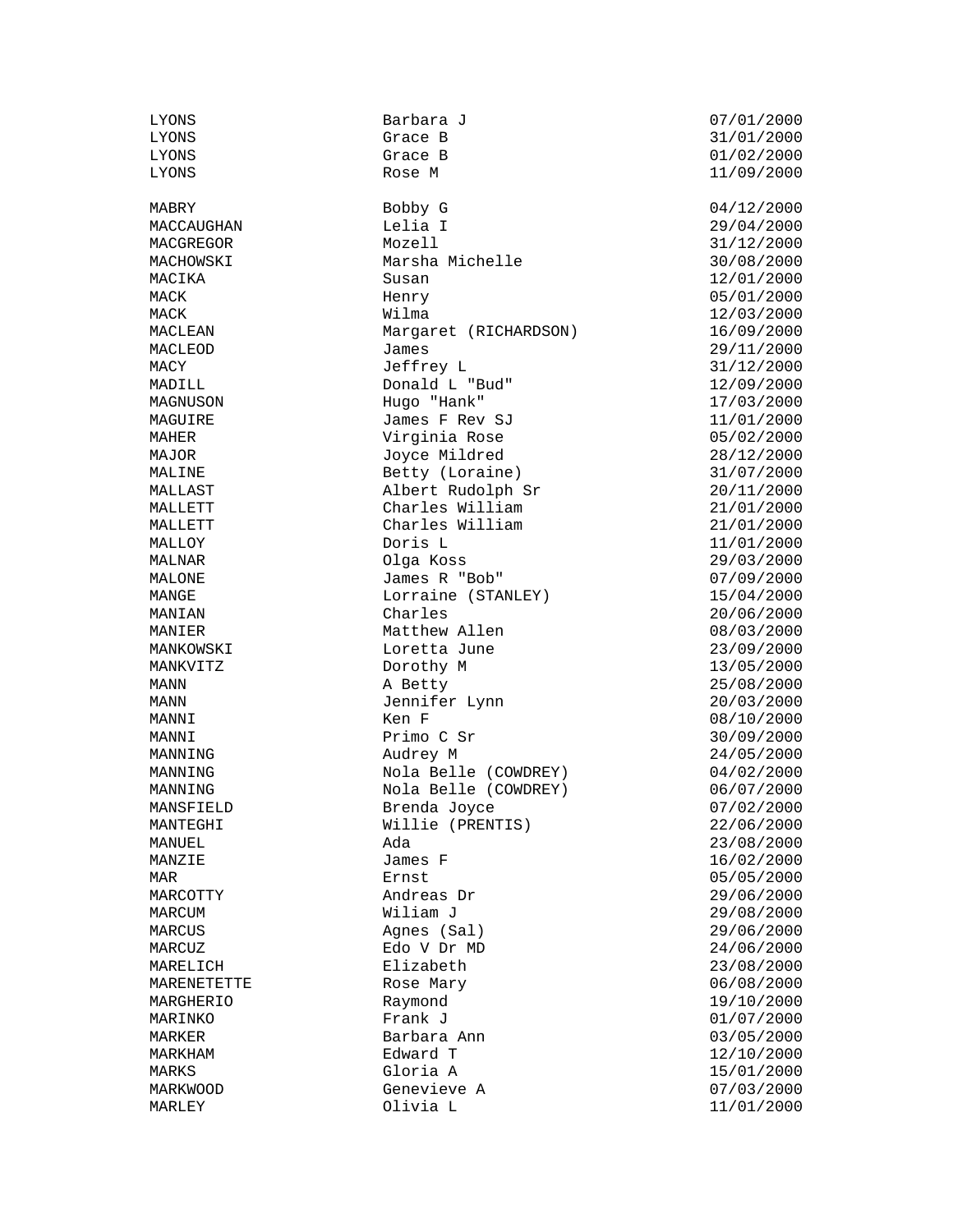| MARQUEZ     | Eulalia                                    | 29/11/2000               |
|-------------|--------------------------------------------|--------------------------|
| MARQUEZ     | Eulalia                                    | 05/12/2000               |
| MARR        | Sisan                                      | 23/07/2000               |
| MARR        | Sisan jy or aug                            | 23/07/2000               |
| MARRIOTT    | Susan E                                    | 16/01/2000               |
| MARTELL     | John Edward                                | 27/01/2000               |
| MARTIN      | Anne                                       | 19/01/2000               |
| MARTIN      | Austin Jr                                  | 06/09/2000               |
| MARTIN      | Charles                                    | 21/08/2000               |
| MARTIN      | Edward A                                   | 17/05/2000               |
| MARTIN      | Einar E                                    | 11/05/2000               |
| MARTIN      | Florence P                                 | 30/09/2000               |
| MARTIN      | Helen T                                    | 11/10/2000               |
| MARTIN      | James T                                    | 13/05/2000               |
| MARTIN      | Jeanne L                                   | 03/01/2000               |
| MARTIN      | Joseph Leo                                 | 05/02/2000               |
| MARTIN      | Lucille A                                  | 15/11/2000               |
| MARTIN      | Michael                                    | 16/07/2000               |
| MARTIN      | Patricia A                                 | 23/11/2000               |
| MARTIN      | Robert Duane                               | 21/03/2000               |
| MARTIN      | Rosemary Barnes "Rosie"                    | 11/06/2000               |
| MARTIN      | Sigrid I                                   | 06/10/2000               |
| MARTIN      | Violet June                                | 29/09/2000               |
| MARTINEZ    | Fortunado                                  | 12/07/2000               |
| MARZAHL     | Hans                                       | 29/07/2000               |
| MASON       | Sarah J                                    | 06/12/2000               |
| MASTEY      | Chesterine A                               | 08/08/2000               |
| MATHENY     | William Earl                               | 02/05/2000               |
| MATHES      | Billy Joe                                  | 09/11/2000               |
| MATHESON    | Gertrude (SCHMIDT)                         | 14/01/2000               |
| MATHEYS     | Laura J                                    | 19/08/2000               |
| MATHIAS     | James J                                    | 12/12/2000               |
| MATHIS      | Lula Ann (GILMORE)                         | 29/07/2000               |
| MATNEY      | Eva L                                      | 22/04/2000               |
| MATSON      | Gerald "Jerry"                             | 01/08/2000               |
| MATTOON     | Elizabeth M                                | 14/12/2000               |
| MAXIM       | Max A                                      | 25/10/2000               |
| MAXWELL     | David L "Lee"                              | 14/10/2000               |
| MAXWELL     | Violet E                                   | 01/01/2000               |
|             | Francis "Bud"                              | 07/12/2000               |
| MAY         |                                            | 18/01/2000               |
| MAY         | Mary Helen (GREGORY)<br>Pauline (WILLIAMS) |                          |
| MAY         | Lewis E                                    | 29/03/2000<br>17/05/2000 |
| MAYBEE      | Esther Alice                               |                          |
| MAYER       | Robert J Rev SJ                            | 21/05/2000               |
| MAYER       |                                            | 30/01/2000               |
| MAYES       | Ernest                                     | 20/02/2000<br>08/12/2000 |
| MAYNARD     | Debra Ann (DIXON)<br>Edward A              | 21/01/2000               |
| MAZELIS     |                                            |                          |
| MAZELIS     | Edward A                                   | 21/01/2000               |
| MCALISTER   | Melissa Sue                                | 07/11/2000               |
| MCALLISTER  | Jeffrey                                    | 10/11/2000               |
| MCALPINE    | Archie M                                   | 25/05/2000               |
| MCARTHUR    | Charles James                              | 11/04/2000               |
| MCBRIEN     | Marjorie B                                 | 15/06/2000               |
| MCCAFFREY   | Gerald Joseph                              | 16/03/2000               |
| MCCALLISTER | John Coleman Jr                            | 13/10/2000               |
| MCCANNEY    | Robert C                                   | 28/11/2000               |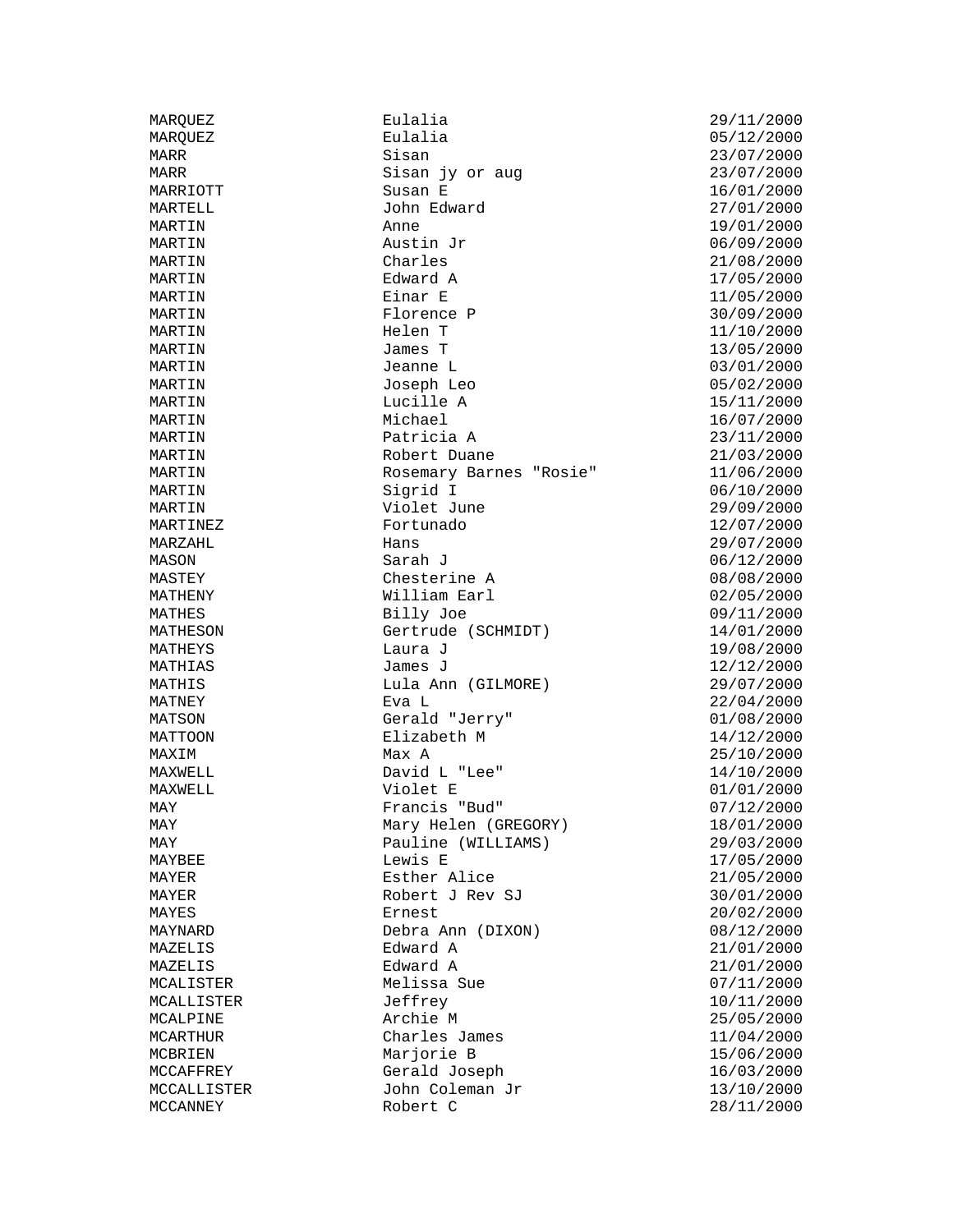MCLACHLAN Nancy Nancy 05/03/2000

MCCASLIN Robert C 27/08/2000 MCCAULEY Joanna M 20/10/2000 MCCAULEY Robert F 01/02/2000 Robert F Sr Dr 31/01/2000 MCCAULEY **Ruth M** 2/07/2000 MCCLELLAN Charlotte 04/05/2000 MCCLELLAN Neil B 23/02/2000 MCCLELLAN Ronald H Sr  $14/03/2000$ MCCLERREN Tommy R Sr 15/11/2000 MCCOOL Christie M 09/08/2000 MCCOOL Jessie T 09/09/2000 Ruby Isabelle 07/03/2000 MCCORMICK Agnes A 22/06/2000 Exatherine "Kay" 14/10/2000<br>Michael W 14/03/2000 MCCORMICK Michael W 14/03/2000<br>MCCORMICK Michael W 14/03/2000<br>MCCORMICK Rev Richard A SJ 14/02/2000 Rev Richard A  $SJ$  14/02/2000 MCCRACKEN Therma E 12/07/2000<br>MCCRARY Eloise Eloise 17/02/2000 MCCRARY Eloise 17/02/2000 MCCRAY Emmit Sr "Champ" 12/04/2000 MCCRAY Lillian 29/09/2000 MCCRUM Alexander James<br>MCCULLOCH Joan Edith MCCULLOCH Joan Edith 18/01/2000<br>MCCULLOUGH Patricia Jane 02/03/2000<br>MCCULLOUGH Mercent C MCCULLOUGH Patricia Jane 02/03/2000<br>MCDANIEL Margaret G 08/04/2000 Margaret G 08/04/2000 MCDONALD **Eddie A Rev 68/04/2000** Brown Brown Brown CONALD MCDONALD Emma Grace 23/02/2000 MCDONALD Gertrude H 25/09/2000 Mary Louise 08/03/2000 MCDONALD <br>
MCDONOUGH 
William G 12/07/2000<br>
MCDONOUGH Bernard Clyde 12/12/2000 MCDONOUGH Bernard Clyde 12/12/2000<br>MCEVOY David J David David David Deremine 12/06/08/2000 MCEWEN Charles Milton Jr Dr 03/06/2000 MCFADDEN Mattie 21/04/2000 MCFARLAN Lucille R 15/08/2000 MCGEE Barbara L 28/05/2000 MCGEE Robert H 26/08/2000<br>MCGINNIS Dorothy L 26/08/2000 Dorothy L  $10/06/2000$ MCGINNIS Roy S Jr (Stan) 19/01/2000 MCGOVERN Rev Arthur F 26/05/2000 MCGOWAN Huguette M 16/12/2000 MCGRATH Richard A Jr 03/02/2000 William J "Bill" 26/07/2000 MCGUIRE B 31/01/2000 MCGUIRE Bernice B 01/02/2000 MCGUIRE Joseph Dr 15/07/2000 MCINALLY Eileen 26/03/2000 MCINNES Vickie Lee 14/06/2000 MCINTYRE Willliam W  $14/09/2000$ <br>MCKEEGAN Yvonne W 14/09/2000 MCKENNEY Irene D 05/04/2000 Beverly Jean  $17/12/2000$  $MCKENZIE$  and  $Mary$   $J$  and  $20/01/2000$ MCKINNEY Harold B "Mac" 02/07/2000 MCKINNEY Shirley 28/08/2000 MCKNIGHT Roderick D 02/11/2000

MCCASLIN Robert C 28/08/2000  $06/08/2000$ 31/03/2000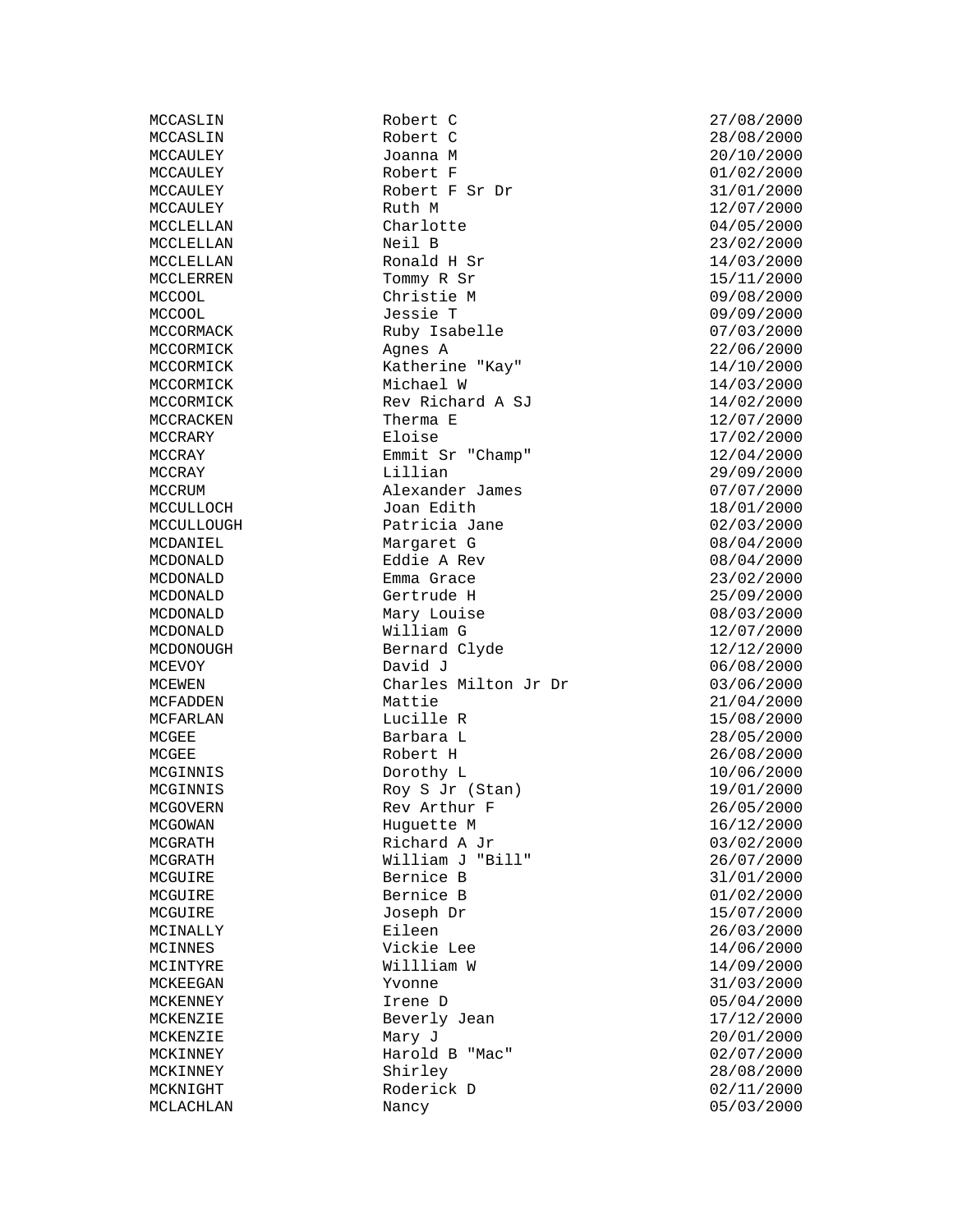MCPHERSON

MCLAREN Harold Harold 11/10/2000<br>MCLARTY Eleanor Eleanor 05/07/2000 MCLARTY Eleanor Eleanor (15/07/2000)<br>MCLEMORE Clifton Jr (28/10/2000) Clifton Jr<br>John A MCMAHON John A 15/08/2000<br>MCMAHON William D 24/01/2000 MCMAHON William D 24/01/2000 MCMILLEN Lucille M 24/03/2000 MCNAIR James A 12/06/2000 MCNALL **Patricia J** 18/10/2000 MCNEARY Alberta 04/02/2000 MCNEARY Alberta Lynette 16/01/2000 MCNEELY Billy C "Wild Bill" 18/07/2000 MCNEICE **Earl L** Earl L 18/07/2000 MCNEIL Donald R "Roger" 13/08/2000<br>MCNEIL Eugene C 201/01/2000 MCNEIL Eugene C 01/01/2000 MCNEIL Richard A Dr 14/07/2000 John Richard Jr<br>Donald E Sr MCNUTT Donald E Sr 14/12/2000<br>
MCPHERSON Alice Elizabeth 12/01/2000<br>
MCPHERSON Alice Elizabeth 12/01/2000 Alice Elizabeth 12/01/2000<br>Jean M 20/01/2000 MCPHERSON Ruel "Kurt" 08/03/2000 MCQUADE Mary P "Mae" 25/03/2000 MCQUADE Ronald "Scotty" 07/11/2000 MCQUILLAN Eugene E "Mac" 29/08/2000 MCQUADE Mary P "Mae" 25/03/2000<br>
MCQUADE Ronald "Scotty" 07/11/2000<br>
MCQUILLAN Eugene E "Mac" 29/08/2000<br>
MCRAE Kenneth 05/11/2000<br>
MCTAVISH Olive Clara 06/02/2000 MCTAVISH 01ive Clara 06/02/2000<br>MCVEAN Joann Joann 13/08/2000 MEADER Thelma M 12/05/2000 MECKLENBORG Nancy A 24/07/2000 MEDARIS Charles "Rex" III 08/09/2000 MEDLOCK Leroy Leroy 198/09/2000<br>MEDLOCK Leroy Minister 07/09/2000<br>MEIXNER John Orville Sr 02/04/2000 MEDLOCK Leroy Minister 07/09/2000 MEIXNER John Orville Sr<br>MELLEROWICZ Louis Paul Louis Paul  $14/12/2000$ MELLICK Hazel Hazel 02/08/2000 MELTON  $\begin{array}{ccc}\n\text{MELTON} \\
\text{MENDEZ}\n\end{array}$  26/05/2000 MENDEZ Carmen Carmen 02/05/2000<br>MENDHAM John C Jr 13/05/2000 MENDHAM John C Jr 13/05/2000 MENTZER Helen D "Billie" 25/04/2000 MENZ Gladys M 20/09/2000 MEPHAM Harold Henry 07/03/2000 MERCER Kenneth 17/09/2000 MERCER Lois E (MILLER) 19/06/2000 MERKLE Madeline (MORGAN) 29/10/2000 MERLE Lucille "Ceil" 29/08/2000 MERRICK  $14/01/2000$ MERRILL John B 03/09/2000 MERRITT Byron J 22/12/2000 MERRITT 15aac 15aac 26/01/2000 MERRITT Joan Joan 25/10/2000 MESSER Richard Herman 16/10/2000<br>METOYER Tawanna Shannell 16/10/2000 Tawanna Shannell 16/10/2000 METZ Lillian M 19/08/2000 MEYER Englebert Anthony "Tony" 10/10/2000 MEYER Fred Paul 20/01/2000 MEZEY Charles C 09/09/2000 Theodore J 03/05/2000

13/08/2000  $24/10/2000$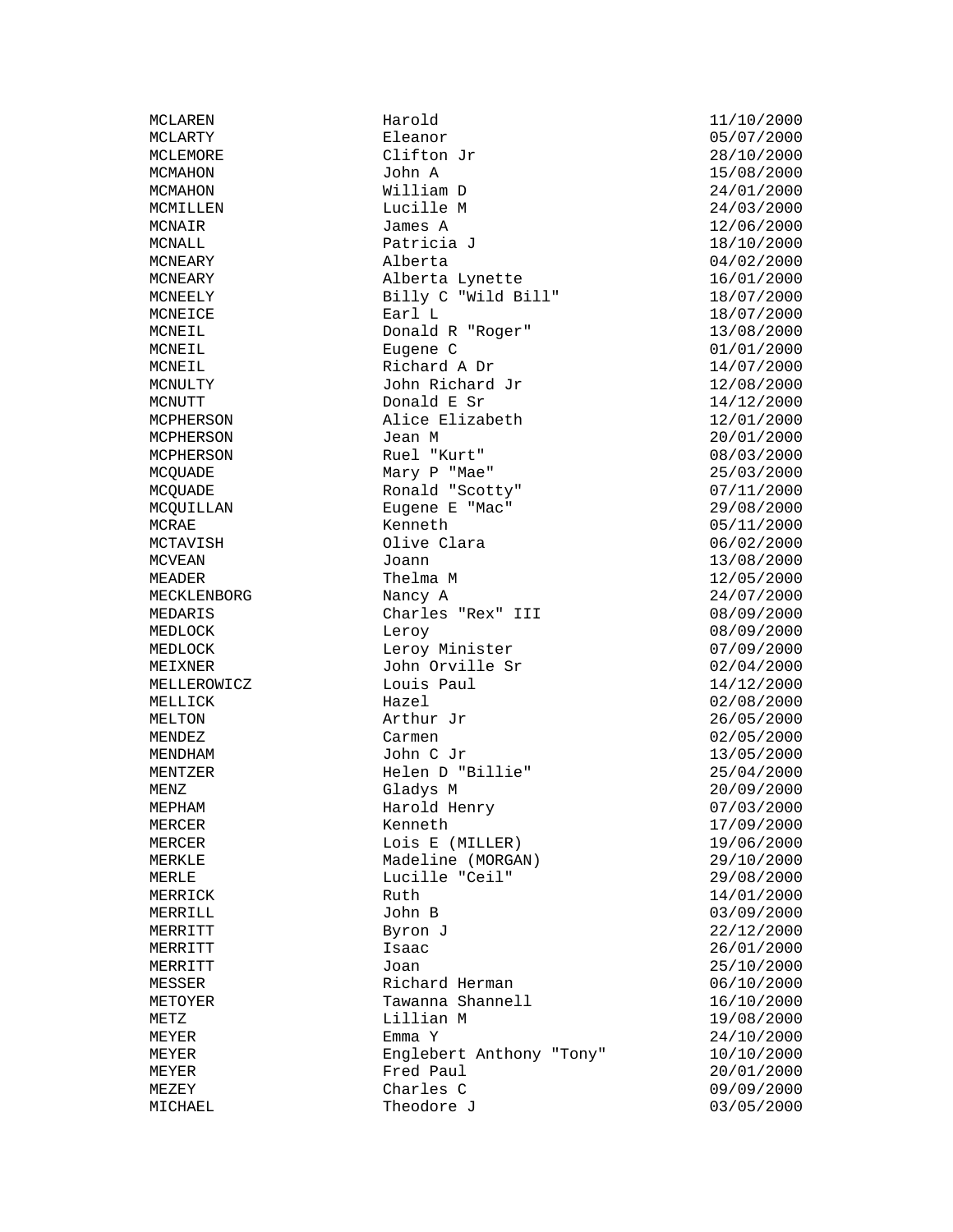MILLER William David

MICHAELS George C 10/02/2000 Gerald E "Red" MICU Andres M 21/03/2000 MIDDLETON Verna Sue 04/01/2000 MIKULA Alice M 05/12/2000 MILES Bessie A 06/05/2000 MILES Doris R 18/12/2000 MILLEN Arthur Ray 20/08/2000 MILLER Agnes W 08/01/2000 MILLER Albert A 06/06/2000 MILLER Albert A 11/06/2000 MILLER Bessie 26/08/2000 MILLER Charles Guy II 03/09/2000 MILLER Claud S 30/07/2000 Dennis A 27/12/2000<br>Earl R 13/07/2000 MILLER **Earl R** 13/07/2000 MILLER George W 05/12/2000 MILLER Helen E 25/06/2000 Joseph D 30/08/2000 MILLER Lillian (MORROW) 12/09/2000 MILLER Nancy C 18/02/2000 MILLER Robert B "Bob" 23/08/2000 MILLER Rose J 2000 Rose Rose S MILLER Virginia Marion 16/06/2000 MILLER William Carl 31/08/2000 MILLER-ANDERSON Lillian 24/03/2000 MILLMINE Thelma F 06/01/2000 MILLS Donald 13/05/2000 MILLS Glenn Arthur 15/09/2000 MILLS Gordon G 09/05/2000 Robert L MILOBAR 15/02/2000 Melissa Ann 15/02/2000 MILTON Bernard R (Bo) 11/04/2000 MILTON Patrick 06/02/2000 Victoria S MINTON Alma S 11/01/2000 MIRACLE Kenney 20/04/2000 MISKIN Richard W 16/11/2000 MISSAL William B 01/02/2000 MITCHELL Darren (DION) 24/02/2000 MITCHELL Elizabeth Jane 21/07/2000 MITCHELL Myrle I 29/07/2000 MITCHELL Norma E 19/09/2000 MITZEL Michael Francis Jr 30/12/2000 MITZEL Michael Francis Jr 31/12/2000 MOBEY Bernice 07/09/2000 MOCHAN Sophie 23/02/2000 MOCK Jeffrey 3/02/2000<br>MODGLIN Charles N 23/03/2000 Charles N 23/03/2000 MOE Stephen 25/12/2000 MOFFITT Riley Ann 05/02/2000 Howard Wilfred 12/12/2000 MOLL 22/09/2000 Robert J 22/09/2000 MONAHAN Catherine A 21/05/2000 MONROE Arthur Lee 10/03/2000 MONROE Marion E  $13/12/2000$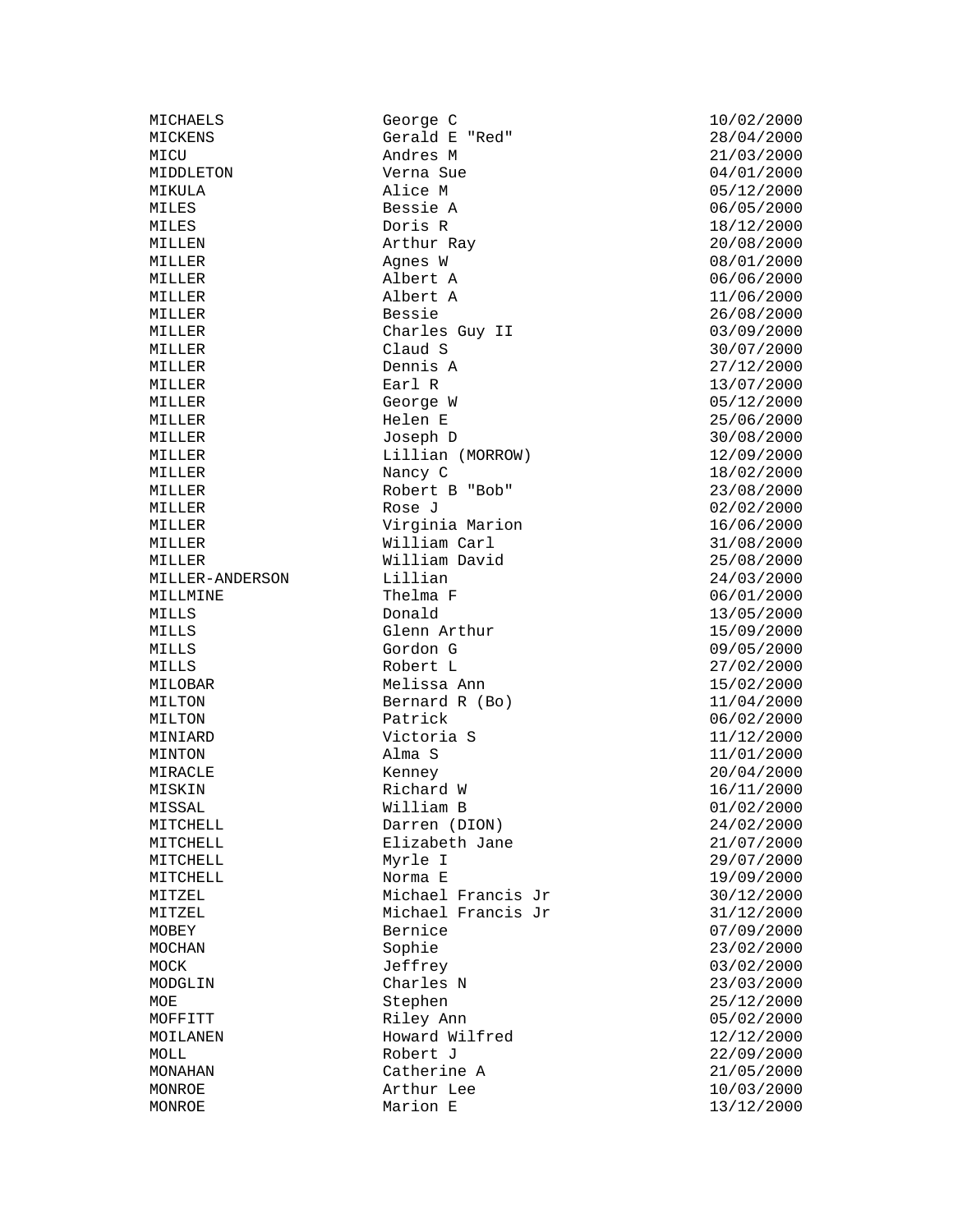MONROE Ralph I 26/10/2000 Sara Gene 13/08/2000 MONTGOMERY Ralph M 05/07/2000 MONTI Lewi V 29/11/2000<br>MOODY CB 05/05/2000 MOODY C B 05/05/2000 MOODY Leo Sr Pastor 13/12/2000 MOON Marie L 17/12/2000 MOONEY Kathleen J 21/03/2000 MOORE Barbara Lou 19/09/2000 MOORE Charles "Charlie" Devon 10/06/2000 MOORE Gerald Martin 24/06/2000 MOORE Irvin 13/11/2000 MOORE John J (Jack) 06/07/2000 MOORE Marvin Rex Sr 16/12/2000 MORAWSKI Edward L (Eddie) 21/09/2000 Edward 14/09/2000 MORGAN Bernice A 18/07/2000 MORGAN Charlene Charlene 09/08/2000<br>MORGAN James "Lenny" 10/06/2000 James "Lenny" 10/06/2000 MORGAN John C 29/02/2000 MORGAN Mary Mary 12/04/2000 MORGAN Robert Francis 25/08/2000 MORGAN Sue Ellen 14/09/2000 MORGAN William D 17/12/2000 MORIARITY Gregory Gordon 10/02/2000 MORIARTY John A 05/03/2000 MORRELL Elizabeth Irene (Burlockoff) 10/11/2000 MORRIS Eugene 29/12/2000 MORRIS Herschel Sr "Curly" 29/04/2000 MORRIS 14/11/2000 Lillie 14/11/2000 MORRISON Rob K 29/08/2000 Robert F MORROW Robert L 07/02/2000 MORROW Robert L 09/02/2000 MORSE Carmella Frances (SCARDILLI) 16/02/2000 MORSE Lucille M 17/03/2000 Vernon Francis 11/03/2000 MORTIMER M Beatrice 08/09/2000 MOSAK Bernice B 28/03/2000 MOSSER Garvin H 18/04/2000 MOTLEY Flora 20/10/2000 MOUZAKES-SILER Elena "Helen" 20/12/2000 Kristin Mab  $07/07/2000$ MOYER Bruce James 01/02/2000 MOYER Gladys Elizabeth 10/09/2000<br>MOYSES John H John H 24/12/2000 MOYSES John H 24/12/2000 MOYSES Pearl V 04/09/2000 MOZAROWSKY May 27/02/2000 MUDGE Donald H 23/02/2000 MUENKER Hertha E 16/03/2000 MUHME Jetta L 27/11/2000 MULLEN Richard L 17/09/2000 MULLINS Dorothy J 31/12/2000 MULLINS Jena M 34/05/2000 MUNSIL Leo S 10/10/2000 MUNSON Albert Mack Jr 10/09/2000 MUNSON Mary 18/06/2000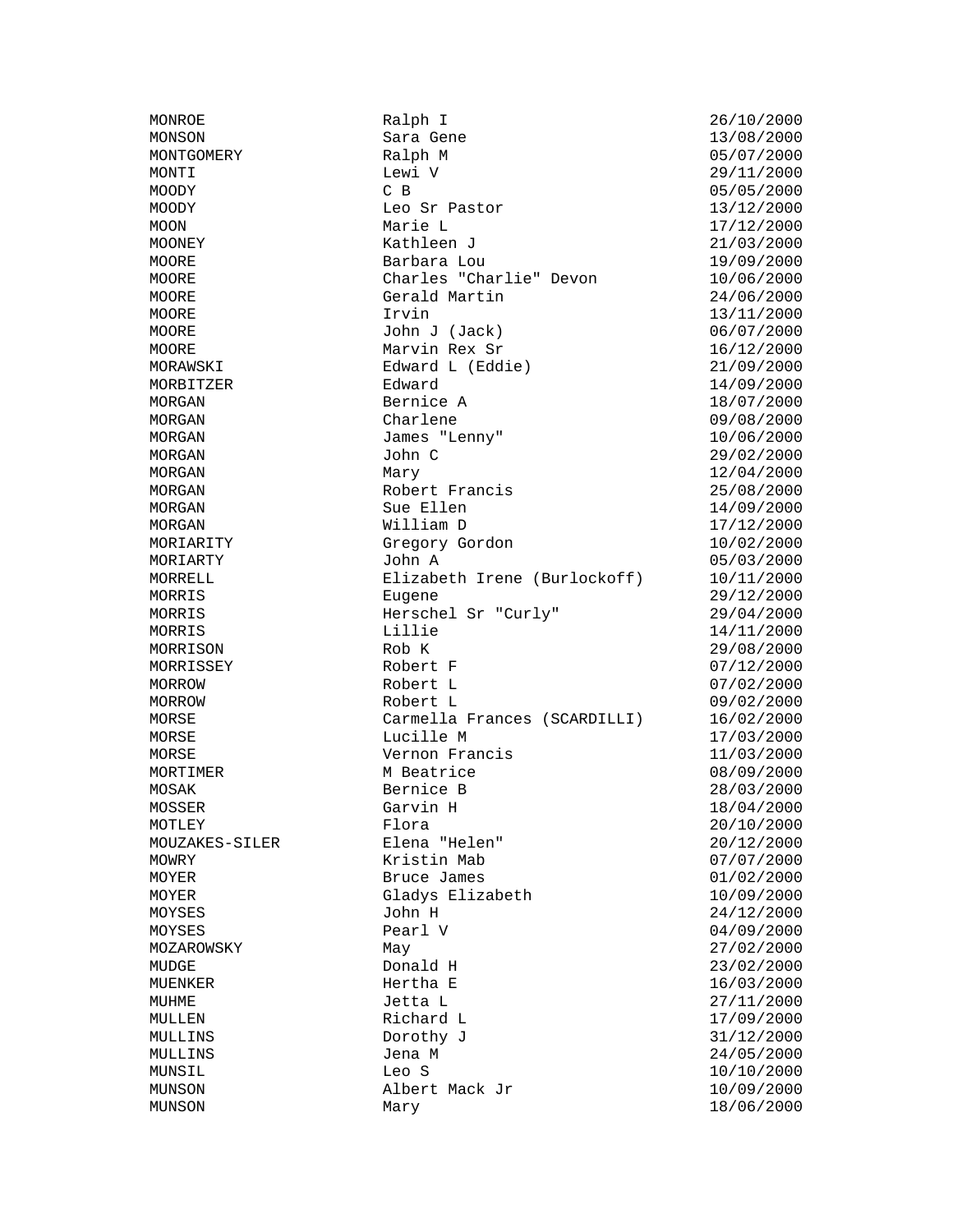NAPOLITANO Elizabeth

MUNSON Pearl A 01/12/2000 MURDOCK Rachel Lee 15/10/2000 MURIE Marion V 19/08/2000 MURPHY Daniel F Jr (Danno) 24/03/2000 MURPHY Francis "Bud" 17/06/2000 MURPHY 3hirley E J 18/01/2000 MURRAY Jane L 23/02/2000  $MURRAY$  and  $Jean$  is the contract of  $12/04/2000$ MURRAY Joseph Sr 21/07/2000 MURRAY Ruth E (OUINN) 23/02/2000 MURTAGH Margaret 05/11/2000<br>MURTHUM Hazel 12000 MURTHUM MARGER MURTHUM **Hazel** Hazel 01/03/2000 MUSCHOTT Marge W 12/07/2000 MUTTER Edna C 21/07/2000 MYERS 15/11/2000 Bob 15/11/2000 MYERS Chester J "Chet" 26/09/2000 MYERS Dorsey Sylvan 25/02/2000 MYERS Henry William II 26/09/2000 MYERS 2000 Perry E 2000 Perry E MYRE Blanche C 13/01/2000 MYRE Ferne M 17/12/2000 NADISON Joseph (Nick) 20/08/2000 NAGY Gisella 14/05/2000 NALEM 18/04/2000<br>NAPOLITANO Elizabeth Elizabeth 03/05/2000 NARDI Loyce V (IAFRATE) 11/10/2000 NATEE Rosalind 31/08/2000 NAU Mary 08/02/2000 NAUMAN George "Bill" 01/10/2000 NAVARRE Sharon Ann 04/07/2000<br>NEAL Roy Roy (03/12/2000  $Roy$  03/12/2000 NEAVES John John 11/07/2000 NEELY Mary Beth (OLSON) 04/02/2000 NEFF James August 15/08/2000 NEITHAMMER Alexander Martin 09/12/2000 NELSON CARRIE 24/01/2000 NELSON Charlotte (WEBER) 08/01/2000 NELSON Gilbert E 02/03/2000 NELSON Lillian E 27/09/2000 NELSON MARIE MARIE 16/09/2000 NELSON Ruby B 10/10/2000 Joyce Carrow MD 04/03/2000 NEWBERRY Betty I 03/07/2000 NEWCOMB Ronald W Sr 07/09/2000 NEWCOMB Silas 51 Silas 08/08/2000 NEWLIN Mary Eunice 18/11/2000 NEWMAN Lillian C 02/01/2000 NEWMAN Vera 09/11/2000 NEWTON Francis W (Newt) NEWTON Lowell 01/03/2000 NEWTON Wallace B 10/06/2000 NICHOLSON Kenneth W 13/12/2000 NICHOLSON Priscilla 11/07/2000 NICK Theodore 13/12/2000 NICK Theodore G 12/12/2000 NICKERSON James F 23/01/2000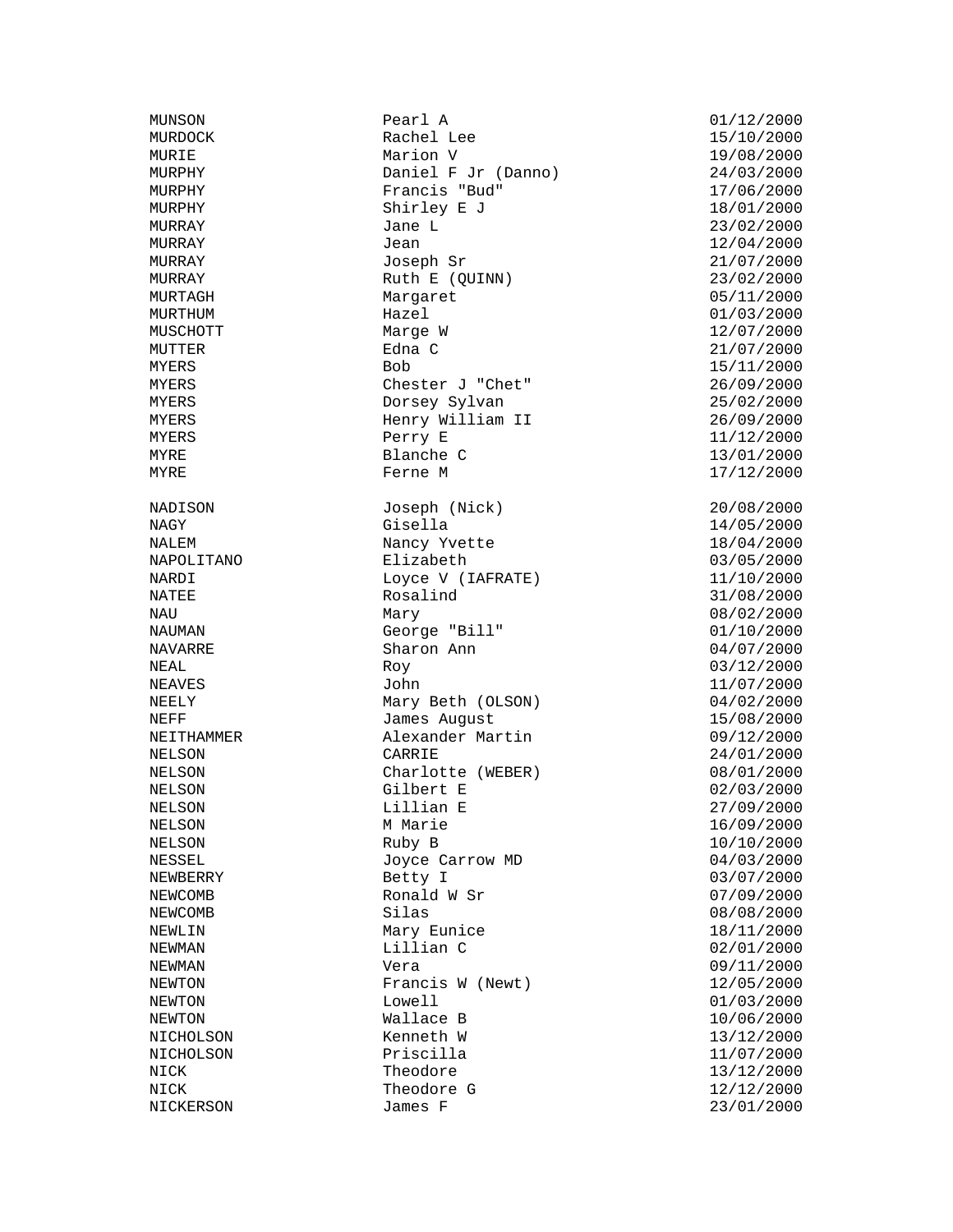NOWICKE Helen Louise O'ROARK William F<br>O'ROURKE 1979 Benjamin F

NICKOLOPOULOS Penelope 19/12/2000 NICKOLS Helen 27/01/2000 NIEDBALSKI Dorothy A 18/10/2000 NIEDJELSKI SH SH 02/02/2000<br>NIENHAUS Sandra Lucretia (23/08/2000) Sandra Lucretia 23/08/2000 NIGGEMAN John P 23/09/2000 NISSLEY John Keller 29/04/2000<br>29/04/2000 John Keller 2006 NOBLE Steven Lewis 26/11/2000 NOBLE-MARSHALL Marianne E 07/12/2000 NOELL Nina E 12/04/2000 NOONAN John V 23/08/2000 NORD **Emil Paul** 23/03/2000 NORDSTROM Kenneth B 14/06/2000 NORMAND Arthur M 15/01/2000 Charlie H NORRIS Philip A 09/01/2000 NORTON Elizabeth Helen 02/01/2000<br>NORTON Kay Kay 100RTON 30/05/2000 Kay 30/05/2000<br>Frank W 30/06/2000 18/06/2000 NOVAK Frank W 18/06/2000  $Elizabeth J$  "Betty"  $10/10/2000$ NOWAK Dennis Paul 14/02/2000 NUTT Jessie J 22/03/2000 NUTT 16/12/2000 Thelma 16/12/2000 NYLAND Richard H 25/08/2000 O'BERRY Barbara M 13/08/2000 O'CONNER John Frederick 13/10/2000 O'CONNOR Joseph E 01/04/2000 O'CONNOR Ollie Mae 24/05/2000 O'DELL Rosemary E 14/07/2000<br>
O'GRADY Thomas M 06/05/2000 Thomas M O'KEEFFE Carol E 10/10/2000<br>
O'LOUGHLIN Daniel Joseph 20/02/2000<br>
O'LOUGHLIN Daniel Joseph 20/02/2000 Daniel Joseph 20/02/2000 O'NEAL Ralph 03/11/2000 Benjamin F 16/03/2000 OBLAK Linda Jean 16/09/2000 OBLAK<br>OCHOCINSKI Tomasz 199/05/2000 ODNEAL Shirley 07/06/2000 OEN Ores R 15/11/2000 OERTEL Charles F "Chuck Ducky" 06/10/2000 OGG Gwen Dorothy 64/01/2000 OGG William Charles 17/02/2000 OLDS Margaret Alice 10/11/2000 OLERICH Ester (SNELL) 12/01/2000 OLEXSY Sandra E 18/05/2000 OLEY Helen 16/08/2000 OLIVER Lela Pearl (INABNIT) 24/01/2000 OLNEY Barbara D 04/02/2000 OLSEN Carol B 20/12/2000 Donald K Rev 12/01/2000 OLSEN John M 15/12/2000 OLSON Jack C 08/03/2000 OLSON Jeffrey Allen 03/09/2000 OLSON Jesse N 12/06/2000

 $16/12/2000$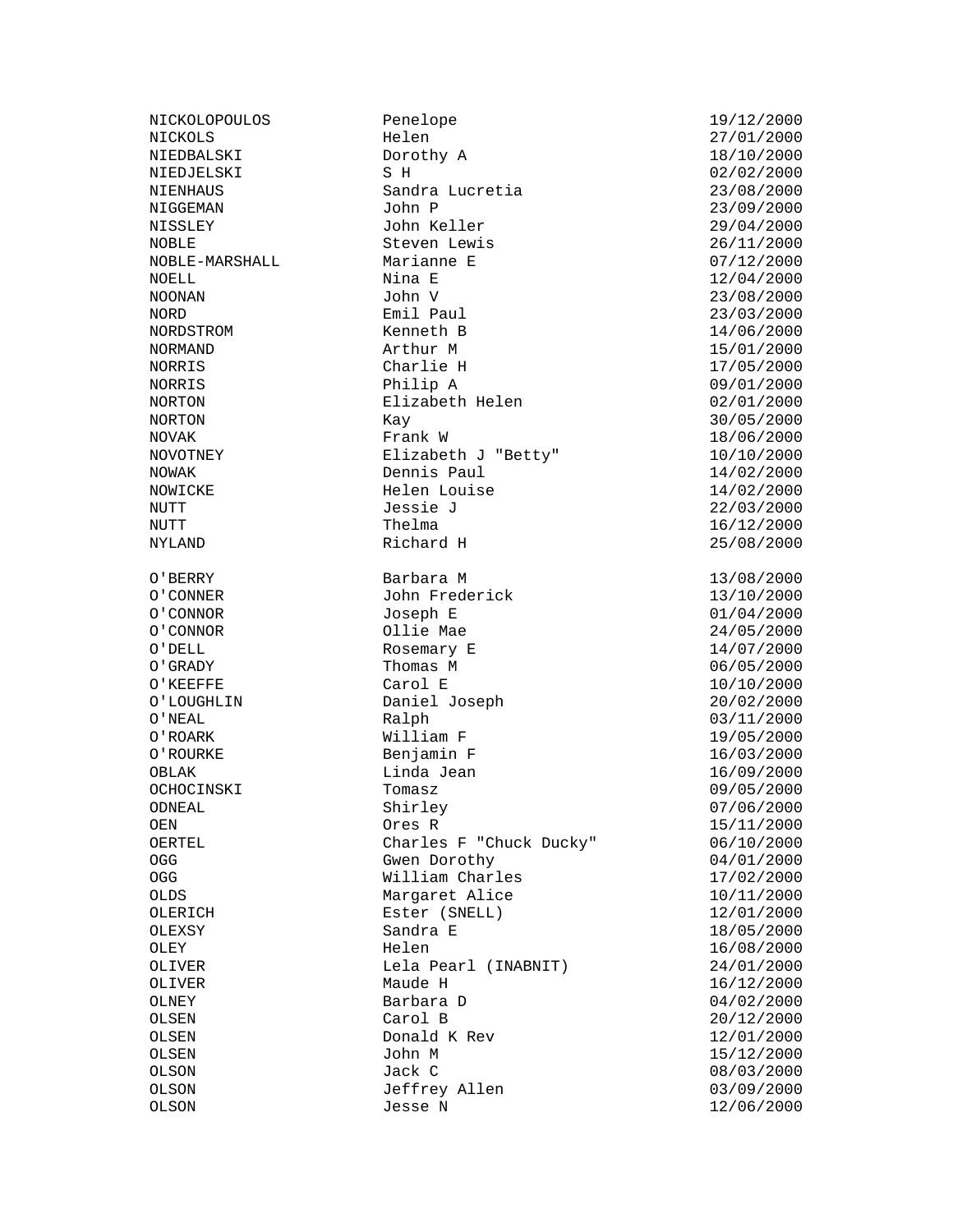OSWALD Kristen S 27/12/2000

OLSON Melvin E "Ollie" 28/12/2000 ONNELA Bruce B 10/10/2000 OOSTERHOF Betty Lou 13/07/2000 OOSTEROF FG 28/06/2000 OOSTERVEEN Beatrice Louise 26/01/2000 OPITZ Paula H (KREISCH) 03/10/2000 ORMISTON M June 15/01/2000 ORR Carroll T "Teed" 03/07/2000 ORT Gordon Wayne Jr 29/04/2000 ORTEZ Guadalupe Jose 20/06/2000 ORTWINE Richard L 09/06/2000 OSBURN Lennie J 26/07/2000 OSENTOSKI James Joseph "Ozzie" 31/03/2000 James Joseph "Ozzie"<br>Dick OSGOOD Dick 01/03/2000 OSHA Clara 14/01/2000 OSTA Arnold W 05/10/2000 OSTHAUS Louis M 19/12/2000 OSTRANDER Marvin J 23/06/2000 OSWALD Joseph S 30/01/2000 OVERBAUGH Roy W Jr 30/08/2000 OVERBAUGH Susan A<br>
OVERBECK Patrica R<br>
Patrica R<br>
27/03/2000 OVERBECK Datrica R 27/03/2000<br>
OVERTURF Beatrice Anna 28/01/2000 Beatrice Anna  $28/01/2000$ OWEN Ann Catherine (RAYMO) 24/09/2000 OWEN Callie E 01/09/2000 OWEN Nina Mae 26/02/2000 OWENS Raven Lashawn 22/10/2000 PACK 24/09/2000<br>PAGE 24/09/2000 Christeen 21/03/2000 Christeen 11/03/2000 PAGE 12/11/2000 Lieutenant Sr 12/11/2000 PAGE Wanda (MROZ) 24/08/2000 PAINE Ernest S 16/04/2000 PAINE Robert E 08/02/2000<br>PALACE Anna 24/11/2000 PALACE Anna 24/11/2000 PALAEZ Mary Lee 15/12/2000 PALMER Eugene Lee 12/09/2000 PALMER James Richard "Dick" 09/10/2000 PALOPOLI Salvatore D 01/10/2000 PANKIN Kate T 30/12/2000 Carolyn Elaine 07/01/2000 PAPAS Zoe 04/07/2000 PAPAZIAN Victoria 27/11/2000 PARDY Clarence D 31/03/2000 PARIS Lucellia B 06/04/2000 PARKER Albert Demtruis 11/01/2000 PARKER Connie (Sue) 26/03/2000 PARKER Connie Sue 18/08/2000<br>PARKES Doris M PARKES Doris M 03/11/2000 PARKS **Brian M** 05/02/2000 PARKS Delbert M 24/09/2000 PARKS 21/06/2000 Earl W 21/06/2000 PARKS Francis Aileen 199/12/2000<br>PARKS Gwendolyn S (1997-03/2000 Gwendolyn S 04/03/2000

 $28/12/2000$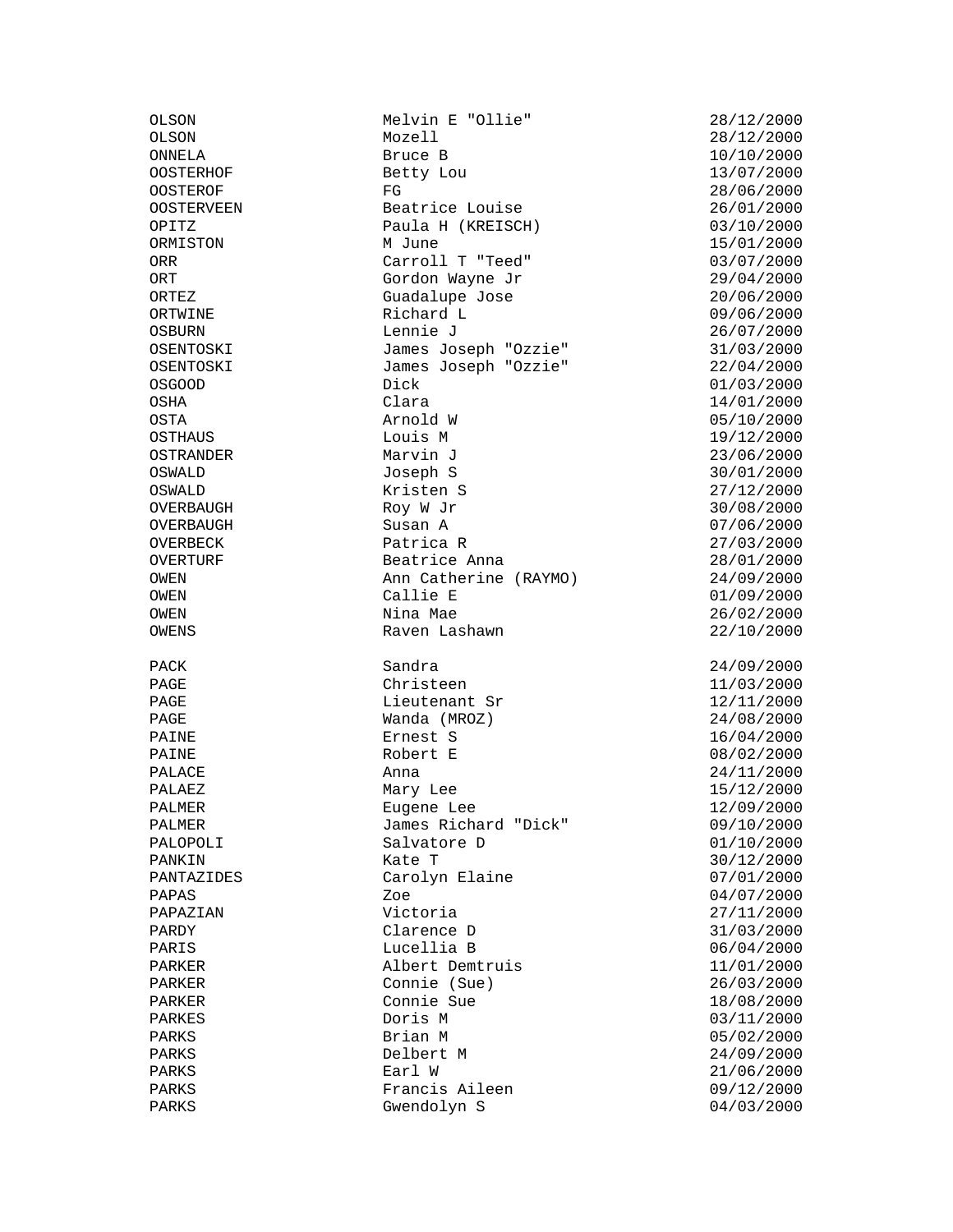PARR Research Mark Anthony 23/06/2000<br>PARR Research Mark Anthony 27/06/2000 Kirk Anthony<br>John PARRIS John 19/10/2000 PARROTT Charles E 05/07/2000<br>PARSONS Jane Marie (FLAKE) 24/10/2000 Jane Marie (FLAKE) 24/10/2000 PARTIN 1999 Mina J 21/10/2000 PARVIN Jean (Mona) 16/01/2000 Rev Ralph S 28/06/2000<br>Scott E 26/11/2000  $PASKO$  and  $ScoctE$   $26/11/2000$ PASSAGE Jack A 17/10/2000 PATE 23/01/2000 Carol J 23/01/2000 PATRELLO Frank "Chitti" 04/04/2000 PATRICK-DAY Keimonnie N 07/12/2000 PATTERSON Catherine L 21/11/2000<br>PATTERSON Douglas M 2000 07/04/2000 Douglas M<br>Eudine M PATTERSON Eudine M 24/11/2000 PATTERSON Harry 09/03/2000 PATTERSON Joseph W V 25/01/2000 PATTI-PARKER Jane Jane 23/09/2000 PATTON James Richard 07/06/2000 PAVLINAC Mary E 30/01/2000 PEACOCK Anna B 25/11/2000<br>PEACOX Willie L Jr 20/04/2000 Willie L Jr 20/04/2000 PEAK Julie Ann (ALLEN) 12/06/2000<br>Julie Ann (ALLEN) 12/06/2000 PEAKS Walter Jr 10/05/2000 PEARCE Kenneth Eugene (Gene) 15/04/2000 PEARSALL Helen L 20/11/2000 PEARSON Alan R Sr 19/07/2000 PEARSON Chester E 28/07/2000 PEARSON Chester E 30/07/2000 PEARSON Wilma F 17/11/2000 Lawrence Dale PECK Rodney A 03/05/2000<br>PEDERSON Orvis B "Pete" 04/10/2000 Orvis B "Pete" 04/10/2000 PEERBOOM John R 07/07/2000 PELLAND Elizabeth G 03/08/2000 PEMBERTON James 29/07/2000 PEMBERTON Lamona F 04/12/2000 PENCE Doris J 23/05/2000 Matthew David 06/02/2000 PENNELL Janet 04/01/2000 PENNICOTT Mattie (Chick) 18/02/2000 PEOPLES Albert W 02/08/2000 PEPPER Waldo B 28/02/2000 PERCOX Clarice Odgers 21/04/2000<br>PERENY Mary Mary 27/08/2000 PERENY Mary 27/08/2000 PEREZ Jose 06/05/2000 PEREZ Lorenzo G 04/10/2000 PEREZ Maria 03/07/2000 PEREZ Ramona D "Mona" 26/05/2000<br>PERKINS Helen A 07/06/2000 Helen A 07/06/2000 PERKINS James Franklin Sr 21/09/2000 PERKINS Robert D 25/03/2000 PERKOLA Grace 30/03/2000 PERQUETTE Donna L 04/10/2000 PERRY James 25/11/2000 Sandra Ruth 10/05/2000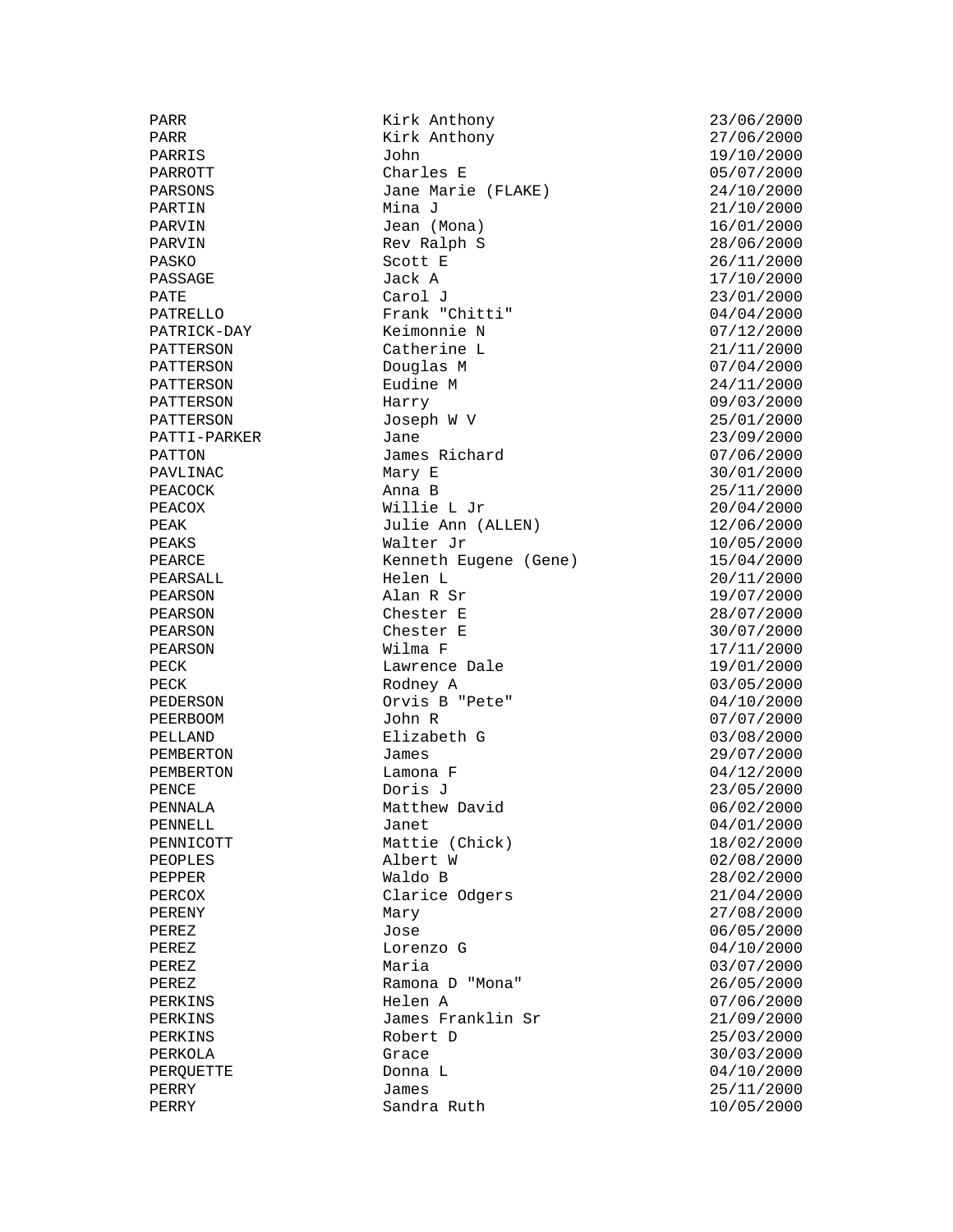PERRY Walter Ervin 28/01/2000 PERSINGER Rosanna (RAGATZ) 22/01/2000 PETE Edna M 14/12/2000 PETER Bessie R 28/06/2000 PETERHANS Yvonne 08/08/2000 PETERS Barbara J 31/01/2000 PETERS Barbara J 01/02/2000 PETERS David W Jr 17/06/2000 PETERS Doris M 20/03/2000 PETERS David W Jr<br>
PETERS Doris M 20/03/2000<br>
PETERS Kermit Kay 31/12/2000<br>
PETERS Mary Margaret Johnson 10/05/2000 PETERS Mary Margaret Johnson 10/05/2000 PETERS Ray Albert 15/01/2000 PETERSON Judith Ann 21/09/2000 PETERSON Larry W 14/02/2000 PETERSON Storm 23/05/2000 PETIPRIN Mary Lee 20/05/2000 PETOSKEY Fred J<br>PETRIE Corrine 21/09/2000 PETRIE Corrine Corrine 21/09/2000<br>PETTY Bernease 05/01/2000 PETTY Bernease 05/01/2000 PETZER Irene 15/06/2000 PEZON-GODLEW Linda M<br>
PERFERMAN Margaret A "Peg" 22/04/2000 PFEFFERMAN Margaret A "Peg" 22/04/2000 PFLIEGER Moeta June 23/01/2000 PHARES Kenneth O 24/05/2000 PHELPS Anna Marie 06/02/2000 PHELPS Edna (MORSE) 21/11/2000 PHILLIPS Arlene J 14/10/2000 PHILLIPS Carol A 26/09/2000 PHILLIPS Gussie 29/11/2000 PHILLIPS Marvin Sr (Boobie) 17/05/2000 PHILLIPS Nelson E Sr "Phil" 25/10/2000 PHILLIPS Robert C 01/04/2000 PHILLIPS Robert L 31/01/2000 PHILLIPS Robert L 01/02/2000 PHIPPS Ila Clemens 28/04/2000 PIA Gaetano "Guy" 07/08/2000 PIASKOWSKI Darlene S (KERZKA) 07/06/2000 PICKERING Clinton V Jr 23/11/2000 PICKFORD Mary Albright 30/08/2000 PIERCE Gladys Lillian 14/05/2000 PIETSCH Richard N component COV Research COV Richard N component COV 07/05/2000 PIETTE Frank J 09/01/2000 PIILO Dorothy L 16/02/2000 PILGRIM Alicia 22/08/2000 PILGRIM Anthony 09/11/2000 PILKINTON Margaret C 28/12/2000 PIMENTAL Alan Joseph 29/07/2000 PINI Jennie V 08/06/2000 PINO Lewis Nicholas Dr 18/08/2000 PIOTROWSKI Bruno Bruno 21/12/2000<br>PITSER Dorothy E 05/05/2000 Pranch<br>Dorothy E 05/05/2000<br>Henry S 23/11/2000 PLOMBON Henry S 23/11/2000 PLOPA Genevieve Elilzabeth 23/11/2000<br>PODESZWIK Gwenda J 30/11/2000 Gwenda J 30/11/2000 POE Catherine 29/11/2000 POET Maryjeanne Agnes 11/12/2000<br>POHL Barbara Lee 08/03/2000 Barbara Lee 08/03/2000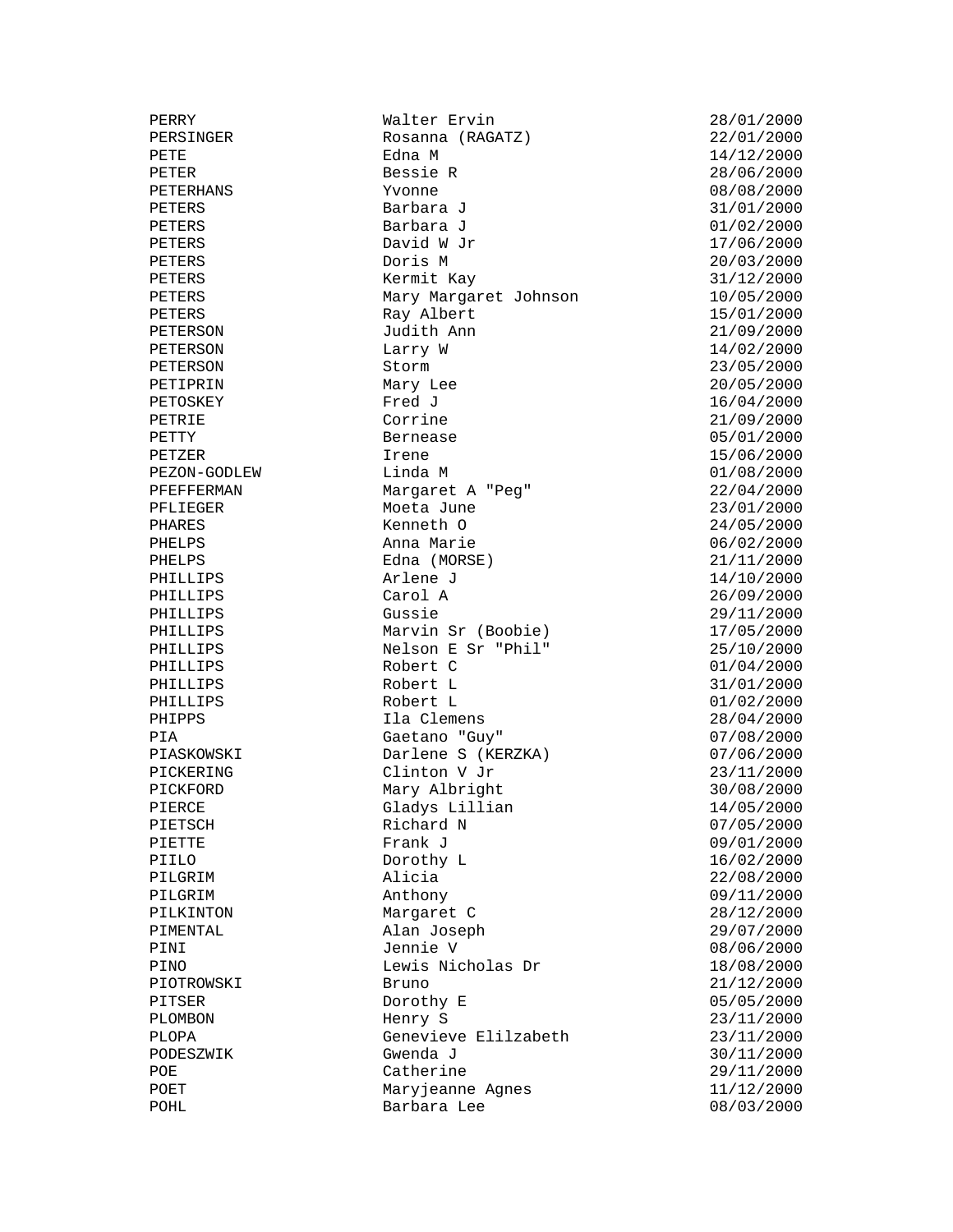POLASEK George E 13/01/2000<br>POLCYN Steven R 22/05/2000 POLCYN Steven R 22/05/2000 POLING C Richard "Dick" 27/09/2000 POLL Maxine D (SLATER) 25/08/2000 POLLOK Robert William 25/07/2000<br>PONAGAJBA Elva Martha 28/01/2000<br>PONAGAJBA Elva Martha 28/01/2000  $E$ lva Martha  $28/01/2000$ PONN Bettie L 24/01/2000 PONTIUS Gertrude D 08/03/2000 POOLE Bettie Jane 30/08/2000 POOLE Robert Lee 09/03/2000 POPE Thelma E 01/06/2000 POPE Victoria 22/05/2000<br>
POPOVICH Mary Jane 31/01/2000<br>
POQUETTE Mary Louise 09/06/2000 POPOVICH Mary Jane 31/01/2000 POQUETTE Mary Louise 09/06/2000 PORRITT Thomas 21/09/2000 PORRITT 19972000<br>
PORRITT Thomas Eugene 19972000<br>
PORRITT Milliam F 21/01/2000<br>
PORRITT Milliam F 21/01/2000  $\text{William F}$  21/01/2000 PORRITT William F 21/01/2000 PORTER Anna Barbara 20/09/2000 PORTER Edith A 16/04/2000 POTTER Annie L (Mama Annie) 22/08/2000 POTTER Michael Paul 1997 Michael Paul 1997 108/08/2000<br>POTTER Michael Paul 1997 106/09/2000 Michael Paul 06/09/2000 POTTER 21/05/2000 Paul E POTTS Allan M DO 06/08/2000 POTTS John Robert 23/05/2000 POWELL Ann Marie 02/02/2000 POWELL Christian JD 06/03/2000 POWELL 129/04/2000 Lloyd W 29/04/2000 POWELL Nola Jane 27/01/2000 POWELL Nola Jane 27/01/2000<br>
POWELL Orlean 21/03/2000<br>
POWERS Hazel I (WERTH) 20/09/2000<br>
POWERS Mary Lou 19/01/2000 Hazel I (WERTH) Mary Lou 19/01/2000 POWERS Nina L 14/07/2000 POWERS Paul L 22/04/2000 POZDOL S Carolyne 25/11/2000 PRATT Katherine 23/04/2000 PRENOSIL Stanley William Jr 22/01/2000 PRENOSIL Stanley William Jr 23/01/2000 PRESBY Judith M 23/06/2000 PRESLEY **Hardy S** 18/12/2000 PRESNELL Jimmie L 12/05/2000 PRESSON Sybil A 21/08/2000 PRESTON Gilbert L Jr (Skeet) 09/05/2000 PRESTON PEGGY M 24/07/2000<br>PRESTON PEGGY M 24/07/2000<br>PRESTON Russell Franklin "Farnum" 17/05/2000 Russell Franklin "Farnum" 17/05/2000 PRICE Evelyn Grace (MACKEY) 21/10/2000 PRICE Nikki Lynn 12/03/2000 PRICE Perry A 21/12/2000<br>PRIEBE Leonard R 19/06/2000 PRIEBE Leonard R 19/06/2000<br>PRIESKORN Lucile F 03/05/2000<br>Contract Prince Contract Contract Contract Contract Contract Contract Contract Contract Contract Contract Contract Contract Contract Contract Contract Contract Cont PRIESKORN Lucile F 03/05/2000 PRINCE Linda J 04/04/2000 PRINTZ Iris I 04/04/2000 PRITCHARD Clarence Thomas "Clar" 17/08/2000 PROCTOR Lottie V 14/09/2000 PROFITT Mildred "Millie" (SCOTT) 14/09/2000<br>PROUGH Donald L 25/08/2000 PROUGH Donald L 25/08/2000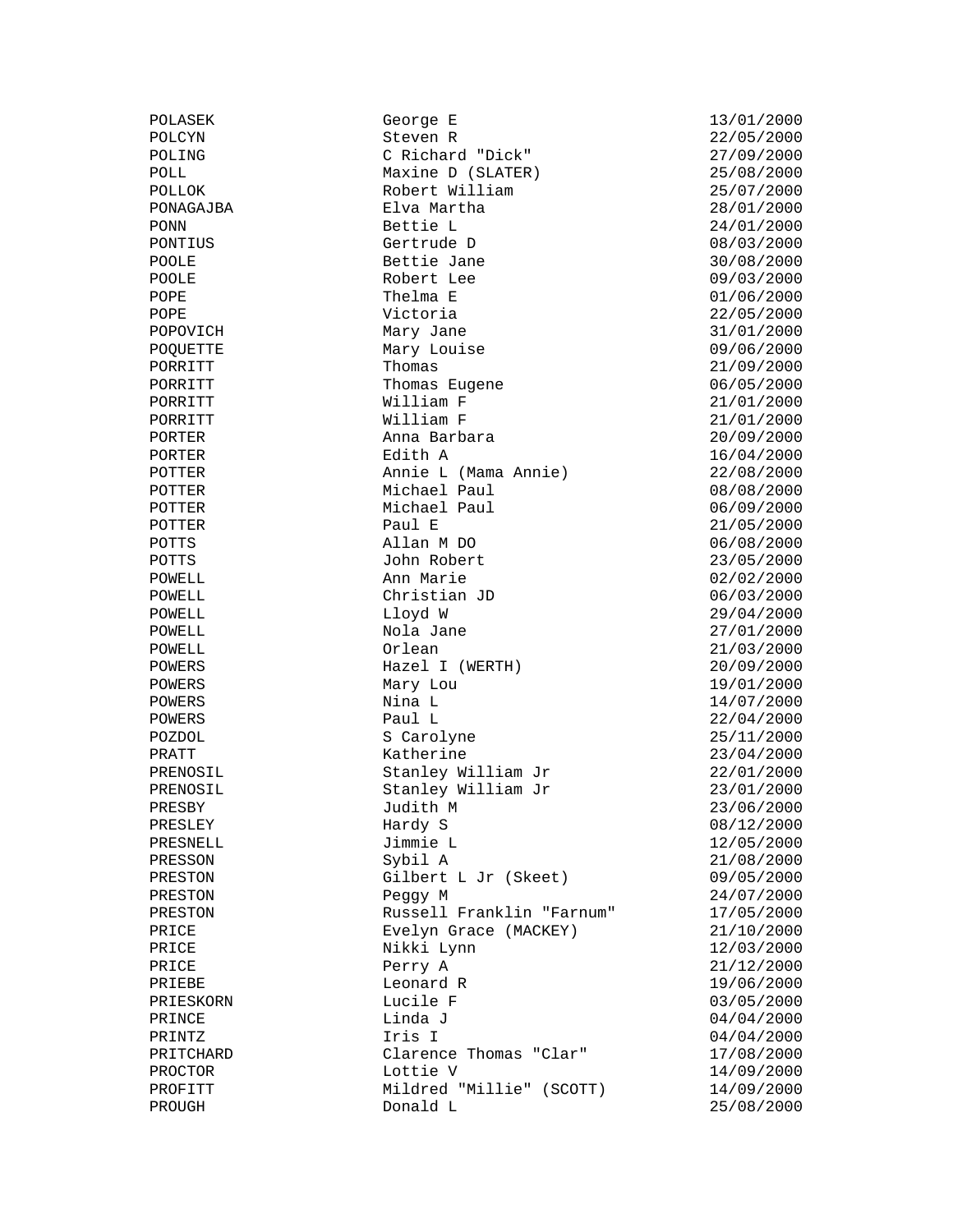PRUDHOMME Nancy A 14/09/2000<br>PRUENTE Frieda B 14/08/2000 PRUETT Mary Ann 26/11/2000 PRUITT Rinda 16/11/2000 PRUTOW Wilma D 04/02/2000 PRYOMSKI Theresa 31/03/2000 PUCKETT Julianna "Audrey" 14/06/2000 PUGH Jeffrey A 08/05/2000 PULLIS Elizabeth M 31/12/2000 PURGATORI Carmela N 16/11/2000 PURKEY Jay F 05/07/2000 PUROLL Dorothy T 17/10/2000 PURVES Charles L 20/03/2000 PUSKA Peter Eugene Sr 22/09/2000 PUTNAM Billy R 03/09/2000 Norman T 23/12/2000<br>
Pernie W 23/09/2000 PYLE Ernie W 12/09/2000 PYNNONEN Maxine Ruth 12/08/2000<br>PYTLESKI Dolores 109/04/2000 OUEEN Ethel J 07/04/2000 QUESNELL Alfred Raymond 08/08/2000 QUICK Gloria 05/08/2000 RABUN Richard 12/01/2000 RABY Reva Marie 1996 (05/05/2000) Reva Marie 1997 RACE Eleanor (WHITE) 21/02/2000 RACHOV Margaret 13/06/2000 RADAR Arlene M 30/11/2000 RADMER Deborah L 23/12/2000 RADOWIEC Walter M 30/09/2000 Erwin Carl RAFFLER Kenneth Floyd 23/04/2000 Angelo G 07/02/2000 RAINEY Brenden Kyl 09/04/2000 RAITS John I 01/08/2000 RAMAN Dorothy B 28/09/2000 RAMIREZ Dominga "Minga" 24/03/2000 RAMIREZ Jessie Jessie 14/08/2000 RAMIREZ Monico C 16/10/2000 RAMIREZ Sandra T 29/01/2000 RANBARGER Bonnie M 27/10/2000 RANDALL-MCLAURIN Robertine Mae 21/10/2000 RANDOLPH Donald Lee 21/06/2000 RANDS Kenneth C Jr 15/02/2000 Harvey (Red) 12/05/2000 RANGE Charles Glenn 15/08/2000 RANSOM Mabel "Trudy" 27/06/2000<br>RAPAPORT Raymond 24/02/2000 Raymond RATHKA Iva May 03/06/2000 RATHKA Leslie A 14/09/2000 Frederick F Bro SJ 03/03/2000 READY **Frances 27/07/2000** REALE **Frances A** 26/12/2000 RECH Margaret Ann (Peggy) 08/08/2000<br>REDDING Esther Louise 1997 27/12/2000  $Esther$  Louise  $27/12/2000$ 

 $04/08/2000$ 09/04/2000  $22/06/2000$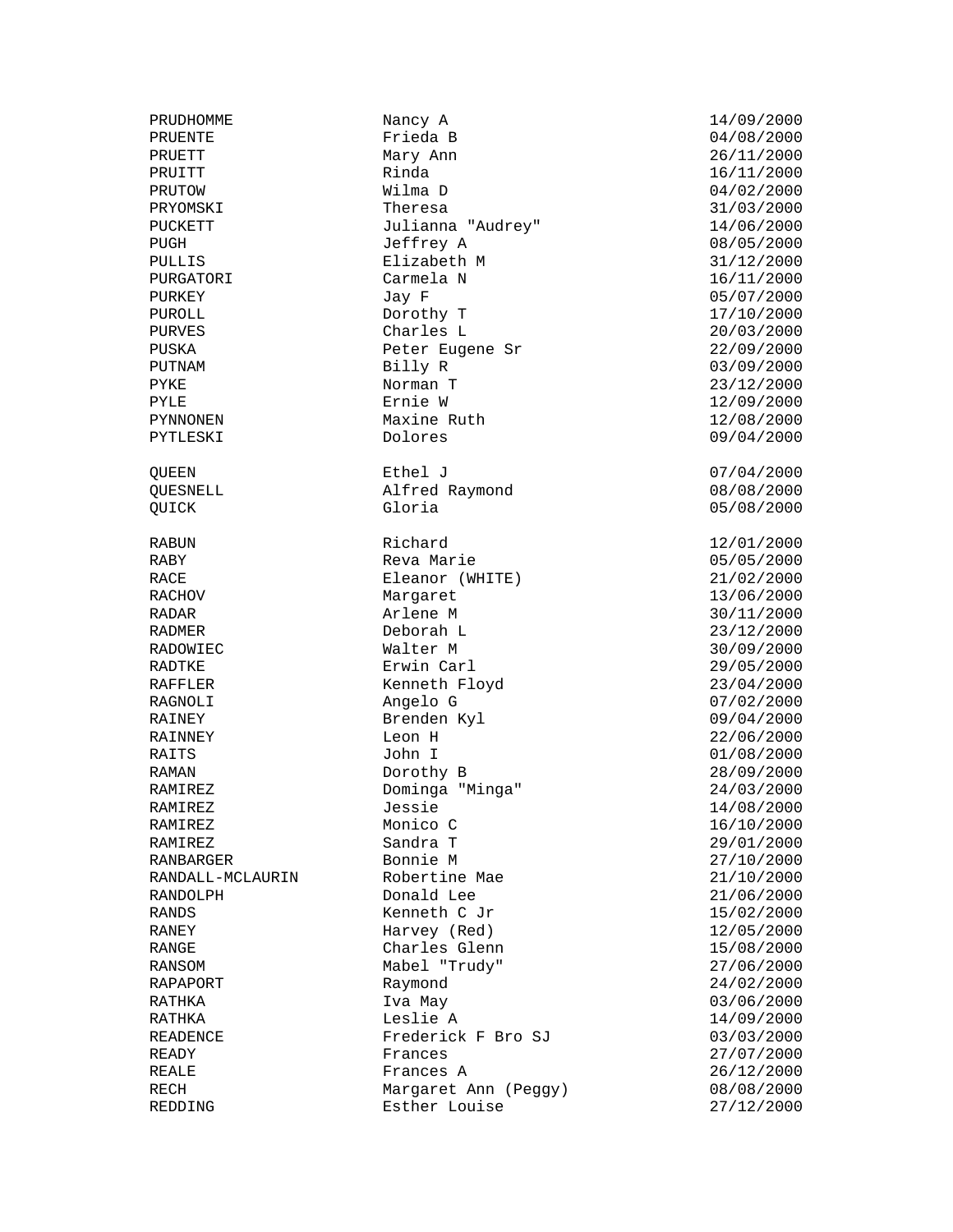REDDY Marion G 10/09/2000 REDICK John M 06/01/2000 REEBEL Walter F 06/12/2000 REED 19/11/2000 REED Ralph Kenneth 13/03/2000 REED 12000 Trent 12000 Trent 12000 Trent 12000 Trent 12000 Trent 12000 Trent 12000 Trent 12000 Trent 12000 Tre REED Willie (Sonnie) 15/09/2000<br>REED 7inab "Zee" 16/09/2000 REED Zinab "Zee" 02/09/2000 REEDER Adeline 11/10/2000 REESE Eddie V Sr 06/07/2000 REETZ Mary Elizabeth 15/09/2000 REEVES Robert F 25/09/2000 REHFUS Catherine G 06/07/2000 Donald G<br>Mary REID Mary Mary 06/04/2000 REID Rivers Rivers 21/07/2000<br>REIMER Jack Jack 05/02/2000 REIMER Jack 05/02/2000 Jewell E (RASH) 13/03/2000 REINKE Mary Mary 23/01/2000 REIS Betty Mrs 202/11/2000 REMLEY Michelle Lynn 20/10/2000 REMIER<br>RENNHACK Walter E 22/09/2000 RENO Lisa M 23/10/2000 RENOUF James E III 01/06/2000 RENSHAW Anna Mae RENSHAW Anna Mae 30/10/2000 RENTSCH Barbara J 15/03/2000 RESSLER Thomas Ralph 01/04/2000 RETTRAY **Vera** M 17/12/2000 REUTER Emma Olga 27/08/2000<br>REVOLT Cassandra Grace 16/09/2000 Cassandra Grace REYES Santos Santos 14/03/2000 REYES Sorpia - Alberto 31/05/2000 REYES Stella 19/12/2000 REYNOLD Ralph Lutz "Rennie"<br>REYNOLDS Deatrice Delores Deatrice Delores 20/06/2000 REYNOLDS Marie 20/07/2000 RHINE Juanita 17/05/2000 Robert H "Bob" 26/10/2000 RIBBLE Elizabeth H 04/01/2000 RICE Catherine (Sister) 21/03/2000 RICE Madalynne M 24/12/2000 RICE Viola A 09/01/2000 RICE Virgil A 20/07/2000 RICHARDS Claude A 06/03/2000<br>RICHARDS Leslie S 07/03/2000 RICHARDS Leslie S 07/03/2000 RICHARDS Loren E "Sarge" 03/12/2000 RICHARDS Robert Thomas 25/01/2000 RICHARDS Shirley Ann RICHARDSON Clewis Clewis 27/07/2000<br>RICHARDSON Leila M 06/12/2000 RICHARDSON Leila M 06/12/2000  $\text{Marian} \quad E \quad \text{(ZUMWALT)}$  09/10/2000 RICHARDSON Martha 1999/08/2000 Martha 10/02/2000 Martha 10/02/2000 RICHARDSON Theresa 10/02/2000 RICHMAN Margaret J "Markey" 27/10/2000 RICHMOND James L 06/12/2000

REDHEAD Gordon 20/02/2000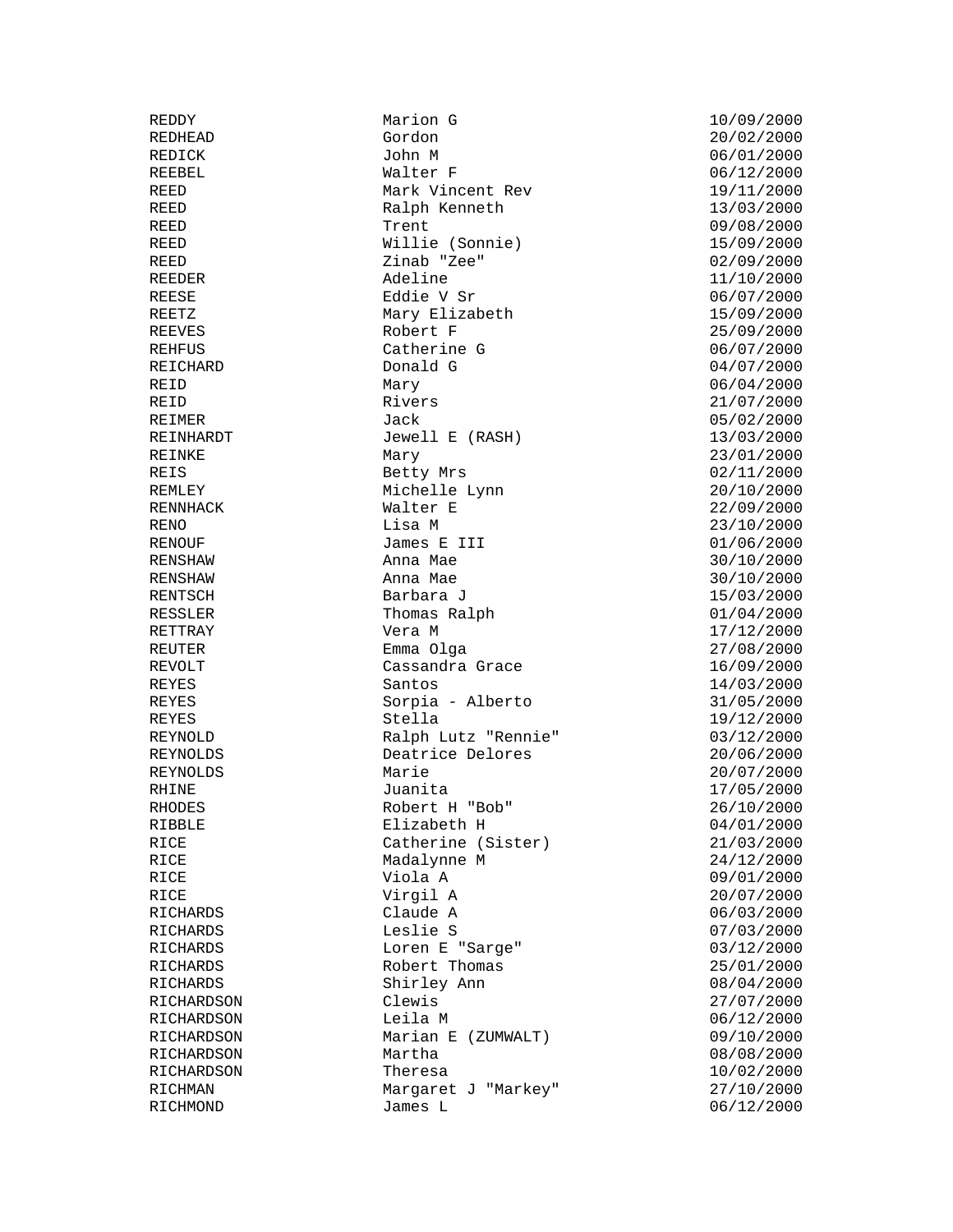RICHWAY James H "Jim" 29/04/2000 RIDDLE Merle B 06/06/2000 RIDER Claude Ernest 09/01/2000 RIDER Daniel Scott 09/09/2000<br>RIDINGS David David 08/09/2000 RIDINGS David David 2007 2000 RIDLEY Bettina (Betty) 18/04/2000 RIGG Carl E Sr 04/08/2000 RIGG Carl E Sr 06/08/2000 RIGGS Evelyn M 67/03/2000<br>RIGSBY Joyce E 26/04/2000 RIGSBY Joyce E 26/04/2000 Michelle M 10/11/2000 RINEHART Cathy "Deena" 06/11/2000 RINZ 23/04/2000 Max 23/04/2000 RIPMASTER Hillary Dobson 25/11/2000 RIPPBERGER Margaret Elva 05/01/2000 RITTER Electa 31/07/2000 RITTERSDORF Ella E 03/05/2000 RIVAS Aida H PHD 15/12/2000 RIVERA Eddia 14/05/2000 RIVERS Mary Jean 11/11/2000 RIVERS Muriel J "Billie" 04/03/2000 ROARK Beldon Anderson Jr 21/01/2000 ROARK Beldon Anderson Jr 21/01/2000<br>ROBAK Viola F 25/09/2000 Viola F 25/09/2000 ROBB Orval 21/04/2000 ROBBINS Jessie L 04/04/2000 ROBBINS Nina A 30/11/2000 Barbara Louise 19/02/2000 ROBERTS Irene Mae 13/05/2000 Kaye Sue 14/12/2000 ROBERTS Maurice C<br>ROBERTS 0ttie 11/07/2000 ROBERTS Paul James 13/06/2000 ROBERTS Stephen Andrew 31/03/2000 ROBERTS Thomas C 16/06/2000 ROBERTS Virginia L 10/01/2000 ROBERTSON Bessie F 30/04/2000 ROBERISON<br>ROBERTSON Milliam E 11/04/2000<br>ROBERTSON-MILLER Sophia Sophia 27/09/2000 ROBERTSON-MILLER Sophia 27/09/2000 ROBINSON Charles 2009 Charles 2009 Charles 2009 Charles 2009 2009 2009 2009 2012 ROBINSON **Emma** L 22/06/2000 ROBINSON Lowell Victor Sr 16/03/2000<br>ROBINSON Mable (Mae) 26/11/2000 ROBINSON Mable (Mae) 26/11/2000<br>ROBINSON Mary Virginia 26/08/2000 Mary Virginia  $26/08/2000$ ROBINSON Willie Francis 18/11/2000<br>ROBISON Dorothy I 13/05/2000 Porothy I 13/05/2000<br>
Ellen M 12/07/2000 ROBISON Ellen M 12/07/2000 ROBISON Richard W 28/11/2000 ROCHNOWSKI Chester J 13/02/2000 ROCKWELL Beatrice "Bea" 06/03/2000 RODE 24/01/2000 Duane 24/01/2000 RODEN RIchard H 07/10/2000<br>RODRIGUEZ Carmen Santos 29/09/2000 Carmen Santos 29/09/2000 RODRIGUEZ Cecilia R 02/05/2000 RODRIGUEZ Jose C Jr "Chot" 06/11/2000 RODRIGUEZ ROQUE L Jr "Big Rock" 06/06/2000 RODRIGUEZ Santurnino 13/05/2000<br>RODRIGUEZ Santurnino 13/05/2000

ROBERTS Ottie 11/07/2000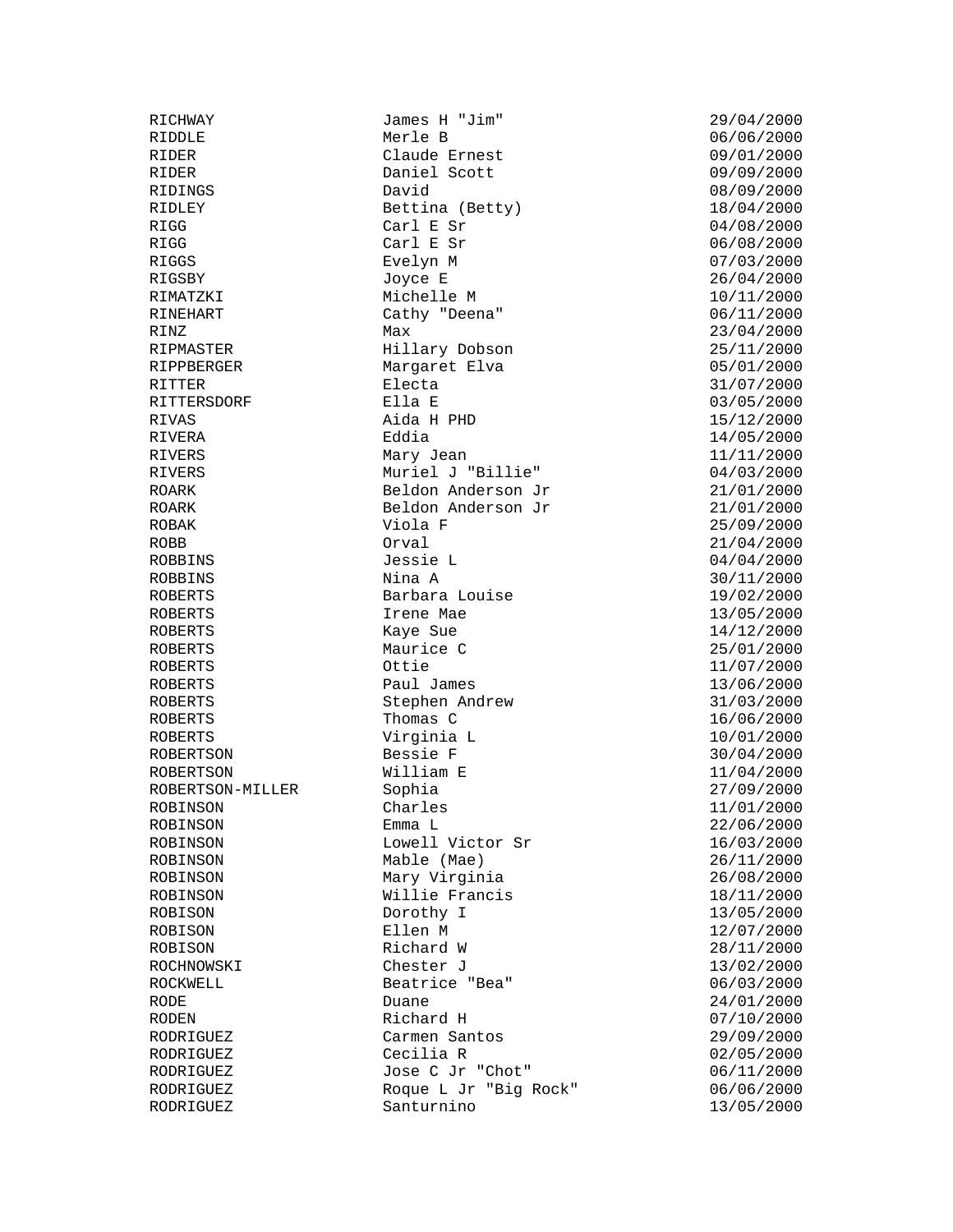ROGERS **Brian** Brian 23/06/2000 ROGERS 1na 1.1 and 1.1 and 1.2 and 1.2 and 1.2 and 1.2 and 1.2 and 1.2 and 1.2 and 1.2 and 1.2 and 1.2 and 1.2 and 1.2 and 1.2 and 1.2 and 1.2 and 1.2 and 1.2 and 1.2 and 1.2 and 1.2 and 1.2 and 1.2 and 1.2 and 1.2 and 1.2 ROGGENBAUM Mary Ann 1996 (1977)<br>ROLLEY Louis G 13/12/2000 Louis G 13/12/2000 ROLLINS Mary A 06/10/2000 ROMER Ernest J 18/01/2000 ROONEY Michael R 31/05/2000 ROOT Charles Joseph 10/02/2000 ROOT Frederick D 12/02/2000 ROPER Dover James Sr 01/10/2000 ROSADO Luis Alberto 22/12/2000  $\begin{array}{cccc}\n\verb|ROSALIK|& \verb|Eunice E|& \verb|09/11/2000|& \verb|09/11/2000|& \verb|09/11/2000|& \verb|09/11/2000|& \verb|09/11/2000|& \verb|09/11/2000|& \verb|09/11/2000|& \verb|09/11/2000|& \end{array}$ ROSE Cody J 22/11/2000 Deborah June ROSE Lawrence "Eli" 22/09/2000 ROSE 28/11/2000 Preston G 28/11/2000 ROSEBUSH Annalee 04/01/2000 ROSEMANN Daniel Paul 27/01/2000 ROSENGREN Kathleen Fae "Slocum" 07/07/2000 ROSENKRANZ Edward Edward 11/10/2000 ROSENQUIST G Kent 11/08/2000 ROSIAR John A 02/01/2000 ROSS Charles A 02/03/2000 ROSS Hazel M 08/03/2000 ROSS Maggie M 25/05/2000 ROSS Sheldon 23/12/2000 ROSS ROSS Willie D 13/06/2000<br>ROSSMAN Wilma Wilma 27/01/2000 Wilma 27/01/2000 ROTS Carmela N 16/11/2000 ROTTENBERK Donald R 30/05/2000<br>ROULAND Gertrude T 10/10/2000 Gertrude T ROUSE Eldon C 27/02/2000 ROWAN **Artie Stark (Art)** 01/09/2000 ROWE Myrtle L 29/09/2000 ROWE Myrtle L 01/10/2000 Dorothy M 10/10/2000 ROWLEY Wayne Wayne 18/02/2000 ROY **Allan Steven Jr** 06/08/2000 ROY Gerard A "George" 10/04/2000 ROYCRAFT Duane F 02/10/2000 ROYSTER Louise S 06/07/2000 ROZANSKI Chester 28/08/2000 RUBLEY Kenneth Gregory 05/09/2000 RUCZYNSKI Ruby Marie 21/10/2000 RUDE RUSSell E MSW RUELAS Antonio D 03/08/2000 RUGGLES Charles L "Stub" 18/11/2000 RUMBLE Virgle W 22/03/2000 RUMPZ Richard P 28/12/2000 RUPERT Dortha Dortha 04/01/2000 RUPLE Cheryl Kay Cheryl Cheryl Kay 04/09/2000 RUPLE Cheryl Kay Cheryl Kay 06/09/2000 RUPP 1999 Lloyd F 1999 Lloyd F 03/05/2000 RUPPEL Arnold G 26/09/2000 RUSH Martha J 21/12/2000 RUSH RIChard F Sr "Dick" 15/07/2000

ROGERS Beatrice I 13/11/2000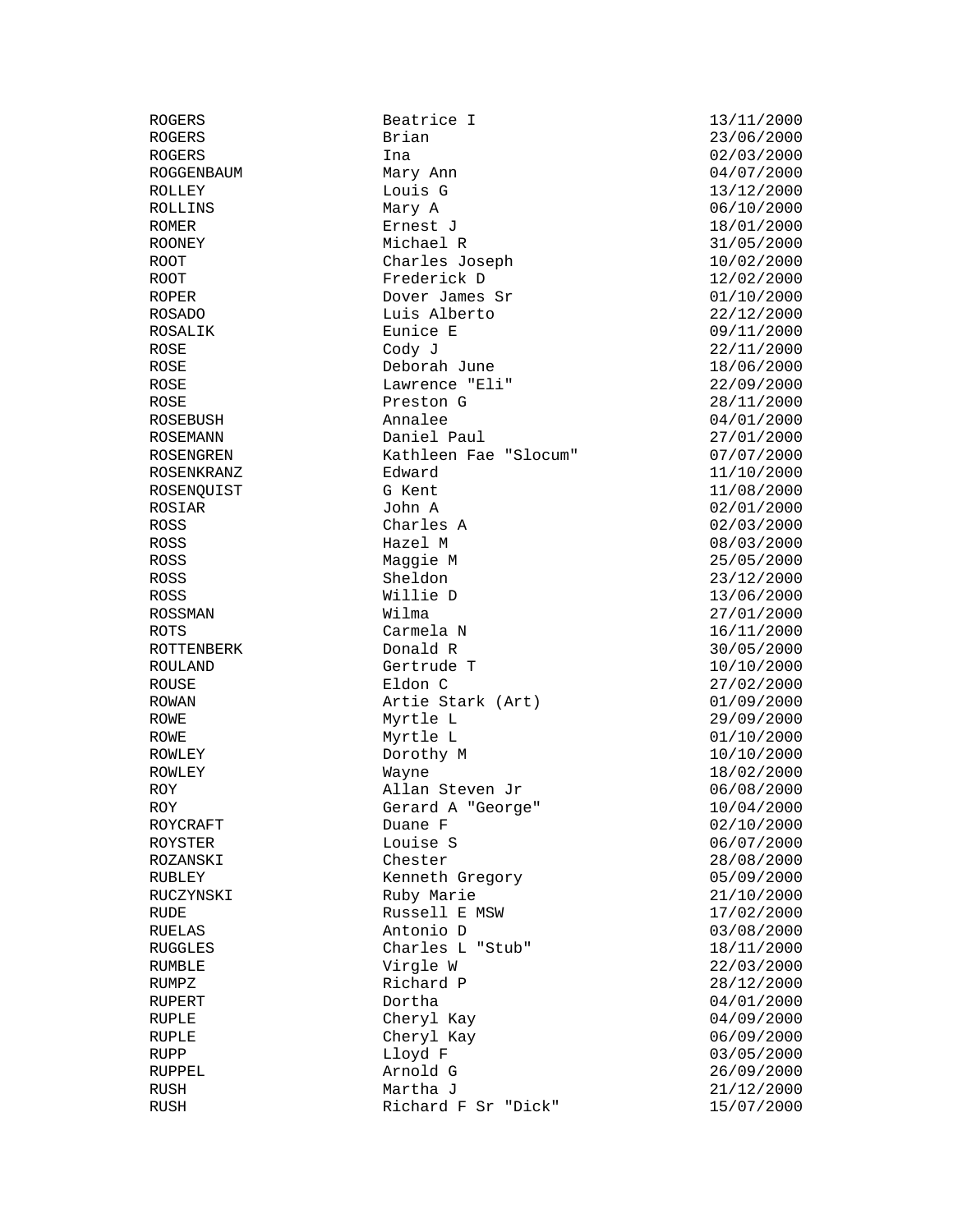RUSLANDER Marjorie<br>RUSSELL Carolyn E SABO Donald Andrew SABOURIN Ploretta M SAGE Mildred F<br>SALATHIEL-DOMBROWSKI Elena Isab

RUSH Millard A Sr 14/12/2000<br>RUSLANDER Marjorie 16/07/2000 RUSSELL Carolyn E 09/09/2000<br>RUSSELL Grafton Jr 30/08/2000 RUSSELL Grafton Jr 30/08/2000<br>RUSSELL Helen Elizabeth 26/04/2000 Helen Elizabeth 26/04/2000 RUSSELL Jamana L 19/11/2000 RUSSELL Jeffie L 17/10/2000 RUSSELL Lewis John 04/02/2000 RUSTON Janis L "Jan" 15/09/2000 RUTHEFORD Laverne G 25/03/2000 Bernice "Winkie" 16/10/2000 RYAN Magdalene A 28/02/2000 RYAN RYAN Mary J<br>RYAN-LITTELL Kathleen Mary MA LLP (13/05/2000) RYAN-LITTELL Kathleen Mary MA LLP 06/04/2000 Elizabeth C<br>Viola M RYCKMAN Viola M 06/06/2000 RYEL Helen L 11/01/2000 RYERSON Wilma A 07/03/2000 SABINO Ralph John 06/09/2000 Floretta M 17/01/2000 SABOV Betty Jane 03/06/2000 SACH John Jr 27/12/2000 SACIA Alger W 01/12/2000 SADOVSKY Vincent J Dr 17/05/2000 Josephine Y 29/05/2000 SAGAMANG David Eugene 25/10/2000 SAGE 26/03/2000 Alice 26/03/2000 SAGE Edward O "Corky" 08/10/2000 Elena Isabelle 11/03/2000 SALVATI John 12/09/2000 SAMPIER Norma L 20/10/2000 SAMSON Lawrence L 02/08/2000 SAMUEL Debra Debra 12/12/2000 SANBORN Barbara Catherine Eliza 28/03/2000<br>SANCHEZ Velma A 23/06/2000 Velma A 23/06/2000 SANDAY Velma  $V$ elma 12/09/2000 SANDERS Gary W 37/08/2000 SANDON Thomas Edgar Sr OD 21/12/2000<br>SANDUSKY Likeith 05/03/2000 SANDUSKY L Keith 05/03/2000 SARASIN Emily Rose 04/05/2000 SARGENT Larry Learning Larry Larry Larry Larry Larry Larry Larry Larry Larry Larry Larry Larry Larry Larry Larry Larry Larry Larry Larry Larry Larry Larry Larry Larry Larry Larry Larry Larry Larry Larry Larry Larry Larry L SARGENT Melvin Melvin Melvin 19/10/2000 SAROSY Andrew Zsolt 25/07/2000 SARVIS Joseph T 17/12/2000 SASSER James A 05/12/2000<br>SATTERFIELD Maurice E "Bill" 27/12/2000 Maurice E "Bill" 27/12/2000 SAUNDERS Alice A 04/02/2000 SAUNDERS James E 17/02/2000 SAVOIE Leo J 05/03/2000 SAWGLE Pearl M 12/09/2000 Annie (WILSON) 22/03/2000<br>Delores G 27/03/2000 SCARLOTTI Delores G 07/03/2000

09/02/2000 14/02/2000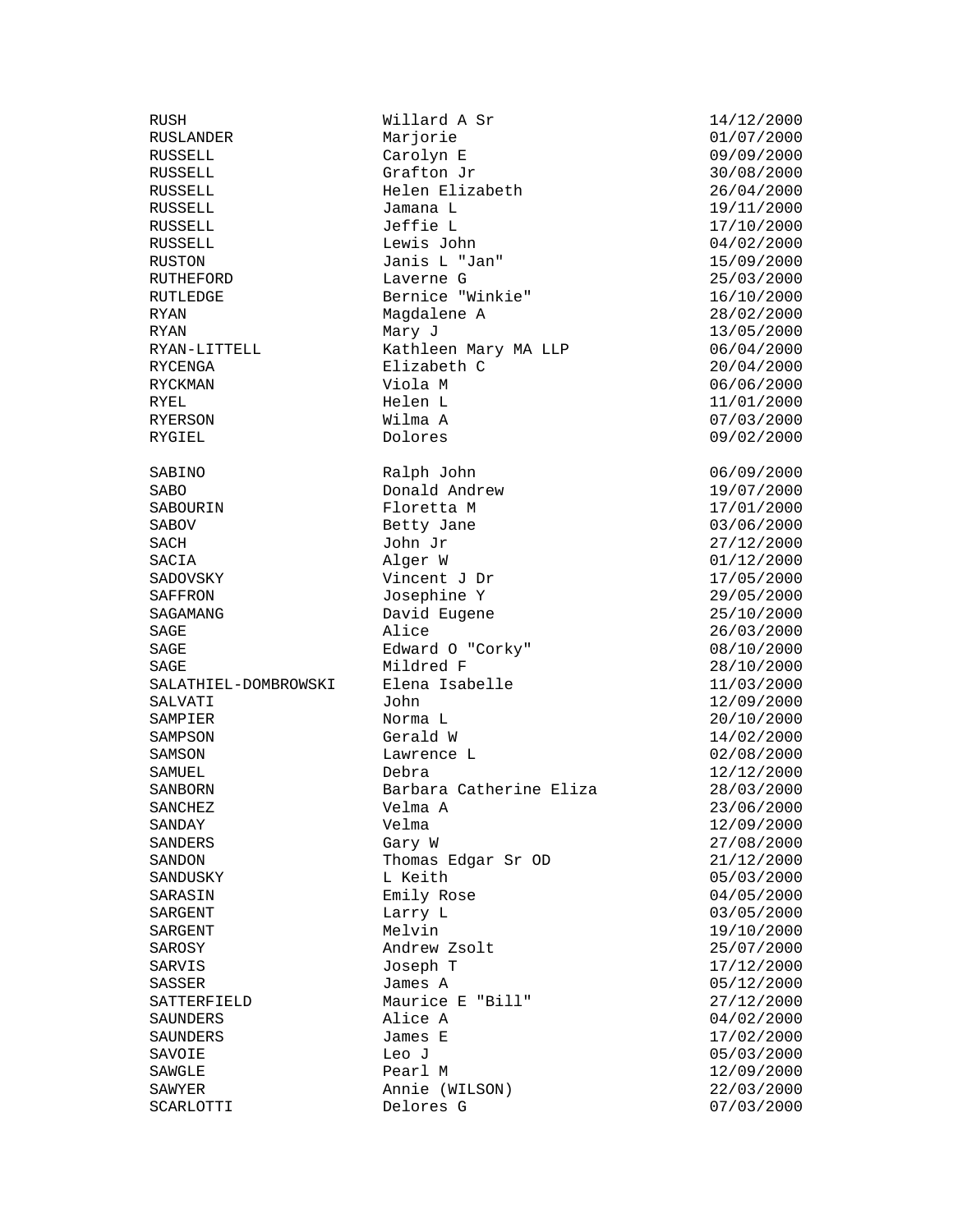SCHOLTZ Gunther SCHROEDER Jack D<br>SCHROEDER Walter H

SCESE Marguerite D<br>
SCHAEFFER
SCHAEFFER
SCHAEFFER
SCHAEFFER
SCHAEFFER
SCHAEFFER
SCHAEFFER
SCHAEFFER
SCHAEFFER
SCHAEFFER
SCHAEFFER
SCHAEFFER
SCHAEFFER
SCHAEFFER
SCHAEFFER
SCHAEFFER
SCHAEFFER
SCHAEFFER
SCHAEFFER
SCHAEFFER
SC Betty Jean SCHALL Arnold A 09/08/2000 SCHANG Hazel I 17/07/2000 SCHATZLEY Walter Walter 24/12/2000 SCHAUMAN Beryl M 61/01/2000 SCHAUMAN<br>SCHELL Arthur L<br>Arthur L<br>21/12/2000 SCHELL Virginia 31/12/2000 SCHELLENBERG Kay 23/11/2000 SCHERTZER Dorothy A 09/06/2000 SCHEUNEMAN Leah Mary 02/01/2000 SCHICK Beulah E "Bee" 16/05/2000 SCHIEMKE Theresa 18/07/2000 SCHIEWE Dorothy E 05/04/2000 Thomas D 15/11/2000<br>Ruth R 15/07/2000  $SCHIMP$  Ruth R  $04/07/2000$ SCHINDLER Thomas L Rev 10/03/2000 SCHLICKENMEYER Edwin L 21/05/2000 Kenneth Arthur Jr 05/08/2000 SCHMELZ John N 31/07/2000 SCHMIDGALL **Ardell R** "Art" 18/04/2000 SCHMIDT Rose E 01/01/2000 SCHNARR Leona A 24/12/2000 SCHNEIDER Shirley A 22/08/2000<br>SCHOENHERR Frederick M 25/05/2000 Frederick M 25/05/2000<br>Gunther 05/09/2000 SCHONS Larry Paul 03/11/2000 SCHORER Helen J 13/12/2000 SCHORER Helen J 14/12/2000 SCHOTT SCHOTT Betty Jane 30/01/2000<br>SCHOTT Betty Jane 03/02/2000 SCHOTT Betty Jane 03/02/2000 SCHRAM Joannette Marie<br>
28/11/2001 SCHRAM Robert E Robert E 21/12/2000 SCHRAM Sallyann ART 14/06/2000 SCHRAM Waldo Amer Sr 13/09/2000 SCHROEDER Walter H 04/08/2000<br>SCHUELLER Edward J 23/12/2000 SCHUELLER Edward J 23/12/2000 Mary Grace 06/05/2000 SCHULERT Robert D 22/01/2000 SCHULERT Robert D 23/01/2000 SCHULTZ Frank R 04/10/2000 Robert E Sr 15/08/2000<br>
Muriel 25/10/2000 SCHUMACHER Muriel 25/10/2000 SCHUNEMAN Sara 07/12/2000 SCHWARB Kathryn (1997/2000) SCHWEINSBERG Eric W<br>
SCHWOCHO Florence I (MCCLELLAND) 21/08/2000<br>
SCISLOWICZ Francis A Jr "Frank" 26/06/2000 Florence I (MCCLELLAND) 21/08/2000 SCISLOWICZ Francis A Jr "Frank" 26/06/2000 Loretta Priscilla SCOTT Betty J and Betty Section 2000 Betty Day 2000 SCOTT Helen L "Susie" 02/05/2000 SCOTT 31/07/2000 Janis J 31/07/2000 SCOTT Jewell L 16/02/2000 SCOTT Kathie Jo 26/06/2000 SCOTT Sheldon J 02/05/2000  $SCOTT$  Terry E  $10/10/2000$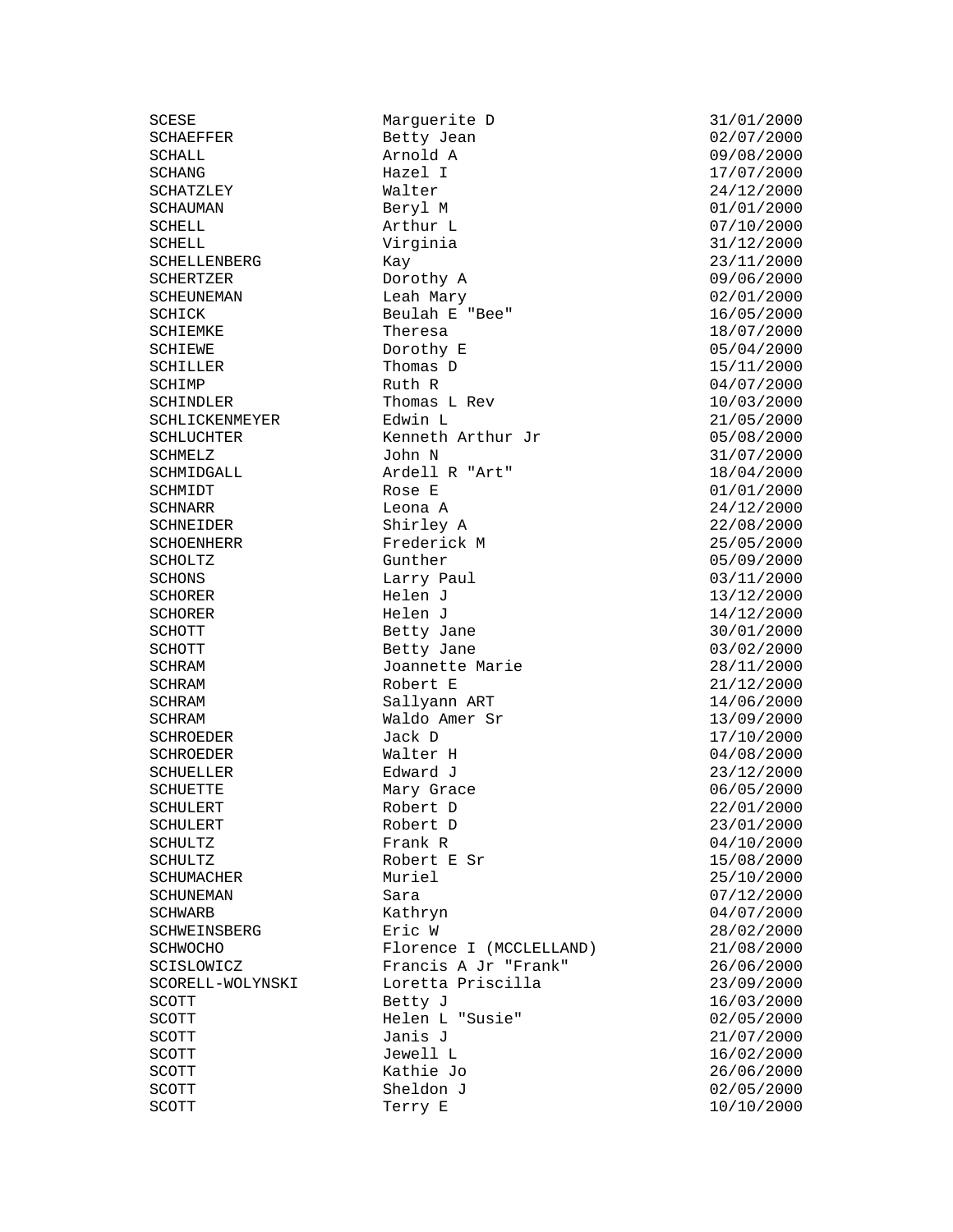SEKLES Nickolas S<br>SELBEE Timothy P

SCOTT Valeria T 26/01/2000 SCOTT William Edward 10/12/2000 SCRIBNER Marguerite E 22/03/2000 SCRIMGER Patricia L 13/04/2000 SCRUGGS Frank 17/12/2000 SEAY John Willis 26/09/2000 SEAY Willie Ray 02/01/2000 SEBASTION Joseph E 12/11/2000 SEBOLD John M 22/12/2000 SECATCH Laura E 20/11/2000 SEETERLIN Thomas 15/04/2000 SEGNITZ LeRoy T. 05/03/2000 SEIBERT Olga Marie 28/03/2000 SELLERS Ann 07/02/2000 SELLERS Dorothy M 06/09/2000 Mary H 24/02/2000 SEPHAR **Anthony M** 10/04/2000 SERRELL Esta J<br>
Esta J<br>
24/01/2000 SEVERS Larry Clark 25/04/2000 SHAFTO Claudine Claudine 04/07/2000 SHAFTO Richard L 24/08/2000 SHAGENA Gladys M 23/04/2000 SHAGENA Ruth A 03/08/2000 SHALLOW Beatrice M 26/07/2000 SHANNON Willie 17/12/2000 SHARPE John 16/01/2000  $Cl$ arence Sr "Barney"  $09/08/2000$ SHAUGHNESSY Daniel T<br>SHAW Douglas E 17/11/2000 Douglas E SHAW **Michael Richard** 26/03/2000 SHAW Robert L 12/08/2000 SHAW Thomas B 03/02/2000 Wilson "Captain Bill" 24/06/2000 SHEDD John Jay 17/04/2000 SHEEHAN Mary Irene 05/10/2000 SHEFFIELD **Fern** J 08/02/2000 SHELBY Alexander L (Bob) 12/10/2000 SHELDON James Ellwin 31/05/2000 SHELTON David Sr 28/12/2000 SHELTON Lena B 13/06/2000 SHENE Roland Hazen 29/05/2000 SHENK SHENK Sara Georgene 21/11/2000 SHEPPARD Benjamin E 24/06/2000 SHEPPARD Gordon P 02/04/2000 SHERBY Irene 1. 23/08/2000 SHERMAN Katherine H 29/08/2000 SHIER Colin J 09/12/2000 SHIFLETT Ethel Mae 15/01/2000 SHIFMAN Albert L 27/12/2000 SHIRE 17/03/2000 Devon **Devon** 27/03/2000 SHIVAS Mary B 27/05/2000 SHOCKLEY Luezellia 15/03/2000

 $27/01/2000$  $23/08/2000$  $02/04/2000$  $01/12/2000$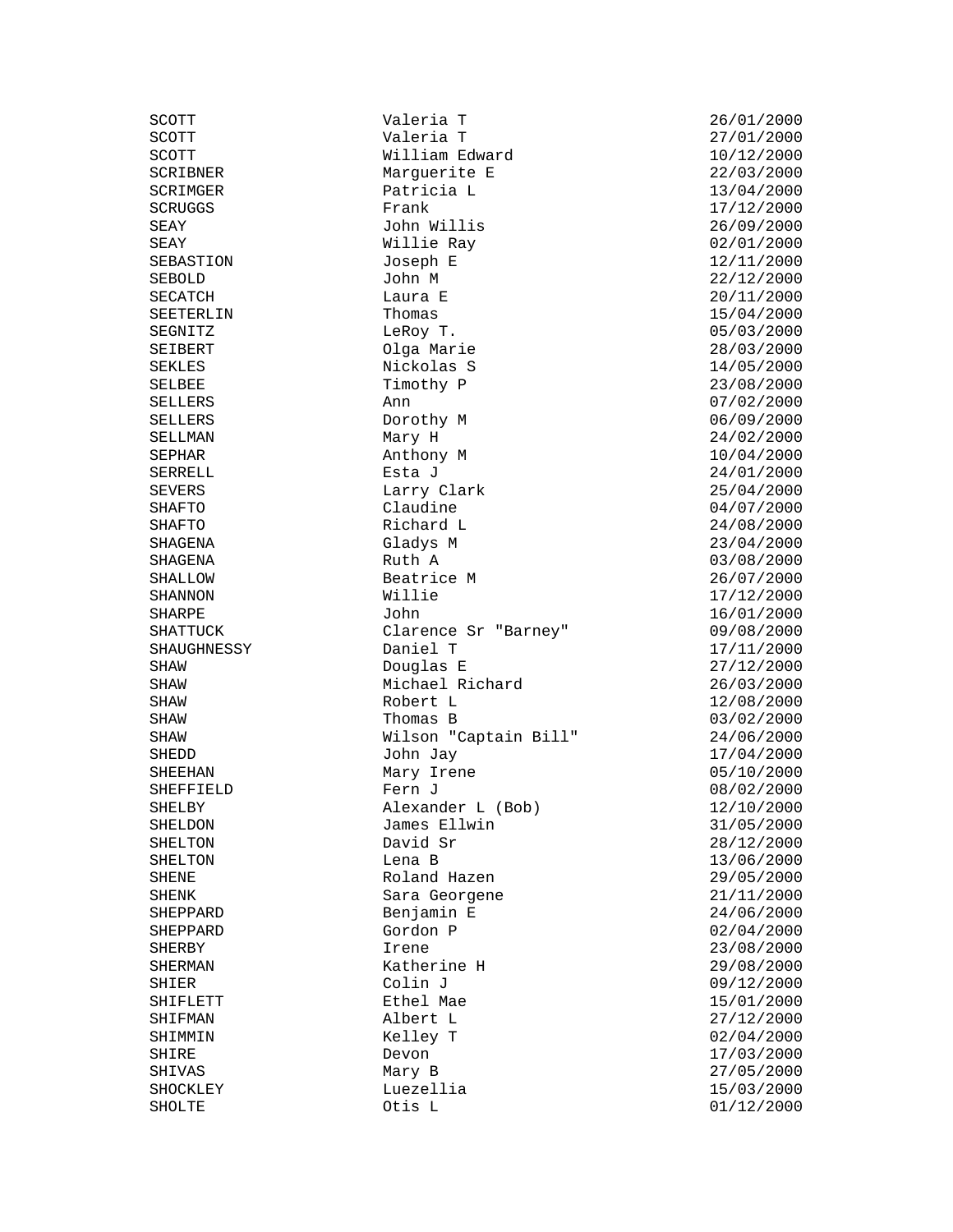SISSON<br>SIUNIAK

SHONDELL Eleanor Lois Steele 31/01/2000 SHONDELL **Eleanor Lois Steele** 01/02/2000 SHORE Dorothy A 28/08/2000 SHORT 1.1111an 1.1111an 21/12/2000 SHORT Marilyn E 04/08/2000 SHORTER James Sr 19/07/2000 SHORTER James Sr 20/07/2000 SHORTERS Jimmie 15/04/2000 SHOTWELL Alva "Al" 31/07/2000 SHUART Jennie Genevieve 24/08/2000 SHUBERT Hedwig M 28/01/2000 SHULL Wayne Thomas 23/07/2000 SHULL Wayne Thomas 25/07/2000 SHULL Wayne Thomas jy or aug  $23/07/2000$ <br>SHULTS Esther "Sunny" 05/04/2000 SHULTS Esther "Sunny" 05/04/2000 SHULTZ Gerald L 03/05/2000 External Duane D definition of the USD of the USD of the USD of the USD of the USD of the USD of the USD of the U<br>Shumman D definition of the USD of the USD of the USD of the USD of the USD of the USD of the USD of the USD SHURTZ Duane D 06/09/2000 SIBARY Henry 06/01/2000 SIELSKY Margo I 14/03/2000 SIEMIANOWSKI John Michael Dr 29/01/2000 SIERRA Mario 03/10/2000 SIMANS Walter Walter 14/06/2000 SIMANS Wanda 30/05/2000 John R 12/09/2000<br>Elmer 16/09/2000 SIMKO Elmer Elmer 16/09/2000 SIMMONS Donald E 02/07/2000 SIMMONS June 25/10/2000 SIMMONS Lloyd 25/01/2000 Velma I (MCHONE) 18/04/2000 SIMPSON Darnell Ray Daniels Jr 07/09/2000<br>SIMPSON Howard B developed by 14/06/2000 Howard B<br>Dorothy SINCLAIR Dorothy Dorothy 07/11/2000 SINKEL 30/01/2000 Anthony S SIPLEY Marie M 21/11/2000<br>SISSON Violet E 15/08/2000 SIUNIAK Catherine 16/07/2000 SIVER John Campbell 11/02/2000 SKARRITT Clara F 18/10/2000<br>SKARRITT Elaine E 13/01/2000 SKARRITT Richard M 09/12/2000 SKEE Frank J<br>
SKELLEY Frank J<br>
Margaret M<br>
James Lee "Yogi" 14/19/2000<br>
SKINNER James Lee "Yogi" 14/19/2000 SKELLEY Margaret M 24/10/2000 SKINNER James Lee "Yogi" 14/12/2000 SLABINSKI Margaret A "Puggy" (WALKER) 17/09/2000 SLADE Oliver Woodrow "Woody" 02/04/2000 SLATER Gary E 08/02/2000 SLATON Marjorie P 21/10/2000 SLAVIK Stephan F 13/12/2000<br>SLAVIK Stephan J 14/12/2000 Stephan J 14/12/2000 SLEDGE Willie Mae 01/02/2000<br>SLEE Roger Roger 18/04/2000 SLEE 18/04/2000<br>SLIVENSKY Robert P 18/04/2000 21/11/2000 SLIVENSKY Robert P 21/11/2000 Doris M 27/12/2000 SLOUGHTER Louisa E 14/06/2000 SLUSSER Dorothy Elizabeth 23/03/2000 SMALLEY Robert Wayne 25/08/2000

SKARRITT Elaine E 13/01/2000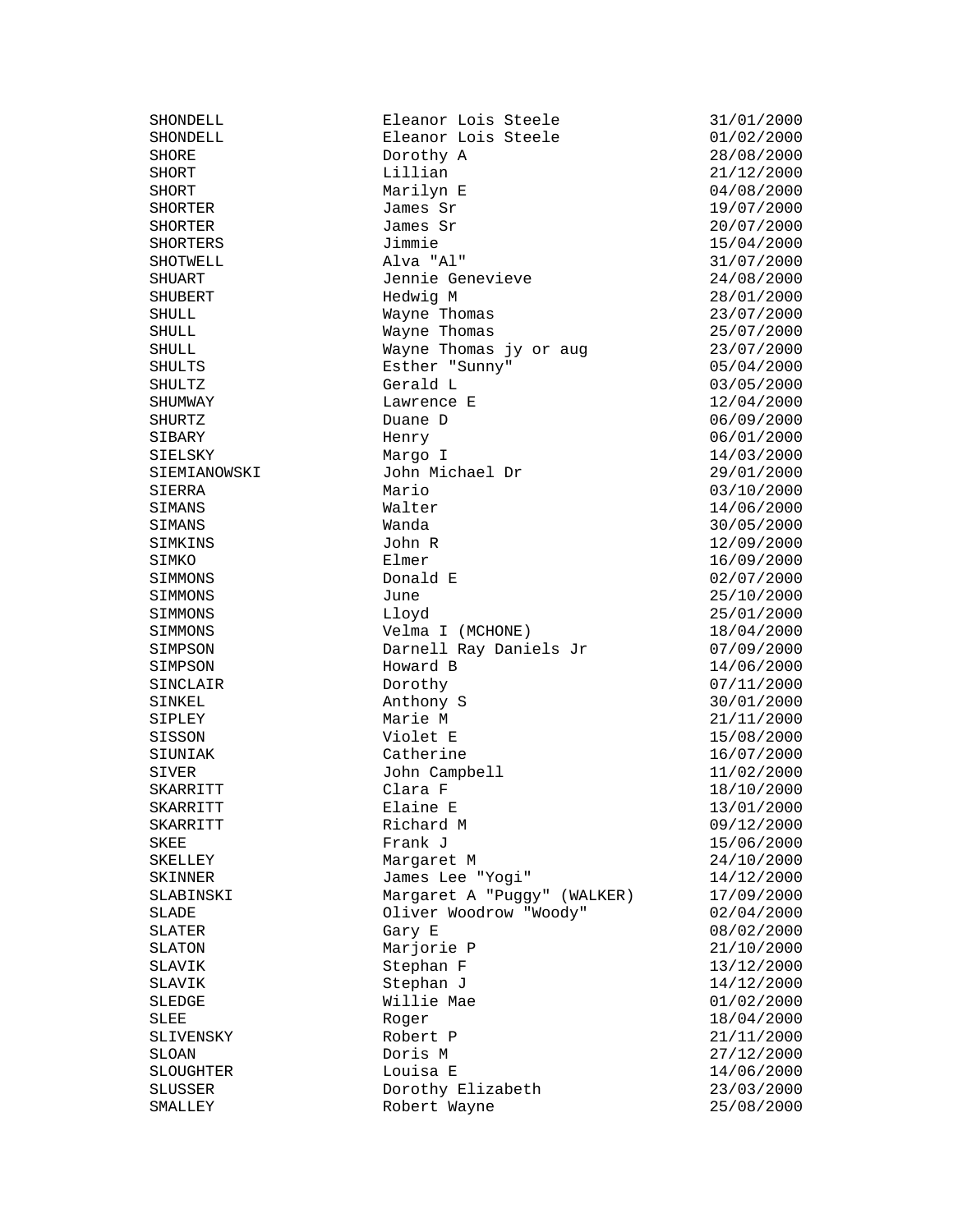| SMALLEY       | Robert Wayne                      | 26/08/2000 |
|---------------|-----------------------------------|------------|
| SMALSTIG      | Sharon                            | 29/11/2000 |
| SMART         | Candace Lynne Hernandez (nee Cox) | 07/08/2000 |
| SMART         | Dudley J                          | 02/04/2000 |
| SMIGELSKI     | Martin A                          | 10/12/2000 |
| SMITH         | Albert C                          | 26/08/2000 |
| SMITH         | Alice Etchells                    | 02/05/2000 |
| SMITH         | Allen "Bryce"                     | 15/04/2000 |
| SMITH         | Andrew E (Ed)                     | 07/07/2000 |
| SMITH         | Annie Bell                        | 09/01/2000 |
| SMITH         | Barlett B                         | 29/11/2000 |
| SMITH         | Beatrice                          | 15/06/2000 |
| SMITH         | Charles C "Bunk"                  | 14/04/2000 |
| SMITH         | Diane                             | 16/10/2000 |
| SMITH         | Dorothy L                         | 28/08/2000 |
| SMITH         | Eleanor Mary Jane                 | 25/02/2000 |
| SMITH         | Elizabeth                         | 05/11/2000 |
| SMITH         | Floyd F                           | 15/01/2000 |
| SMITH         | Glen D                            | 27/05/2000 |
| SMITH         | Grace Helen                       | 04/03/2000 |
| SMITH         | Helen Louise                      | 26/03/2000 |
| SMITH         | Jacee                             | 24/12/2000 |
| SMITH         | Jacqueline G                      | 20/11/2000 |
| SMITH         | James F                           | 03/02/2000 |
| SMITH         | James M                           | 28/12/2000 |
| SMITH         | James R                           | 01/05/2000 |
| SMITH         | John L                            | 15/06/2000 |
| SMITH         | Josephine M                       | 24/05/2000 |
| SMITH         | Kathryn                           | 18/07/2000 |
| SMITH         | Lois Mae                          | 19/07/2000 |
| SMITH         | Lucille M                         | 18/10/2000 |
| SMITH         | Margaret Bernice                  | 18/09/2000 |
| SMITH         | Ralph K                           | 11/05/2000 |
| SMITH         | Ray E                             | 07/03/2000 |
| SMITH         | Terry B                           | 31/08/2000 |
| SMITH         | Thalia Joyce                      | 16/08/2000 |
| SMITH         | Thomas J Sr                       | 02/11/2000 |
| SMITH         | William B                         | 04/06/2000 |
| SMITH         | William H                         | 05/12/2000 |
| SMITH         | Worley H                          | 05/09/2000 |
| SMITH-COLYER  | Barbara L                         | 19/04/2000 |
| SMITH-ROSSMAN | Dorothy M                         | 16/09/2000 |
| SMITHLING     | Robert J                          | 21/05/2000 |
| SMOLINSKI     | Paul                              | 25/12/2000 |
| SMOOT         | Billie Jean                       | 19/04/2000 |
| SMOOT         | Rich Jr                           | 10/07/2000 |
| SMOOT         | Warren L                          | 18/11/2000 |
| SMOTHERS      | Jesse Moore Sr                    | 28/11/2000 |
| SNAROWSKI     | Bernadette D                      | 31/03/2000 |
| SNEDDON       | Viann                             | 04/01/2000 |
| SNELLING      | William L                         | 09/06/2000 |
| SNOW          | Violet J                          | 21/07/2000 |
| SNYDER        | J Paul                            | 29/07/2000 |
| SNYDER        | Martha E                          | 29/01/2000 |
| SOBOCINSKI    | Louis L                           | 27/09/2000 |
| SOCHA         | Emilie D                          | 05/11/2000 |
| SOFKO         | Sylva                             | 23/02/2000 |
|               |                                   |            |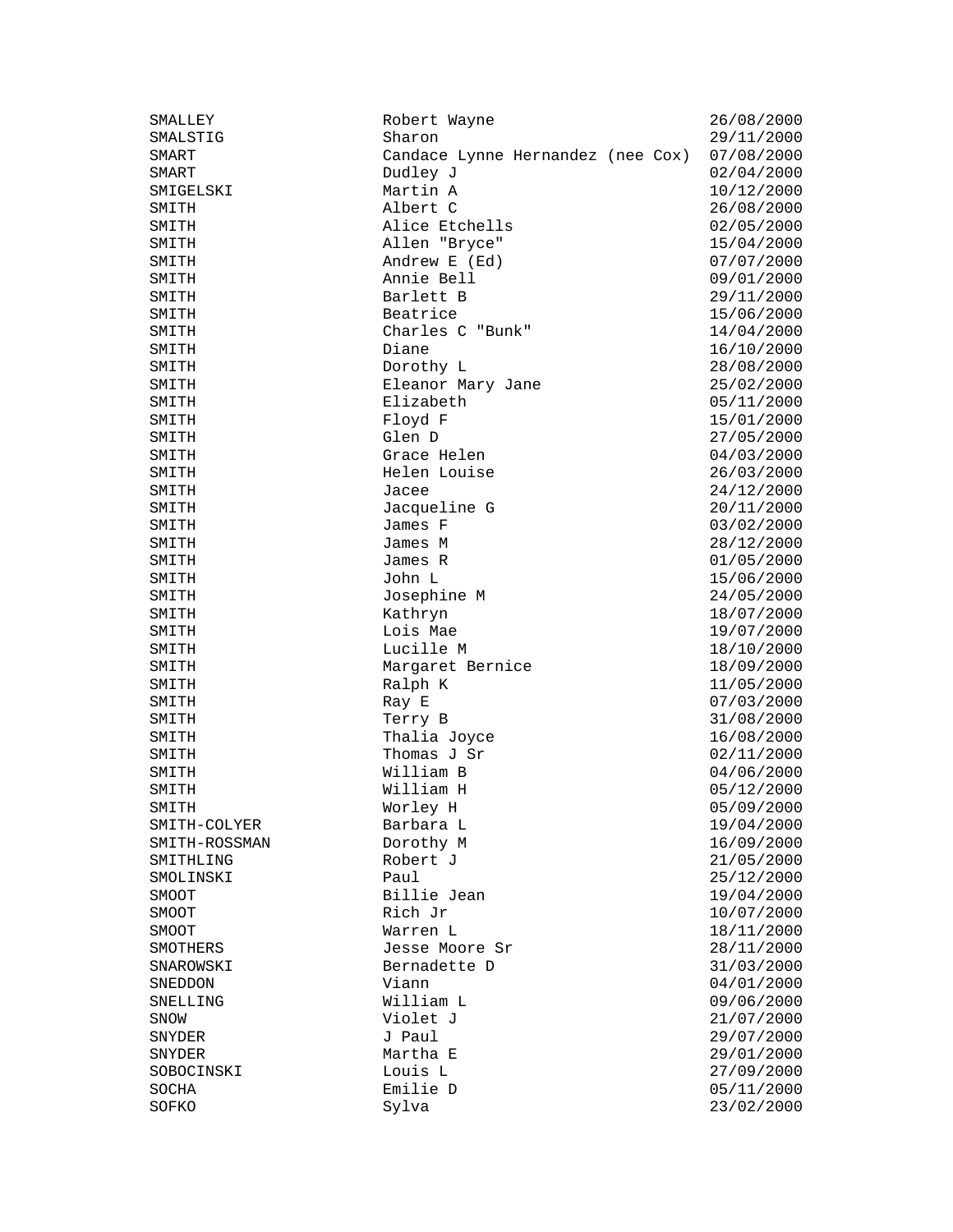SOKOLNICKI Genevieve T "Jean" 19/11/2000<br>SOLAR Andrew B 22/01/2000 SOLBERG Kenneth J 24/07/2000 SOLOMON-AXFORD Opal 08/04/2000 SOMA Dorothy M 27/06/2000 SOPSICH Marion G<br>
Marion G<br>
Bernice E<br>
O5/02/2000 SOSNOWSKI Bernice E 05/02/2000 SOTO Juan Miguel 01/05/2000 SOUTHWELL Violet C 30/03/2000 SOWTER James A 02/08/2000 SPAIN Charles J Jr "Sonny" 10/03/2000 SPARKS Edward L "Ed" 18/07/2000 SPEARS Nettie Gray 10/05/2000<br>SPEER Charlotte D 10/08/2000 SPEER Charlotte D 10/08/2000 SPEHAR Elsie A 30/09/2000 SPENCE Norman G 19/07/2000 SPENCER Alinne R 01/01/2000 SPENCER Rita M 22/08/2000 SPENCER Thelma G 12/01/2000 SPERN Lewis 25/08/2000 SPEZIA Mildred L 08/05/2000 SPICER Charles Charles 212/07/2000 John Robert "Jack" 17/06/2000 SPIES Ann M 07/09/2000 SPITZ Harold E 24/12/2000 Jane (COLEGROVE) 30/01/2000 SPOOR Jane S 01/02/2000 SPRANGER Arthur G 25/08/2000 SPRING Marietta K 14/02/2000 SPROUT Gary Gary 25/04/2000 SPROUT Gary Robert Care Constanting Constanting Constanting Constanting Constanting Constanting Constanting Co<br>SPRUTH Frederick Walter Jr (01/06/2000) Frederick Walter Jr Maxine E 18/09/2000 SQUIRES Robert B 10/09/2000 Elvia D "Dorothy"  $17/10/2000$ <br>Bud Jr  $19/02/2000$ ST CROIX Bud Jr 19/02/2000 ST GERMAIN Patricia A (HAMILTON) 23/05/2000 ST GERMAIN Raymond Edward 24/06/2000 ST JOHN Mildred Helen 14/12/2000 STABLEY Oscar M 29/01/2000 STABLEY Oscar M 31/01/2000 STACHLER Roma M 03/09/2000 STACK Edward E 06/12/2000 STACY Eddie 25/11/2000 STAFFORD Larry W 27/12/2000<br>STAHL Thomas 1.0 27/12/2000 STAHL Thomas 102/04/2000<br>STALEY Kathleen M 24/02/2000 STALEY Kathleen M 24/02/2000 STANISHA-NEFF Erikka Marie 26/04/2000 STANISLAWSKI Joseph F Jr 26/07/2000 STANLEY Darlean G "Peaches" 16/09/2000 STANLEY-SKYRING Judith Judith 16/06/2000 STANNERS Edward J Jr (17/04/2000 STANTON) STANTON Hilda STANTON Hilda 19/01/2000 STAPLETON James M James M 01/10/2000 STARK Zanada G 06/12/2000 STECKER Marion L 23/09/2000 Geogia Gibbons 16/09/2000

 $22/01/2000$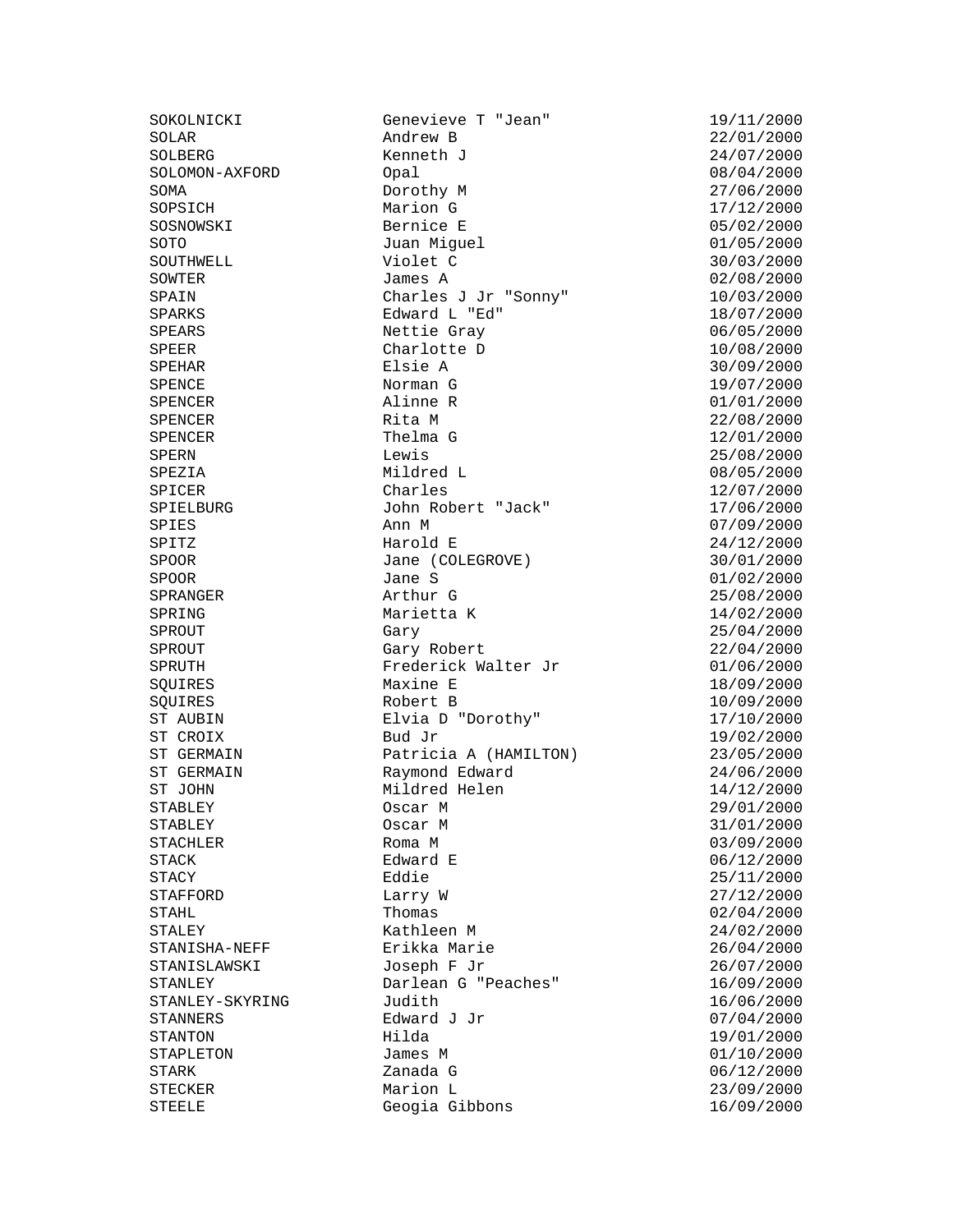STOVALL James (Jim)<br>STOWE Julia R STRUBLE<br>The contract expectation

STEELE Philip C 25/10/2000 Sylvia M 18/05/2000<br>Helen L 16/09/2000 STEEN Helen L 16/09/2000 STEIN HL "Jim" 25/10/2000<br>STEINCAMP Pearl M 26/10/2000 STEINCAMP Pearl M 16/10/2000 STEINMETZ John W Jr 16/04/2000 STEPIEN Reva Pace 06/08/2000<br>STEPKA Beatrice A 05/06/2000 Beatrice A 05/06/2000 STEPP Mary E Mary E 30/11/2000<br>STERRITT Billy Junior 25/07/2000 Billy Junior 25/07/2000 STERRITT Jean E 16/01/2000 STEVENSON Nathalie 28/12/2000 STEWART Cameron "Dick" 12/09/2000<br>STEWART Douglas W 21/08/2000 STEWART Douglas W 21/08/2000 STEWART Ella W 06/08/2000  $Floretta S$  17/04/2000 STEWART Jacquelyn Jacquelyn 22/06/2000 STEWART Jacquelyn A 21/06/2000 Teresa Ann Smith 17/06/2000 STEWART William E 14/08/2000 STICKEL Geneva R 09/04/2000 STICKLEY Lovina Louise 05/02/2000 STILL Rhoda 27/10/2000 STINEBISER Anne 04/02/2000 STODDARD Muriel L 06/12/2000 STOKEL Edward R 20/08/2000 STOKES Rev Edward J SJ 01/08/2000 STOLTE Harry A 16/02/2000 STONER Ralph E 17/06/2000 STOPPERT Gale I 24/01/2000 STOREY Rosalie M 23/12/2000 Judith A<br>Leon STORM Leon Leon 10/03/2000 STOUFFER Mary Jane Francis 09/01/2000 STOUT Robert E 26/07/2000  $J$ ulia R  $J$  23/02/2000 STOWE Mary Jane 18/12/2000<br>STOWELL Lawrence J 16/07/2000 STOWELL Lawrence J 16/07/2000 STRAIT Dennis Darrell 01/01/2000 STRANAHAN Alena B "Babe" 11/07/2000 STRANDBERG Clifford W 27/09/2000 STRANG Margaret J<br>
STREETMAN Virginia C 18/11/2000 Virginia C  $18/11/2000$ STRICKLAND Nancy Jean 20/07/2000<br>STRINE 122/05/2000 Harriet J Harriet J 22/05/2000<br>Helen M 23/05/2000 STRINE THE Helen M 15/05/2000 STRINGER James Lloyd 22/06/2000 STRUBLE Ira Frank 10/01/2000 STRUBLE **Virgil E** 23/04/2000 STUBBLEFIELD Kenneth P Sr 02/06/2000  $\frac{1}{28/04/2000}$ STUDT Thelma Jane 10/05/2000 STYES Lee Eric 21/07/2000 SUDDETH Aaron Robert 26/04/2000 SUGDEN Leona Margaret 18/12/2000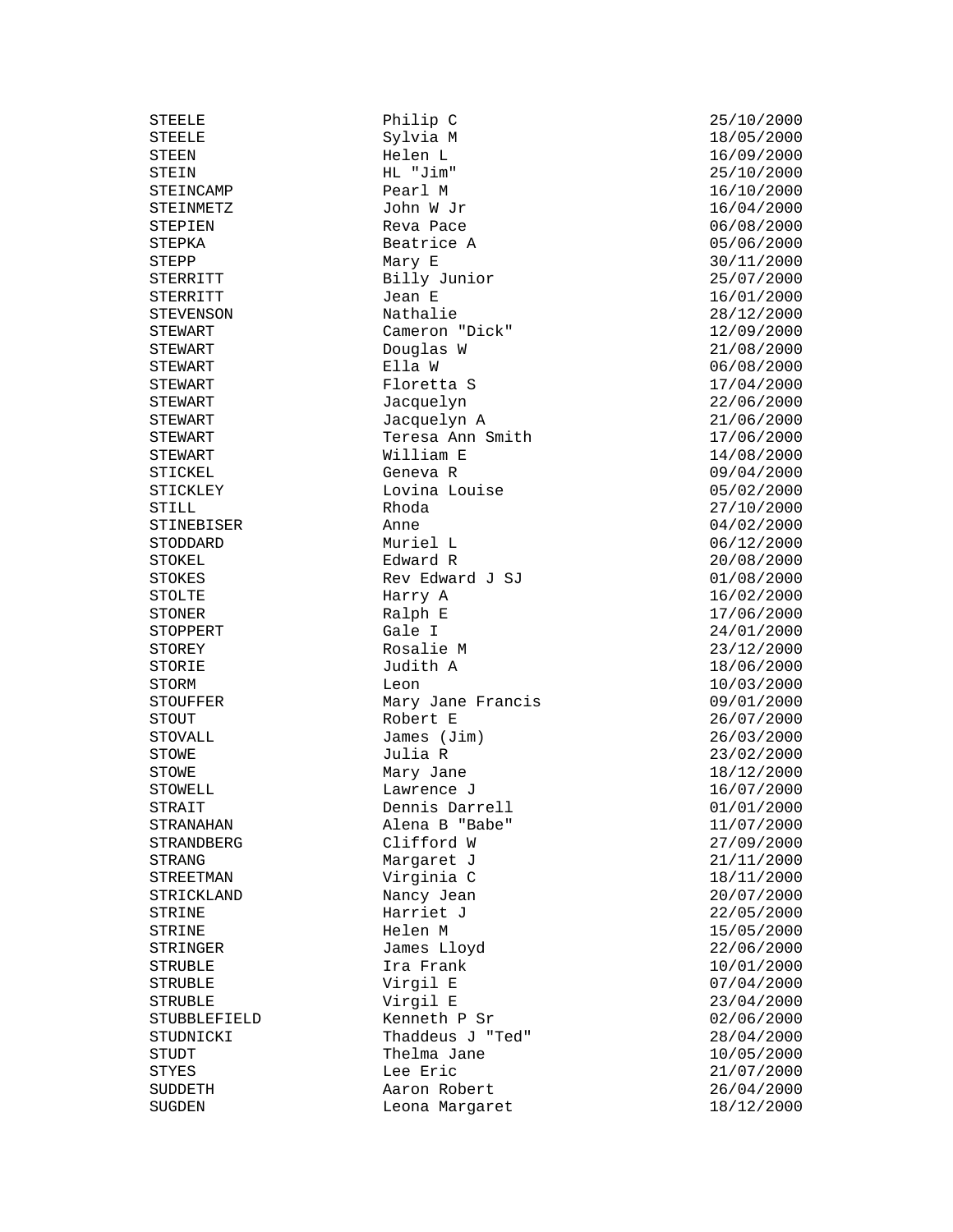SULLENGER-TURNER Evelyn

SUGG Dorcas E 27/05/2000 SULLIVAN Avis J 23/04/2000 SULLIVAN Vernetta L 30/10/2000 Vernetta L 30/10/2000 SUNDE Berge E 10/04/2000 SUOMI Arleene 25/04/2000 SURMAN Pamela G 17/10/2000 SUSELIER Edna M 23/06/2000 SUTHERBY Marion 16/10/2000 SUTLIFF Robert D 22/11/2000 SUTTON George P 30/05/2000 SUTTON Violet Grace 18/09/2000 SWANN Kenneth 16/06/2000 Erma "Dale" SWANSON Robert W 09/03/2000 SWARTZELL Mary Jane 09/03/2000 SWATZ Monica V 10/06/2000 Dorothy A 15/12/2000 SWENSON Carol Lee 13/04/2000 SWIDERSKI Edward John 22/08/2000 SWIETON Donald 13/06/2000 SWIFT Ruth Ruth 31/12/2000 SWINK Lillian 20/04/2000 SWINSON Mabel Anna 15/10/2000 SWOPE Mary L 16/10/2000 SZARNOWSKI Agnes Mary Kruszka 25/11/2000 SZLAGA Margaret C 09/11/2000 SZOPJAK Edward J 20/01/2000 SZYMANSKI Anthony 10/06/2000 SZYMANSKI Emil L 04/10/2000 TALBOTT Lilllian R 31/05/2000 TALLEY Marion E 15/07/2000 TAPP Stanley G DDS 11/04/2000<br>TARPLEY Jo Ruth 15/12/2000 TARPLEY Jo Ruth 15/12/2000 TATE Butler B 23/10/2000 Goodell Louise 15/05/2000 TATE 14/04/2000 Marion T TATRO Arthur L 15/02/2000 TAYLOR Barthene Thelma 14/01/2000 TAYLOR Cleo C "Pappy" 23/06/2000 TAYLOR Grant S 28/01/2000 TAYLOR Judson 21/01/2000 TAYLOR Judson 31/01/2000 TAYLOR Lisa C 30/09/2000 TAYLOR Lisa E 23/02/2000 Marian Howe TAYLOR Patricia A 23/02/2000 TAYLOR Robert J 14/04/2000 Robert J "Bob" 05/11/2000 TEACHWORTH Helen E 13/01/2000 TECHMAN Charles 22/10/2000 TEDDER Dora M 01/02/2000 Goldie Josephine 14/12/2000

 $27/07/2000$ 15/02/2000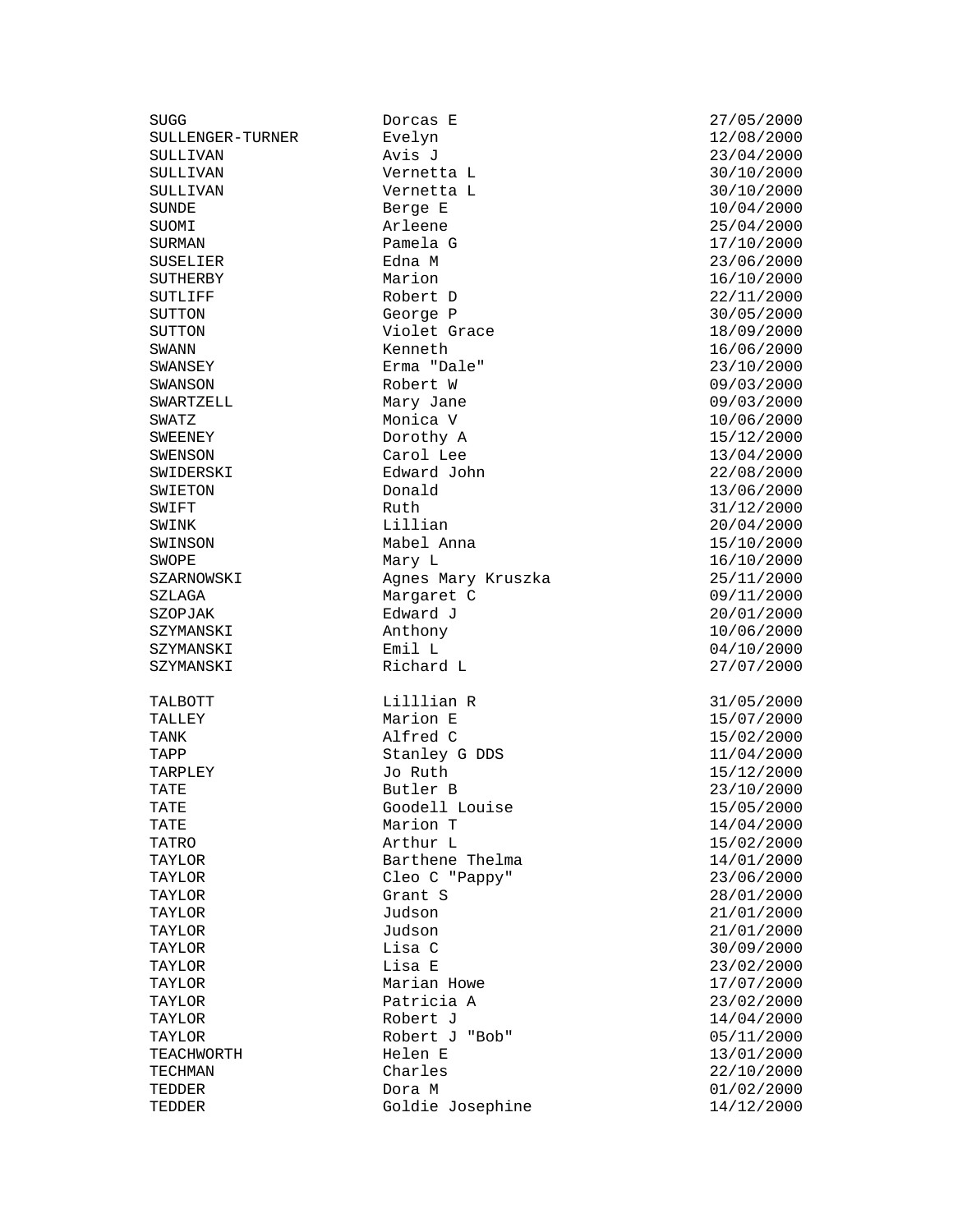TEE Roger E 20/05/2000<br>TELLER Floyd G 20/05/2000 TEMPLETON Phillip L 20/05/2000 TEMPLETON Virginia June 02/06/2000 TENNISWOOD Robert C 12/05/2000 TEPOORTEN Bernard A Jr Dr 14/05/2000 TERBUSH Larry Timothy 13/12/2000 TESSIER Kathleen A 17/10/2000 THARP Donald 05/12/2000 THARP **Ethel Ethel 14/10/2000** THAYER Ralph 23/03/2000 THAYER Ralph Edwin "Doc" 22/03/2000 THEDFORD David (Ted) 16/03/2000 THIBERT Lauren Marie 14/04/2000<br>THIBODEAU Emily Emily 15/12/2000 Emily 15/12/2000<br>Virginia V 14/02/2000 THIBODEAU Virginia V 14/02/2000 THOE Fremont E 01/10/2000<br>THOMAS Blanche Lee 04/07/2000 THOMAS Blanche Lee 04/07/2000 THOMAS Christine Isabell 12/04/2000 THOMAS Dorothy (Faye) 18/05/2000 THOMAS Dorothy (Faye) Gallimore 19/05/2000 THOMAS Gerald W 11/02/2000 THOMAS Kerwin D (Edie) 18/01/2000 THOMAS Marion P 29/01/2000 THOMAS Marion P 30/01/2000 THOMAS Mary Louise Mary 2000 Mary 2000 THOMAS Matthew Jr 107/12/2000 THOMAS Rosellen 20/10/2000 THOMASON Richard H 03/02/2000<br>THOMPSON Charles W 24/01/2000 THOMPSON Charles W 24/01/2000 THOMPSON Charles W 26/01/2000<br>THOMPSON Earl Louie 11/12/2000 THOMPSON Earl Louie<br>THOMPSON Elliott Elliott 15/11/2000 THOMPSON Elliott Elliott 18/11/2000 THOMPSON Ethelyn Grace 25/04/2000 THOMPSON Frances R 18/05/2000<br>THOMPSON Fred E "Ted" 13/09/2000 Fred E "Ted" 13/09/2000 THOMPSON Harriet 28/07/2000 THOMPSON John N John N 18/11/2000<br>THOMPSON Kathryn L "Boots" 16/05/2000 Kathryn L "Boots" 16/05/2000 THOMPSON Lawrence John "Jack" 18/06/2000 THOMPSON Norma 11/07/2000 THOMPSON **Virginia M** 02/05/2000 THOMPSON Virginia M 03/05/2000 THOMSON David C Dr 10/03/2000<br>THORNTON Mary A 26/02/2000 THORNTON Mary A 26/02/2000 THRELKELD Harold Jerome "Jerry" 26/04/2000 THRELKELD Louis Sr 09/08/2000 THURMAN Richard L 06/12/2000<br>TIBBALS Clifton T 30/11/2000 Clifton T  $30/11/2000$ TIBBITS Betty Joyce (BAILEY) 05/11/2000 TIDSWELL Robert J 15/06/2000 Richard D 29/03/2000 TIMM **TERRY C** 29/03/2000 TINDALL Alice Mae (WESSINGER) 17/07/2000 TINETTI Frank Louis 04/10/2000

 $01/03/2000$  $25/11/2000$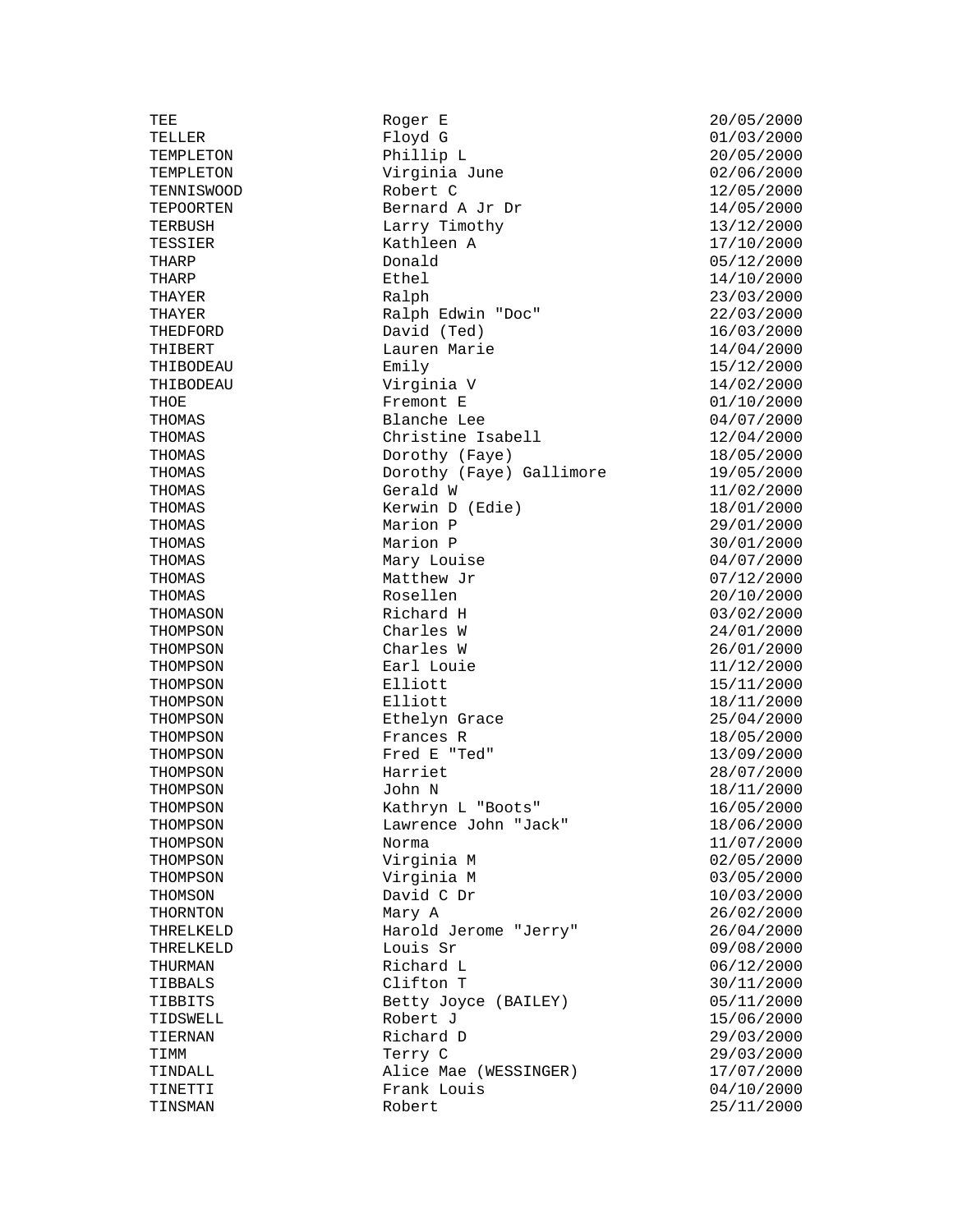TOWNSEND<br>TRACY TRAVERS Joseph A<br>TRAVIS Helen L

TIPPEN Bruce Richard 21/11/2000<br>TIPTON Tyrese Tyrell Robinson 28/11/2000 Tyrese Tyrell Robinson TOBIN Mary Patricia 15/03/2000<br>TODOROFF Beverly Ann 17/04/2000 Beverly Ann 17/04/2000<br>Aline 20/01/2000 TOLBERT Aline 20/01/2000 TOLBERT TORREST TORREST TORREST TORREST TO THE TORREST TO THE TORREST TO THE TORREST TO THE TORREST TO THE TORREST TO THE TOP OF THE TOP OF THE TOP OF THE TOP OF THE TOP OF THE TOP OF THE TOP OF THE TOP OF THE TOP OF THE T TOMANEK Albert T 25/03/2000 TOMCZAK Marilyn A 29/11/2000 TOOMBS Myron U 04/02/2000<br>TOROSIAN Mathew Mathew 21/10/2000 TOROSIAN Mathew 21/10/2000 TORR Anna "Kay" 10/06/2000 TOTH George A 06/12/2000 TOVAR Sue 12/07/2000 TOWLE Eugene C 12/07/2000 TRACY Bernice C 20/12/2000 TRACY 0mer C 11/08/2000<br>TRAROP 2000 Ann (WITT) 15/08/2000 TRAROP **Ann** (WITT) 15/08/2000<br>TRAVERS Joseph A 29/03/2000 TRAVIS Helen L 10/04/2000<br>Taul H 10/04/2000 TRAVIS Paul H 26/06/2000 TREBLING Carl R Carl R 05/001/200<br>TREDER 2000 Anna M 16/11/2000 TREDER Anna M 16/11/2000 TREMBLAY Carmel Y 11/11/2000 TREMONTI Daniel E 14/11/2000 TRENTON Helen 29/02/2000 TRERICE Charlene R 30/11/2000 Richard H Jr 19/09/2000 TROMBLEY Richard H Jr 19/09/2000<br>
TROMBLEY Vicky Lynn 08/11/2000<br>
TROTTIER Steven 68/04/2000 TROTTIER Steven<br>TRUEMAN Herbert George Jr 11/10/2000 TRUEMAN Herbert George Jr 11/10/2000 TRUSH Nicholas Ivan<br>TRUXTON Harry William "Bu Harry William "Bud" 28/08/2000 TULGETSKE Beverly J 01/08/2000 TUNER Janie Mae 06/05/2000 TUNNY Virginia Mae<br>TURCOTTE Gerald R TURCOTTE Gerald R 10/10/2000 TURK Micheal Judson 14/11/2000 TURNER Glen Johnnie 199/08/2000<br>TURNER Lettie 199/08/2000 TURNER Linsay Victoria 17/01/2000 TURNER Luvenia 28/12/2000 TURNER Tyrone W 27/12/2000 TURNER Yolanda 23/03/2000 TURSKA Pauline E (Polly) 16/07/2000 TUTTLE Keith W 09/11/2000 TYLER John W 30/07/2000 TYMKOW Marian Louise 10/12/2000 TYNAN Joyce R (DICKMAN) 10/10/2000 TYSON Namyuki S 05/10/2000 UNDERWOOD Erma L 24/10/2000 UPCOTT Dorothy I 22/04/2000 UPLEGER Ashlee Shannon 22/09/2000 URBAN Edward R 07/03/2000

TURNER Lettie 28/12/2000 TYRRELL Lois E 24/01/2000 URQUHART Robert L 16/08/2000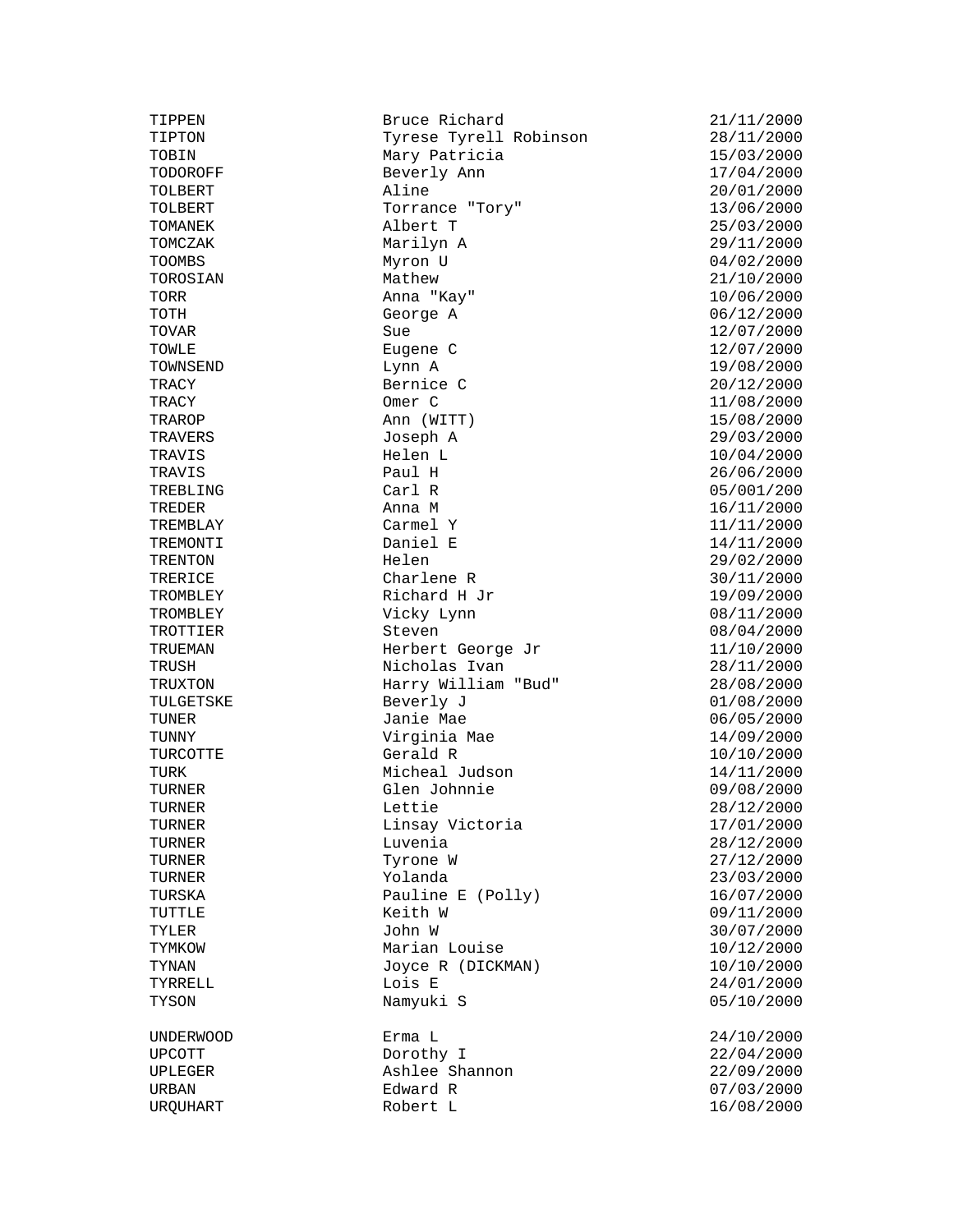VACKARO Lena 08/02/2000 VADIM Roger Roger 22/02/2000 VAIL D Michael 26/07/2000 VALDERAS Evangeline Rose 07/05/2000 VALDEZ Esperanza G 15/07/2000 VALDEZ Ramiro Rios 26/04/2000  $VALENTE$  alfred A 04/02/2000 VALENTINE Dennis M 30/05/2000 VALEZ Diana 18/04/2000 VALKO Jessica 12/01/2000 VALLANCE Brengle (Jack) 11/10/2000 VALLANCE Willard J 13/11/2000 VALVONA Joan M 26/10/2000 VAN HOLLEBEKE Richard P 02/08/2000 VAN HUIZEN Richard 14/09/2000 VAN OVERMEER Denise B (SMITH) 17/02/2000 VAN ROEKEL Ann 07/04/2000 VANBIBBER Alice M 21/11/2000 VANBLERCK Florence Genivieve 06/06/2000 VANCE Robert J Sr 23/10/2000 VANCIL VIDOR Ruth 18/07/2000 VANDENBERG Francis C 04/07/2000 VANDER KAAY David H 30/06/2000 VANDERCOOK Preston E 21/05/2000 VANDERPOOL Henry L 10/10/2000 VANDERVELDE Jacoba "Frieda" 04/10/2000 VANDERVELDE Jacoba "Frieda" 01/11/2000 VANDERWORP Bertah Rose "Bert" 10/08/2000 VANDOORN-KNAPP Bernice Ida 24/07/2000 VANHENTENRYCK Dolores 24/08/2000 VANHUIS Margory M 26/04/2000 VANITVELT Richard H 08/04/2000 VANKUREN Norma J 14/10/2000 VANKUREN Norma Jean 05/10/2000 VANLUVEN Frank D 05/07/2000 VANLUVEN Shirley L 22/01/2000 VANSCOYOC Terry Arthur 17/11/2000 VANSELL Mary Patricia 28/05/2000 VANSTEENIS Basil 23/02/2000 VANSTEENIS Ruth Adelilne 29/08/2000 VANTASSEL Isabel 09/05/2000 VANTASSEL Isabel 10/05/2000 VANVLEIT William Jesse Michael 25/03/2000 VANZANTEN Herman J 18/11/2000 VASCASSENO Anthony 09/12/2000 VASSAU Robert W 26/03/2000 VAUGHN David L 27/12/2000 VAUTHEROT Beatrice T 26/10/2000 VEIGHEY Stanley Elgin 30/01/2000 VERGIN Lloyd B 20/11/2000 VERHEY Anthony W 05/09/2000 VERMETT Meneva Marie 11/04/2000 VESS Dumitru G "Danny" 24/02/2000 VIDOR ruth M (VANCIL) 07/06/2000 VIGLIOTTI Nancy "Nan" Thomas 20/05/2000 VILLABOL Monserrate C 16/11/2000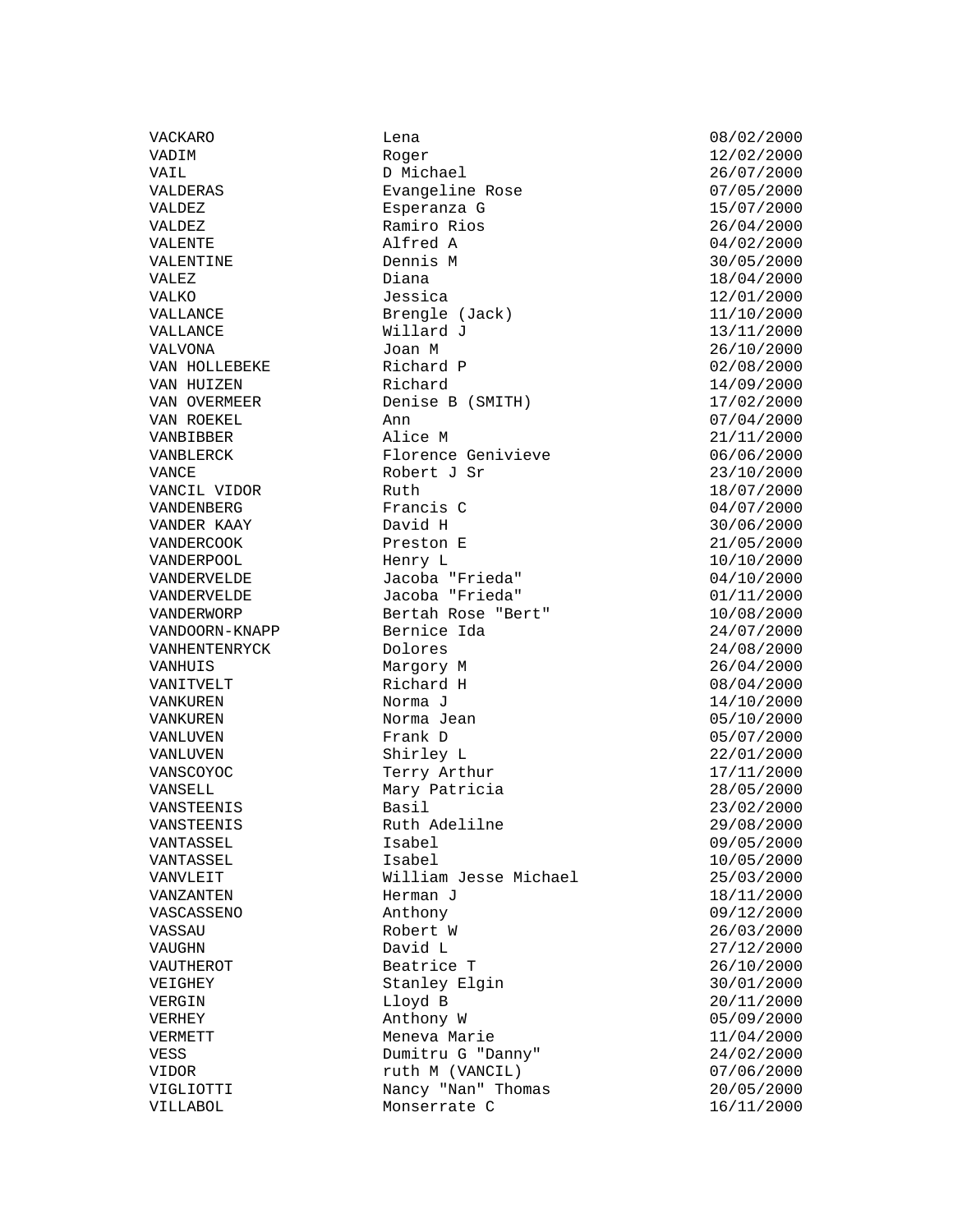VINCENT Dennie 24/05/2000 VINCENT Dennis M 28/03/2000 VINYARD Wilma L 18/12/2000 VIRGA James J 18/03/2000 VITASINSKY Dennis V 03/12/2000 VITASINSKY Stanley J 17/01/2000 VOGEL Gerhardt C "Gary" 09/08/2000 VOGT Henry B 23/09/2000 VOLLMAR Bernell 21/01/2000 VOLLMAR Bernell E 21/01/2000 VONDERHAAR Adrian 13/04/2000 VOORHEES David Lee 29/08/2000 VOORHEES Jared Lee (Jere) 01/06/2000<br>VOORHEES Jeanine M (Jere) 20/05/2000 VOORHEES Jeanine M 20/05/2000 VOSS Ruth A 09/09/2000 WAARA John Richard 07/03/2000 WADE Daisy Ruth<br>13/07/2000 MADE George C George C 05/09/2000 WADE **Thomas A** 14/08/2000 WAGG Mary Evangeline (RACE) 15/03/2000<br>WAGGENER Floyd E 09/11/2000  $WAGGENER$  and  $H = WQ$  and  $WQ = WQ$  is the contract of  $WQ = WQ$  and  $WQ = WQ$  is the contract of  $WQ = WQ$ WAGNER Emily Elizabeth 27/09/2000 WAGNER Ervin J<br>
Ervin J<br>
Ralph (LARUE) 17/04/2000<br>
17/04/2000 WAGNER Ralph (LARUE) WAGNITZ Marilyn Jean 31/12/2000 WAGNITE<br>WAGONER Ruby Azelle 15/07/2000 WAITE Daisy May 2000 Daisy May 2000 WAITS Fred K 11/12/2000<br>WALDEN Esther Esther 19/10/2000 WALDEN Esther Exthene Esther 19/10/2000<br>WALDEN Larry Franklin 13/02/2000 WALDEN Larry Franklin<br>
WALDRUP Macky R Macky R 23/03/2000 WALES Helen L 17/06/2000 WALKER Audrie L 19/01/2000 WALKER Charlie W 11/05/2000  $\mathtt{WALKER}$  and  $\mathtt{Dorothy}$  and  $\mathtt{WALKER}$  and  $\mathtt{20/06/2000}$ WALKER Dorothy "Dot" 06/09/2000 WALKER Horace 13/02/2000 John Worth 03/11/2000 WALKER Lyle J Lyle J 17/09/2000 WALKER Mary Margaret 23/06/2000 Margaret WALKER Robert Sr 06/05/2000 WALLACE Curtis McKinstrey Jr 31/03/2000 WALLACE Jerry W 05/08/2000 Laura G 05/05/2000 WALLIS Gladys L 22/10/2000 WALLIS Hattie 15/11/2000 WALLS Frank Jr (Cat Track) 07/07/2000<br>WALSH James E Jr (Cat Track) 08/03/2000 James E Jr 08/03/2000 WALTERS Carl 28/05/2000 WARD Charles W 15/03/2000 Irene A (HUDSON) 29/08/2000 WARD John W 17/07/2000 WARD Louise Louise 16/02/2000 WARD Matthew John 29/04/2000<br>WARDELL Charles G Charles G  $06/03/2000$ 

19/02/2000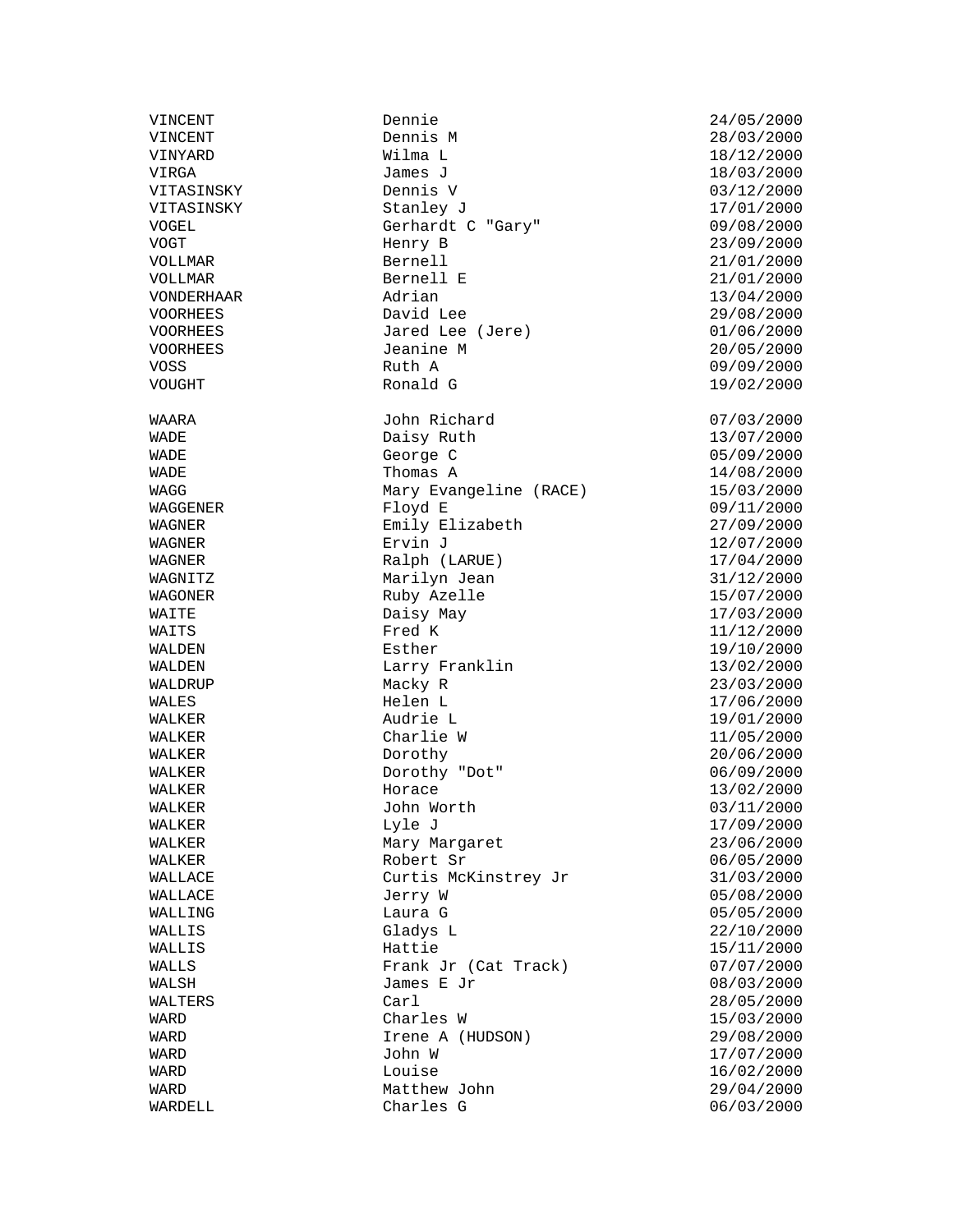WARDEN Gillette Dennis Jr (29/05/2000)<br>WARHOLAK Frank Frank (2000) Frank 08/06/2000 WARING Gladys 29/02/2000 WARNER  $J$ ames L $12/08/2000$ WARNER James L 3/08/2000 WARNER Phyllis K 12/03/2000 WARNER Yvonne 12/03/2000 WARREN Homer N 25/08/2000 WARREN Jean I 20/07/2000 WARREN Marilynn M 05/01/2000 WARREN Vasco Vasco 03/09/2000 WARTELL Carl B 12/01/2000 WASHBURN Edna L 14/08/2000 WASHINGTON Earnestine Earnestine 02/11/2000<br>WASHINGTON Excel (Bill) 02/11/2000 Excel (Bill) WASHINGTON Lawrence 29/08/2000 WASHINGTON Markis Duran 06/07/2000 WASZKIEWICZ Boleslaw "Bill" 27/02/2000 WATERS Robert C 20/04/2000 WATKINS **Arvella M** 22/08/2000 WATROS Marcella Stella 16/03/2000 WATSON Allen R 05/12/2000  $WATSON$  and  $R$  and  $MATSON$  and  $MATSON$  and  $MATSON$  and  $MATSON$  and  $MATSON$  and  $MATSON$  and  $MATSON$  and  $MATSON$  and  $MATSON$  and  $MATSON$  and  $MATSON$  and  $MATSON$  and  $MATSON$  and  $MATSON$  and  $MATSON$  and  $MATSON$  and  $MATSON$  and  $MATSON$  and  $MATSON$  and  $MATSON$  and  $MAT$ WATSON Arthur 05/09/2000 WATSON Bonnie J 28/01/2000 WATSON Carrie 18/03/2000 WATSON Dale D 29/09/2000 WATSON Doris I 27/12/2000 WATSON Irene 14/04/2000 WATSON Marion J 27/05/2000 WATSON Park L 19/11/2000 WATSON Steven Steven 07/12/2000 WATTS Robert G 06/11/2000 WAY Margery E 30/05/2000 Hannah Elizabeth 22/01/2000 WEATHERS Robin Suzanne 1996/02/2000 Robin Suzanne WEAVER Carol Carol 30/10/2000 WEAVER Carol 30/10/2000 WEAVER Pearl L "Pat" 26/05/2000 WEAVER Wayne Allen 15/08/2000 Weakler WEBBER Harold K 28/04/2000 WEBBER Janie Lynn 06/06/2000 WEBBER John R 12/01/2000 WEBER Brian James 29/02/2000 WEBER Doris Jean 02/01/2000 WEBER Jack 30/03/2000 WEDDING Loraine M 24/10/2000 WEHRLE Harold W 31/01/2000 Ruth Helen (PARKS) 08/10/2000 WEINER Josephine Stern (Jo) 26/10/2000 WEIR Ethel M 06/01/2000 WEISS Walton 21/12/2000 WELCH 25/09/2000 Betty H WELCH Edwin L 01/12/2000 Emma Mae  $04/07/2000$ 

 $21/05/2000$ 13/08/2000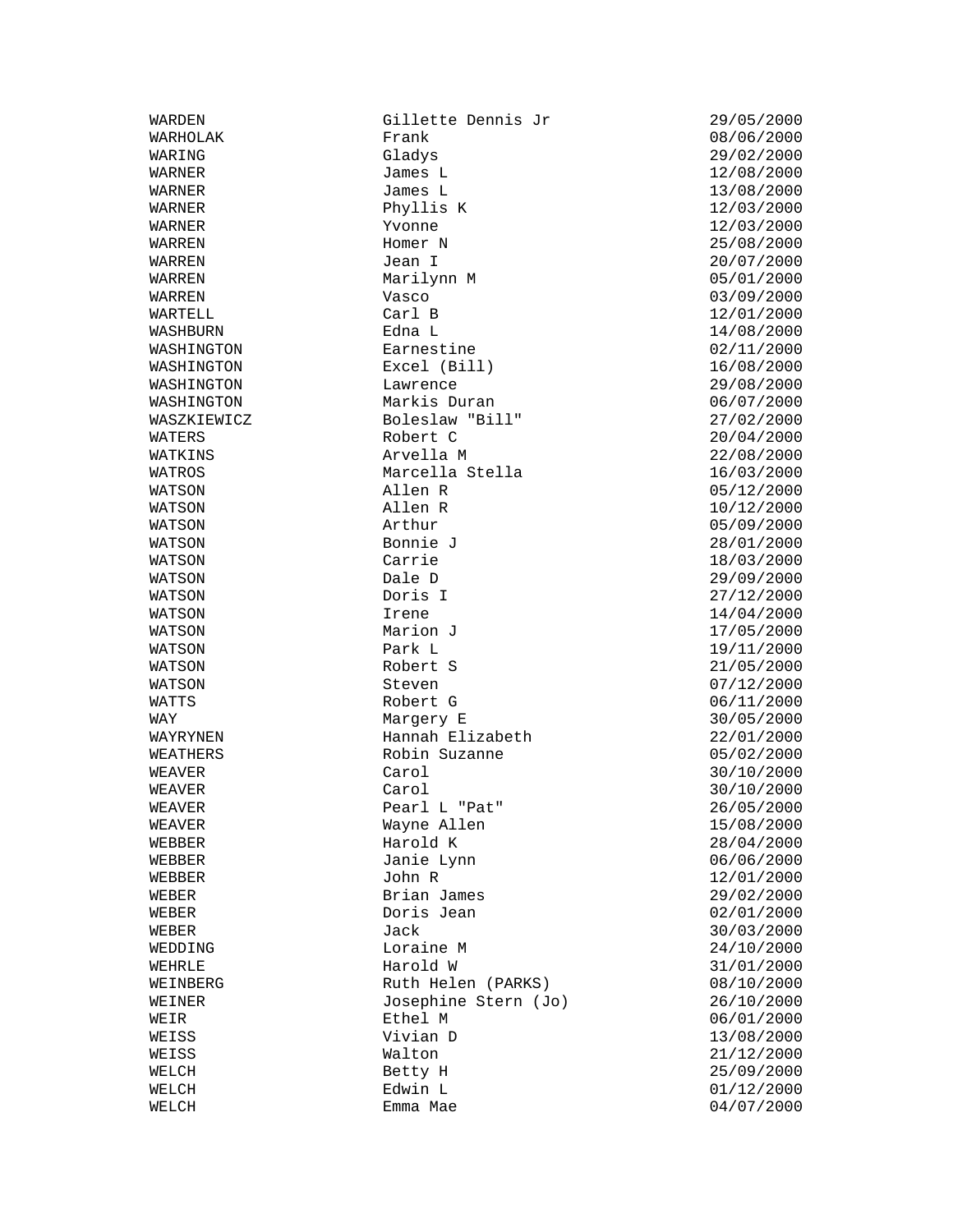WHEELER Dorothy J<br>
WHEELER James H

WELCH Francis Eugene 05/03/2000<br>WELCH Grace Jones 13/01/2000 Grace Jones WELCH  $Sarah$  Joy  $11/07/2000$ WELLEMEYER Philip V 30/03/2000 WELLEMEYER Philip V "Bob" 29/03/2000 Harry Ned 03/12/2000 WELLS Lois Verna 02/11/2000 WELTON Kathy J 09/06/2000 WELTY Velma "Eileen" 03/11/2000 WENCEL Amelia 13/01/2000 Alice L<br>Carl G 30/11/2000<br>25/10/2000 WENSKAY Carl G 25/10/2000 WENZLAFF Oscar B 06/04/2000 WERNER Blake Robert 20/10/2000 Evangalline June "Vangie" WERNET Marjorie L<br>
Marjorie L<br>
Mazel E 16/04/2000 WERTH NERTH Hazel E 16/04/2000<br>
WERTHMAN Anna L<br>
Anna L<br>
O3/01/2000 WERTHMAN  $\blacksquare$  Anna L  $\blacksquare$  03/01/2000 WERY-COLE Genevieve E 04/02/2000 WEST Evelyn Elizabeth 20/07/2000 WEST 13/02/2000 Louise M 13/02/2000 WEST Richard J 18/04/2000 WEST William H 01/12/2000 WESTBROOK Jerry D 11/04/2000 WESTCOTT Nora P 1/02/2000<br>
WESTERBY 1 URAN N 104/07/2000 WESTERBY Ivan N 04/07/2000 WESTERVELT Elmer D 04/11/2000 WESTON Jean Anne 29/08/2000 WHARRY Helen Alice 06/02/2000 WHEATON Johnnie 21/12/2000 WHEATON Phylis M Phylis M 23/03/2000<br>WHEELER Dorothy J 11/10/2000 James H 03/02/2000 WHEELER Willie Mae 23/02/2000 WHITAKER Edna E 03/12/2000 WHITAKER James<br>
VERTIFIERE JAMES ST ST UNITEREND George WST 2000<br>
MUITER Adole Edith 21/08/2000 WHITBREAD George W Sr 02/06/2000 WHITE Adele Edith 31/08/2000 Adele Edith WHITE Anna L<br>
Carol Elaine (2000)<br>
Carol Elaine (2000) Carol Elaine 18/04/2000 WHITE Dixie Dixie 17/02/2000 WHITE Elizabeth Ann "Libby" 23/08/2000 WHITE James W Sr 09/01/2000 James W Sr 11/01/2000 WHITE Margaret D "Jymie" 19/10/2000<br>
WHITE Margaret D "Jymie" 19/10/2000<br>
WHITE Patricia Jean 22/12/2000 Patricia Jean 22/12/2000 WHITE Sherman Boyd 16/08/2000 WHITE Stanley W 12/11/2000<br>WHITE Stanley W 13/11/2000 WHITE Stanley W 13/11/2000<br>WHITE Vivian Vivian 8/2/02/2000 WHITE Willie Sr (WHITEHEAD) 03/05/2000<br>WHITEAKER Robert F Robert F 08/12/2000<br>Ada W 17/09/2000 WHITFIELD Ada W Ada W 17/09/2000 WHITHAM James E (Jimmy) 01/08/2000 WHITING Ryan N 2000 RYAN N WHITLOCK Gladys P 12/01/2000<br>WHITMER Katherine C 12/02/2000 Katherine C  $12/02/2000$ 

 $02/02/2000$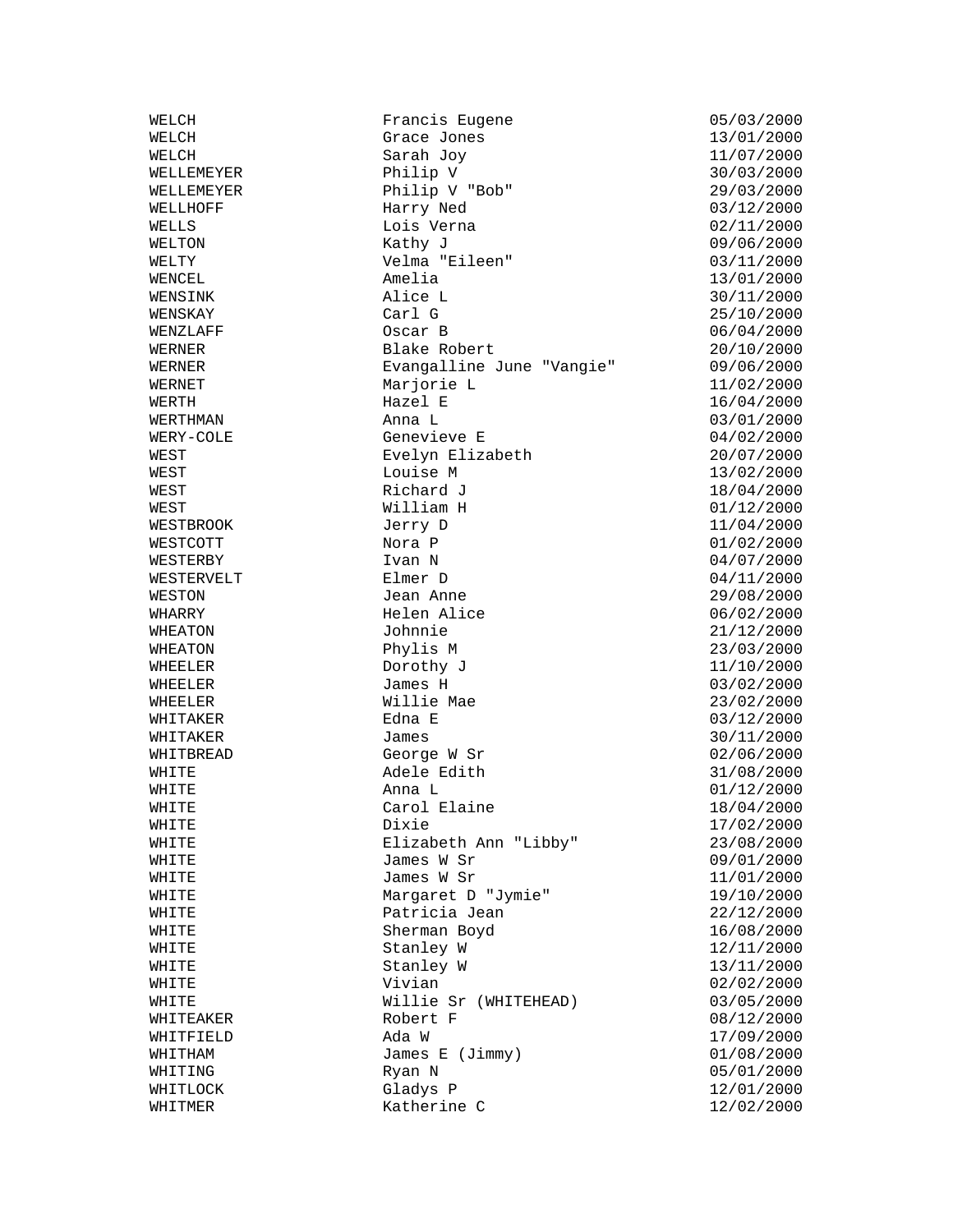WHITTAKER Toneka Kiian 06/09/2000 WILLIAMS Lela Janell 30/12/2000

WHITSITT William Lytle 31/12/2000 Printed A "Doc" 27/06/2000<br>Richard A "Doc" 27/06/2000<br>Linda S 25/06/2000 WICKLINE Linda S 25/06/2000 WIDGER Louise May (PARROTT) 05/02/2000 WIEDEMAN Cora Lee 04/07/2000 WIEME Adrienne G 24/07/2000<br>
WIERSMA J Eugene "Bud" 22/10/2000 WIERSMA J Eugene "Bud" 22/10/2000 WIERSMA-BRABB Florence Vivian 01/05/2000 WIGHTMAN Pauline F 12/08/2000 WIGMAN John Anton Jr "Wig" 18/06/2000 WIKLE Bernice "Bunny" 07/11/2000 WILDER Doris A 13/09/2000 WILDER Doris A 14/09/2000 Scott James WILES William Robert 28/12/2000<br>WILKES James R 25/08/2000 WILKES James R 25/08/2000 WILKINS Dorothy C 06/12/2000 WILKOWSKI Carma 28/09/2000 WILLAVAGE Joseph 11/11/2000 WILLETT Decatur Decatur 18/04/2000 WILLETT 17/01/2000 I Esther 17/01/2000 WILLIAM George 12/02/2000<br>
WILLIAMS Bonnie C Sr 28/10/2000 Bonnie C Sr 28/10/2000<br>Doris 201/12/2000 WILLIAMS Doris Doris 01/12/2000<br>WILLIAMS Dorothy 13/10/2000 WILLIAMS Earl James Sr 16/08/2000 WILLIAMS Ella 20/06/2000 WILLIAMS Gerald V 27/09/2000 Glynnis (FLINT) 04/02/2000 WILLIAMS Gregg F 12/08/2000<br>WILLIAMS Henry J Sr (Jitterbug) 18/10/2000 WILLIAMS Henry J Sr (Jitterbug)<br>WILLIAMS John E Jr John E Jr 24/01/2000 WILLIAMS John Isaac 02/08/2000 WILLIAMS John Isaac 03/08/2000 Lenny Marcelene "Sis" 04/09/2000 WILLIAMS Lester Lee 17/11/2000 WILLIAMS Linda D 17/09/2000 Mervin Lloyd 29/01/2000 WILLIAMS Osmer D 03/05/2000 WILLIAMS Paul W 08/05/2000 WILLIAMS Percy J "Pete" 23/04/2000 Russell J 26/07/2000 WILLIAMS Russell S 19/12/2000 WILLIAMS Ruth 29/05/2000 WILLIAMS Walter Eugene 29/01/2000 WILLIAMS WALTER Eugene<br>
MILLIFORD Mary E 11/08/2000 WILLINGHAM Isaac Sr  $13/01/2000$ <br>WILLINGHAM Isaac Sr  $16/03/2000$ WILLIS Fred J and the Second Pred Control of the Second State of the Second State of the Second State of the S WILLS Edward J "Eddie" 26/09/2000 WILLS  $\text{Wilda F}$  and  $16/11/2000$ WILSON Betty J (SAM) 05/12/2000 WILSON Brenda Lou 21/10/2000 WILSON Clare Robert 21/11/2000<br>WILSON Douglas E 01/04/2000 Douglas E 01/04/2000

13/10/2000 16/03/2000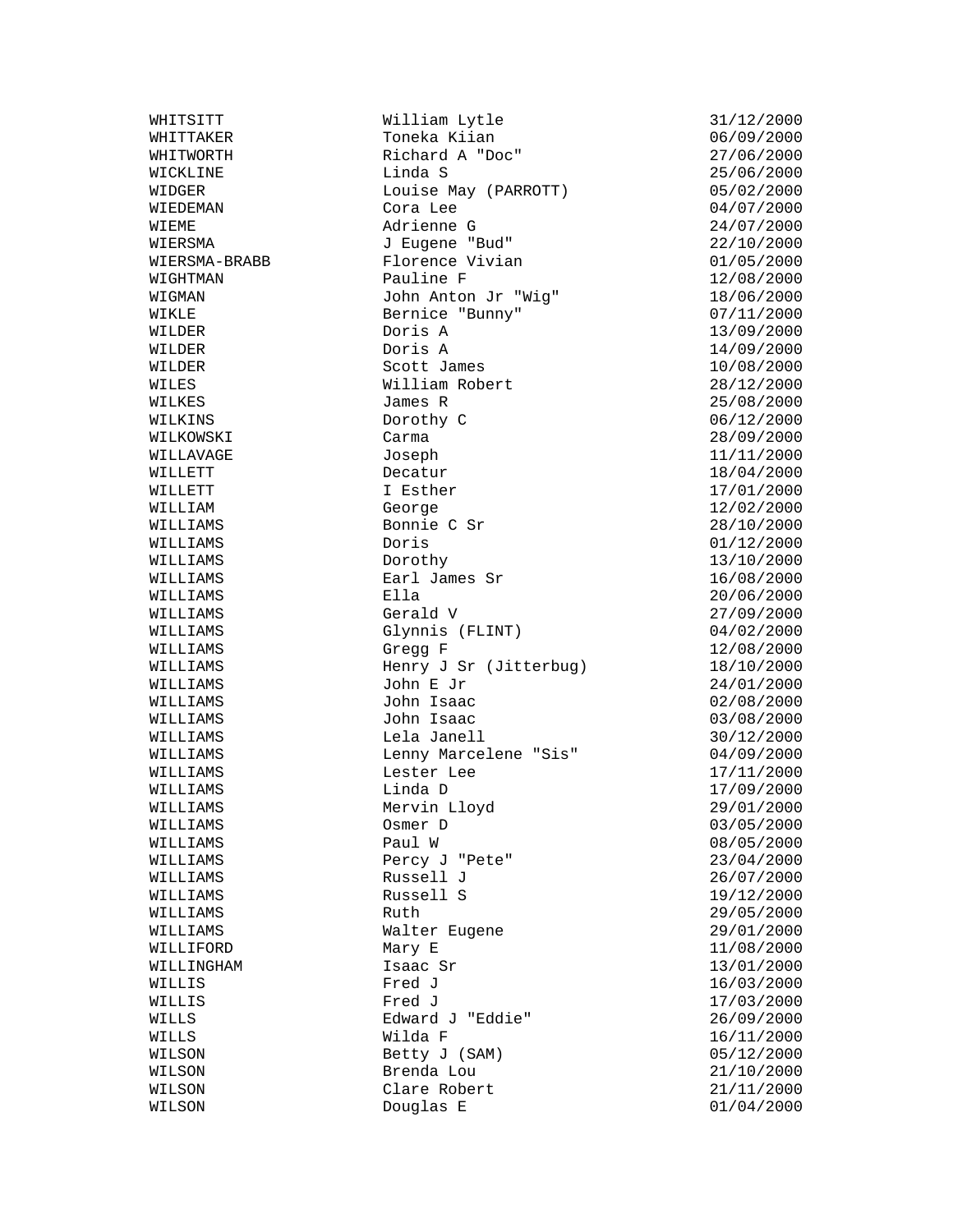WILSON Earl B 05/03/2000 Gladys R 12/10/2000 WILSON James James 16/08/2000 WILSON Jamie Michael 24/06/2000 WILSON John W "Jack" 02/11/2000 WILSON Maude Alice 13/12/2000 WILSON Michael K 18/08/2000 WILSON Norma A "Aileen" 17/01/2000 WILSON Octa 10/05/2000 WILSON Vera G (FISHER) 24/08/2000 WILSON **Vera G** (FISHER) 10/09/2000 WILT Nena A 08/12/2000 WILTFANG Patricia L 14/03/2000 WINCHELL Carol Ann 23/06/2000 Margaret 12/11/2000 WING Gillian Gillian (Gillian 17/10/2000)<br>William E (Gillian Holds) (Gillian Holds) (Gillian Holds) (Gillian Holds) (Gillian Holds) (Gillian Holds) (Gi WINGFIELD William E 08/12/2000 WINKLER Juanita Mae 04/06/2000 Sidney James 15/02/2000<br>Rolf 20/12/2000 WINTER 20/12/2000 Rolf 2001 WINTERBOTTOM Florence M 05/04/2000 WINTERS Matthew J 05/05/2000 WINTERS Yolanda J 05/05/2000 WINTON Huey 22/12/2000 WINZER Charles F Sr 17/08/2000 WIRTHLIN Julie Anna 21/04/2000 WIRTHLIN Julie Anna 22/04/2000 WISEMAN Richard O 14/12/2000 WISEMAN Richard O 16/12/2000 WITT 1999 Linda Jo 23/12/2000 WODE Veryl Marie 06/08/2000 Leonard J WOLF **Lucile Claudia** 18/10/2000 WOLF **Richard L Richard L 01/02/2000** WOLFE Priscilla A "Pat" 07/05/2000 WOLSCHON George A 20/05/2000 WOOD Barbara K (MACCORMICK) 04/05/2000 WOOD **Daniel J** 14/02/2000 WOOD **Jason S** 29/06/2000 WOOD Susan A 09/10/2000 WOOD **Timothy W** 13/07/2000 WOODFORD Marie A 01/02/2000 WOODHEAD Samuel 23/02/2000 WOODRUFF Goldie G 18/06/2000 WOODS Charlie (Buddy) Rev 25/07/2000 WOODS Mary 27/03/2000 WOODS Rebecca Report Report of the Report of the Report of the MS (2000) Report of the Report of the Report of the Report of the Report of the Report of the Report of the Report of the Report of the Report of the Report of WOODWORTH Samuel D 24/02/2000 WOOLLEY Carolyn E 05/06/2000 WORDEN Lawrence J "Skip" 15/11/2000 WORTMAN Audrey Irene 15/07/2000 WRIGHT Annie (Mama Annie) 15/03/2000 WRIGHT Frank C 24/08/2000 Liddie A 24/06/2000 WRIGHT Nettye (HAYES) 09/09/2000 WRIGHT Pauline Pauline 05/05/2000 WROUBEL Lucille 13/09/2000